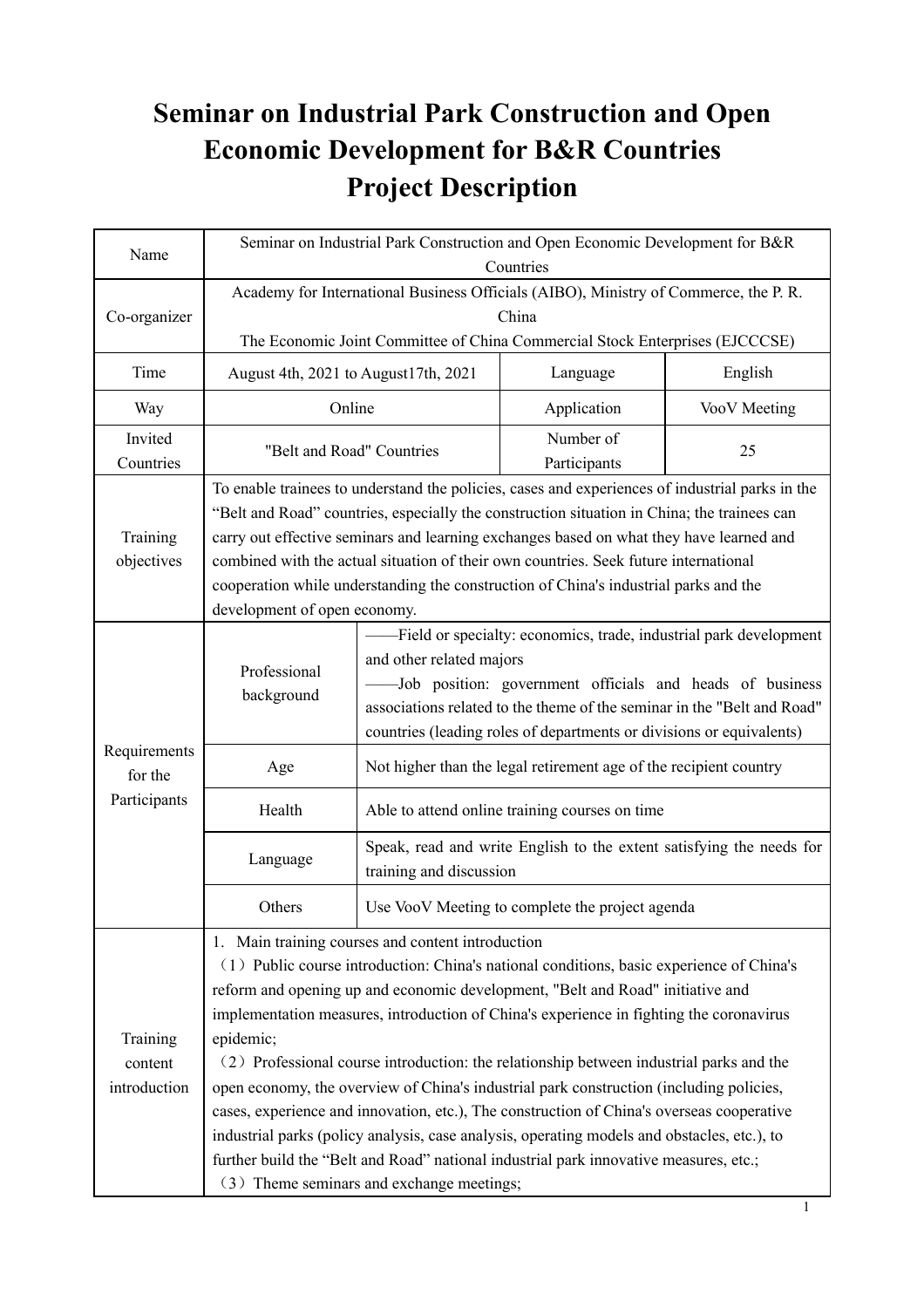|               | (4) Virtual Tours.                                                                                            |  |  |  |  |
|---------------|---------------------------------------------------------------------------------------------------------------|--|--|--|--|
|               | 2. Materials that participants need to prepare                                                                |  |  |  |  |
|               | In order to facilitate discussions and exchanges with Chinese officials/experts/entrepreneurs,                |  |  |  |  |
|               | please prepare the exchange materials related to the topics of your country, such as: ①Basic                  |  |  |  |  |
|               | national conditions: the status of industrial park construction, economic development and                     |  |  |  |  |
|               | openness; ②Cooperation situation with Chinese industrial parks, etc.                                          |  |  |  |  |
|               | This seminar will use the application VooV Meeting as online platform.                                        |  |  |  |  |
|               | 1. During the teaching period, participants are requested to abide by the class time and                      |  |  |  |  |
|               | teaching discipline. Attendance records will be used as the basis for issuing training                        |  |  |  |  |
|               | completion certificates.                                                                                      |  |  |  |  |
|               | 2. Preparation before class: Participants need to enter VooV Meeting room 15 minutes in                       |  |  |  |  |
| <b>Notes</b>  | advance. Please change personal title to English (your full name-country).                                    |  |  |  |  |
|               | 3. Disciplinary requirements: during project implementation, please strictly abide by the                     |  |  |  |  |
|               | project agenda.                                                                                               |  |  |  |  |
|               | 4. Participants are required to prepare relevant materials for the seminar according to the                   |  |  |  |  |
|               | schedule, and submit relevant electronic materials as required.                                               |  |  |  |  |
|               | 5. English simultaneous interpretation/continuous interpretation will be provied during the<br>seminar.       |  |  |  |  |
|               |                                                                                                               |  |  |  |  |
|               | Academy for International Business Officials (AIBO, also known as Training Center                             |  |  |  |  |
|               | of the Ministry of Commerce), is the only educational and training institution directly                       |  |  |  |  |
|               | affiliated to the Ministry of Commerce (MOFCOM), People's Republic of China.                                  |  |  |  |  |
|               | Situated in the famous Xiaotangshan Longmai hot spring area, Changping District, on the                       |  |  |  |  |
|               | riverside of Wenyu River which is reputed as the mother river of Beijing, AIBO boasts a history               |  |  |  |  |
|               | of 40 years. Covering an area of nearly 600 $mu$ (about 40 hectares) with the total floor area of             |  |  |  |  |
|               | over 100,000 m <sup>2</sup> , it enjoys beautiful environment and fresh air and has all necessary facilities. |  |  |  |  |
|               | Besides, it is conveniently connected to the city's transportation networks.                                  |  |  |  |  |
|               | AIBO provides training, academic teaching, conference service as well as holiday                              |  |  |  |  |
|               | service. It has meeting rooms (including VIP rooms) of various sizes. AIBO's hotel is well-                   |  |  |  |  |
|               | furnished and provides all necessary facilities.                                                              |  |  |  |  |
| About the Co- | AIBO is the first to organize seminars for government business officials from other                           |  |  |  |  |
| organizer     |                                                                                                               |  |  |  |  |
|               | developing countries starting from 1998. Now seminars it organizes cover a large range of                     |  |  |  |  |
|               | topics such as economic administration, trade and investment, city planning and                               |  |  |  |  |
|               | administration, telecommunication, transportation, construction of development zones,                         |  |  |  |  |
|               | logistic management, development of natural resources, international labor cooperation,                       |  |  |  |  |
|               | coordinated development of urban and rural areas, wireless communication and digital TV                       |  |  |  |  |
|               | technology, clean energy, etc. Apart from the seminars for officials at director's level or                   |  |  |  |  |
|               | director general's level, AIBO has also organized many ministerial workshops.                                 |  |  |  |  |
|               | By the end of 2020, AIBO has organized 1768 seminars/workshops including 117                                  |  |  |  |  |
|               | Ministerial Workshops, receiving 49927 officials including 1053 ministerial officials from 160                |  |  |  |  |
|               | countries and regions around the world.                                                                       |  |  |  |  |
|               |                                                                                                               |  |  |  |  |
|               | AIBO will strive to make new contributions to the development of China's commerce                             |  |  |  |  |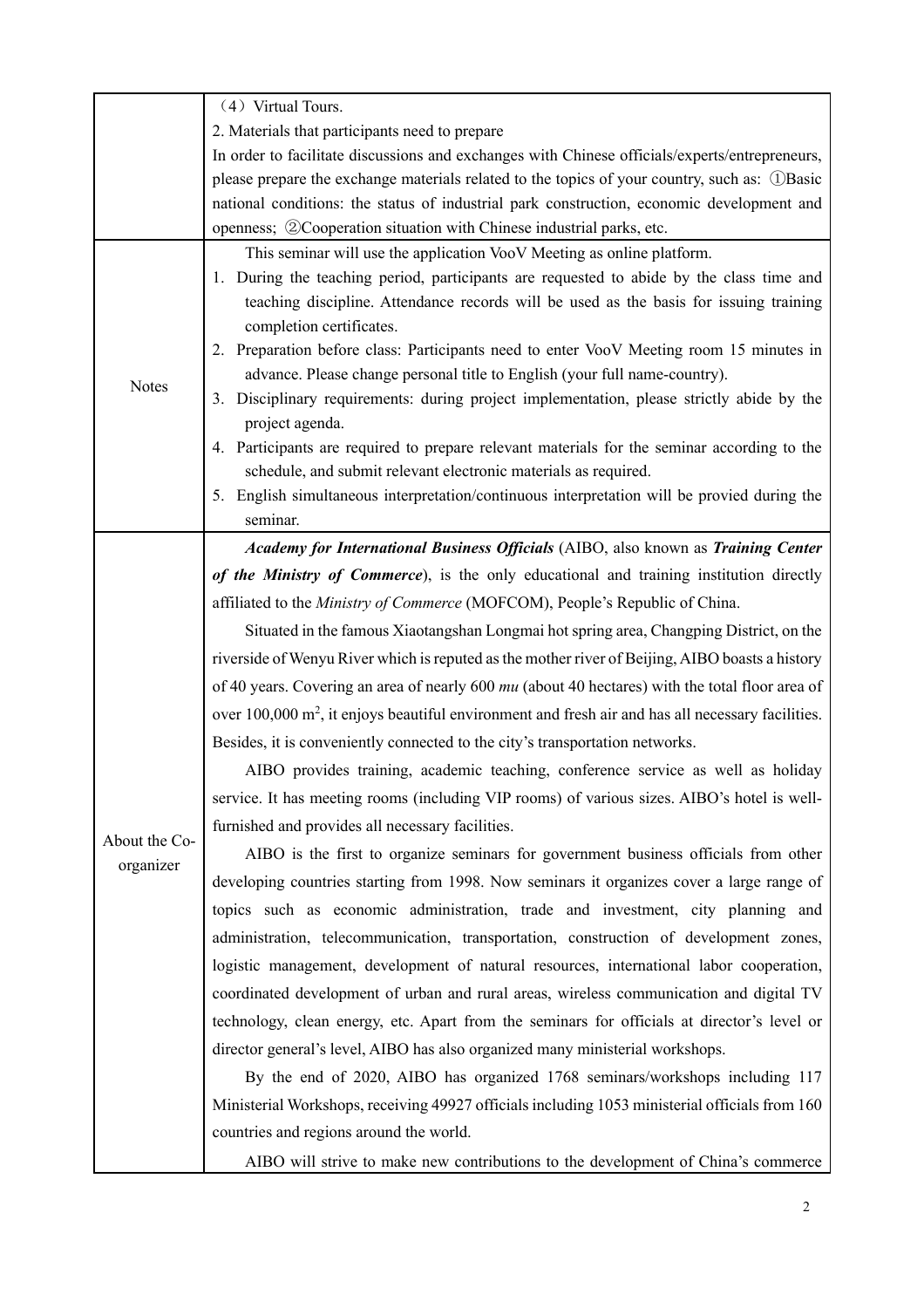and develop into a well-known educational and training institution both at home and abroad.

|                | The Economic Joint Committee of China Commercial Stock Enterprises (hereinafter                 |  |  |  |
|----------------|-------------------------------------------------------------------------------------------------|--|--|--|
|                | referred to as: (EJCCCSE) was established in 1980, it is in accordance with the laws of the     |  |  |  |
|                | People's Republic of China, approved by the State Council of the People's Republic of           |  |  |  |
|                | China. EJCCCSE is a nationwide Non-profit organization under the supervision of State-          |  |  |  |
|                | owned Assets Supervision and Administration Commission of the State Council; it plays           |  |  |  |
|                | roles on coordination, management, services, training and others in the industry activities.    |  |  |  |
|                | Membership units of EJCCCSE are located in 28 provinces, municipalities and autonomous          |  |  |  |
|                | regions across China.                                                                           |  |  |  |
|                | EJCCCSE has been undertaking the assistance program of the Chinese government to                |  |  |  |
|                | assist other developing countries since 2010, and totally trained 1,855 business officials      |  |  |  |
|                | (Asia 35, Europe 15, Africa 45, Latin America 22, Oceania 5) from 122 developing countries      |  |  |  |
|                | and regions.                                                                                    |  |  |  |
|                | EJCCCSE is committed to promoting China's economic and trade development.                       |  |  |  |
|                | EJCCCSE internally builds exchange platform for enterprises with government, research           |  |  |  |
|                | institutions and universities; It externally promotes and assists enterprises to participate in |  |  |  |
|                | international economic and trade cooperation.                                                   |  |  |  |
|                | Through organizing representatives of developing country officials to conduct various           |  |  |  |
|                | exchanges and discussions with Chinese local governments and enterprises, EJCCCSE               |  |  |  |
|                | provides opportunities and platforms for exchanges between other developing countries and       |  |  |  |
|                | China in terms of cultural exchanges, economic technology, trade and investment links,          |  |  |  |
|                | which aims to enhance mutual communication and understanding, promote and deepen                |  |  |  |
|                | cooperation.                                                                                    |  |  |  |
|                | Contact: Mr. FENG Xiao (registration)                                                           |  |  |  |
|                | Tel.: 0086-10-69759898-6840                                                                     |  |  |  |
|                | Phone: 0086-13466620106                                                                         |  |  |  |
|                | Email: xtbzs@china-aibo.cn                                                                      |  |  |  |
| Contact of the |                                                                                                 |  |  |  |
| Co-organizer   | Contact Person(s): Yu Xiaoxia (Ms.)/ Cui Linyan (Ms.)                                           |  |  |  |
|                | Telephone: 0086-010-66094024                                                                    |  |  |  |
|                | Mobile phone: 0086-15210854662 (Ms. Yu) / 0086-18311086977 (Ms. Cui)                            |  |  |  |
|                | Fax: 0086-010-66094024                                                                          |  |  |  |
|                | E-mail: peixun64010892@163.com                                                                  |  |  |  |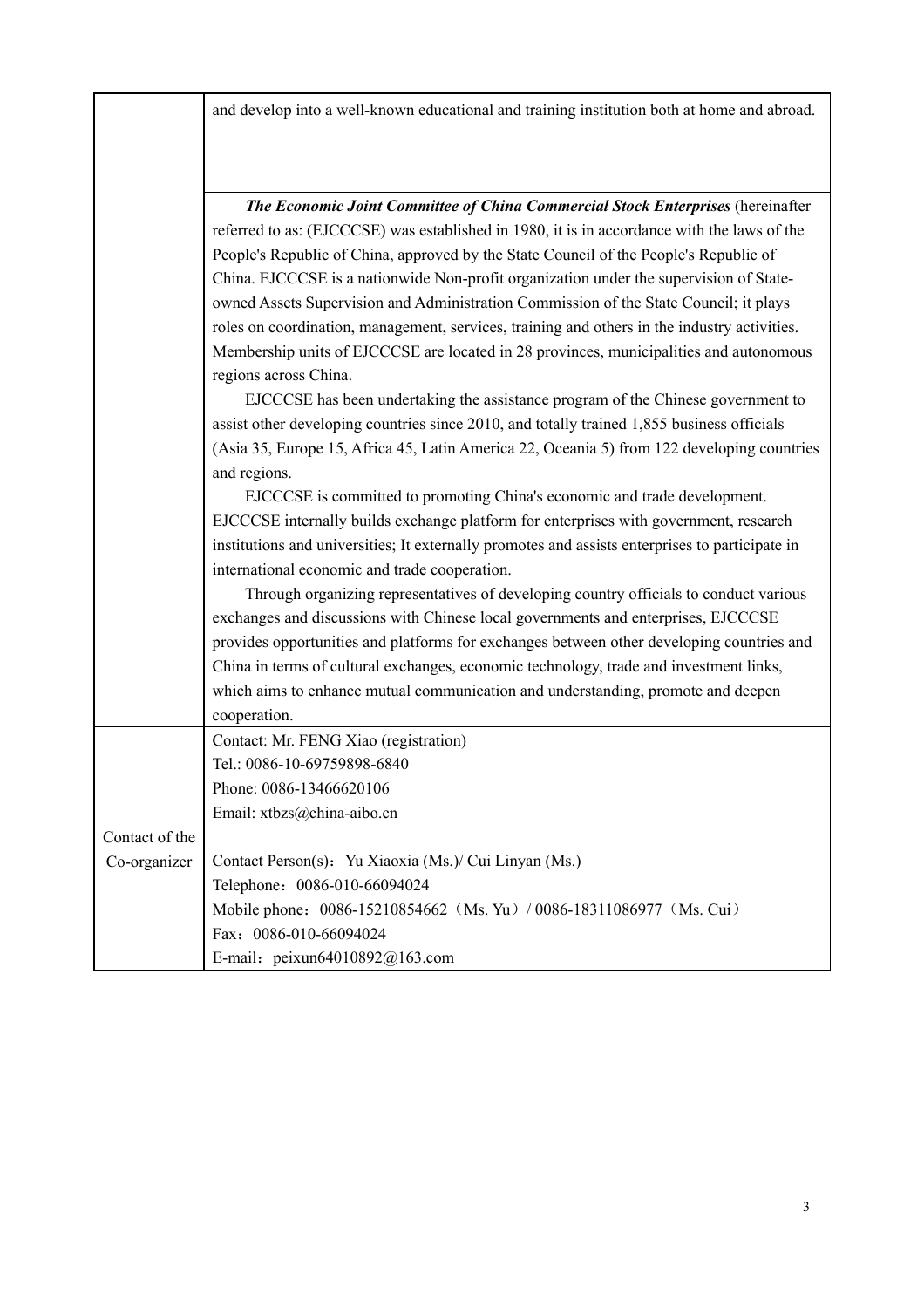# **Seminar on Green Industry Development and Cooperation under the** "**Belt and Road**"**Initiative for Developing Countries Project Introduction**

| Name                 | Seminar on Green Industry Development and Cooperation under the "Belt and Road"<br>Initiative for Developing Countries                                                                                                                                                                                                                                                                                                                                                                                                                                                                                                                                                                                                                     |                                                                                                                                                                                                                                                                                                                      |  |  |  |
|----------------------|--------------------------------------------------------------------------------------------------------------------------------------------------------------------------------------------------------------------------------------------------------------------------------------------------------------------------------------------------------------------------------------------------------------------------------------------------------------------------------------------------------------------------------------------------------------------------------------------------------------------------------------------------------------------------------------------------------------------------------------------|----------------------------------------------------------------------------------------------------------------------------------------------------------------------------------------------------------------------------------------------------------------------------------------------------------------------|--|--|--|
| Organizer            | International Cooperation Center, National Development and Reform Commission                                                                                                                                                                                                                                                                                                                                                                                                                                                                                                                                                                                                                                                               |                                                                                                                                                                                                                                                                                                                      |  |  |  |
| Date                 | August 10 <sup>th</sup> to August 23th, 2021                                                                                                                                                                                                                                                                                                                                                                                                                                                                                                                                                                                                                                                                                               | Language<br>English                                                                                                                                                                                                                                                                                                  |  |  |  |
| Invited<br>Countries | Developing Countries                                                                                                                                                                                                                                                                                                                                                                                                                                                                                                                                                                                                                                                                                                                       | Number of<br>25<br>Participants                                                                                                                                                                                                                                                                                      |  |  |  |
| Target               | industry for win-win cooperation.                                                                                                                                                                                                                                                                                                                                                                                                                                                                                                                                                                                                                                                                                                          | Let participants learn from China's experience in green industry development and cooperation<br>under the "Belt and Road" initiative, and promote the development of their country's green                                                                                                                           |  |  |  |
| Participants         | Professional<br>Experiences                                                                                                                                                                                                                                                                                                                                                                                                                                                                                                                                                                                                                                                                                                                | - Majors: practitioners related to green industry<br>- Working field: Green industry related positions<br>-Level, academic degree or other relevant qualification<br>requirements: government officials, experts and scholars, business<br>managers in related fields<br>-Working years in related fields: unlimited |  |  |  |
| admissibles          | Age                                                                                                                                                                                                                                                                                                                                                                                                                                                                                                                                                                                                                                                                                                                                        | Not exceed the legal retirement age in their own country.                                                                                                                                                                                                                                                            |  |  |  |
|                      | Physical health<br>conditions                                                                                                                                                                                                                                                                                                                                                                                                                                                                                                                                                                                                                                                                                                              | In good health and able to participate in online training on time                                                                                                                                                                                                                                                    |  |  |  |
|                      | Language capability                                                                                                                                                                                                                                                                                                                                                                                                                                                                                                                                                                                                                                                                                                                        | English listening, speaking, reading and writing skills meet the<br>teaching requirements                                                                                                                                                                                                                            |  |  |  |
|                      | I. Training content: Through this seminar, we will share the experience and difficulties<br>encountered in the field of green industry development with developing countries, and provide<br>a reference for developing countries to draw a new blueprint. ICC is willing to use our<br>resources and experience to help developing countries to improve their capability, and promote<br>the sustainable development of green industry in developing countries.<br>Common courses<br>1. Introduction of the National Conditions of China<br>2. Explanation of the "14th Five-Year Plan"<br>3. "The Belt and Road" and international cooperation<br>4. The history and experience of China's reform and opening up<br>Professional courses |                                                                                                                                                                                                                                                                                                                      |  |  |  |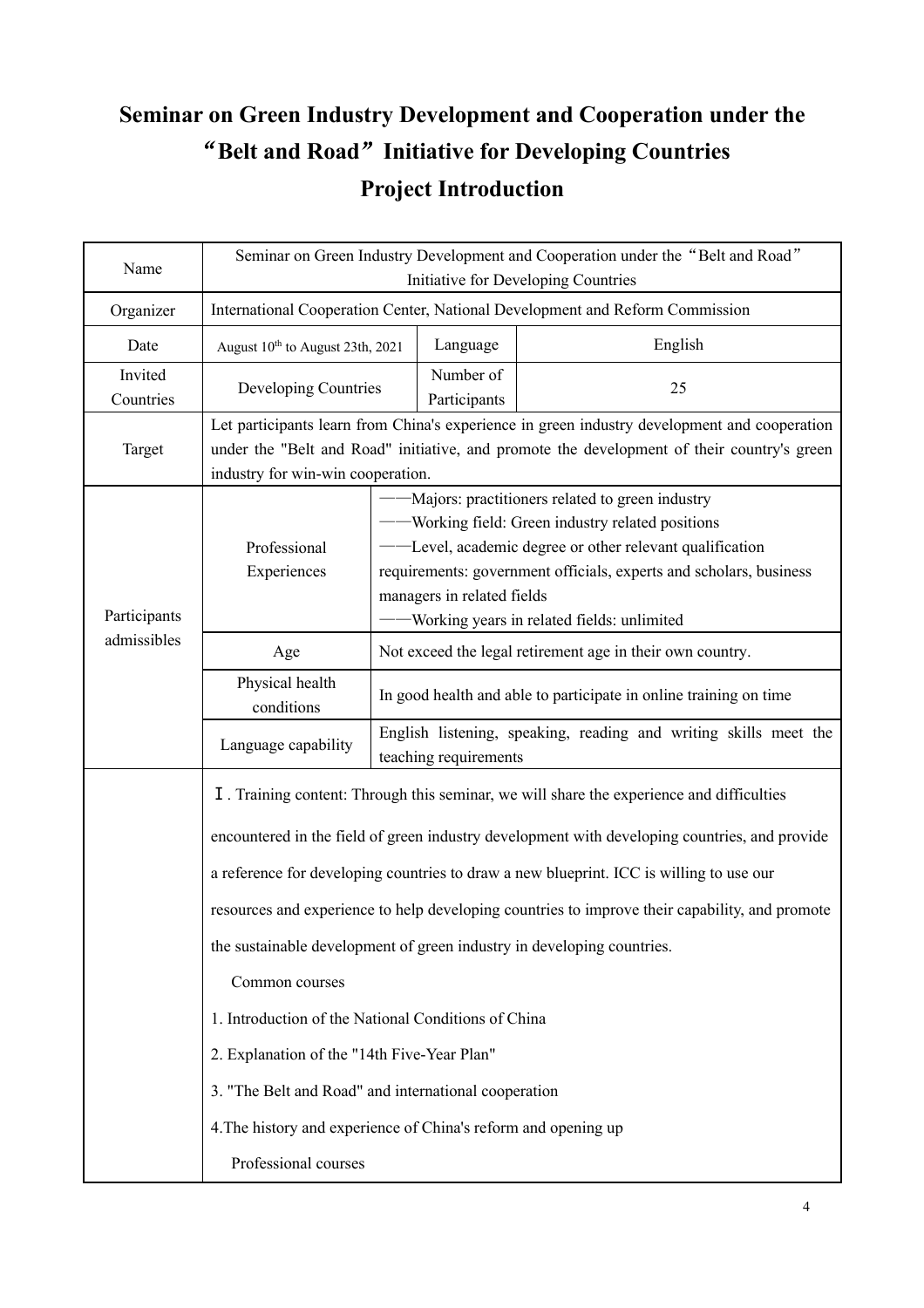|                        | 1. The "Belt and Road" strategy and development                                                   |  |  |  |  |
|------------------------|---------------------------------------------------------------------------------------------------|--|--|--|--|
|                        | 2. The "Belt and Road" and international cooperation                                              |  |  |  |  |
| Introduction of        | 3. The international rules of the clean development mechanism and China's policy experience       |  |  |  |  |
| the Project<br>Content | 4. Clean energy technology and application                                                        |  |  |  |  |
|                        | 5. The "Belt and Road" five links of financing                                                    |  |  |  |  |
|                        | 6. International trade practices under the "Belt and Road" Initiative                             |  |  |  |  |
|                        | 7. The "Belt and Road" sustainable development analysis                                           |  |  |  |  |
|                        | 8. Policy experience of China's renewable energy development                                      |  |  |  |  |
|                        | 9. Renewable Energy Technology and Development                                                    |  |  |  |  |
|                        | 10. China's new energy vehicle technology development trend and power system integration          |  |  |  |  |
|                        | prospects                                                                                         |  |  |  |  |
|                        | 11. China's circular economy development model and case analysis                                  |  |  |  |  |
|                        | 12. The "Belt and Road" and green circular development                                            |  |  |  |  |
|                        | Discussion:<br>➤                                                                                  |  |  |  |  |
|                        | 1. Q&A Section*2                                                                                  |  |  |  |  |
|                        | 2. Discussion on Green industry development and cooperation under the "Belt and Road"             |  |  |  |  |
|                        | initiative*1                                                                                      |  |  |  |  |
|                        | 3. Course summary*1                                                                               |  |  |  |  |
|                        | <b>Country Report:</b>                                                                            |  |  |  |  |
|                        | Participants can introduce the basic national conditions of their country, which can include      |  |  |  |  |
|                        | area, population, geographical distribution, economic development status, history and culture,    |  |  |  |  |
|                        | etc.                                                                                              |  |  |  |  |
|                        | II. Introduction to the video conference platform                                                 |  |  |  |  |
|                        | According to the actual situation of the trainees, this seminar will choose VOOV Meeting          |  |  |  |  |
|                        | as the online live training platform for training, and will adopt the method of online live       |  |  |  |  |
|                        | training.                                                                                         |  |  |  |  |
|                        |                                                                                                   |  |  |  |  |
|                        | III. Materials to be prepared by the participants                                                 |  |  |  |  |
|                        | Before the start of the class, trainees need to contact the coordinators of the organizer in<br>≻ |  |  |  |  |
|                        | advance, join the Whatsapp group, and get the meeting link;                                       |  |  |  |  |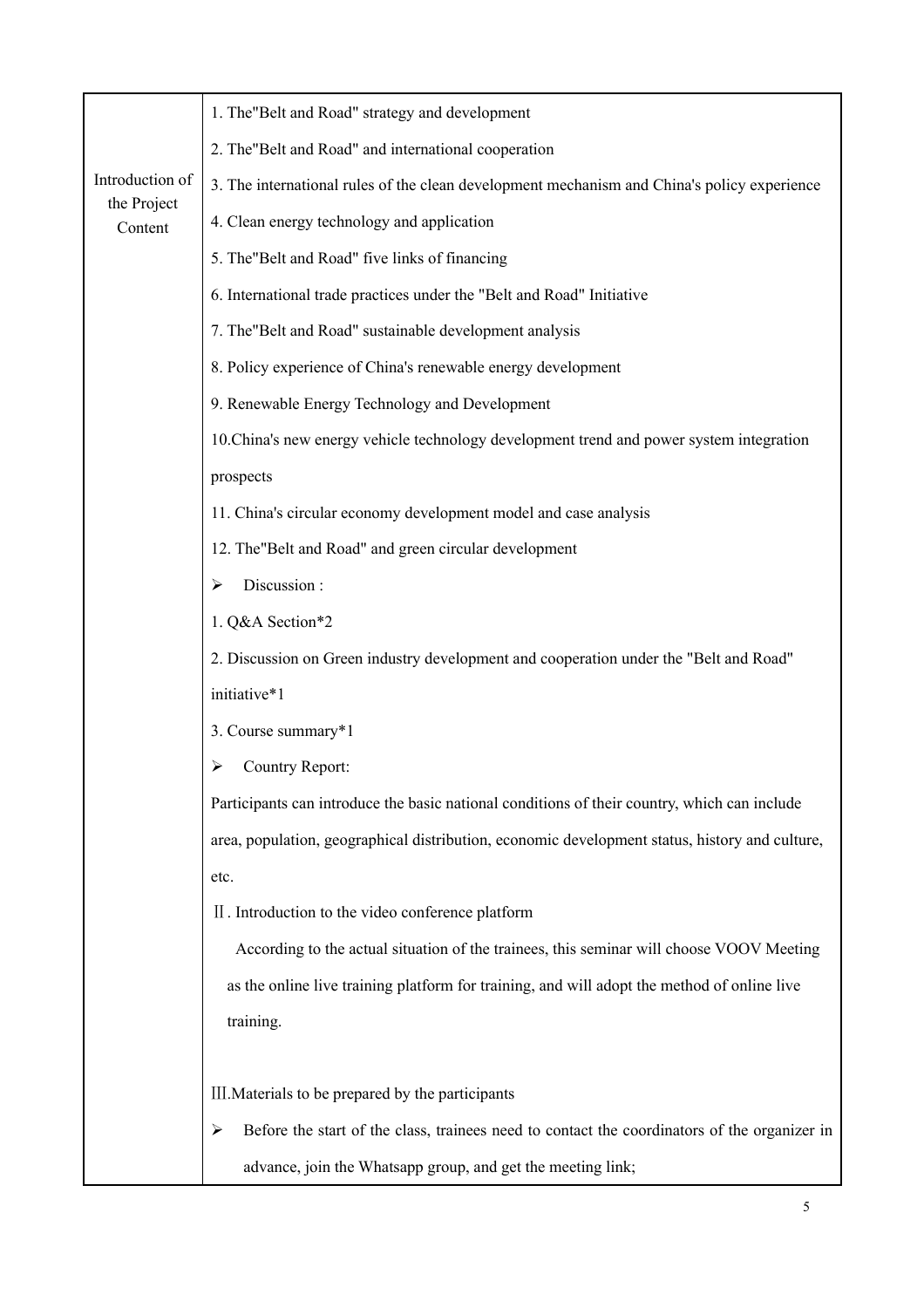|                                                                                                              | Participants need to prepare necessary equipment such as network, computer, microphone<br>➤            |  |                                                                                           |  |  |
|--------------------------------------------------------------------------------------------------------------|--------------------------------------------------------------------------------------------------------|--|-------------------------------------------------------------------------------------------|--|--|
|                                                                                                              | and so on.                                                                                             |  |                                                                                           |  |  |
|                                                                                                              | Participants are required to prepare discussion materials in accordance with the schedule<br>≻         |  |                                                                                           |  |  |
|                                                                                                              | and submit relevant materials as required.                                                             |  |                                                                                           |  |  |
|                                                                                                              |                                                                                                        |  |                                                                                           |  |  |
|                                                                                                              |                                                                                                        |  |                                                                                           |  |  |
| Host City                                                                                                    | Cities to<br>Beijing<br>Beijing<br>visit                                                               |  |                                                                                           |  |  |
|                                                                                                              | 1.                                                                                                     |  | This training adopts VOOV MEETING platform for online training, requiring network,        |  |  |
|                                                                                                              | computer, microphone, camera and other relevant equipment.                                             |  |                                                                                           |  |  |
|                                                                                                              | 2.                                                                                                     |  | During the teaching period, participants shall observe the teaching time and discipline.  |  |  |
|                                                                                                              |                                                                                                        |  | The training completion certificate will be issued with the attendance record taken into  |  |  |
|                                                                                                              | consideration.                                                                                         |  |                                                                                           |  |  |
|                                                                                                              | 3.                                                                                                     |  | Teaching discipline: Please enter VOOV MEETING classroom 5 minutes in advance to          |  |  |
|                                                                                                              |                                                                                                        |  | prepare for class, and change your name to English name (consistent with that on          |  |  |
| passport)-nationality abbreviation. During the class, the host will turn off the microphones                 |                                                                                                        |  |                                                                                           |  |  |
| Requirement<br>of participants. When preparing for the class on the platform, each trainee shall turn on the |                                                                                                        |  |                                                                                           |  |  |
|                                                                                                              | video for recording attendance.                                                                        |  |                                                                                           |  |  |
|                                                                                                              | Information security: In order to maintain information security and protect personal<br>4.             |  |                                                                                           |  |  |
|                                                                                                              | privacy, please do not record, take screen shots or share relevant information to any social           |  |                                                                                           |  |  |
|                                                                                                              |                                                                                                        |  | media during class. Course materials will be sent to participants after class.            |  |  |
|                                                                                                              | 5.                                                                                                     |  | Participants shall prepare materials for subject seminar as scheduled and submit relevant |  |  |
|                                                                                                              | electronic materials as required.                                                                      |  |                                                                                           |  |  |
|                                                                                                              |                                                                                                        |  | Established in 1993, the International Cooperation Center (ICC) of the National           |  |  |
|                                                                                                              |                                                                                                        |  | Development and Reform Commission (NDRC) is a government institution directly subordinate |  |  |
|                                                                                                              | to NDRC. Under the guidance of the thought on Socialism with Chinese Characteristics for a             |  |                                                                                           |  |  |
| Organizer                                                                                                    | About the<br>New Era and the correct leadership of the party committee of NDRC, ICC is willing to make |  |                                                                                           |  |  |
| efforts to implement the 2030 Agenda for Sustainable Development proposed by the United                      |                                                                                                        |  |                                                                                           |  |  |
|                                                                                                              | Nations and to contribute to build the community of shared future for mankind so that the              |  |                                                                                           |  |  |
|                                                                                                              | platform of bilateral and multilateral cooperation and sharing China's development                     |  |                                                                                           |  |  |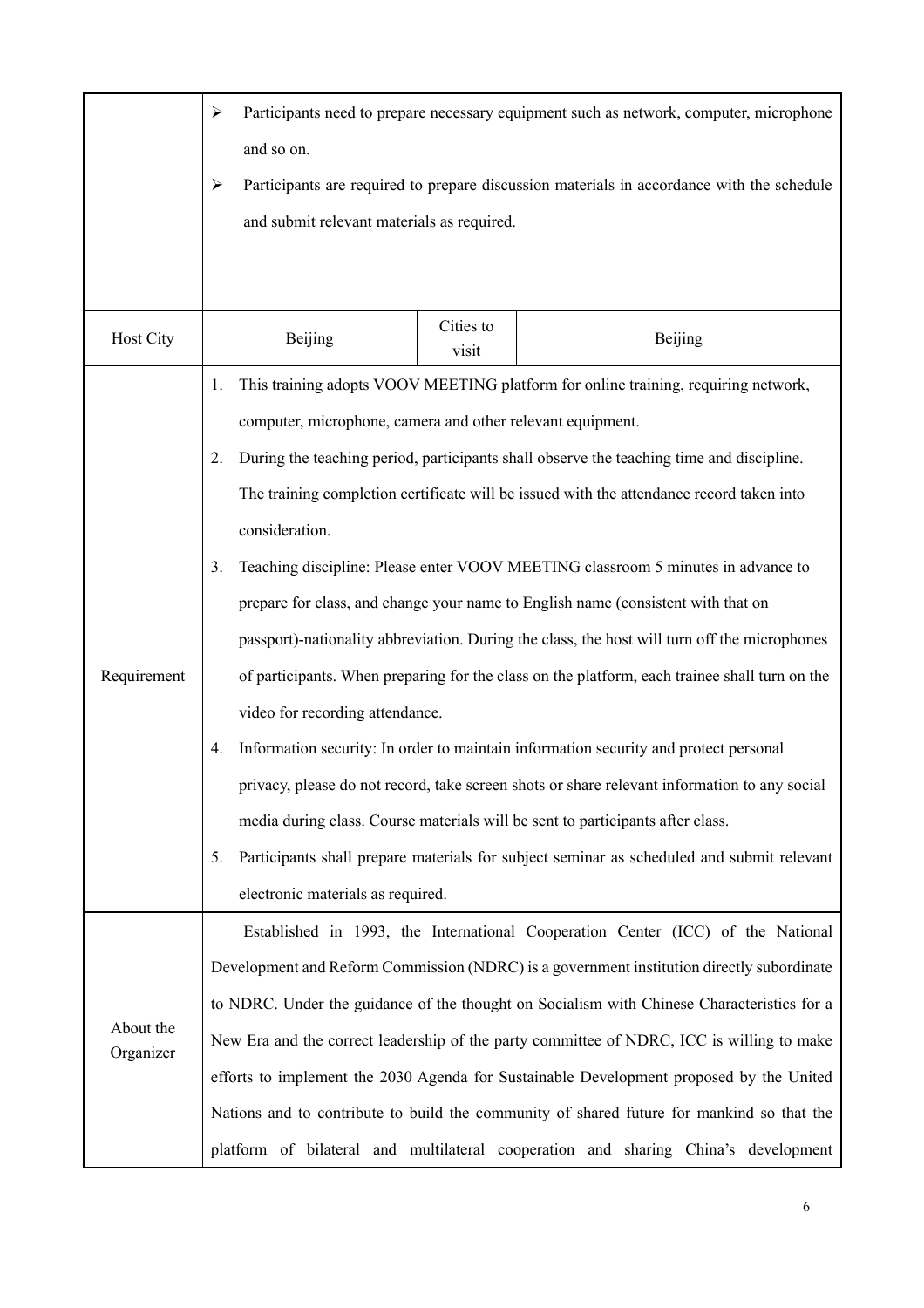achievements can be set up. Based on the function of international cooperation and committed to the high-quality development, we will always adhere to the overall work of the party and the country as well as the key work of NDRC. Presently, ICC, working in with NDRC, has become the major institution which supports a series of international cooperation mechanisms in the construction of Belt and Road Initiative and international capacity cooperation and the new-type comprehensive think tank involving different fields such as policy research, international cooperation, planning consultation, high-end training, foreign affairs services, etc. ICC is a member of the joint conference on international cooperation of NDRC as well as a member of the leader group office of promoting the construction of Belt and Road Initiative.

#### **1、Main functions of ICC:**

-- Consultation. ICC deeply participates in the major theoretical research and top-level design for the national development and reform work and provides intellectual support for the work of the Party Central Committee, the State Council and NDRC.

-- Mechanism implementation. ICC is in charge of implementing the multilateral or bilateral negotiation and cooperation mechanism established by NDRC and foreign governments. Also, ICC is making efforts to promote the construction of Belt & Road Initiative and the connectivity of strategy and planning, mechanism, platform and project in international capacity cooperation.

-- Public diplomacy. ICC undertakes the work of organizing international exchanges between governments, institutions and enterprises, formulating cooperation plans, providing policy consulting services, conducting international training and promoting international cooperation.

-- Assisting local governments. ICC provides policy guidance, prepares developing plan and builds cooperation platform for local governments in order to help them develop higherlevel open economy in the new-round reform and opening up.

-- Guiding the orientation of public opinion. On the basis of the advantages of theoretical innovation and international cooperation, ICC properly guides the orientation of public opinion and contributes to the national development and reform as well as opening up by propagating high-quality thoughts with objectivity, scientificity and predictability.

-- Providing foreign affairs services. ICC undertakes the foreign affairs work from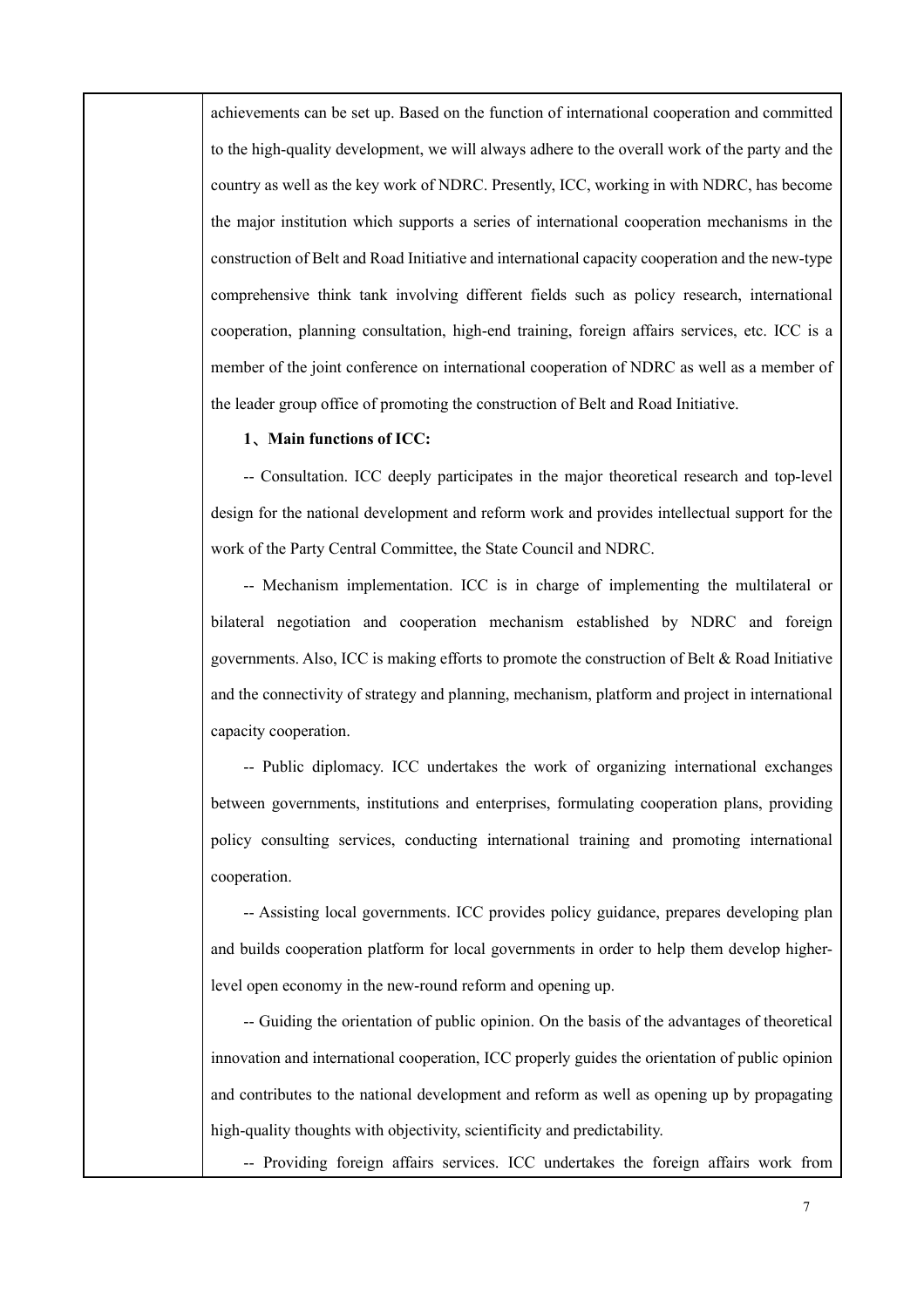institutions of NDRC and organizes various types of international conferences to guarantee the key work of NDRC.

#### **2. Brief introduction of foreign aid work:**

ICC makes full use of the advantages of relevant departments and bureaus of the National Development and Reform Commission and the Academy of Macroeconomic Research. Over the years, a large number of experts have been gathered to make great contributions to recipient countries in terms of economic policy interpretation, planning formulation, and international cooperation. As of the end of 2020, ICC has implemented nearly 400 foreign aid training programs. It has invited more than 17,000 officials from more than 130 countries and regions. There are more than 20 themes, mainly covering the "Belt and Road" Initiative, macroeconomics, infrastructure, urbanization, China's experience sharing, public management, capacity cooperation, climate change, medium and long-term planning. Over the years, ICC has organized and implemented 41projects under the "Belt and Road" initiative, training more than 1000 officials from countries along the route. ICC has made great efforts to publicizing the "Belt and Road" initiative, interpreting Chinese policies and measures, sharing development experiences, and promoting people-to-people bonds in countries along the route.

#### **3. Overview of the executive team:**

ICC has more than 30 professional and executive staffs for foreign aid training project , who have participated in foreign aid training and related international cooperation projects for many years, including 6 members with more than 8 years of foreign aid training experience and 7 members with more than 6 years of foreign aid training experience. There are 4 members with 5 years of foreign aid training experience, and more than 13 members with 4 years or less of foreign aid training experience. Their working languages involve English, French, Spanish, and Russian. Among them, 8 people has passed the TEM-8 and 7 have returned from studying abroad with rich experience in foreign affairs and international cooperation. Meanwhile, other research teams of ICC can also participate in the work of foreign aid training projects to ensure the successful implementation of the project.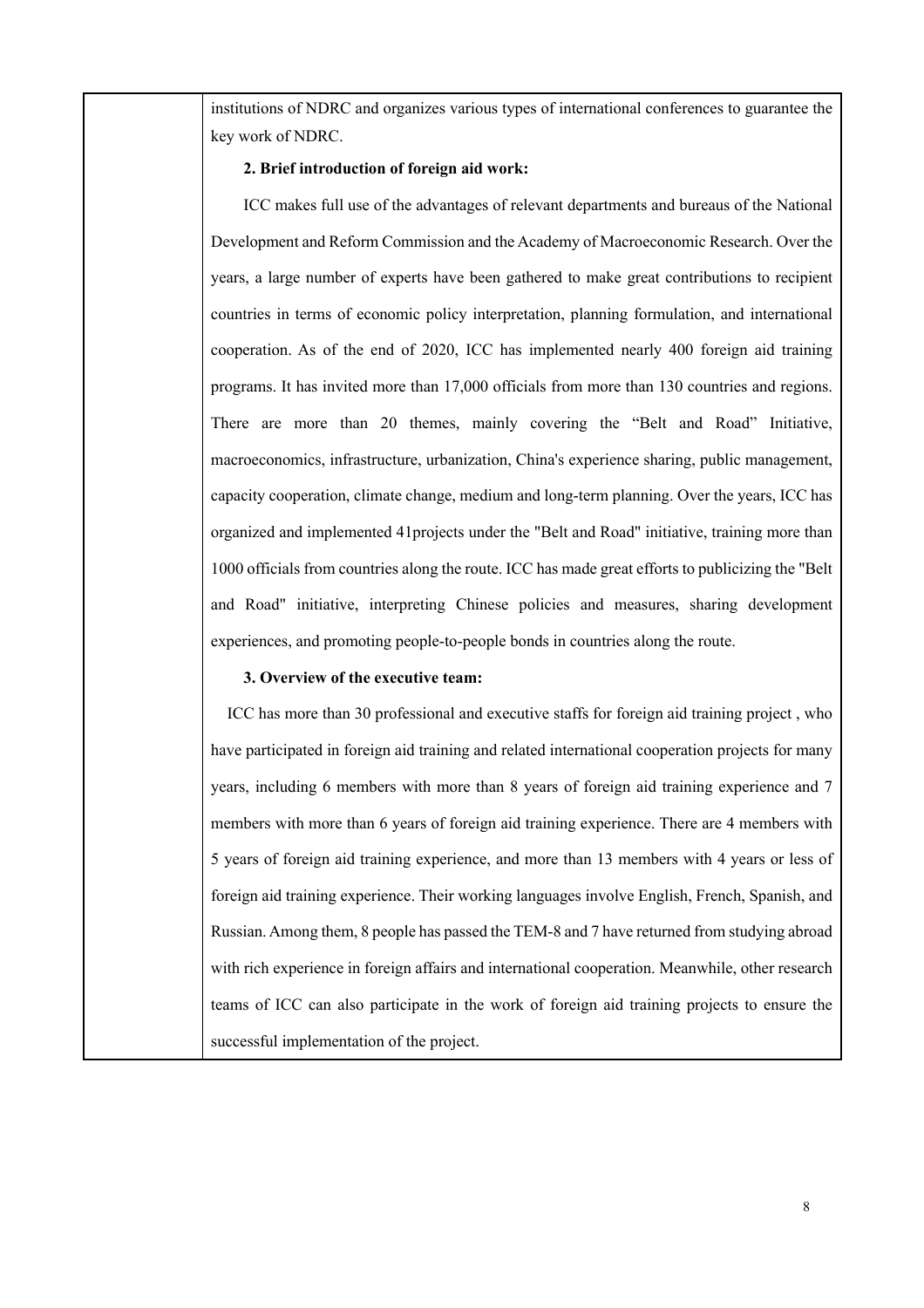| Contact<br>Information of<br>the Organizer | Coordinator: Miss Jian Qiaoling, Miss Lee Xinxian<br>Phone: $0086-10-63906202-822$<br>Telephone: 0086-18910567586 (Jian), 0086-18374702887 (Lee)<br>Fax: $0086-10-63906201$<br>Wechat: 18910567586 (Jian); 18374702887 (Lee)<br>Whatsapp: 0086-18910567586 (Jian); 0086-18374702887 (Lee)<br>QQ: 952586077<br>E-mail: $ndread@163.com$ |
|--------------------------------------------|----------------------------------------------------------------------------------------------------------------------------------------------------------------------------------------------------------------------------------------------------------------------------------------------------------------------------------------|
|--------------------------------------------|----------------------------------------------------------------------------------------------------------------------------------------------------------------------------------------------------------------------------------------------------------------------------------------------------------------------------------------|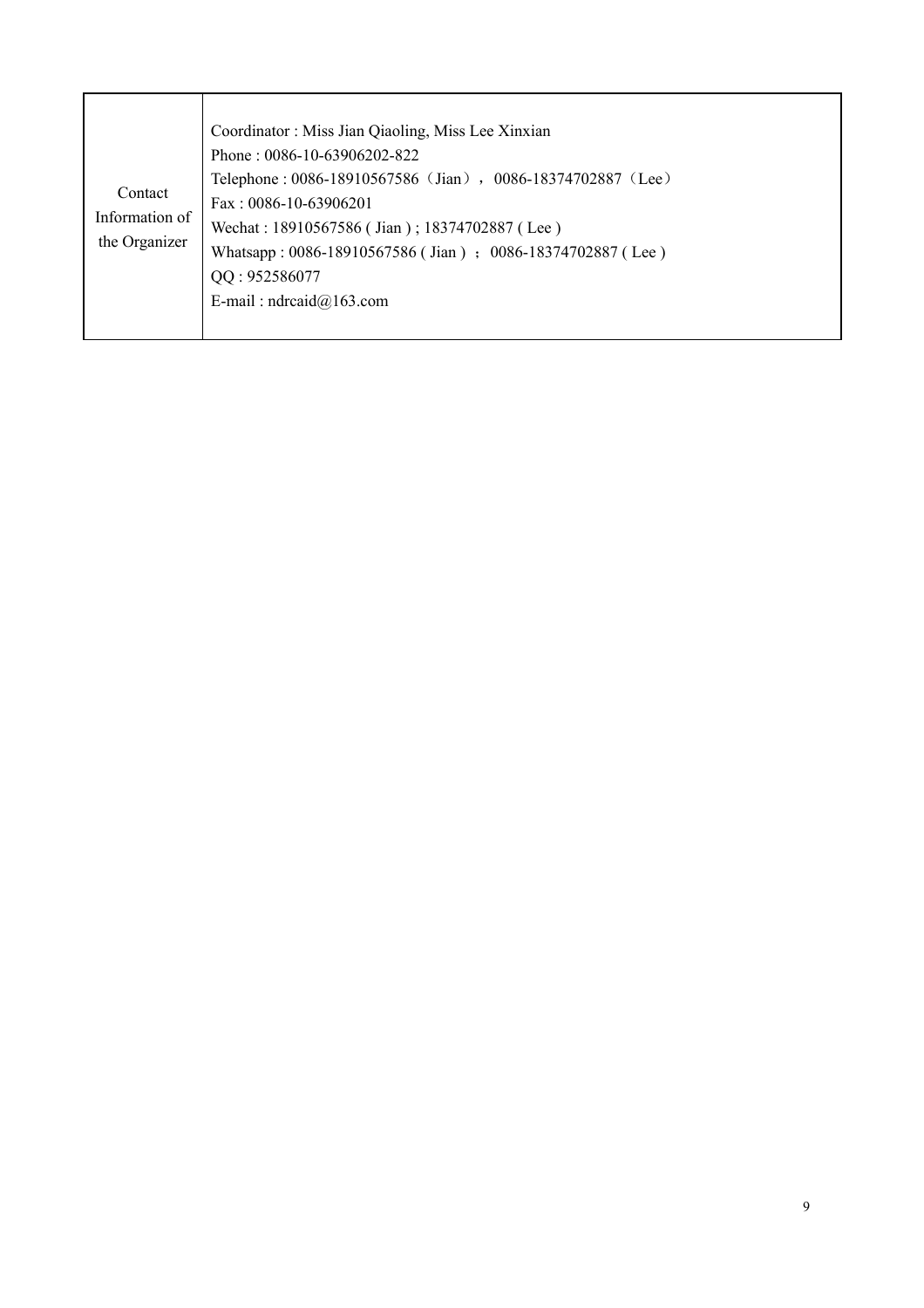# **Seminar on Transportation Infrastructure Construction under Belt and Road Initiative Project Profile**

| Name                 | Seminar on Transportation Infrastructure Construction under Belt and Road Initiative                                                                                                                                                                                                                                                                                                       |                                                                                                                                                                                                                                                         |                                                        |                                                                        |  |
|----------------------|--------------------------------------------------------------------------------------------------------------------------------------------------------------------------------------------------------------------------------------------------------------------------------------------------------------------------------------------------------------------------------------------|---------------------------------------------------------------------------------------------------------------------------------------------------------------------------------------------------------------------------------------------------------|--------------------------------------------------------|------------------------------------------------------------------------|--|
| Organizer            | Academy for International Business Officials, Ministry of Commerce, the P.R.China                                                                                                                                                                                                                                                                                                          |                                                                                                                                                                                                                                                         |                                                        |                                                                        |  |
| Date                 | August $12^h$ to $25^h$ , 2021                                                                                                                                                                                                                                                                                                                                                             |                                                                                                                                                                                                                                                         | Language                                               | English                                                                |  |
| Form                 | Online seminar                                                                                                                                                                                                                                                                                                                                                                             |                                                                                                                                                                                                                                                         | Platform                                               | VooV Meeting                                                           |  |
| Countries<br>invited | Developing countries                                                                                                                                                                                                                                                                                                                                                                       |                                                                                                                                                                                                                                                         | Number of<br>Participants                              | 25 in total                                                            |  |
| Objectives           | Enable participants to understand China's transportation infrastructure planning and financing<br>policies, and share China's experience and practices on transportation infrastructure<br>construction, and provide useful reference for the development of infrastructure in countries<br>along the Belt and Road, and advance the Belt and Road Initiative and sustainable development. |                                                                                                                                                                                                                                                         |                                                        |                                                                        |  |
|                      | Professional<br>background                                                                                                                                                                                                                                                                                                                                                                 | --Area or specialty: investment and international trade<br>--Position: officials in charge of economic and trade cooperation from<br>developing countries<br>--Level, educational background or other qualifications: director of<br>division and above |                                                        |                                                                        |  |
| Requirements         | Age                                                                                                                                                                                                                                                                                                                                                                                        | Under the legal retirement age in the country                                                                                                                                                                                                           |                                                        |                                                                        |  |
| for trainee          | Health status                                                                                                                                                                                                                                                                                                                                                                              |                                                                                                                                                                                                                                                         | Able to participate in online training courses on time |                                                                        |  |
|                      | Language competence                                                                                                                                                                                                                                                                                                                                                                        |                                                                                                                                                                                                                                                         | satisfying the needs for training and discussion       | The ability to understand, speak, read and write English to the extent |  |
|                      | Others                                                                                                                                                                                                                                                                                                                                                                                     | Able to use VooV Meeting to complete the project agenda                                                                                                                                                                                                 |                                                        |                                                                        |  |
|                      | 1. Primary training courses                                                                                                                                                                                                                                                                                                                                                                |                                                                                                                                                                                                                                                         |                                                        |                                                                        |  |
|                      | General Situation of China<br>(1)<br>(2)<br>China's reform and opening up policy and economic development                                                                                                                                                                                                                                                                                  |                                                                                                                                                                                                                                                         |                                                        |                                                                        |  |
|                      | The Belt and Road Initiative<br>(3)                                                                                                                                                                                                                                                                                                                                                        |                                                                                                                                                                                                                                                         |                                                        |                                                                        |  |
|                      | (4)<br>Infrastructure interconnection planning and implementation for countries along the                                                                                                                                                                                                                                                                                                  |                                                                                                                                                                                                                                                         |                                                        |                                                                        |  |
| Training             | Belt and Road<br>(5)<br>Infrastructure standards for countries along the Belt and Road                                                                                                                                                                                                                                                                                                     |                                                                                                                                                                                                                                                         |                                                        |                                                                        |  |
| content              | (6)<br>China's experience on railways development                                                                                                                                                                                                                                                                                                                                          |                                                                                                                                                                                                                                                         |                                                        |                                                                        |  |
|                      | (7)<br>Railway management model and investment and financing system                                                                                                                                                                                                                                                                                                                        |                                                                                                                                                                                                                                                         |                                                        |                                                                        |  |
|                      | (8)<br>China's transportation infrastructure construction                                                                                                                                                                                                                                                                                                                                  |                                                                                                                                                                                                                                                         |                                                        |                                                                        |  |
|                      | (9)<br>China's rural infrastructure construction and planning practices                                                                                                                                                                                                                                                                                                                    |                                                                                                                                                                                                                                                         |                                                        |                                                                        |  |
|                      | Urban Intelligent Transportation System Planning<br>(10)                                                                                                                                                                                                                                                                                                                                   |                                                                                                                                                                                                                                                         |                                                        |                                                                        |  |
|                      | Materials to be prepared<br>2.                                                                                                                                                                                                                                                                                                                                                             |                                                                                                                                                                                                                                                         |                                                        |                                                                        |  |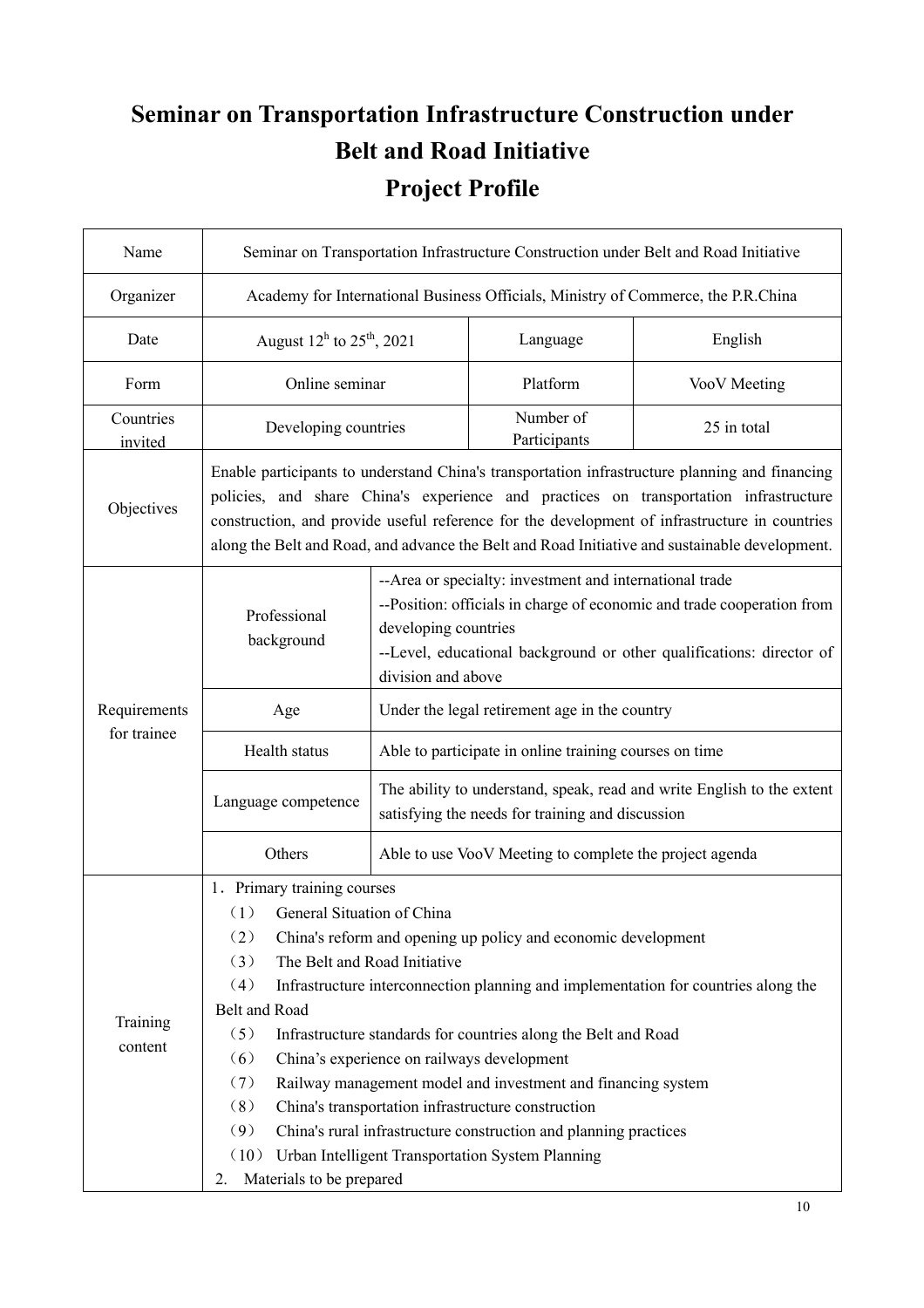|           | To facilitate exchanges with Chinese experts, please prepare relevant discussion materials                                                                                       |  |  |  |  |
|-----------|----------------------------------------------------------------------------------------------------------------------------------------------------------------------------------|--|--|--|--|
|           | of your country related to the subject, such as: 1 status quo and issues in the area of                                                                                          |  |  |  |  |
|           | transportation infrastructure construction in your country 2 infrastructure cooperation with                                                                                     |  |  |  |  |
|           | China, etc.                                                                                                                                                                      |  |  |  |  |
|           | This training will be conducted online via the platform VooV Meeting.                                                                                                            |  |  |  |  |
|           | During the training, please follow the class schedule and discipline. The training certificates<br>1.<br>will be awarded on the basis of attendance records.                     |  |  |  |  |
|           | Preparation before training: enter the VooV Meeting room 15 minutes in advance and<br>2.                                                                                         |  |  |  |  |
|           | change the personal title to First name/Last name-Country style, such as Sophie Marceau-                                                                                         |  |  |  |  |
| Remarks   | France.                                                                                                                                                                          |  |  |  |  |
|           | Disciplinary requirement: during project implementation, please follow strictly the project<br>3.                                                                                |  |  |  |  |
|           | agenda.                                                                                                                                                                          |  |  |  |  |
|           | Participants need to prepare discussion materials relevant to the subject according to the<br>4.                                                                                 |  |  |  |  |
|           | schedule and submit relevant materials as required.                                                                                                                              |  |  |  |  |
|           | Online English simultaneous/consecutive interpretation are provided.<br>5.                                                                                                       |  |  |  |  |
|           | Academy for International Business Officials (AIBO, also known as Training Center of                                                                                             |  |  |  |  |
|           | the Ministry of Commerce), is the only educational and training institution directly affiliated to                                                                               |  |  |  |  |
|           | the Ministry of Commerce (MOFCOM), People's Republic of China.                                                                                                                   |  |  |  |  |
|           | Situated in the famous Xiaotangshan Longmai hot spring area, Changping District, on the                                                                                          |  |  |  |  |
|           | riverside of Wenyu River which is reputed as the mother river of Beijing, AIBO boasts a history                                                                                  |  |  |  |  |
|           | of 40 years. Covering an area of nearly 600 mu (about 40 hectares) with the total floor area of                                                                                  |  |  |  |  |
|           | over 100,000 m <sup>2</sup> , it enjoys beautiful environment and fresh air and has all necessary facilities.                                                                    |  |  |  |  |
|           | Besides, it is conveniently connected to the city's transportation networks.                                                                                                     |  |  |  |  |
|           | AIBO provides training, academic teaching, conference service as well as holiday service.                                                                                        |  |  |  |  |
|           | It has meeting rooms (including VIP rooms) of various sizes. AIBO's hotel is well-furnished and                                                                                  |  |  |  |  |
|           | provides all necessary facilities.                                                                                                                                               |  |  |  |  |
| About the | AIBO is the first to organize seminars for government business officials from other                                                                                              |  |  |  |  |
| organizer | developing countries starting from 1998. Now seminars it organizes cover a large range of topics                                                                                 |  |  |  |  |
|           | such as economic administration, trade and investment, city planning and administration,                                                                                         |  |  |  |  |
|           | telecommunication, transportation, construction of development zones, logistic management,                                                                                       |  |  |  |  |
|           | development of natural resources, international labor cooperation, coordinated development of                                                                                    |  |  |  |  |
|           | urban and rural areas, wireless communication and digital TV technology, clean energy, etc.                                                                                      |  |  |  |  |
|           | Apart from the seminars for officials at director's level or director general's level, AIBO has also                                                                             |  |  |  |  |
|           | organized many ministerial workshops.                                                                                                                                            |  |  |  |  |
|           | By the end of 2020, AIBO has organized 1768 seminars/workshops including 117                                                                                                     |  |  |  |  |
|           | Ministerial Workshops, receiving 49927 officials including 1053 ministerial officials from 160                                                                                   |  |  |  |  |
|           | countries and regions around the world.                                                                                                                                          |  |  |  |  |
|           |                                                                                                                                                                                  |  |  |  |  |
|           |                                                                                                                                                                                  |  |  |  |  |
|           | AIBO will strive to make new contributions to the development of China's commerce and<br>develop into a well-known educational and training institution both at home and abroad. |  |  |  |  |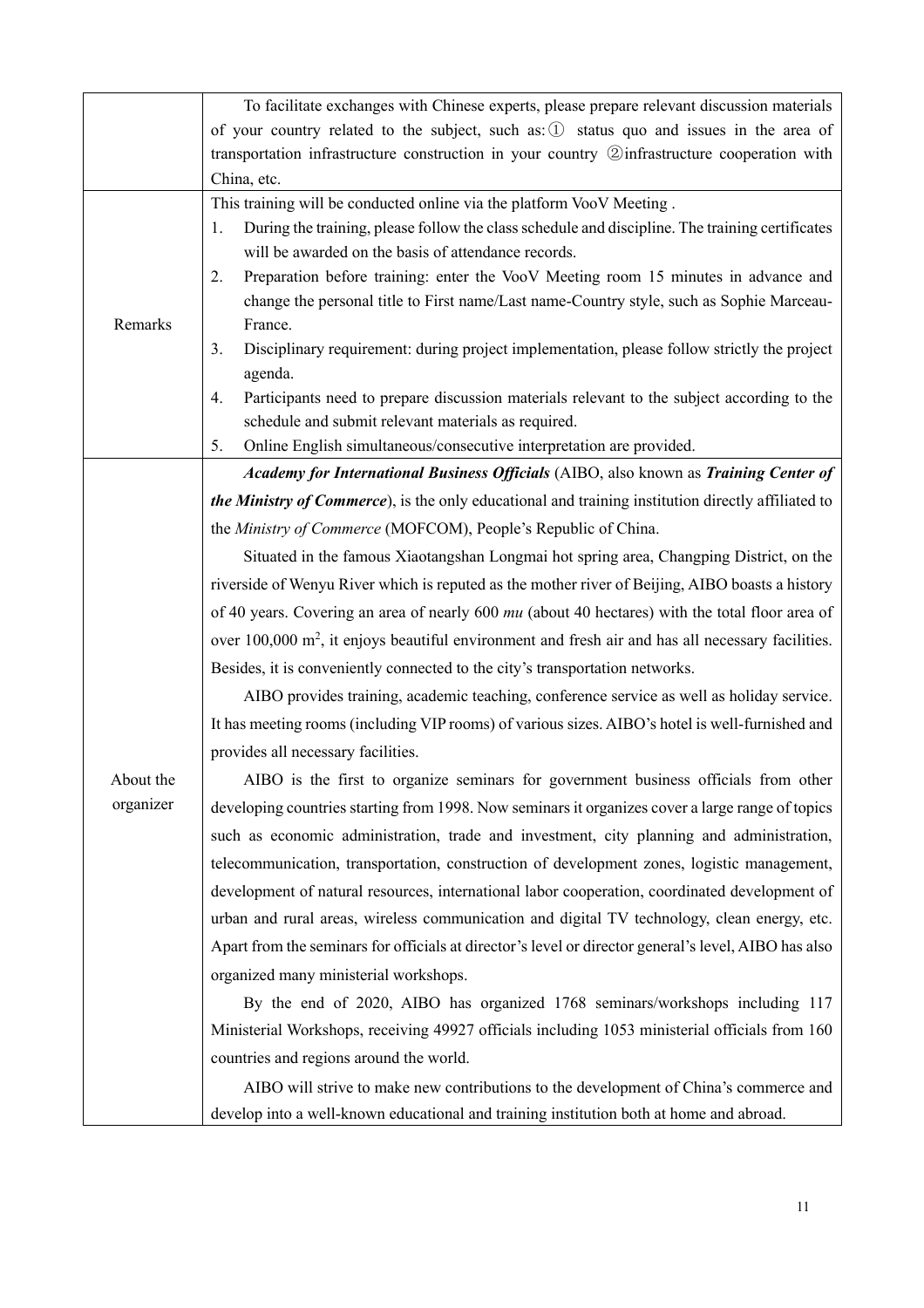| Contact of the<br>Organizer | Contact: Mr. FENG Xiao (registration) |
|-----------------------------|---------------------------------------|
|                             | Tel.: 0086-10-69759898-6840           |
|                             | Phone: 0086-13466620106               |
|                             | Email: xtbzs@china-aibo.cn            |
|                             |                                       |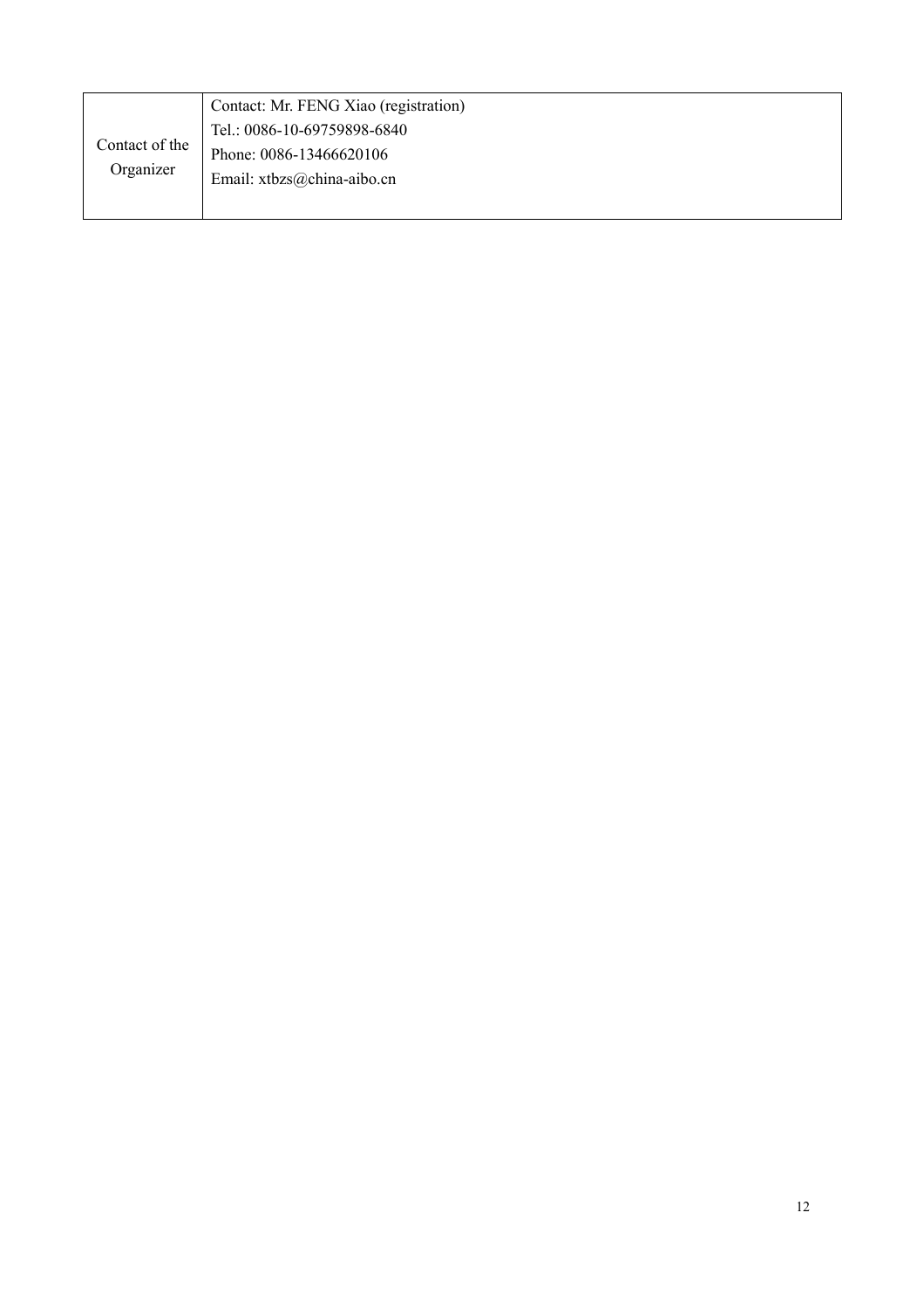## **Seminar on Wetland Conservation and Management for BRI Countries Program Description**

| Name                             | Seminar on Wetland Conservation and Management for BRI Countries                                                                                                                                                                                                                                                                                                                                                                                                                                                                                                                                                                                                                                                                                                                                                                                                                                                                                                                                                                                                                                                                                                                                                                                                                                                 |                                                                                                                                                                                         |                                                              |                                                                          |  |
|----------------------------------|------------------------------------------------------------------------------------------------------------------------------------------------------------------------------------------------------------------------------------------------------------------------------------------------------------------------------------------------------------------------------------------------------------------------------------------------------------------------------------------------------------------------------------------------------------------------------------------------------------------------------------------------------------------------------------------------------------------------------------------------------------------------------------------------------------------------------------------------------------------------------------------------------------------------------------------------------------------------------------------------------------------------------------------------------------------------------------------------------------------------------------------------------------------------------------------------------------------------------------------------------------------------------------------------------------------|-----------------------------------------------------------------------------------------------------------------------------------------------------------------------------------------|--------------------------------------------------------------|--------------------------------------------------------------------------|--|
| Organizer                        | China National Bamboo Research Center (CBRC)                                                                                                                                                                                                                                                                                                                                                                                                                                                                                                                                                                                                                                                                                                                                                                                                                                                                                                                                                                                                                                                                                                                                                                                                                                                                     |                                                                                                                                                                                         |                                                              |                                                                          |  |
| Time                             | August 18 $\sim$ August 31, 2021                                                                                                                                                                                                                                                                                                                                                                                                                                                                                                                                                                                                                                                                                                                                                                                                                                                                                                                                                                                                                                                                                                                                                                                                                                                                                 |                                                                                                                                                                                         | Language                                                     | English                                                                  |  |
| <b>Invited Countries</b>         | Developing countries                                                                                                                                                                                                                                                                                                                                                                                                                                                                                                                                                                                                                                                                                                                                                                                                                                                                                                                                                                                                                                                                                                                                                                                                                                                                                             |                                                                                                                                                                                         | Number of Participants                                       | 25                                                                       |  |
| Purpose                          | This seminar aims to 1) make an introduction to modern China; 2) provide an overview of<br>the policies, measures and conservation technology in wetland management in China; 3) share<br>China's experience on the protection and wise use of wetland resource; and 4) promote the<br>exchange on wetland management so as to enhance participants' capability, facilitate the regional<br>and international cooperation, and make preparation for Ramsar COP 14 in China.                                                                                                                                                                                                                                                                                                                                                                                                                                                                                                                                                                                                                                                                                                                                                                                                                                      |                                                                                                                                                                                         |                                                              |                                                                          |  |
|                                  | Professional<br>Background                                                                                                                                                                                                                                                                                                                                                                                                                                                                                                                                                                                                                                                                                                                                                                                                                                                                                                                                                                                                                                                                                                                                                                                                                                                                                       | Government officials, scientists and technicians working for wetland<br>management authority, research institutes and other forestry or environment<br>agencies in developing countries |                                                              |                                                                          |  |
|                                  | Age                                                                                                                                                                                                                                                                                                                                                                                                                                                                                                                                                                                                                                                                                                                                                                                                                                                                                                                                                                                                                                                                                                                                                                                                                                                                                                              | Not exceed the statutory retirement age in participant's own country                                                                                                                    |                                                              |                                                                          |  |
| Requirements for<br>Participants | <b>Health Condition</b>                                                                                                                                                                                                                                                                                                                                                                                                                                                                                                                                                                                                                                                                                                                                                                                                                                                                                                                                                                                                                                                                                                                                                                                                                                                                                          | Be in good health and capable of attending online courses as scheduled                                                                                                                  |                                                              |                                                                          |  |
|                                  | Language<br>Proficiency                                                                                                                                                                                                                                                                                                                                                                                                                                                                                                                                                                                                                                                                                                                                                                                                                                                                                                                                                                                                                                                                                                                                                                                                                                                                                          |                                                                                                                                                                                         | Fluent in English (listening, reading, speaking and writing) |                                                                          |  |
|                                  | Others                                                                                                                                                                                                                                                                                                                                                                                                                                                                                                                                                                                                                                                                                                                                                                                                                                                                                                                                                                                                                                                                                                                                                                                                                                                                                                           | or mobile device                                                                                                                                                                        |                                                              | Be able to download and access Training Box and VooV Meeting in computer |  |
| <b>Training Content</b>          | Commissioned by the Ministry of Commerce of the People's Republic of China (MOFCOM),<br>Seminar on Wetland Conservation and Management for BRI Countries will be held online by<br>China National Bamboo Research Center (CBRC) from August 18th to August 31st, 2021. This<br>seminar provides a series of lectures, discussion sessions and virtual tours. Renowned scholars<br>from top forestry universities, research institutes, international organizations, management<br>authorities of important wetlands will be invited to give presentations.<br>The lectures cover a broad spectrum of topics, including 1. Introduction to China; 2. Overview<br>and development of wetland resources; 3. National wetland parks in China; 4. Ecological benefits<br>compensation for wetlands; 5. Coastal wetland management; 6. Small wetland conservation and<br>wise use; 7. Wetland landscape management; 8. Waterbird-borne infectious disease monitoring<br>and prevention; 9. Public education and engagement in wetland conservation; 10. Financing<br>mechanism of wetland conservation; 11. Wetland restoration technology, etc. Discussion sessions<br>with experts in this field will also be arranged.<br>Due to the current pandemic background, COVID-19 prevention and containment measures will |                                                                                                                                                                                         |                                                              |                                                                          |  |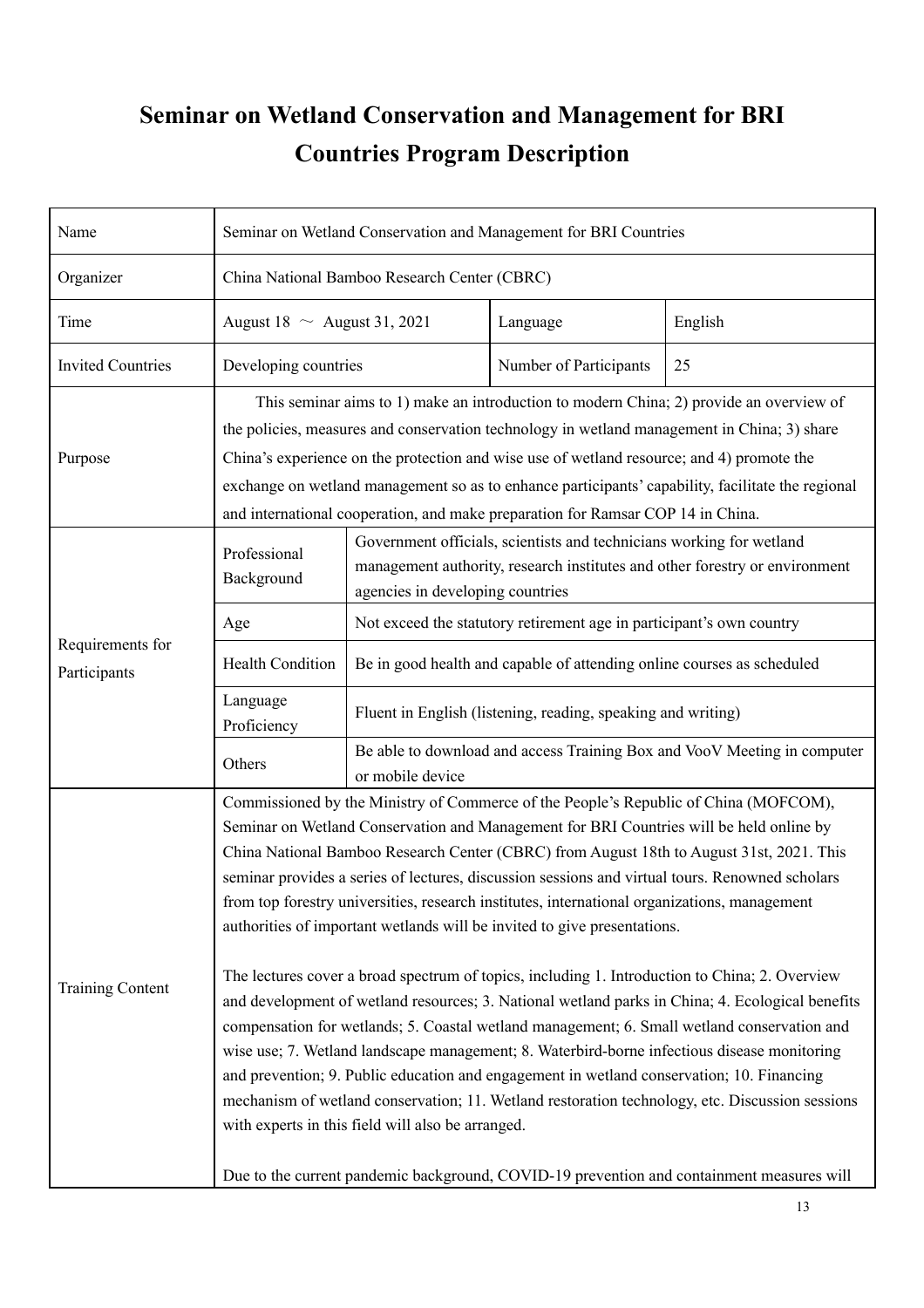|                                                                                                   | be shared for the safety of the participants. "Two Mountains Theory" and typical cases of modern                                                        |                         |                            |  |  |
|---------------------------------------------------------------------------------------------------|---------------------------------------------------------------------------------------------------------------------------------------------------------|-------------------------|----------------------------|--|--|
|                                                                                                   | countryside development will be discussed to demonstrate China's achievement in poverty                                                                 |                         |                            |  |  |
|                                                                                                   | alleviation.                                                                                                                                            |                         |                            |  |  |
|                                                                                                   |                                                                                                                                                         |                         |                            |  |  |
|                                                                                                   | In addition, virtual tours to some typical wetlands of international importance, wetland nature                                                         |                         |                            |  |  |
|                                                                                                   | reserves and national wetland parks in China are scheduled, which serve as case studies on                                                              |                         |                            |  |  |
|                                                                                                   | wetland management and help to digest the knowledge acquired in lectures. Meanwhile,                                                                    |                         |                            |  |  |
|                                                                                                   | participants can appreciate China's social, economic and ecologic achievements in recent decades                                                        |                         |                            |  |  |
|                                                                                                   | and explore the cooperation opportunities on nature conservation in future.                                                                             |                         |                            |  |  |
|                                                                                                   |                                                                                                                                                         |                         | Shanghai, Yancheng,        |  |  |
| Host City                                                                                         | Hangzhou, Zhejiang                                                                                                                                      | Cities of Virtual Tours | Changshu, Kunshan (subject |  |  |
|                                                                                                   |                                                                                                                                                         |                         | to change)                 |  |  |
|                                                                                                   | 1. The training program will be held online which requires participants to prepare necessary                                                            |                         |                            |  |  |
|                                                                                                   | equipment and devices such as internet connection, computer, microphone, camera, etc.                                                                   |                         |                            |  |  |
|                                                                                                   | 2. Participants should be punctual and well-disciplined. The Certificate of Completion will be                                                          |                         |                            |  |  |
|                                                                                                   | issued to those who meet all the requirements including good attendance records.                                                                        |                         |                            |  |  |
| <b>Notes</b>                                                                                      | 3. Participants should enter the virtual classroom in advance with the screen name "NAME +                                                              |                         |                            |  |  |
|                                                                                                   | COUNTRY" identical to the passport information.                                                                                                         |                         |                            |  |  |
|                                                                                                   | 4. Participants should respect and maintain the confidentiality and security of the information and                                                     |                         |                            |  |  |
|                                                                                                   | data concerning the Seminar. Course materials will be shared to participants after class, which                                                         |                         |                            |  |  |
|                                                                                                   | shall not be posted via social media.                                                                                                                   |                         |                            |  |  |
|                                                                                                   | CBRC was established in 1984 and is headquartered in Hangzhou, China. CBRC has 3 missions:                                                              |                         |                            |  |  |
| (a) Bamboo research at national and international levels; (b) International exchange, cooperation |                                                                                                                                                         |                         |                            |  |  |
|                                                                                                   | and personnel training; and (c) Bamboo industrialization. Over 40 training spots have been set up                                                       |                         |                            |  |  |
|                                                                                                   | in China. In 2011, International Forestry Science and Technology Training Center of the National                                                        |                         |                            |  |  |
|                                                                                                   | Forestry and Grassland Administration (NFGA) was established at CBRC. Since 1993, CBRC has                                                              |                         |                            |  |  |
|                                                                                                   | organized 143 international workshops, including 7 ministerial seminars, all sponsored by the                                                           |                         |                            |  |  |
|                                                                                                   | Ministry of Commerce of China (MOFCOM), United Nations Development Program (UNDP),                                                                      |                         |                            |  |  |
|                                                                                                   | United Nations Industrial Development Organization (UNIDO) and individual governments. So                                                               |                         |                            |  |  |
|                                                                                                   | far, 4,161 participants from 111 countries have been well trained. CBRC also conducted the                                                              |                         |                            |  |  |
| About the Organizer                                                                               | China-aid Bamboo Development Project for Rwanda as entrusted by MOFCOM and has                                                                          |                         |                            |  |  |
|                                                                                                   | successfully provided technical service to over 30 countries.                                                                                           |                         |                            |  |  |
|                                                                                                   |                                                                                                                                                         |                         |                            |  |  |
|                                                                                                   | The Department of Wetlands Management, NFGA is under the jurisdiction of the National                                                                   |                         |                            |  |  |
|                                                                                                   | Forestry and Grassland Administration of China. Its responsibilities include drafting laws and                                                          |                         |                            |  |  |
|                                                                                                   | regulations on wetland management, implementing related policies, planning and standards,                                                               |                         |                            |  |  |
|                                                                                                   | organizing ecological restoration and compensation for wetlands, conducting dynamic monitoring                                                          |                         |                            |  |  |
|                                                                                                   | and assessment of national wetland resources, and undertaking international conventions                                                                 |                         |                            |  |  |
|                                                                                                   |                                                                                                                                                         |                         |                            |  |  |
|                                                                                                   | implementation. It provides guidance on course schedule and virtual tour arrangement, and<br>ensures the quality of training at the professional level. |                         |                            |  |  |
|                                                                                                   | Contact Person(s): Mr. Ding Xingcui, Mr. Shen Kai                                                                                                       |                         |                            |  |  |
|                                                                                                   | Telephone: 0086-571-88869217/88869207/87766736                                                                                                          |                         |                            |  |  |
| Contact the Organizer                                                                             | Mobile phone: 0086-13805791796 (Ding), 13967378131 (Shen)                                                                                               |                         |                            |  |  |
|                                                                                                   | Fax: 0086-571-88860944/88869217                                                                                                                         |                         |                            |  |  |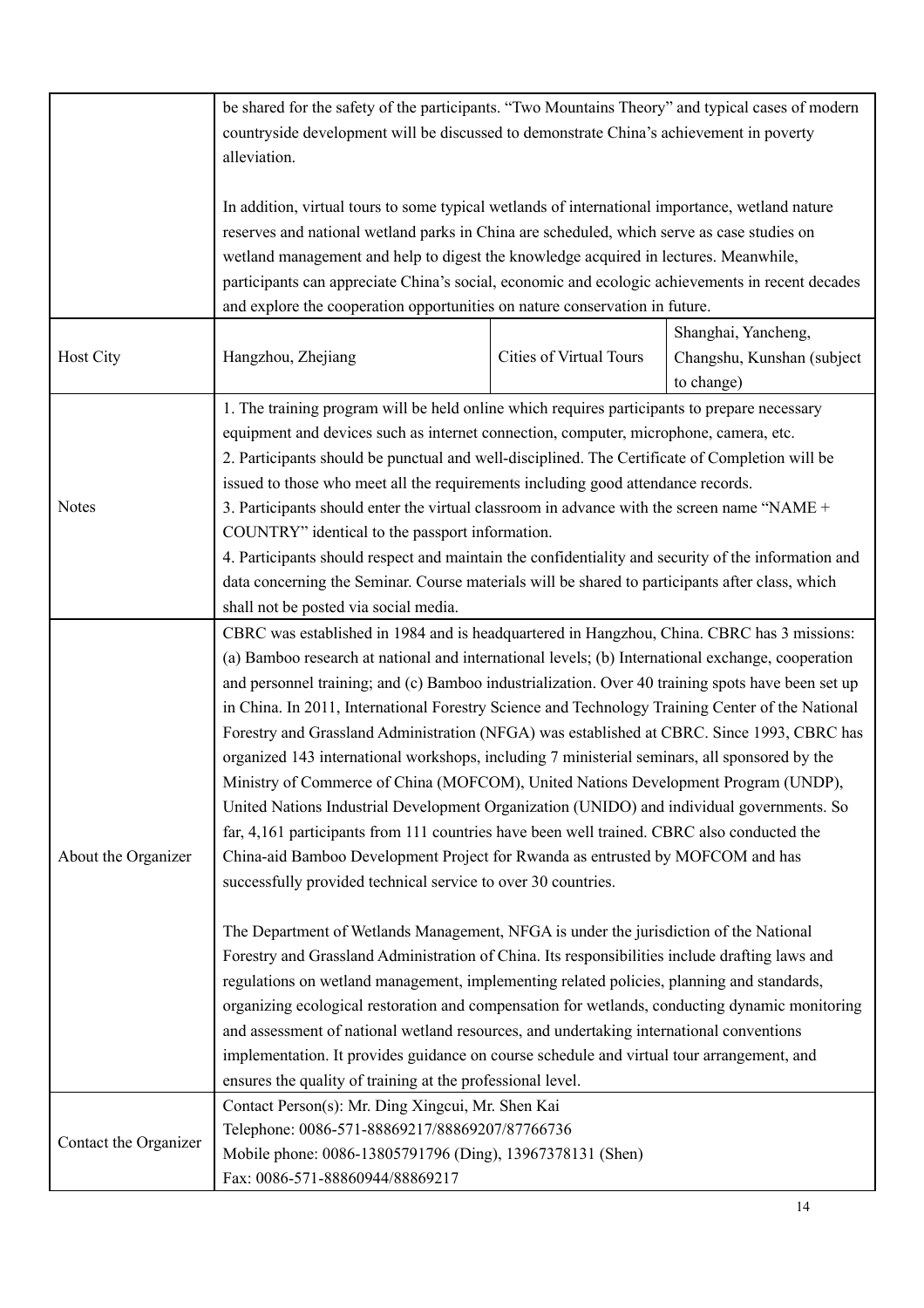| WeChat: 13967378131                                         |
|-------------------------------------------------------------|
| QQ: 1123366468                                              |
| E-mail: $dxc01@$ hotmail.com (Ding), skalfred@qq.com (Shen) |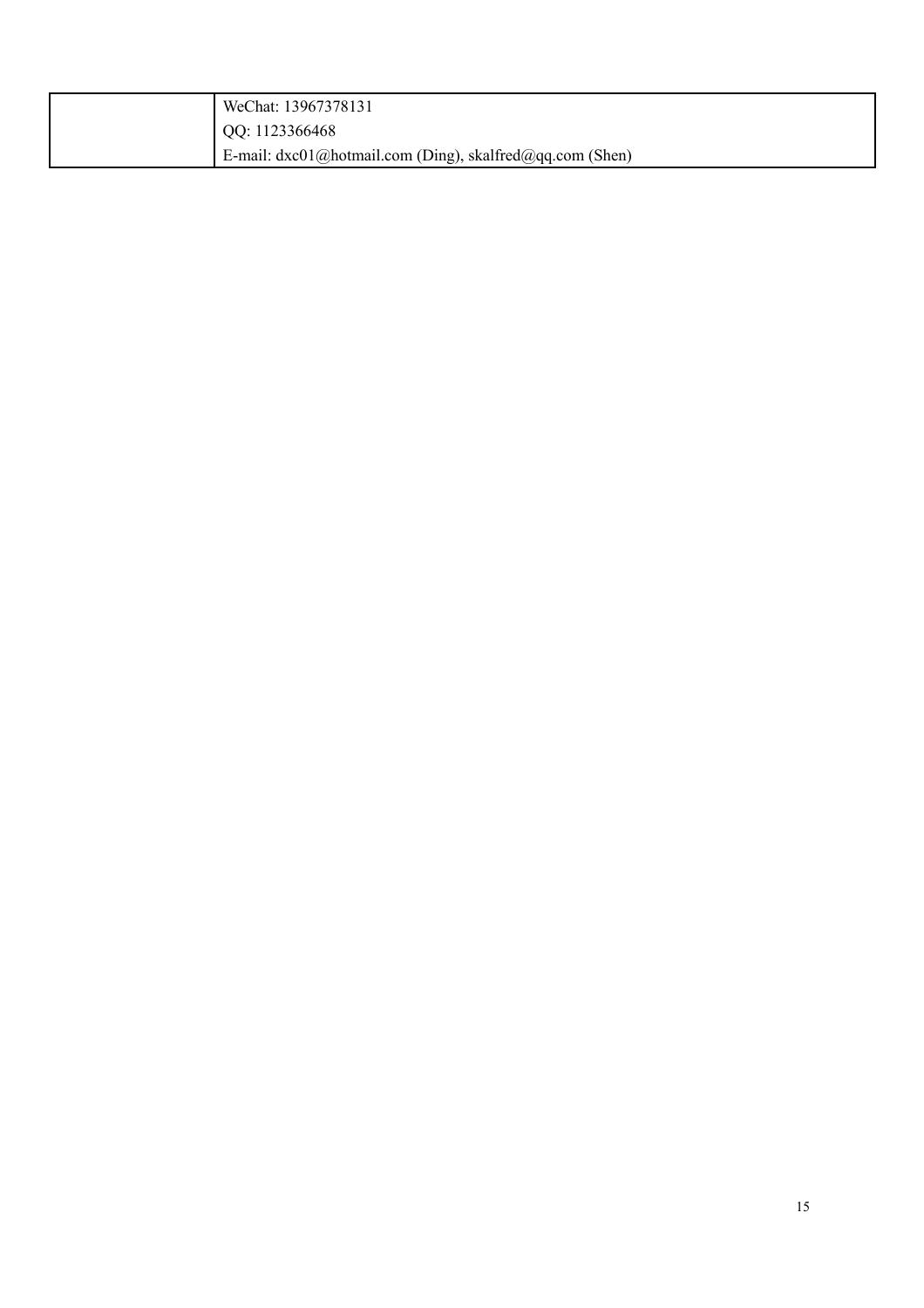# **Seminar on Climate Change and Economic Development on**

| Name                                      | Seminar on Climate Change and Economic Development on Islands                                                                                                                                                                                                                                                                                                                                                                                                                                                                                                                                                                                                                                                                                                                                                                    |                                                                                                                                                                                                                                                                                                                                                                                                                     |                           |                                                                    |
|-------------------------------------------|----------------------------------------------------------------------------------------------------------------------------------------------------------------------------------------------------------------------------------------------------------------------------------------------------------------------------------------------------------------------------------------------------------------------------------------------------------------------------------------------------------------------------------------------------------------------------------------------------------------------------------------------------------------------------------------------------------------------------------------------------------------------------------------------------------------------------------|---------------------------------------------------------------------------------------------------------------------------------------------------------------------------------------------------------------------------------------------------------------------------------------------------------------------------------------------------------------------------------------------------------------------|---------------------------|--------------------------------------------------------------------|
| Organizer                                 | Commercial Training Center of Department of Commerce of Hainan Province (Overseas<br>Labor Training Center of Hainan Province)                                                                                                                                                                                                                                                                                                                                                                                                                                                                                                                                                                                                                                                                                                   |                                                                                                                                                                                                                                                                                                                                                                                                                     |                           |                                                                    |
| Time                                      | August $18^{th}$ to September $7^{th}$ ,<br>2021                                                                                                                                                                                                                                                                                                                                                                                                                                                                                                                                                                                                                                                                                                                                                                                 |                                                                                                                                                                                                                                                                                                                                                                                                                     | Language                  | English                                                            |
| Invited<br>Countries                      | Developing Countries                                                                                                                                                                                                                                                                                                                                                                                                                                                                                                                                                                                                                                                                                                                                                                                                             |                                                                                                                                                                                                                                                                                                                                                                                                                     | Number of<br>Participants | 25                                                                 |
| <b>Training Goals</b>                     | To enable participants to have a deep understanding of the policy frameworks of China and other<br>areas of the world for addressing climate change, realize the urgency of this issue, and study the<br>countermeasures. By delving into the pressing issues of climate change, participants can be<br>trained to be professionals, boosting the capacity building and underpinning the sustainable<br>economic development of developing countries.                                                                                                                                                                                                                                                                                                                                                                            |                                                                                                                                                                                                                                                                                                                                                                                                                     |                           |                                                                    |
| Requirement to                            | Professional<br>background                                                                                                                                                                                                                                                                                                                                                                                                                                                                                                                                                                                                                                                                                                                                                                                                       | -Field: Meteorology, marine, environmental protection,<br>economics, trade, planning etc.<br>Position: Meteorology, marine, environmental protection,<br>economics, trade, planning etc.<br>-Level, academic degree or other relevant qualification<br>requirements: Government Officials, Experts and Managers in<br><b>Relevant Fields</b><br>-Working years: There is no limit to the number of years of service |                           |                                                                    |
| Participants                              | Age                                                                                                                                                                                                                                                                                                                                                                                                                                                                                                                                                                                                                                                                                                                                                                                                                              |                                                                                                                                                                                                                                                                                                                                                                                                                     |                           | The age should not exceed the statutory retirement age             |
|                                           | Physical health<br>conditions                                                                                                                                                                                                                                                                                                                                                                                                                                                                                                                                                                                                                                                                                                                                                                                                    | In good health and able to attend the seminar on time.                                                                                                                                                                                                                                                                                                                                                              |                           |                                                                    |
|                                           | Language capability                                                                                                                                                                                                                                                                                                                                                                                                                                                                                                                                                                                                                                                                                                                                                                                                              | English listening, speaking, reading and writing skills meet the<br>teaching requirements                                                                                                                                                                                                                                                                                                                           |                           |                                                                    |
|                                           | Other requirements                                                                                                                                                                                                                                                                                                                                                                                                                                                                                                                                                                                                                                                                                                                                                                                                               | operation                                                                                                                                                                                                                                                                                                                                                                                                           |                           | Have a certain knowledge of Internet and be proficient in computer |
| Introduction of<br>the Project<br>Content | Project content<br>With the theme of climate change and economic development, the seminar allows participants<br>to bone up the policies of climate change and China's economic and social development so as to<br>cultivate management talents who deal with climate change. The seminar also serves as a<br>platform for bolstering cooperation and common development via discussions between lecturers<br>and participants:<br>Professional courses<br>⋗<br>1. The Profile of China: Chinese history and folk culture<br>2. Sharing of successful experience in China's fight against the COVID-19<br>3. Introduction to China's (Hainan's) poverty alleviation: the connection between<br>rural revitalization and poverty alleviation, the development of rural industry and the<br>specific ideas of rural revitalization |                                                                                                                                                                                                                                                                                                                                                                                                                     |                           |                                                                    |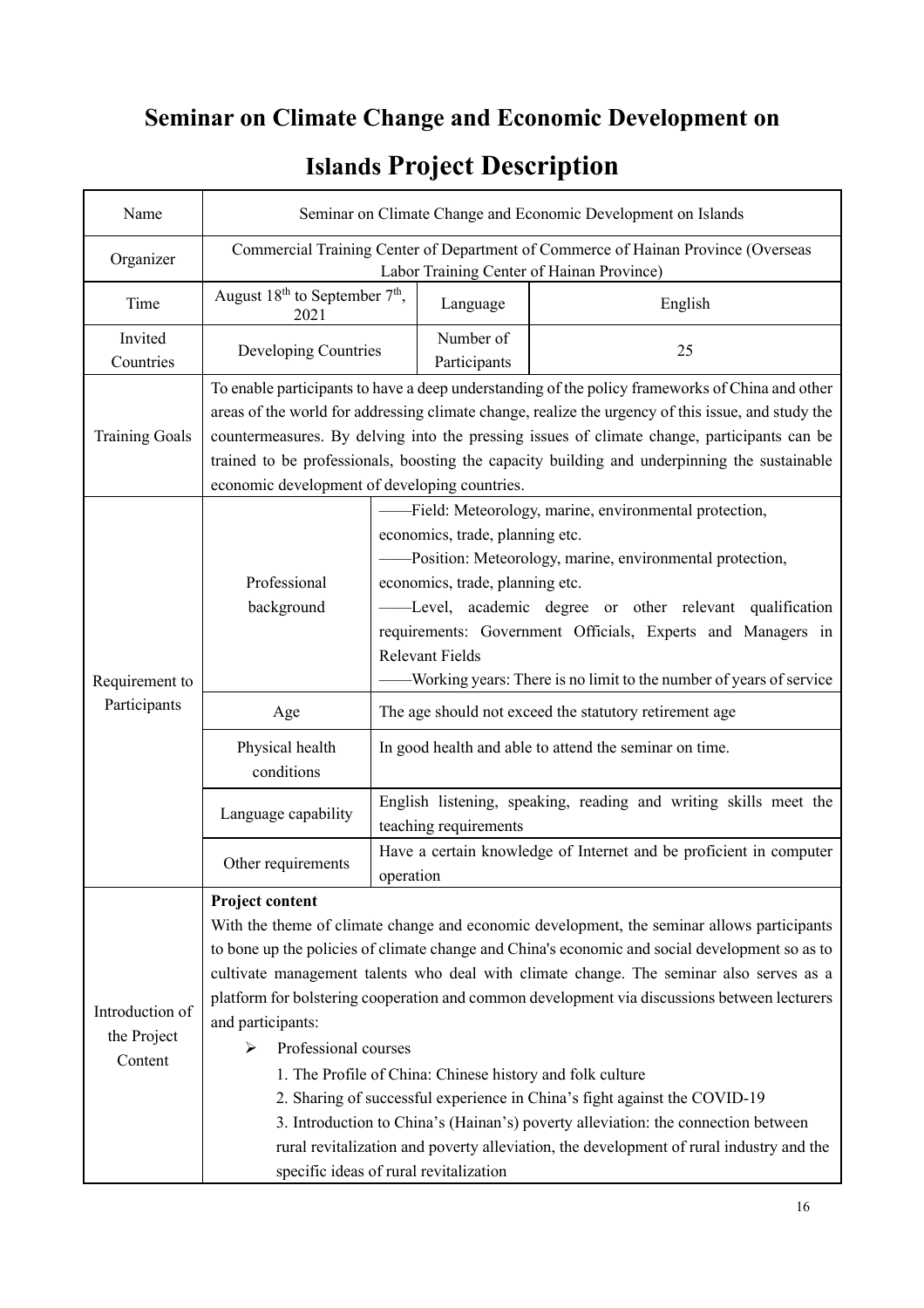|           | 4. Analysis of world's climate issues                                                                                                                                                     |
|-----------|-------------------------------------------------------------------------------------------------------------------------------------------------------------------------------------------|
|           | 5. World's anti-climate change campaign                                                                                                                                                   |
|           | 6. China's policies and actions in response to climate change                                                                                                                             |
|           | 7. Experience sharing of China's (Hainan's) green and low carbon development                                                                                                              |
|           | 8. Low-carbon development opportunities for enterprises under the Paris Agreement                                                                                                         |
|           | 9. Adaptation of environmental protection to climate change                                                                                                                               |
|           | 10. Environmental protection and marine pasture construction                                                                                                                              |
|           | 11. China's (Hainan's) ocean governance and economic development                                                                                                                          |
|           | 12. The development process of China's island economy- take Hainan as example                                                                                                             |
|           | 13. The role of China's reform and opening up on the economic development of                                                                                                              |
|           | islands                                                                                                                                                                                   |
|           | 14. The role of the "Belt and Road" Initiative on the economy of China and island<br>nations                                                                                              |
|           | <b>Themed Discussions</b><br>➤                                                                                                                                                            |
|           | 1. Training Content: Questions & Answers *2                                                                                                                                               |
|           | 2. The climate change issues facing China (Hainan) and the countermeasures*1                                                                                                              |
|           | 3. China (Hainan) Marine Economic Development*1                                                                                                                                           |
|           | 4. Introduction to the construction of the Hainan Free Trade Port*1                                                                                                                       |
|           | Exchanges of the profiles of their countries<br>➤                                                                                                                                         |
|           | Participants can introduce basic information about their countries. To name a few:                                                                                                        |
|           | location, population, geography, economic development, history and culture, etc.                                                                                                          |
|           | <b>Introduction of Online Training Platform</b><br>During the seminar, organizer will choose Zoom as online training platform. Online<br>lecturing will be adopted in the course program. |
|           | Materials to be prepared by trainees                                                                                                                                                      |
|           | $\triangleright$ Before the start of the seminar, participants need to contact the person of the organizer                                                                                |
|           | in advance to get the relevant link of platform registration and complete the                                                                                                             |
|           | registration; Professional courses                                                                                                                                                        |
|           | This training is to be held via online platform, requiring network, computer, and<br>$\blacktriangleright$                                                                                |
|           |                                                                                                                                                                                           |
|           | headset.                                                                                                                                                                                  |
|           |                                                                                                                                                                                           |
| Host City | Haikou City, Hainan Province<br>Cities to visit<br>Qionghai City, Sanya City, Hainan Province                                                                                             |
|           | This training is to be held via online platform, requiring network, computer, microphone,<br>6.                                                                                           |
|           | camera and other relevant equipment.                                                                                                                                                      |
|           | During the teaching period, participants shall observe the teaching time and discipline.<br>7.                                                                                            |
| Remarks   | The training completion certificate will be issued with the attendance record taken into                                                                                                  |
|           | consideration.                                                                                                                                                                            |
|           | Teaching discipline: Please enter online classroom 5 minutes in advance, and change your                                                                                                  |
|           | 8.                                                                                                                                                                                        |
|           | name to English name (consistent with that on passport)-nationality abbreviation. During                                                                                                  |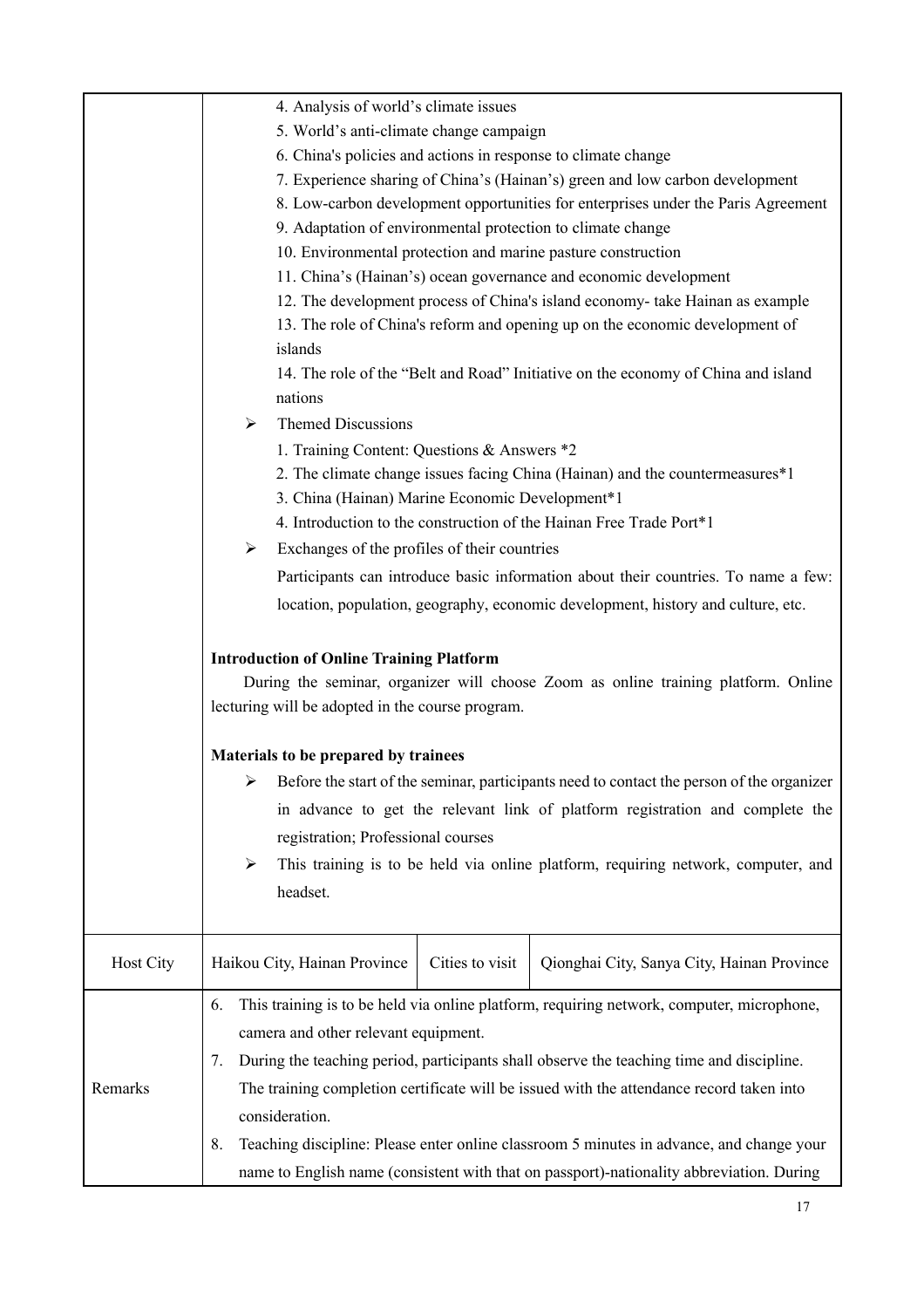|             | the class, the host will turn off the microphones of participants. When preparing for the         |
|-------------|---------------------------------------------------------------------------------------------------|
|             | class on the platform, each trainee shall turn on the video for recording attendance.             |
|             | Information security: In order to maintain information security and protect personal<br>9.        |
|             | privacy, please do not record, take screen shots or share relevant information to any social      |
|             | media during class. Course materials will be sent to participants after class.                    |
|             | 10. Participants shall prepare materials for subject seminar as scheduled and submit relevant     |
|             | electronic materials as required.                                                                 |
|             | The Commercial Training Center (Overseas Labor Training Center of Hainan Province) is             |
|             | a institution directly under the administration the Department of Commerce of Hainan Province.    |
|             | In January 2014, the training center gained the approval of the Ministry of Commerce and          |
|             | became a "MOC Training Base for International Business Officials". In recent years,               |
|             | Commissioned by the Ministry of Commerce, the center has organized hundreds of China-aid          |
|             | seminars and training courses for thousands of English-, Spanish-, French-, Portuguese-,          |
|             | Russian-, Arabic-, Cambodian-, Laos-, Vietnamese- and other language-speaking participants        |
|             | who came from nearly 100 countries and regions.                                                   |
|             | In 2015, the center organized one of the first batch of MOC's "Going Global" overseas             |
|             | training projects -"Training Course on Tropical Crop Planting Technology for Trinidad and         |
|             | Tobago". In 2017, the programs undertaken by this center - "Seminar on China Economic             |
| About the   | Development Experience for Ministers of Madagascar" and "Seminar on Aviation Security Risk        |
| organizer   | Management for the 'Belt and Road Initiative' Countries'' saw satisfying result, winning the laud |
|             | of the China International Development Cooperation Agency, the Department of Foreign              |
|             | Assistance of the Ministry of Commerce, the Training Center of the Ministry of Commerce, the      |
|             | Department of Commerce of Hainan Province, the Foreign Embassies of the recipient countries       |
|             | in China and all the participants! The center has accumulated rich training experience in the     |
|             | fields of tourism, hotel management, aviation, culture, island economy, project management,       |
|             | PPP project management, infrastructure planning and management and public management. A           |
|             | mature training system has been set up.                                                           |
|             | In recent years, in terms of the 'Climate Change and Economic Development on Islands'             |
|             | themed seminars, the center has organized "Seminars on Climate Change and Economic                |
|             | Development on Islands for Developing Countries" from 2013-2018. These seminars shared            |
|             | valuable experience and know-how to participants, and improved their management skills via        |
|             | lectures, visits and discussions.                                                                 |
|             | Contact person: Ms. Sun Chendi; Mr. Wu Qingquan                                                   |
|             | Office Tel: 0086-13517192974 (Ms.Sun) ; 0086-18608951045 (Mr.Wu)                                  |
|             | Telephone: 0086-13517192974 (Ms.Sun) ; 0086-18608951045 (Mr.Wu)                                   |
| Contact     | Fax: 0086-65392569                                                                                |
| Information | We-chat: 13517192974 (Ms.Sun) ; rene592850 (Mr.Wu)                                                |
|             | Whatsapp: 0086-13517192974 (Ms.Sun) ; 0086-18608951045 (Mr.Wu)                                    |
|             | QQ: 1204035589                                                                                    |
|             |                                                                                                   |
|             | E-mail Address: hnswpx@126.com                                                                    |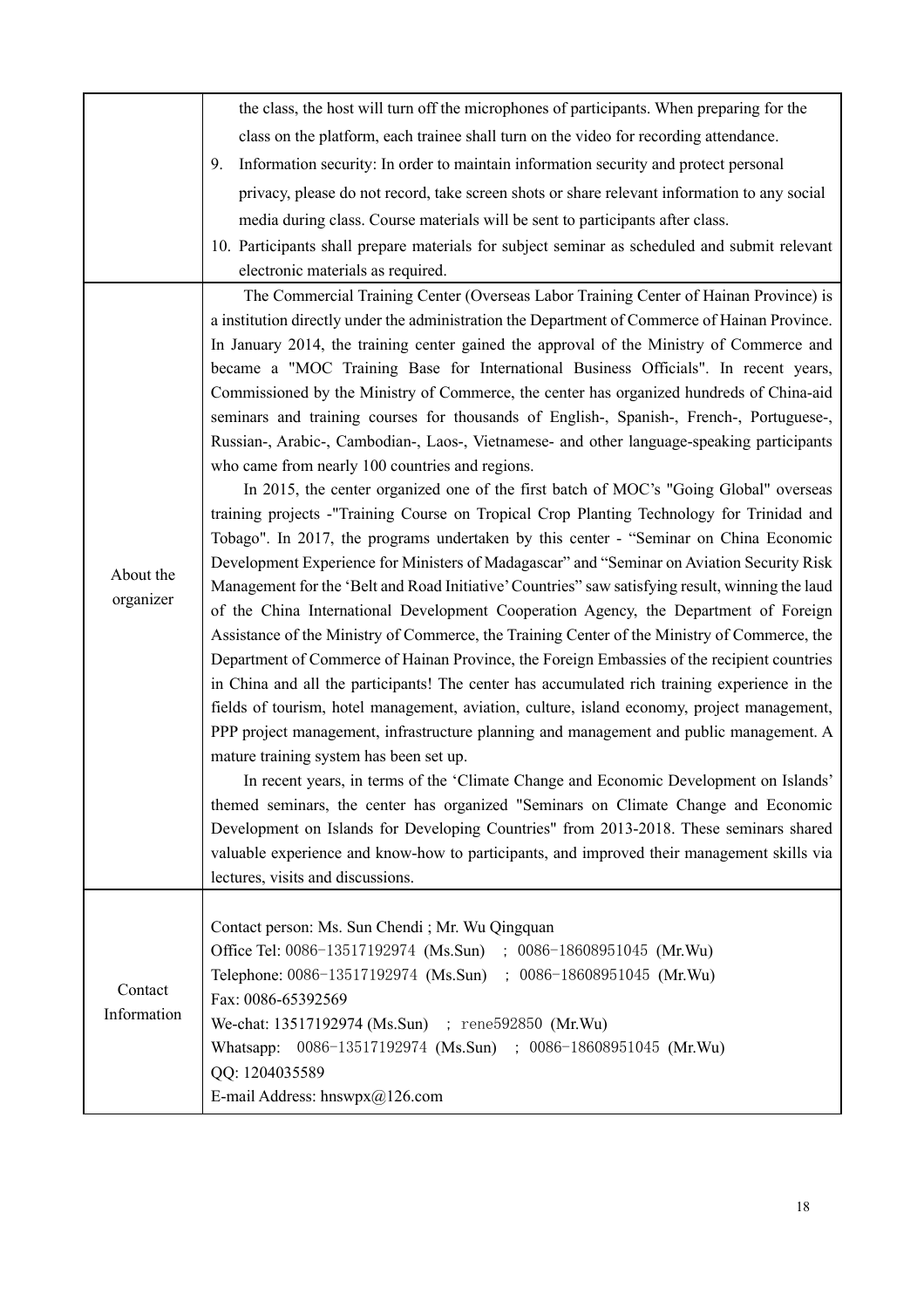# **Seminar on Population and Development Planning for Developing Countries**

### **Program Description**

| Name                     | Seminar on Population and Development Planning for Developing Countries                                                                                                                                                                                                                                                                                                                                                                                                                                                                                                                                                                                                                                                                                                                                                                                                                                                                                                                                                                                                                                                                                                                      |                                                                                                                                                                                 |                                                                        |         |  |
|--------------------------|----------------------------------------------------------------------------------------------------------------------------------------------------------------------------------------------------------------------------------------------------------------------------------------------------------------------------------------------------------------------------------------------------------------------------------------------------------------------------------------------------------------------------------------------------------------------------------------------------------------------------------------------------------------------------------------------------------------------------------------------------------------------------------------------------------------------------------------------------------------------------------------------------------------------------------------------------------------------------------------------------------------------------------------------------------------------------------------------------------------------------------------------------------------------------------------------|---------------------------------------------------------------------------------------------------------------------------------------------------------------------------------|------------------------------------------------------------------------|---------|--|
| Organizer                | China Training Center of Reproductive Health and Family Care (CTC)                                                                                                                                                                                                                                                                                                                                                                                                                                                                                                                                                                                                                                                                                                                                                                                                                                                                                                                                                                                                                                                                                                                           |                                                                                                                                                                                 |                                                                        |         |  |
| Time                     | August 24 $\sim$ September 6, 2021                                                                                                                                                                                                                                                                                                                                                                                                                                                                                                                                                                                                                                                                                                                                                                                                                                                                                                                                                                                                                                                                                                                                                           |                                                                                                                                                                                 | Language                                                               | English |  |
| <b>Invited Countries</b> | Developing Countries                                                                                                                                                                                                                                                                                                                                                                                                                                                                                                                                                                                                                                                                                                                                                                                                                                                                                                                                                                                                                                                                                                                                                                         |                                                                                                                                                                                 | Number of Participants                                                 | 20      |  |
| Purpose                  | Through the training, we have four goals. The first is to understand China's national conditions and<br>culture; the second is to introduce China's policies and management measures in the field of<br>population and development; the third is to share China's current development status, future<br>development trends and prospects in population and development to provide references for the other<br>developing countries; the fourth is to improve the management level of the trainees and promote<br>further exchanges and cooperation in the field of population and development for developing<br>countries.                                                                                                                                                                                                                                                                                                                                                                                                                                                                                                                                                                   |                                                                                                                                                                                 |                                                                        |         |  |
|                          | Professional<br>Background                                                                                                                                                                                                                                                                                                                                                                                                                                                                                                                                                                                                                                                                                                                                                                                                                                                                                                                                                                                                                                                                                                                                                                   | Field or major: population and development<br>Position: government official in the field of population and development<br>Working years in related fields: None<br>Others: None |                                                                        |         |  |
| Requirements for         | Age                                                                                                                                                                                                                                                                                                                                                                                                                                                                                                                                                                                                                                                                                                                                                                                                                                                                                                                                                                                                                                                                                                                                                                                          |                                                                                                                                                                                 | Not exceed the statutory retirement age in participant's own country   |         |  |
| Participants             | Health Condition                                                                                                                                                                                                                                                                                                                                                                                                                                                                                                                                                                                                                                                                                                                                                                                                                                                                                                                                                                                                                                                                                                                                                                             |                                                                                                                                                                                 | Be in good health and capable of attending online courses as scheduled |         |  |
|                          | Language<br>Proficiency                                                                                                                                                                                                                                                                                                                                                                                                                                                                                                                                                                                                                                                                                                                                                                                                                                                                                                                                                                                                                                                                                                                                                                      | Fluent in English (listening, reading, speaking and writing)                                                                                                                    |                                                                        |         |  |
|                          | Others                                                                                                                                                                                                                                                                                                                                                                                                                                                                                                                                                                                                                                                                                                                                                                                                                                                                                                                                                                                                                                                                                                                                                                                       |                                                                                                                                                                                 | The organizer will provide guidance and technical assistance remotely. |         |  |
| <b>Training Content</b>  | Commissioned by the Ministry of Commerce of the People's Republic of China (MOFCOM), China<br>Training Center of Reproductive Health and Family Care (CTC) will hold the "Seminar on<br>Population and Development Planning for Developing Countries" in Taicang, Jiangsu Province<br>from August 24 to September 6, 2021. Adopting an online training method with the combination of<br>online lecture, online panel and online visits, the seminar will invite Chinese experts, scholars, and<br>government officials in the field of population and development to share the updated information<br>with the participants. During the training period, participants will have online discussions and<br>exchanges with the lectures. Also, seminar will show participants a real China by sharing Chinese<br>traditional culture and the status quo of China's social development through online visit.<br>1. Sessions and Main Content<br>China Survey: Introduce China's general development in humanities, geography, politics,<br>(1)<br>economy, science and technology, education and customs, especially the great achievements<br>and experience since the reform and opening up; |                                                                                                                                                                                 |                                                                        |         |  |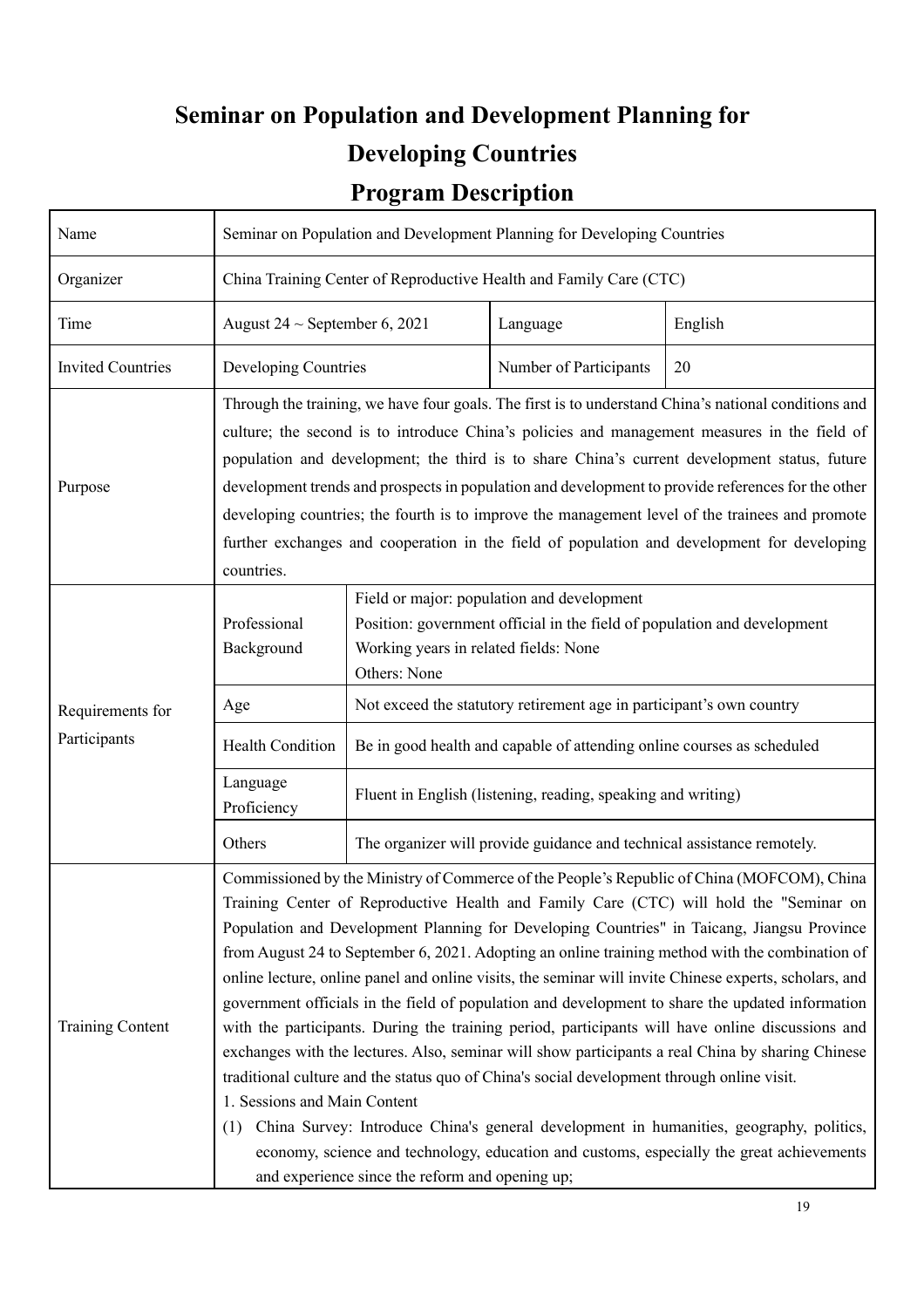| (2) | Current World Population Dynamics and and the 2030 Agenda for Sustainable Development:                                                                                                                                                                           |
|-----|------------------------------------------------------------------------------------------------------------------------------------------------------------------------------------------------------------------------------------------------------------------|
|     | A systematic presentation of the population dynamics of the world today and the function of                                                                                                                                                                      |
|     | demographic data in promoting the Sustainable Development Goals;                                                                                                                                                                                                 |
| (3) | Demographic Transformation in China: Show China's population dynamics through a series of                                                                                                                                                                        |
|     | tables and share China's population development and progress;                                                                                                                                                                                                    |
| (4) | China's Population and Family Planning-- Progress, Challenges and Future Strategies: Share<br>the story of China's population development and show China's wisdom in the fields of<br>population development, family planning and future development strategies; |
| (5) | Health Assistance for Poverty Alleviation-- China's Practice and Experience: Share the                                                                                                                                                                           |
|     | historical change of China's poverty alleviation, achievements of Health poverty alleviation<br>and Practice experience;                                                                                                                                         |
| (6) | Introduction of Population Administration Decision Information System (PADIS): Introduce                                                                                                                                                                         |
|     | the functions and applications of the software PADIS;                                                                                                                                                                                                            |
| (7) | South-South Cooperation on Population and Development: Systematically introduce South-                                                                                                                                                                           |
|     | South Cooperation, showing China's efforts in promoting South-South cooperation, and                                                                                                                                                                             |
|     | analyzing the prospects and development of South-South cooperation in the post-epidemic era.                                                                                                                                                                     |
|     | 2. Online Visit                                                                                                                                                                                                                                                  |
| (1) | Shanghai: As China's economic center and one of the first cities to be developed and opened                                                                                                                                                                      |
|     | up, Shanghai is a symbol of China's rapid development. It is bursting with vigorous vitality all                                                                                                                                                                 |
|     | the time. By demonstrating the successful experience of Shanghai's development, we hope to                                                                                                                                                                       |
|     | cooperate with the vast number of developing countries and create the future together in the                                                                                                                                                                     |
|     | new era.                                                                                                                                                                                                                                                         |
| (2) | Suzhou: As one of the fastest growing cities with the charm of Chinese traditional culture in<br>China, the film tells how Suzhou balances tradition and modernization, creates new                                                                              |
|     | development points, achieves rapid development in maternal and child health.                                                                                                                                                                                     |
| (3) | Taicang: Taicang is the location of CTC and has won "Healthy City Best Practice Award" for<br>three times and "China's Happiest City" for eight times. Through online visit, we can get the                                                                      |
|     | happiness code of Taicang by learning its economical, social and cultural development.                                                                                                                                                                           |
|     | 3. Lecturers                                                                                                                                                                                                                                                     |
| (1) | Mr. Sun Jiwen: Counsellor of Translation Office under Ministry of Foreign Affairs, Former<br>Ambassador Extraordinary and Plenipotentiary to Gabon Republic, Embassy of P.R. China;                                                                              |
| (2) | Prof. Zheng Zhenzhen: Former Researcher at the Institute of Population and Labor, Chinese<br>Academy of Social Sciences with the main research areas in application of statistics and                                                                            |
|     | demographic analysis techniques, women's population studies, etc.;                                                                                                                                                                                               |
| (3) | Ms. He Dan: Director of China Population and Development Research Center, member of the                                                                                                                                                                          |
|     | National Committee of the Chinese People's Political Consultative Conference. She has been                                                                                                                                                                       |
|     | engaged in demographic research for a long time;                                                                                                                                                                                                                 |
| (4) | Mr. Wang Qian: Associate Professor and Director General of Department of Services and                                                                                                                                                                            |
|     | Management of Migrant Population, National Health and Family Planning Commission of<br>China (NHFPC).                                                                                                                                                            |
| (5) | Mr. Hu Hongtao: senior advisor to South-South Cooperation. He has over 20 years experience                                                                                                                                                                       |
|     | in planning, developing, managing and supervising population, family planning and                                                                                                                                                                                |
|     | reproductive health projects in international cooperation.                                                                                                                                                                                                       |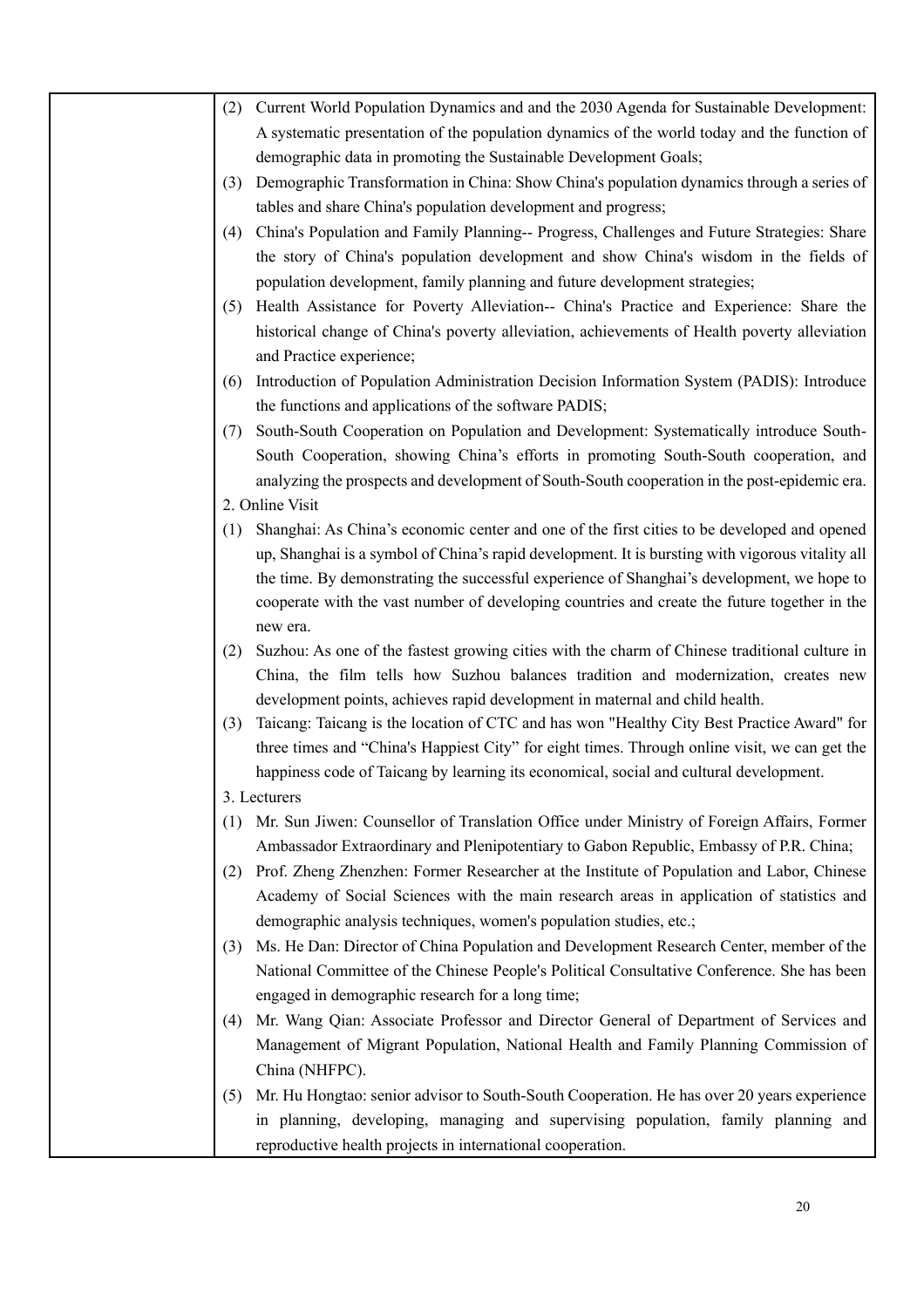| Host City                                                                                                                                                                                                                                                                   | Taicang, Jiangsu                                                                                                                                                                                                                                                                                                                                                                                                                                                                                                                                                                                                                                                                                                                                                                                                                                                                                                                                                                                                                                                                                                                                                                                                                                                                                                                                                                                                                                                                                                                                                                                                                                                                                                                                                                                                                                                                                                                                                                                                                                                                                                                                                                                                                                          | Cities of Virtual Tours | Shanghai, Suzhou, Taicang |  |
|-----------------------------------------------------------------------------------------------------------------------------------------------------------------------------------------------------------------------------------------------------------------------------|-----------------------------------------------------------------------------------------------------------------------------------------------------------------------------------------------------------------------------------------------------------------------------------------------------------------------------------------------------------------------------------------------------------------------------------------------------------------------------------------------------------------------------------------------------------------------------------------------------------------------------------------------------------------------------------------------------------------------------------------------------------------------------------------------------------------------------------------------------------------------------------------------------------------------------------------------------------------------------------------------------------------------------------------------------------------------------------------------------------------------------------------------------------------------------------------------------------------------------------------------------------------------------------------------------------------------------------------------------------------------------------------------------------------------------------------------------------------------------------------------------------------------------------------------------------------------------------------------------------------------------------------------------------------------------------------------------------------------------------------------------------------------------------------------------------------------------------------------------------------------------------------------------------------------------------------------------------------------------------------------------------------------------------------------------------------------------------------------------------------------------------------------------------------------------------------------------------------------------------------------------------|-------------------------|---------------------------|--|
| <b>Notes</b>                                                                                                                                                                                                                                                                | 1. The training program will be held online which requires participants to prepare necessary<br>equipment and devices such as internet connection, computer, microphone, camera, etc.<br>2. Participants should be punctual and well-disciplined. The Certificate of Completion will be issued<br>to those who meet all the requirements including good attendance records.<br>3. Participants should enter the virtual classroom in advance with the screen name "NAME +<br>COUNTRY" identical to the passport information.<br>4. Participants should respect and maintain the confidentiality and security of the information and<br>data concerning the Seminar. Course materials will be shared to participants after class, which shall                                                                                                                                                                                                                                                                                                                                                                                                                                                                                                                                                                                                                                                                                                                                                                                                                                                                                                                                                                                                                                                                                                                                                                                                                                                                                                                                                                                                                                                                                                              |                         |                           |  |
| About the Organizer                                                                                                                                                                                                                                                         | not be posted via social media.<br>CTC was established in 2005, located in Taicang City, Jiangsu Province. It is a public institution<br>directly under the National Health Commission, and it is also the China Programme Office of<br>Partnership in Population and Development, and one of the foreign-aid training institutions of the<br>Ministry of Commerce. Since its establishment for 16 years, CTC has played a window role in<br>international and domestic exchanges and cooperation, and achieved good results.<br>Firstly, CTC organized 41 foreign-aid training seminars, providing training in reproductive health,<br>maternal and child health care, population development and poverty alleviation for 1136<br>government officials, experts, scholars and technicians from more than 70 developing countries,<br>including 89 ministerial level officials and 176 bureau level officials.<br>Secondly, CTC organized 42 international exchange activities in the field of South-South<br>Cooperation. It has provided services to 1765 official representatives from PPD member countries,<br>UN Population Fund and other non-governmental organizations, and promoted knowledge<br>dissemination, technology exchange and experience sharing of South-South Cooperation.<br>Thirdly, CTC carried out 105 domestic training sessions, providing training for more than 10,000<br>participants. The training content involves the reform of public hospitals, the professional<br>construction of hospital directors, maternal and child health care, reproductive health, and other<br>topics in the field of health development. It provides an important guarantee for the implementation<br>of relevant national policies, the improvement of health personnel quality, population health and<br>social sustainable development.<br>CTC has a young team with an average age of 33-years old. This team is full of vitality and with<br>international vision and professionalism. The professional background of the team members covers<br>English translation, business administration, media communication and other majors, and nearly<br>two-thirds of the team members have master's degree and overseas study background. |                         |                           |  |
| Contact Person(s): Ms. Jiang Xiaoya, Ms. Mao Xiaoxia<br>Telephone: 0086-512-53719123<br>Mobile phone: 0086-13915766154 (Jiang), 0086-18013778723 (Mao)<br>Contact the Organizer<br>Fax: 0086-512-53719126<br>E-mail: emmie@ctc-health.org (Jiang), ctc@ctc-health.org (Mao) |                                                                                                                                                                                                                                                                                                                                                                                                                                                                                                                                                                                                                                                                                                                                                                                                                                                                                                                                                                                                                                                                                                                                                                                                                                                                                                                                                                                                                                                                                                                                                                                                                                                                                                                                                                                                                                                                                                                                                                                                                                                                                                                                                                                                                                                           |                         |                           |  |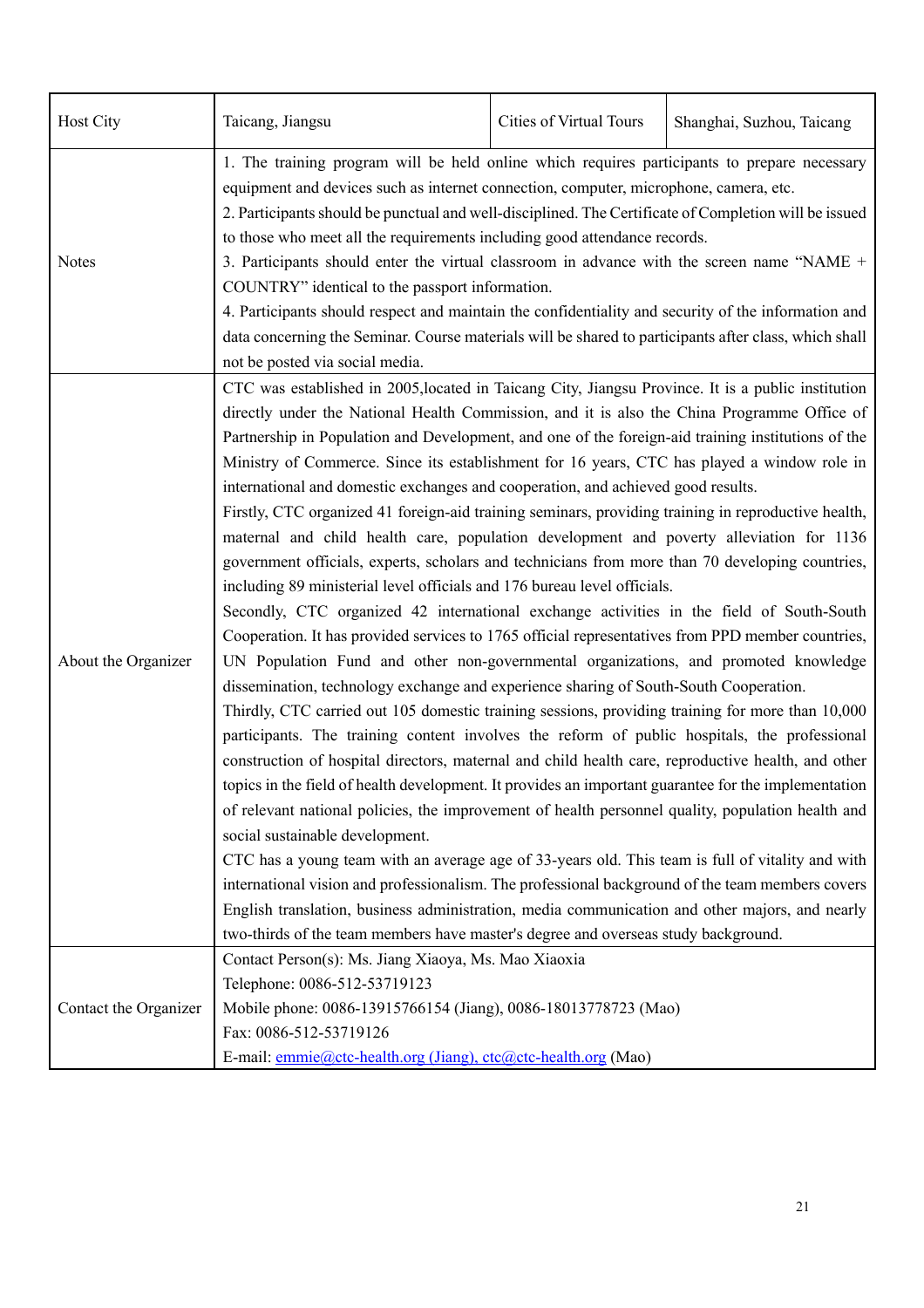#### Name Seminar on Energy policy and energy landscape transformation in developing countries Organizer | North China Electric Power University Time August 31st to September 13th Language English Form | Online | Platform | ZOOM Invited Countries Developing countries Number of **Participants** 25 participants in total Training Goals The Seminar on Energy policy and energy landscape transformation in developing countries aimes to achieve the following goals: 1. Participants are able to understand the current international situations and the importance of Energy policy and energy landscape transformation in developing countries; 2. Participants can learn about China's energy policy in the 14th Five Year Plan; 3. Participants can learn about China's energy technology inovation under the strategy of "Dual Circulation Economy" ; 4. After the seminar, participants are expected to put forward some policies suggestions suited to their own national specific conditions. **Requirements** for the **Participants** Major Government officials working in the field of electric power or energy; ——Professional and technical personnel in electric power companies. Age Under the statutory retirement age of their own countries. Health  $\parallel$  In good health; capable of participating in online training on time Language | Capable of listening, speaking, reading and writing in English **Others** Seminar Content Main Contents: Training Arrangements: Lectures, experiments, demonstrations, lectures, discussions, visits, inspections, discussions and reports; 1. Future development and trend of global energy landscape, classroom teaching / discussion, 0.5 days; 2. Impact of energy situation on global economic development, classroom teaching / discussion, 0.5 days; 3. Interpretation of China's energy transformation, energy consumption and related policies in the 14th five year plan, classroom teaching / discussion, 1 day; 4. Global energy policy development and trends, classroom teaching / visit, discussion, 1 day; 5. History and developments of China's energy policy, classroom teaching / visit, discussion, 1 day; 6. Introduction to energy and power engineering, classroom teaching / visit, discussion, 1 day;

### **Project Description**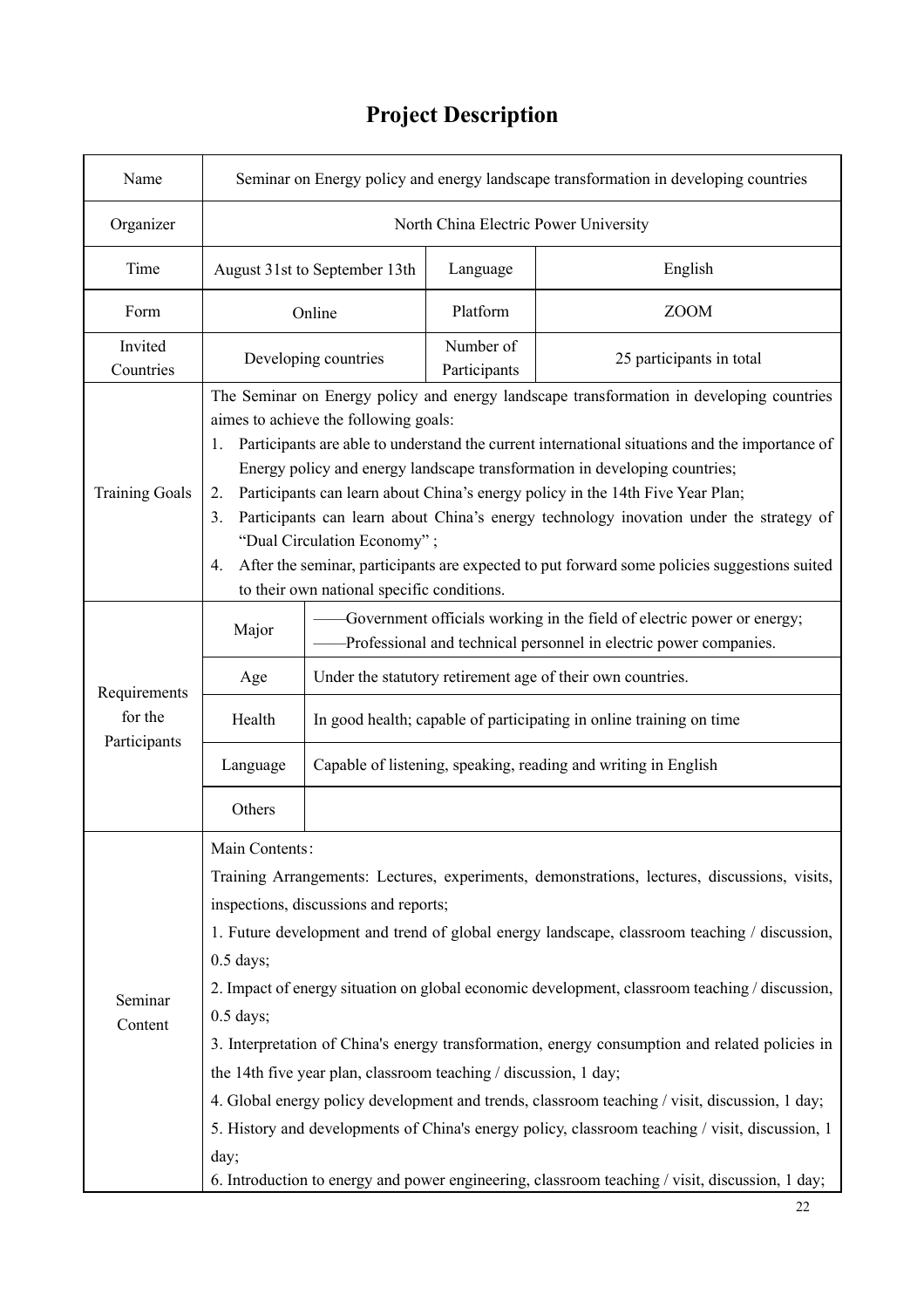|           | 7. Introduction to energy policy, classroom teaching / visit, discussion, 1 day;                                                                                                                                         |                 |                                                                                                                                                                                                                                                                                                                                                                                                                                                                                                                                                                                                                                                                                                                                                                                                                                                                                                                                                                                                                                                               |  |  |
|-----------|--------------------------------------------------------------------------------------------------------------------------------------------------------------------------------------------------------------------------|-----------------|---------------------------------------------------------------------------------------------------------------------------------------------------------------------------------------------------------------------------------------------------------------------------------------------------------------------------------------------------------------------------------------------------------------------------------------------------------------------------------------------------------------------------------------------------------------------------------------------------------------------------------------------------------------------------------------------------------------------------------------------------------------------------------------------------------------------------------------------------------------------------------------------------------------------------------------------------------------------------------------------------------------------------------------------------------------|--|--|
|           | 8. Energy and power transformation and development trend in China under carbon neutral<br>environment, classroom teaching / visit, discussion, 1 day;                                                                    |                 |                                                                                                                                                                                                                                                                                                                                                                                                                                                                                                                                                                                                                                                                                                                                                                                                                                                                                                                                                                                                                                                               |  |  |
|           |                                                                                                                                                                                                                          |                 |                                                                                                                                                                                                                                                                                                                                                                                                                                                                                                                                                                                                                                                                                                                                                                                                                                                                                                                                                                                                                                                               |  |  |
|           | 9. Interpretation of "system value" of energy transformation, classroom teaching / visit,                                                                                                                                |                 |                                                                                                                                                                                                                                                                                                                                                                                                                                                                                                                                                                                                                                                                                                                                                                                                                                                                                                                                                                                                                                                               |  |  |
|           | discussion, 1 day;                                                                                                                                                                                                       |                 |                                                                                                                                                                                                                                                                                                                                                                                                                                                                                                                                                                                                                                                                                                                                                                                                                                                                                                                                                                                                                                                               |  |  |
|           |                                                                                                                                                                                                                          |                 | 10. China's energy technology inovation under the strategy of "Dual Circulation Economy",                                                                                                                                                                                                                                                                                                                                                                                                                                                                                                                                                                                                                                                                                                                                                                                                                                                                                                                                                                     |  |  |
|           | classroom teaching / discussion, 1 day;                                                                                                                                                                                  |                 |                                                                                                                                                                                                                                                                                                                                                                                                                                                                                                                                                                                                                                                                                                                                                                                                                                                                                                                                                                                                                                                               |  |  |
|           |                                                                                                                                                                                                                          |                 | 11. Exchange of basic knowledge of energy policy and experience on key issues in development,                                                                                                                                                                                                                                                                                                                                                                                                                                                                                                                                                                                                                                                                                                                                                                                                                                                                                                                                                                 |  |  |
|           | classroom teaching / discussion, 1 day;                                                                                                                                                                                  |                 |                                                                                                                                                                                                                                                                                                                                                                                                                                                                                                                                                                                                                                                                                                                                                                                                                                                                                                                                                                                                                                                               |  |  |
|           | 12. Visit power plant- Shenzhen Sanjiang Electric Co., Ltd, online visit, 1day;                                                                                                                                          |                 |                                                                                                                                                                                                                                                                                                                                                                                                                                                                                                                                                                                                                                                                                                                                                                                                                                                                                                                                                                                                                                                               |  |  |
|           | 13. Cultral tour, online visit, 1 day;                                                                                                                                                                                   |                 |                                                                                                                                                                                                                                                                                                                                                                                                                                                                                                                                                                                                                                                                                                                                                                                                                                                                                                                                                                                                                                                               |  |  |
|           | 14. Conclusion, 2days.                                                                                                                                                                                                   |                 |                                                                                                                                                                                                                                                                                                                                                                                                                                                                                                                                                                                                                                                                                                                                                                                                                                                                                                                                                                                                                                                               |  |  |
|           |                                                                                                                                                                                                                          |                 | The above course arrangement is preliminary. In the actual teaching process, we will make subtle                                                                                                                                                                                                                                                                                                                                                                                                                                                                                                                                                                                                                                                                                                                                                                                                                                                                                                                                                              |  |  |
|           |                                                                                                                                                                                                                          |                 | adjustments according to the applicants' learning situation, so as to achieve the best training                                                                                                                                                                                                                                                                                                                                                                                                                                                                                                                                                                                                                                                                                                                                                                                                                                                                                                                                                               |  |  |
|           | effect.                                                                                                                                                                                                                  |                 |                                                                                                                                                                                                                                                                                                                                                                                                                                                                                                                                                                                                                                                                                                                                                                                                                                                                                                                                                                                                                                                               |  |  |
| Host City | Beijing                                                                                                                                                                                                                  | Cities to Visit | Shenzhen                                                                                                                                                                                                                                                                                                                                                                                                                                                                                                                                                                                                                                                                                                                                                                                                                                                                                                                                                                                                                                                      |  |  |
| Notes     | a)<br>other accounts or ways that can confirm their personal identity.<br>b)<br>online attendance and other functions.<br>c)<br>etc.) during the learning process.<br>d)<br>microphone, camera for online courses.<br>e) |                 | Registration: The registration information should include name, gender, work unit, contact<br>number, etc. Applicants should log in through mobile phone number, face recognition and<br>Course management: The platform has the functions of online live broadcast, interactive<br>communication, video recording, etc. repeated learning of the same content is not included<br>in the class hours, and fast forward operation is not supported in the course learning. The<br>training platform can realize course classification management, online practice, online test,<br>Learning process record: Record the start time, end time, duration of online learning,<br>practice, test and other links, as well as random clock in (face recognition, online pop-up,<br>Applicants are required to prepare relevant equipments such as network, computer,<br>Information security: Course materials will be sent to the students after class, in order to<br>protect information security and personal privacy, please do not share the course content on |  |  |
|           | any social media.                                                                                                                                                                                                        |                 |                                                                                                                                                                                                                                                                                                                                                                                                                                                                                                                                                                                                                                                                                                                                                                                                                                                                                                                                                                                                                                                               |  |  |
|           |                                                                                                                                                                                                                          |                 | North China Electric Power University (NCEPU) is a national key university of "Project 211"                                                                                                                                                                                                                                                                                                                                                                                                                                                                                                                                                                                                                                                                                                                                                                                                                                                                                                                                                                   |  |  |
|           | and "Project 985", directly under the leadership of Ministry of Education. In 2017, the university<br>entered the ranks of national "double first-class" construction universities, focusing on the                      |                 |                                                                                                                                                                                                                                                                                                                                                                                                                                                                                                                                                                                                                                                                                                                                                                                                                                                                                                                                                                                                                                                               |  |  |
|           | construction of energy and power science and engineering discipline group, comprehensively                                                                                                                               |                 |                                                                                                                                                                                                                                                                                                                                                                                                                                                                                                                                                                                                                                                                                                                                                                                                                                                                                                                                                                                                                                                               |  |  |
| About the |                                                                                                                                                                                                                          |                 | opening a new journey of building a world-class discipline and high-level research university.                                                                                                                                                                                                                                                                                                                                                                                                                                                                                                                                                                                                                                                                                                                                                                                                                                                                                                                                                                |  |  |
| Organizer |                                                                                                                                                                                                                          |                 | There are 1939 full-time teachers, including 423 in senior positions and 701 in deputy senior                                                                                                                                                                                                                                                                                                                                                                                                                                                                                                                                                                                                                                                                                                                                                                                                                                                                                                                                                                 |  |  |
|           |                                                                                                                                                                                                                          |                 | positions. At present, there are 2 academicians of Chinese Academy of engineering, 7 double                                                                                                                                                                                                                                                                                                                                                                                                                                                                                                                                                                                                                                                                                                                                                                                                                                                                                                                                                                   |  |  |
|           |                                                                                                                                                                                                                          |                 | employed academicians, more than 100 other high-level talents, and many high-level research                                                                                                                                                                                                                                                                                                                                                                                                                                                                                                                                                                                                                                                                                                                                                                                                                                                                                                                                                                   |  |  |
|           | teams.                                                                                                                                                                                                                   |                 |                                                                                                                                                                                                                                                                                                                                                                                                                                                                                                                                                                                                                                                                                                                                                                                                                                                                                                                                                                                                                                                               |  |  |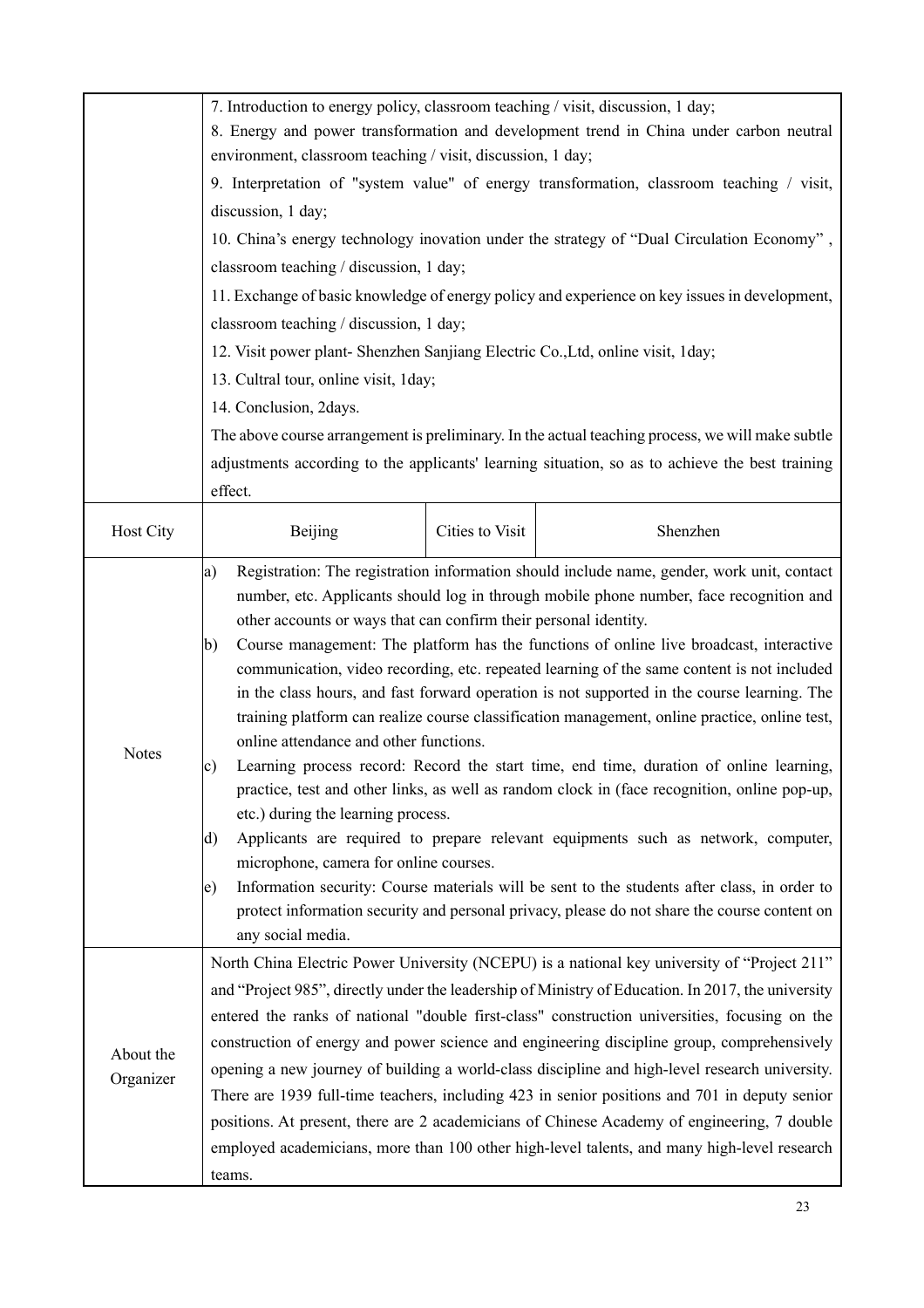|                | Taking personnel training as the central work, NCEPU has formed the talent training                 |
|----------------|-----------------------------------------------------------------------------------------------------|
|                | characteristics of "thick foundation, heavy practice, strong ability and innovation". It has become |
|                | one of the first batch of colleges and universities to implement the "excellent engineer education" |
|                | and training plan" of the Ministry of education, and initiated the establishment of "school         |
|                | enterprise alliance for excellent engineer training in power industry". NCEPU has 8 national        |
|                | first-class majors, 11 national characteristic majors, 4 national strategic emerging industry       |
|                | related majors, 2 national excellent online open courses, 6 national excellent open courses, 2      |
|                | national teaching teams, 1 national famous teacher, 3 national experimental teaching                |
|                | demonstration centers, 3 national engineering practice education centers, and 3 National virtual    |
|                | simulation centers, 1 national talent training experiment center.                                   |
|                | NCEPU has made every effort to promote the process of international education. It has carried       |
|                | out substantive exchanges and cooperation with more than 140 internationally renowned               |
|                | universities and research institutions, comprehensively carried out student exchanges, scientific   |
|                | research cooperation, expert exchanges and other projects, established various Sino foreign         |
|                | cooperative education projects, actively expanded the scale of international students in China,     |
|                | and continuously improved the level of international education. NCEPU takes active part in "one"    |
|                | belt, one road" initiative and work closely with 15 overseas universities, including Russia's       |
|                | Moscow Power Institute, as "one belt, one road" cooperation friends. NCEPU serves as the            |
|                | leading Chinese University in the energy field in the Shanghai cooperation organization             |
|                | university, and establishes the think tank of Shanghai cooperation organization university; build   |
|                | the largest Confucius Institute in North America - West Kentucky Confucius Institute.               |
|                |                                                                                                     |
|                | Website: http://www.ncepu.edu.cn                                                                    |
|                | Contact Person: Mr. Zhihao HOU                                                                      |
| Contact of the | Telephone: 0086-010-61772181                                                                        |
| Organizer      | Cell phone: 0086-13717615286                                                                        |
|                | Fax: 0086-010-61772342                                                                              |
|                | E-mail: hzh@ncepu.edu.cn                                                                            |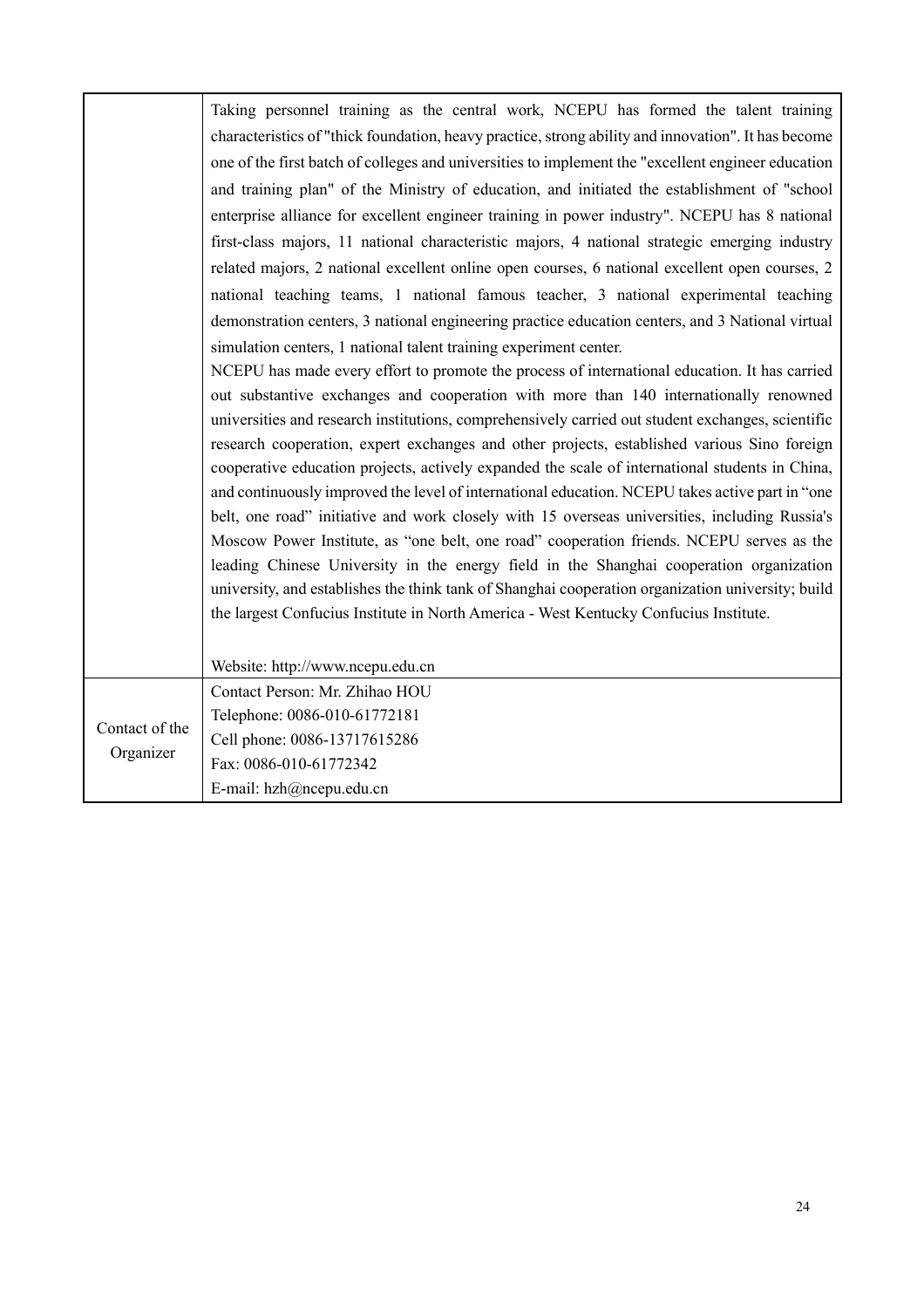| Name                                    | Seminar on Juncao Industry for Developing Countries                                                                                                                                                                                                                                                                                                                                                                                                                                                                                                                                                                                                                                                                                                                                                                                                                                                                                                                                                                                                                                                                                                                                                                                                                                                                                                                                                                                                                                                                                            |                                                                                                                                                                                                                                                                                                                                                                                                                             |                           |                                                                                        |
|-----------------------------------------|------------------------------------------------------------------------------------------------------------------------------------------------------------------------------------------------------------------------------------------------------------------------------------------------------------------------------------------------------------------------------------------------------------------------------------------------------------------------------------------------------------------------------------------------------------------------------------------------------------------------------------------------------------------------------------------------------------------------------------------------------------------------------------------------------------------------------------------------------------------------------------------------------------------------------------------------------------------------------------------------------------------------------------------------------------------------------------------------------------------------------------------------------------------------------------------------------------------------------------------------------------------------------------------------------------------------------------------------------------------------------------------------------------------------------------------------------------------------------------------------------------------------------------------------|-----------------------------------------------------------------------------------------------------------------------------------------------------------------------------------------------------------------------------------------------------------------------------------------------------------------------------------------------------------------------------------------------------------------------------|---------------------------|----------------------------------------------------------------------------------------|
| Organizer                               | Fujian Agriculture and Forestry University                                                                                                                                                                                                                                                                                                                                                                                                                                                                                                                                                                                                                                                                                                                                                                                                                                                                                                                                                                                                                                                                                                                                                                                                                                                                                                                                                                                                                                                                                                     |                                                                                                                                                                                                                                                                                                                                                                                                                             |                           |                                                                                        |
| Time                                    | September 1-september 14, 2021                                                                                                                                                                                                                                                                                                                                                                                                                                                                                                                                                                                                                                                                                                                                                                                                                                                                                                                                                                                                                                                                                                                                                                                                                                                                                                                                                                                                                                                                                                                 |                                                                                                                                                                                                                                                                                                                                                                                                                             | Language                  | English                                                                                |
| Invited<br>Countries                    | Developing countries                                                                                                                                                                                                                                                                                                                                                                                                                                                                                                                                                                                                                                                                                                                                                                                                                                                                                                                                                                                                                                                                                                                                                                                                                                                                                                                                                                                                                                                                                                                           |                                                                                                                                                                                                                                                                                                                                                                                                                             | Number of<br>Participants | 25                                                                                     |
| Objectives                              | Through the Seminar, to develop ecological fungus industry in developing countries,<br>plant Juncao for soil and water conservation, cultivate edible and medicinal fungi with<br>Juncao as raw materials, intensive process of fungi products, use Juncao and Juncao spent<br>substrate to produce fungus feed and fertilizer, so as to provide an effective way for<br>developing countries to optimize ecological environment, solve employment shortage,<br>eliminate poverty, and improve diet structure. It aims cultivate a group of international<br>talents for developing countries, increase youth's independent entrepreneurship and<br>industrial sustainable development, form the backbone of local scientific research,<br>education and technology transformation of Juncao technology, and enhance China's<br>understanding of agriculture, mushroom and grass industry of other countries and absorb<br>relevant experience through mutual exchange of students from various countries. To<br>establish a good and in-depth cooperative relationship with participants from all over the<br>world, provide a useful foundation for the development and international cooperation of<br>Juncao industry, and effectively serve China's overall diplomacy. At the same time, a group<br>of researchers and technical officials of Juncao technology will be cultivated for<br>developing countries, so as to expand exchange and cooperation in the future and develop<br>Juncao industry into a strategic emerging industry. |                                                                                                                                                                                                                                                                                                                                                                                                                             |                           |                                                                                        |
| Requirements<br>for the<br>Participants | Professional<br>background                                                                                                                                                                                                                                                                                                                                                                                                                                                                                                                                                                                                                                                                                                                                                                                                                                                                                                                                                                                                                                                                                                                                                                                                                                                                                                                                                                                                                                                                                                                     | --Field or specialty: Juncao industry, edible and medicinal fungi,<br>grassland husbandry and ecological management.<br>-- Job position: Technicians, government officials and enterprise<br>technical managers engaged in the research, production, promotion,<br>poverty alleviation and agricultural management.<br>none.<br>--Working years in related fields: none.<br>--Priority qualification: none.<br>--other:none |                           | --Level, academic degree or other relevant qualification requirements:                 |
|                                         | Age                                                                                                                                                                                                                                                                                                                                                                                                                                                                                                                                                                                                                                                                                                                                                                                                                                                                                                                                                                                                                                                                                                                                                                                                                                                                                                                                                                                                                                                                                                                                            | Not higher than the legal retirement age of the recipient country.                                                                                                                                                                                                                                                                                                                                                          |                           |                                                                                        |
|                                         | Health                                                                                                                                                                                                                                                                                                                                                                                                                                                                                                                                                                                                                                                                                                                                                                                                                                                                                                                                                                                                                                                                                                                                                                                                                                                                                                                                                                                                                                                                                                                                         | In good health and be able to attend online training courses on time.                                                                                                                                                                                                                                                                                                                                                       |                           |                                                                                        |
|                                         | Language                                                                                                                                                                                                                                                                                                                                                                                                                                                                                                                                                                                                                                                                                                                                                                                                                                                                                                                                                                                                                                                                                                                                                                                                                                                                                                                                                                                                                                                                                                                                       | Capable of listening, speaking, reading and writing in English meets<br>the requirements of classes                                                                                                                                                                                                                                                                                                                         |                           |                                                                                        |
|                                         | others                                                                                                                                                                                                                                                                                                                                                                                                                                                                                                                                                                                                                                                                                                                                                                                                                                                                                                                                                                                                                                                                                                                                                                                                                                                                                                                                                                                                                                                                                                                                         | Be able to use online platform to complete the project schedule.                                                                                                                                                                                                                                                                                                                                                            |                           |                                                                                        |
|                                         |                                                                                                                                                                                                                                                                                                                                                                                                                                                                                                                                                                                                                                                                                                                                                                                                                                                                                                                                                                                                                                                                                                                                                                                                                                                                                                                                                                                                                                                                                                                                                | 1. Introduction of main courses and contents                                                                                                                                                                                                                                                                                                                                                                                |                           |                                                                                        |
| Training                                |                                                                                                                                                                                                                                                                                                                                                                                                                                                                                                                                                                                                                                                                                                                                                                                                                                                                                                                                                                                                                                                                                                                                                                                                                                                                                                                                                                                                                                                                                                                                                | (1) China's experience in resisting COVID-19;                                                                                                                                                                                                                                                                                                                                                                               |                           |                                                                                        |
| contents                                |                                                                                                                                                                                                                                                                                                                                                                                                                                                                                                                                                                                                                                                                                                                                                                                                                                                                                                                                                                                                                                                                                                                                                                                                                                                                                                                                                                                                                                                                                                                                                |                                                                                                                                                                                                                                                                                                                                                                                                                             |                           | (2) Brief introduction of China: introduce China's natural landscape, social features, |
|                                         | local conditions and customs, etc;                                                                                                                                                                                                                                                                                                                                                                                                                                                                                                                                                                                                                                                                                                                                                                                                                                                                                                                                                                                                                                                                                                                                                                                                                                                                                                                                                                                                                                                                                                             |                                                                                                                                                                                                                                                                                                                                                                                                                             |                           |                                                                                        |

# **Project Description**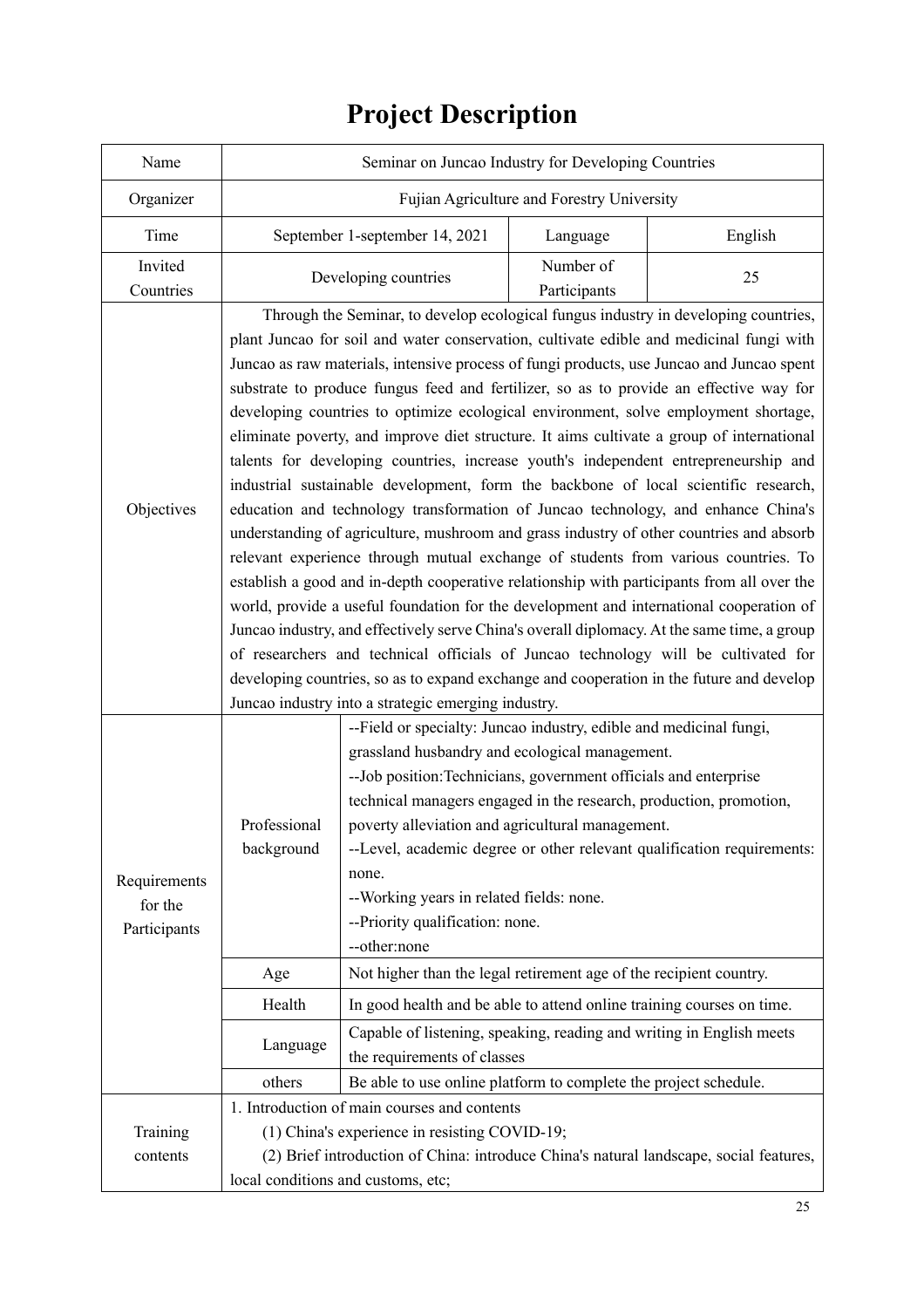(3) Current situation and application prospect of Juncao technology: the historical background, main research content, application and development prospect of Juncao technology will be briefly introduced;

(4) Current situation and development prospect of edible and medicinal fungi industry in China: the current situation and development potential of edible and medicinal fungi industry in China were introduced in detail;

(5) Cultivation and management of Juncao: the land and environmental requirements of Juncao cultivation and growing management;

(6) Cultivation of edible and medicinal fungi with Juncao technology: This part briefly introduces the cultivation technology of edible fungi with Juncao in raw meal, and fermented material, as well as the formula and management measures of edible and medicinal fungi such as *Lentinus edodes*, *Ganoderma lucidum* and *Pleurotus ostreatus* cultivated with Juncao;

(7) Nutrition and quality of edible fungi cultivated with Juncao: the main nutritional quality and identification methods of edible fungi cultivated with Juncao, such as *Lentinus edodes*, *Pleurotus ostreatus*, *Agaricus bisporus*, etc;

(8) Storage and processing of edible and medicinal fungi cultivated with Juncao: storage and processing methods of edible fungi such as *Lentinus edodes*, *Pleurotus ostreatus*, *Agaricus bisporus*, *Hericium erinaceus*, etc;

(9) Research and application of Juncao forage: introduction of the technology and application of Juncao forage;

(10) Research and application of Juncao ecological management: Juncao desert management, Juncao sand control and fixation, Juncao mining area restoration, Juncao saline alkali land management, etc;

(11) The mechanism and mode of poverty alleviation of Juncao industry: the experience of poverty alleviation at home and abroad of Juncao technology, and the successful cases of helping local farmers out of poverty in the projects of Juncao technology in Rwanda, Fiji and other countries.

#### 2. Introduction to visit and investigation

The project plans to take cloud visiting to Alashan Juncao sand control base in Inner Mongolia, Shizuishan Juncao saline alkali soil control and Juncao edible and medicinal fungi cultivation site in Ningxia, Youxi Juncao planting base and edible fungi factory cultivation enterprise in Sanming City, Fujian Province by live or video broadcasting. To understand the specific application of Juncao in different fields.

#### 3. Materials prepared by participants

Participants should contact the organizer before the opening of Seminar, to be familiar with the use of Tencent or Zoom, and test the network. For the convenience of communication with Chinese experts, please prepare the information related to the research topics in their countries, such as:  $(1)$  self introduction of the the work organization and position;  $(2)$  collect the information about the development status and existing problems of edible fungi and animal husbandry in their countries; ③The current situation of international cooperation with other countries and international organizations.

One day before closing, participants will be organized to make country report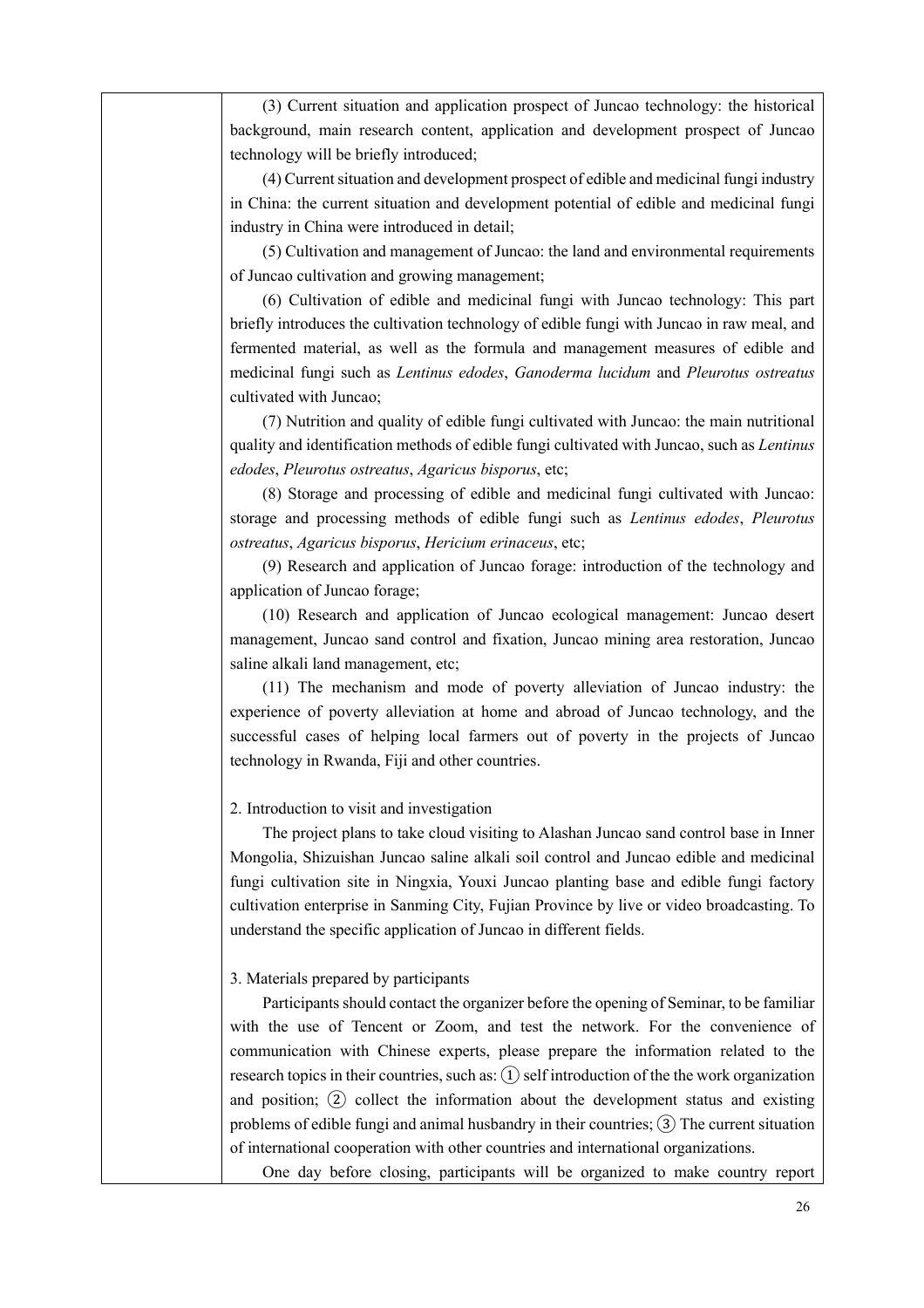|              | presentations respectively. Participants should prepare the report and send it to the              |  |  |  |
|--------------|----------------------------------------------------------------------------------------------------|--|--|--|
|              | organizer before present day. The report should include the brief introduction of the              |  |  |  |
|              | country, the current situation of fungus industry and animal husbandry in the country.             |  |  |  |
|              | According to the information learned during the Seminar, make a plan for the development           |  |  |  |
|              | of Juncao industry in the country, and the relevant difficulties and challenges may have in        |  |  |  |
|              | the implementation of the plan.                                                                    |  |  |  |
| Host City    | Alxa League, Inner Mongolia;<br>Shizuishan, Ningxia;<br>Fuzhou, Fujian Province<br>Cities to visit |  |  |  |
|              | Youxi, Sanming, Fujian Province.                                                                   |  |  |  |
|              | 1. All the participants need to contract the organizer 5 days before the opening of                |  |  |  |
|              | Seminar, for online Application and network testing.                                               |  |  |  |
|              | 2. During the Seminar, participants are required to be in class on time, and attendance            |  |  |  |
|              | records will be the basis for issuing the certificate of the Seminar.                              |  |  |  |
|              | 3. Preparation before class: it is necessary to enter online teaching system 15 minutes in         |  |  |  |
| <b>Notes</b> | advance. Change the personal name to English (Name-Country).                                       |  |  |  |
|              | 4. Discipline requirements: during the implementation of the Seminar, please strictly              |  |  |  |
|              | follow the project schedule.                                                                       |  |  |  |
|              | 5. Participants shall prepare relevant materials for the Seminar according to the schedule         |  |  |  |
|              | and submit relevant electronic materials as required.                                              |  |  |  |
|              | 6. The course is equipped with online English simultaneous interpreting/passing.                   |  |  |  |
|              | Fujian Agriculture and Forestry University (FAFU) has 85 years' history. With an area              |  |  |  |
|              | of 3,200,000 square meters in four campuses, the University has about 4,000 teachers and           |  |  |  |
|              | staff, 30,000 undergraduate and 4,500 Master Degree students. For solution of "the                 |  |  |  |
|              | contradiction of mushroom vs forest" between the traditional mushroom industry                     |  |  |  |
|              | development and forestry ecological balance, Prof. Lin Zhanxi started from 1983 the first          |  |  |  |
|              | experiments on using wild grasses to replace wood logs for edible and medicinal                    |  |  |  |
|              | mushrooms cultivation, and succeeded in 1986 with the invention of "Juncao Technology",            |  |  |  |
|              | and now even extended to the areas of ecological management, production of Juncao                  |  |  |  |
|              | mushroom forage, as well as ecological energy materials and etc.                                   |  |  |  |
|              | China National Engineering Research Center of Juncao Technology of FAFU is the                     |  |  |  |
|              | only first institution specializing as a China national level platform in the research on          |  |  |  |
|              | Juncao science and technology in the world, and fully adheres to the promotion of the new          |  |  |  |
| About the    | ecological friendly Juncao Industry. Starting from 1991, the Center has accomplished 80            |  |  |  |
|              |                                                                                                    |  |  |  |
| Organizer    | national and provincial - ministerial levels scientific research and development projects.         |  |  |  |
|              | Since 1994, as entrusted by the Ministry of Commerce of the Chinese government, FAFU               |  |  |  |
|              | has successfully held 268 international training courses/seminars on Juncao Technology             |  |  |  |
|              | with participation of 10478 agricultural researchers and officials from 106 countries.             |  |  |  |
|              | Among them, 8924 participants were trained in the 209 training courses held in Papua New           |  |  |  |
|              | Guinea, South Africa, Lesotho, Rwanda Samoa and Fiji. The Center has also successfully             |  |  |  |
|              | implemented Juncao Technology demonstration and training projects in PNG, South                    |  |  |  |
|              | Africa, Rwanda, Lesotho, and Fiji.                                                                 |  |  |  |
|              | In 2017, the project of "Enhancing Capacity of Developing Countries to Achieve                     |  |  |  |
|              | Sustainable Agriculture through the Transfer of Juncao Technology for Alleviating Poverty          |  |  |  |
|              | and Promoting Productive Employment" was established under the Development Sub-                    |  |  |  |
|              | Fund of the United Nations Peace and Development Trust Fund, to provide China's solution           |  |  |  |
|              | for the implementation of the 2030 Agenda for Sustainable Development.                             |  |  |  |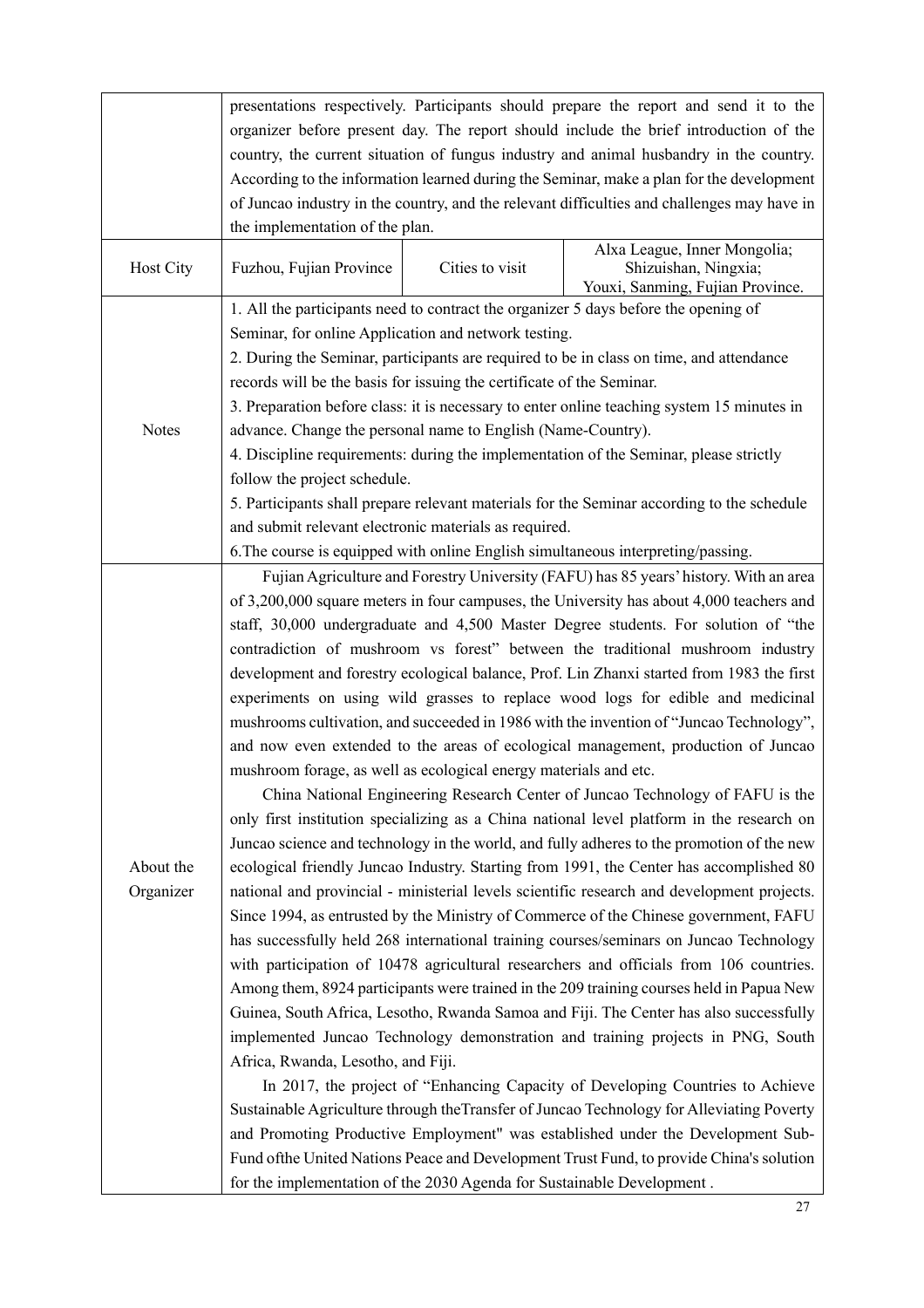|                                | FAFU website: https://english.fafu.edu.cn/ |  |  |
|--------------------------------|--------------------------------------------|--|--|
|                                | Contact Person 1: LIN Hui(Mr.)             |  |  |
|                                | Office Tel.:0086-0591-83789223             |  |  |
|                                | Mobile phone:0086-13559929569              |  |  |
|                                | Wechat:13559929569                         |  |  |
|                                | QQ:151826920                               |  |  |
| Contact of<br>the<br>Organizer | Contact Person 2: XUE Zhixiang (Miss)      |  |  |
|                                | Office Tel.:0086-0591-83789223             |  |  |
|                                | Mobile phone:0086-13675013930              |  |  |
|                                | Wechat:13675013930                         |  |  |
|                                | QQ:270146293                               |  |  |
|                                |                                            |  |  |
|                                | Email address: jucnaozx $(a)$ 163.com      |  |  |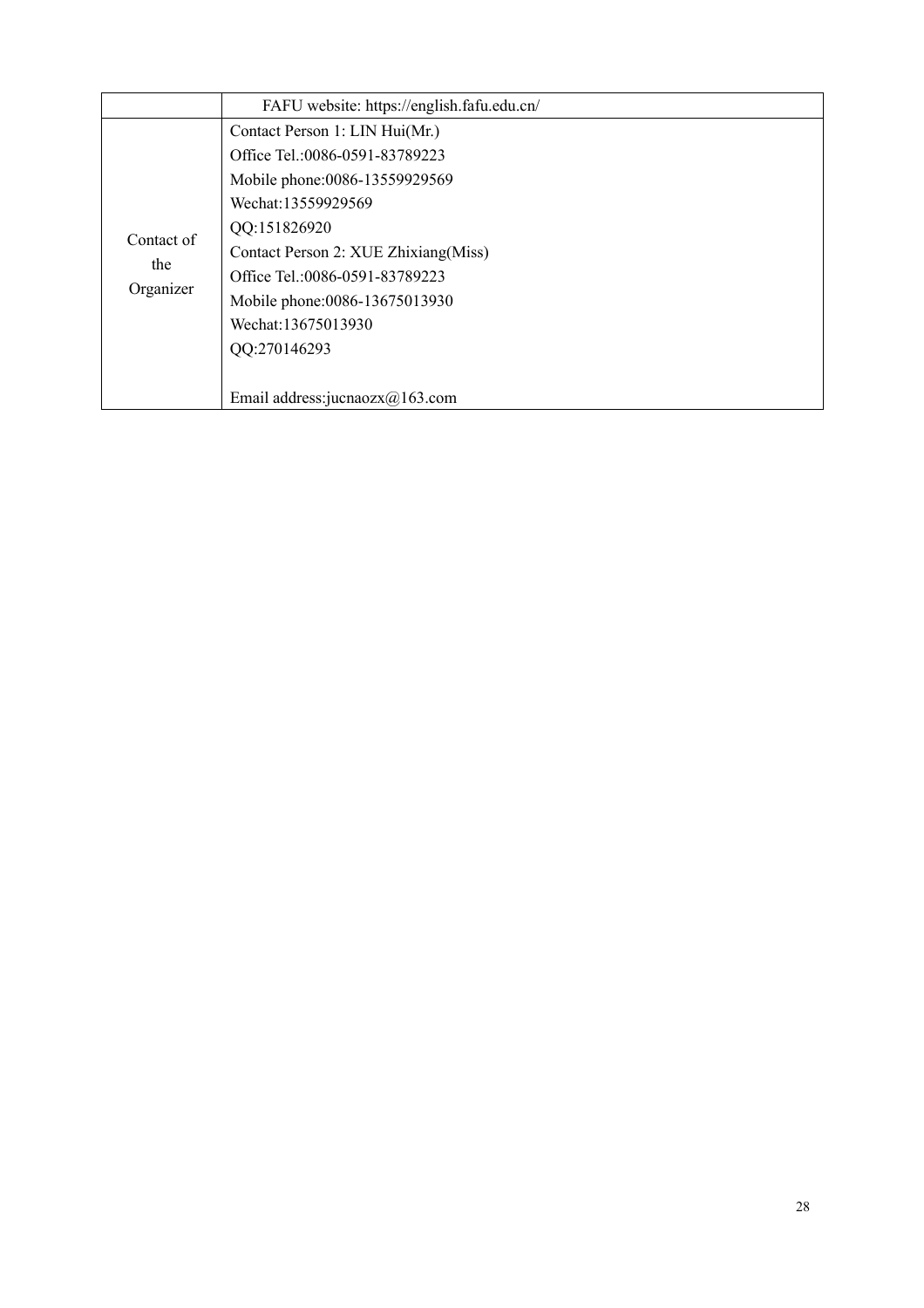### **Seminar on Safety and Quality Management of Exportable Agricultural Products for Developing Countries Program Description**

| Name                     | Seminar on Safety and Quality Management of Exportable Agricultural Products for<br>Developing Countries                                                                                                                                                                                                                                                                                                                                                                                                                                                                                                                                                                                                                                                                                                                                                                                                                                                                                                                                                                                                                                                                                   |                                                                                                                                                  |                        |         |
|--------------------------|--------------------------------------------------------------------------------------------------------------------------------------------------------------------------------------------------------------------------------------------------------------------------------------------------------------------------------------------------------------------------------------------------------------------------------------------------------------------------------------------------------------------------------------------------------------------------------------------------------------------------------------------------------------------------------------------------------------------------------------------------------------------------------------------------------------------------------------------------------------------------------------------------------------------------------------------------------------------------------------------------------------------------------------------------------------------------------------------------------------------------------------------------------------------------------------------|--------------------------------------------------------------------------------------------------------------------------------------------------|------------------------|---------|
| Organizer                | Yuan Longping High-tech Agriculture Co., Ltd.                                                                                                                                                                                                                                                                                                                                                                                                                                                                                                                                                                                                                                                                                                                                                                                                                                                                                                                                                                                                                                                                                                                                              |                                                                                                                                                  |                        |         |
| Time                     | September $1 \sim$ September 14, 2021                                                                                                                                                                                                                                                                                                                                                                                                                                                                                                                                                                                                                                                                                                                                                                                                                                                                                                                                                                                                                                                                                                                                                      |                                                                                                                                                  | Language               | English |
| <b>Invited Countries</b> | Developing Countries                                                                                                                                                                                                                                                                                                                                                                                                                                                                                                                                                                                                                                                                                                                                                                                                                                                                                                                                                                                                                                                                                                                                                                       |                                                                                                                                                  | Number of Participants | 25      |
| Purpose                  | This training aims to 1) make an introduction to China's national conditions and culture, 2)<br>provide an overview of the policies, measures and standards for the safety and quality management<br>of China's exported agricultural products, 3) Share China's successful experience and provide<br>reference for other developing countries on agricultural product safety and quality management,<br>and 4) promote mutual exchanges and cultivate more talents for developing countries in the field of<br>exported agricultural products management, and facilitate cooperation in this field.                                                                                                                                                                                                                                                                                                                                                                                                                                                                                                                                                                                       |                                                                                                                                                  |                        |         |
| Requirements for         | --Area or specialty: working in related agricultural fields or agricultural<br>Professional<br>products management<br>--Position: Government officials, researchers and technicians in agricultural<br>Background<br>products management section in developing countries<br>Not exceed the statutory retirement age in participant's own country<br>Age                                                                                                                                                                                                                                                                                                                                                                                                                                                                                                                                                                                                                                                                                                                                                                                                                                    |                                                                                                                                                  |                        |         |
| Participants             | <b>Health Condition</b>                                                                                                                                                                                                                                                                                                                                                                                                                                                                                                                                                                                                                                                                                                                                                                                                                                                                                                                                                                                                                                                                                                                                                                    | Be in good health and capable of attending online courses as scheduled                                                                           |                        |         |
|                          | Language<br>Proficiency                                                                                                                                                                                                                                                                                                                                                                                                                                                                                                                                                                                                                                                                                                                                                                                                                                                                                                                                                                                                                                                                                                                                                                    | Fluent in English (listening, reading, speaking and writing)                                                                                     |                        |         |
|                          | Others                                                                                                                                                                                                                                                                                                                                                                                                                                                                                                                                                                                                                                                                                                                                                                                                                                                                                                                                                                                                                                                                                                                                                                                     | Participants have access to software such as the Zoom or VooV Meeting. The<br>organizer will provide guidance and technical assistance remotely. |                        |         |
| <b>Training Content</b>  | 1. Training objectives<br>This 14-day seminar conducted in English is designed to improve the communication between<br>China and the developing countries in the safety and quality management of agricultural products<br>and enhance the deeper cooperation in the field of agriculture. This seminar combines online<br>lectures, seminars and online visual visits. Well-known experts and scholars in the industry and<br>representatives of agricultural high-tech enterprises in China will be invited to give lectures to the<br>trainees. In the seminar, the current situation and development trend of safety and quality<br>management of agricultural products in China will be introduced and the safety and quality<br>standards for agricultural products in China will be shared, with a concentration on learning and<br>sharing of the technologies, processes and requirements relating to quality and safety inspection of<br>agricultural products in China. Seminars will be based on the actual cases to inspire the trainees to<br>reflect on the appropriate measures used for safety and quality management of agricultural products<br>in their own countries. |                                                                                                                                                  |                        |         |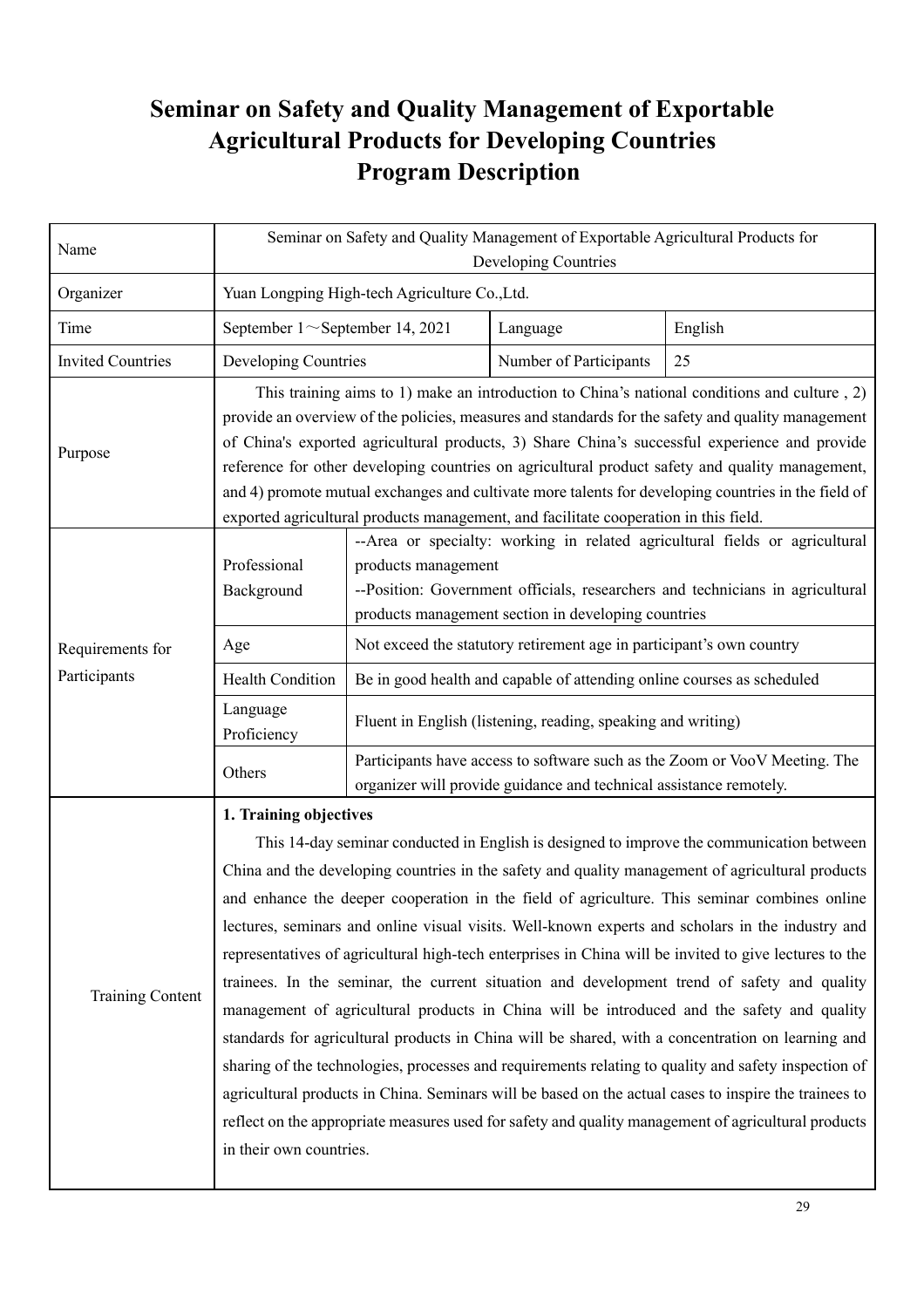#### **2. Main training courses and the outline in brief**

 $(1)$  Introduction to China's national conditions and achievements in reform and opening up: introducing China's development status of Politics, economy, society, culture,etc and China's successful experience in reform and opening up;

(2)Experiences of daily prevention and control of the COVID-19 epidemic: Introduction to the successful experiences of daily prevention and control of the he COVID-19 epidemic in China and related countermeasures;

(3)Safety and quality management of aquatic products: to mainly introduce the current status of aquatic products in quality safety, main causes for effects on quality safety of aquatic products, and measures taken to supervise the aquatic products in quality safety in China, etc.;

(4) Current use of veterinary drugs and residue limit for veterinary drugs in China: to mainly introduce the definition and classification of veterinary drugs, with emphasis on the use of veterinary drugs, the industry and the current development of the veterinary drug sector in China;

(5)Internal management of agencies of agricultural products testing and inspection in quality and safety: to mainly introduce the requirements of internal management of agencies of agricultural products testing and inspection in quality and safety in the aspects of testing environment, equipment and facilities, staff, service files, safe operation, early warning plans, etc.;

(6)Management of samples of agricultural products used for inspection and testing: to mainly introduce sampling, sample preparation and sample management, which are important in the pesticide residue inspection;

(7)General requirements on agencies of agricultural products testing and inspection in quality and safety: to mainly introduce the normative documents and general requirements applicable for testing and inspection agencies, such as foundations and terms of quality management systems, operational requirements of various testing and inspection agencies, general requirements for the competence of testing and calibration laboratories, general terms in metrology and their definitions, etc.;

(8)Effective monitoring of testing and inspection results: to mainly introduce the concept and purpose, the timing and the methodology of effective monitoring in the pesticide residue inspection, etc.;

 $(9)$  The development and current situation of quality and safety risk monitoring for agricultural products in China: to introduce the basic information about the quality and safety of agricultural products in China and the measures for managing the quality and safety of agricultural products in China;

 $(10)$  Quality and safety inspection technologies for agricultural products: to introduce the definition of quality and safety of agricultural products in China and main technical practices and principles for inspection of quality and safety of agricultural products;

 $(11)$  Current situation of food safety in China, GMP and SSOP: definition of food safety, differences between food safety and food hygiene, current situation of food safety in China, causes for food safety problems, definition of GMP, significance of GMP management, contents of GMP,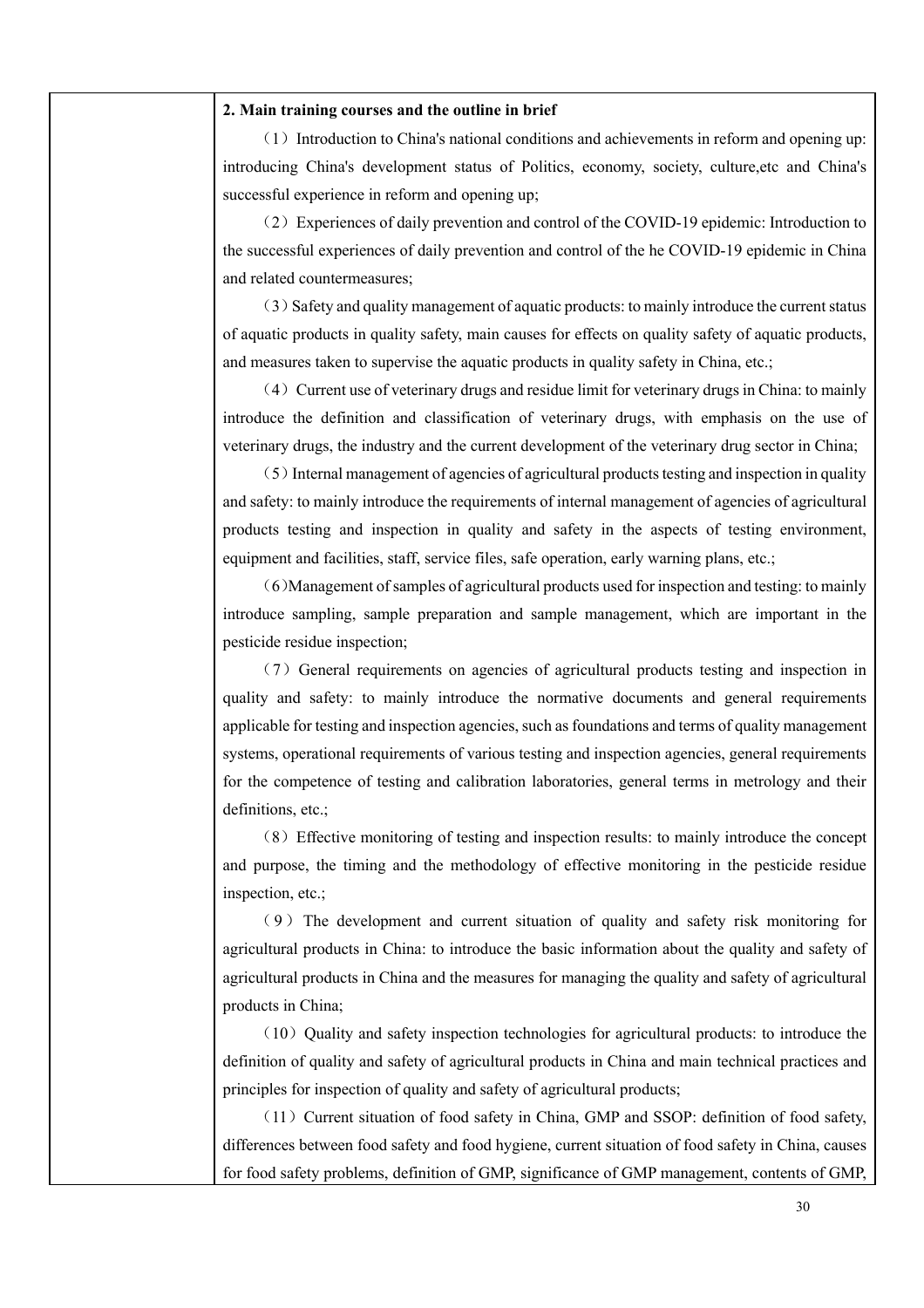comparison of GMP in China with GMP overseas;

 $(12)$  Introduction of HACCP: the definition of HACCP and its history of development, principles of HACCP, implementation steps of HACCP, review of HACCP and case analysis;

(13) Overview of residue limit for pesticides in China: to introduce the administrative regulations on pesticide residues in agricultural products, basic information about the prevailing residue limits and their establishment in China;

 $(14)$  Tea quality safety in China and countermeasures: to introduce the current situation of tea quality safety, main green prevention and control technologies used for diseases and pests of tea plants and the technological patterns of pesticide reduction in tea gardens in China.

#### **3. Online virtual visiting**

Tea Research Institute, Chinese Academy of Agricultural Sciences and Xihu Longjing Green Tea Garden: to understand in the visit the basic information about the Tea Quality and Safety Testing Laboratory of Tea Research Institute, Chinese Academy of Agricultural Sciences, the features of Xihu Longjing Green Tea Garden, planting techniques, etc.;

Cloud inspection of Fishery Environment and Aquatic Products Quality Supervision & Testing Center (Changsha), Ministry of Agriculture and Rural Affairs: to show the trainees around in the laboratories of ministerial level, to whom the information will be introduced, including operation and management of National Quality Supervision and Inspection Center for Aquatic Products, sample preparation, inspection processes of agricultural residues and operation of equipment and appliances, document control, etc..

#### **4. Brief introduction of lecturers and professors**

(1)Liu Li, Doctor, Associate Researcher of Hunan Fisheries Science Institute. She has served as Director of Testing Office of Fishery Environment and Aquatic Products Quality Supervision & Testing Center (Changsha), Ministry of Agriculture and Rural Affairs and Director of Nutrition and Feedstuff Research Office of Hunan Fisheries Science Institute. She has been mainly engaging in quality and safety of aquatic product and related supervision, development of and research on new technologies and new methods for quality inspection of aquatic products and research on and management of hazards of pesticide residues, veterinary drug residues and heavy metal residues and risk assessment. She is also working on the research on nutritional physiology and metabolism of aquatic animals, comprehensive rice cultivation, etc. She has participated in the technical trainings offered to the quality inspectors of aquatic products in the local counties and cities in Hunan Province (for example, the trainees won the second team prize of National Skills Competition in Quality and Safety of Agricultural Products) and the trainings with regard to establishment and operation of the quality management systems for the agricultural product laboratories under the Longping High-tech Overseas Training Program

(2)Deng Shiming, Master, Associate Researcher of Hunan Fisheries Science Institute. He has served as Director of Testing Office of Fishery Environment and Aquatic Products Quality Supervision & Testing Center (Changsha), Ministry of Agriculture and Rural Affairs and Deputy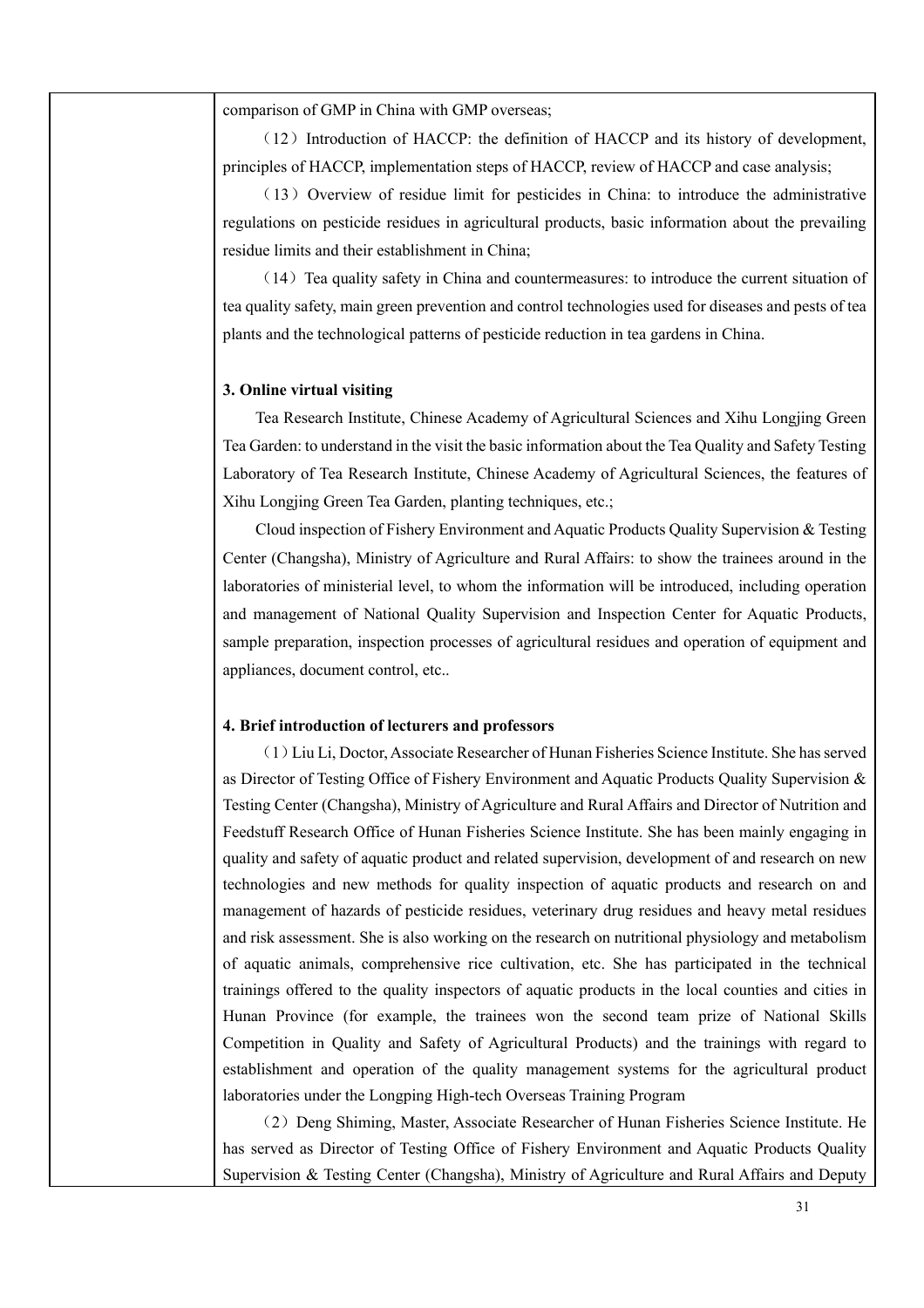Director of Aquaculture Health and Diseases Research Office of Department of Scientific Research, Hunan Fisheries Science Institute. He has been mainly engaging in regulation and control of quality and safety of aquatic products and fish health. He has presided over or participated in more than 10 scientific research projects and involved many times in the provincial-level investigation and research on agricultural products and heavy metals in the places of origin, which provides scientific basis for the control over heavy metal pollution in Hunan.

(3)Zeng Chunfang, senior engineer of Hunan Fisheries Science Institute. She has served as Deputy Director and Director of Services Office of Fishery Environment and Aquatic Products Quality Supervision & Testing Center (Changsha), Ministry of Agriculture and Rural Affairs, doubled as the leader in charge of quality. She has been mainly engaging in the research on quality and safety of aquatic products, quality management of agricultural testing and inspection agencies, etc. She has presided over or participated in more than 10 scientific research projects and particularly involved in the investigation and research on heavy metals in the places of origin of agricultural products, which provides scientific basis for the control over heavy metal pollution in Hunan.

(4)Wan Yiwen, master, associate researcher, Director of Inspection Office of Hunan Fisheries Science Institute (Fishery Environment and Aquatic Products Quality Supervision & Testing Center (Changsha), Ministry of Agriculture and Rural Affairs). He has long been engaging in inspecting the quality and safety of aquatic products and monitoring and investigating the pollution in the fishery environment. He has participated in the technical trainings offered to the inspectors of aquatic product quality in the local counties and cities in Hunan Province. He is experienced in testing and inspection as well as operation of large-size precision instruments. He has published more than 40 academic papers as the first author and presided over the establishment of 4 provincial standards.

(5) Wu Jing, Doctor of Pesticide Science, Senior Agronomist of Changsha Center of Quality Monitoring of Agricultural Products. He has been mainly engaging in testing and inspection of quality and safety of agricultural products. He has been honored as the "Technical Expert of Hunan Province", the "Skilled Young of Changsha City" and the Excellent Individual in the National Inspection Skills Competition in Quality and Safety of Agricultural Products. He is the winner of the second prize of National Scientific and Technological Progress Award and the first prize of the Inspection Skills Competition of Hunan Province in Quality and Safety of Agricultural Products. He has published more than 10 papers and edited 5 provincial agro-technical procedures, with 2 national invention patents granted. He has been a teacher consecutively for eight years for the workshops of quality and safety management of agricultural products exported from the developing countries.

 $(6)$  Xie Jun, Professor of Hunan University, years of experience in international exchange and cooperation. She has been mainly engaging in English teaching, translation, research on Chinese culture and national conditions, etc.

(7)Chen Xiaoliang, Senior Agronomist, with nearly 30 years of experience in application demonstration and dissemination of agricultural technologies. He has been appointed abroad many times as the leader of the Experts Team of Chinese Foreign Aid Project in Agriculture, having 20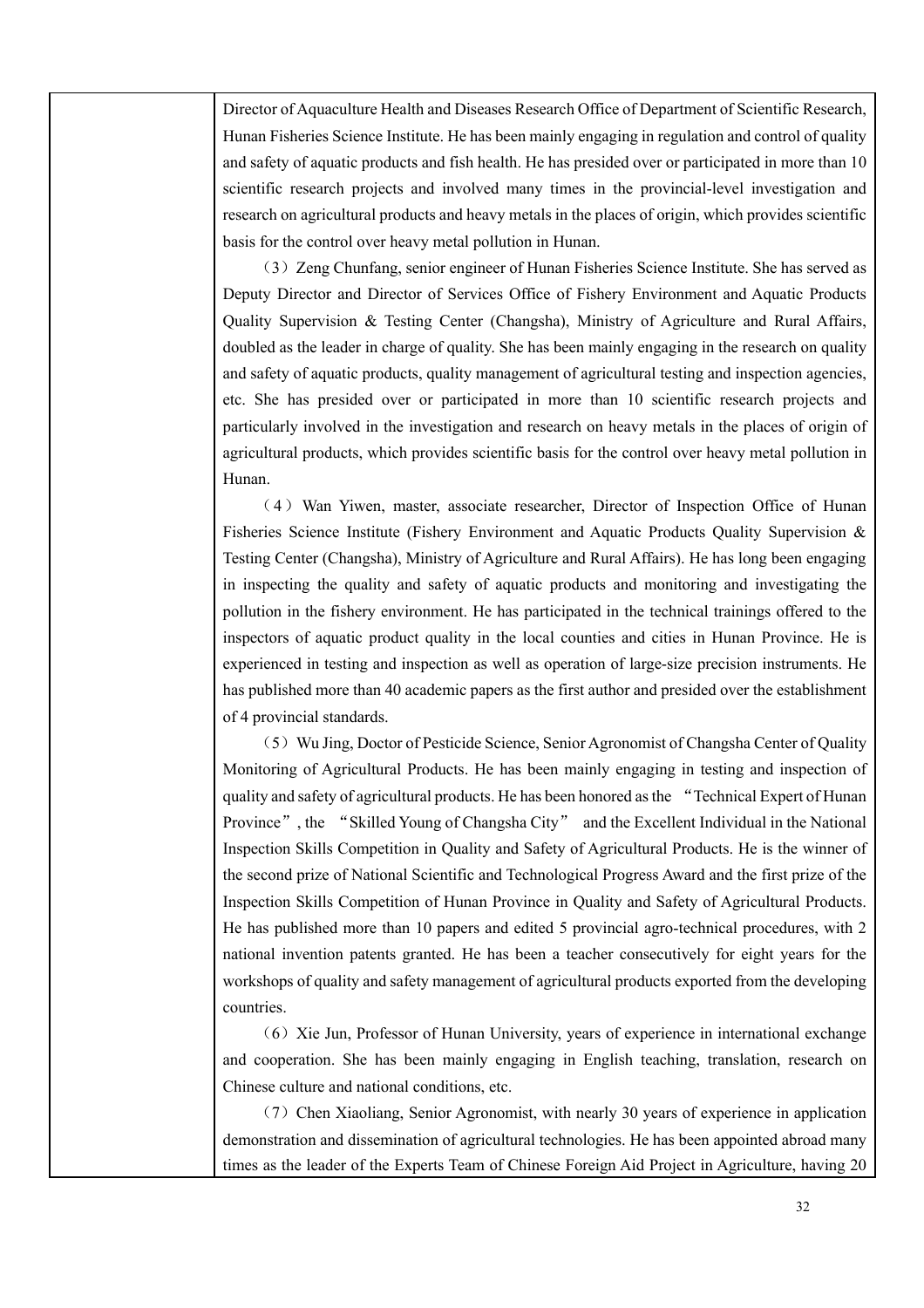|           | years of experience in training management and teaching in China Aid Agricultural Technical                                                                                                                                                                                                                                                                                                                                                                                                                                                                                                                     |                                |                          |  |  |
|-----------|-----------------------------------------------------------------------------------------------------------------------------------------------------------------------------------------------------------------------------------------------------------------------------------------------------------------------------------------------------------------------------------------------------------------------------------------------------------------------------------------------------------------------------------------------------------------------------------------------------------------|--------------------------------|--------------------------|--|--|
|           | Cooperation Projects.                                                                                                                                                                                                                                                                                                                                                                                                                                                                                                                                                                                           |                                |                          |  |  |
|           | (8) Zhou Hui, Associate Professor of College of Food Science and Technology, Hunan                                                                                                                                                                                                                                                                                                                                                                                                                                                                                                                              |                                |                          |  |  |
|           | Agricultural University (HAU), Doctor of Engineering, commissioner of Specialized Committee                                                                                                                                                                                                                                                                                                                                                                                                                                                                                                                     |                                |                          |  |  |
|           | on Food Biotechnology, Chinese Society of Bioengineering, Standing Director of Food Science and                                                                                                                                                                                                                                                                                                                                                                                                                                                                                                                 |                                |                          |  |  |
|           | Technology Society of Hunan Province, commissioner of Committee of Experts of Hunan Food                                                                                                                                                                                                                                                                                                                                                                                                                                                                                                                        |                                |                          |  |  |
|           | Quality and Safety Technology Association. He has been mainly engaging in food quality and safety                                                                                                                                                                                                                                                                                                                                                                                                                                                                                                               |                                |                          |  |  |
|           | teaching and scientific researches.                                                                                                                                                                                                                                                                                                                                                                                                                                                                                                                                                                             |                                |                          |  |  |
|           | (9) Luo Zongxiu, Associate Researcher of Tea Research Institute, Chinese Academy of                                                                                                                                                                                                                                                                                                                                                                                                                                                                                                                             |                                |                          |  |  |
|           | Agricultural Sciences, Doctor of Tea Science. He has been mainly engaging in the research on the                                                                                                                                                                                                                                                                                                                                                                                                                                                                                                                |                                |                          |  |  |
|           | mechanism relating to diseases and pests control of tea plants and related technological                                                                                                                                                                                                                                                                                                                                                                                                                                                                                                                        |                                |                          |  |  |
|           | development. As the project leader, he has presided over 6 projects including the Project of National                                                                                                                                                                                                                                                                                                                                                                                                                                                                                                           |                                |                          |  |  |
|           | Natural Science Foundation, the Project of Zhejiang Key R & D Plans and the Sub-project of                                                                                                                                                                                                                                                                                                                                                                                                                                                                                                                      |                                |                          |  |  |
|           | National Key R & D Plans. As the main implementer or participant, he has participated in the                                                                                                                                                                                                                                                                                                                                                                                                                                                                                                                    |                                |                          |  |  |
|           | projects of National Tea Industry Technology System, the Agricultural Science and Technology<br>Innovation Program by Chinese Academy of Agricultural Sciences.<br>(10) Tan Chongqing, Doctor, Vice Director of Institute of Clinical Pharmacy, Central South<br>University, with a research concentration on application of traditional Chinese medicine, who gives<br>a lecture on the experience in COVID-19 epidemic prevention and control in China.<br>5. Materials to be prepared by the participants<br>To facilitate the communication with the Chinese experts, please prepare your materials related |                                |                          |  |  |
|           |                                                                                                                                                                                                                                                                                                                                                                                                                                                                                                                                                                                                                 |                                |                          |  |  |
|           |                                                                                                                                                                                                                                                                                                                                                                                                                                                                                                                                                                                                                 |                                |                          |  |  |
|           |                                                                                                                                                                                                                                                                                                                                                                                                                                                                                                                                                                                                                 |                                |                          |  |  |
|           |                                                                                                                                                                                                                                                                                                                                                                                                                                                                                                                                                                                                                 |                                |                          |  |  |
|           |                                                                                                                                                                                                                                                                                                                                                                                                                                                                                                                                                                                                                 |                                |                          |  |  |
|           |                                                                                                                                                                                                                                                                                                                                                                                                                                                                                                                                                                                                                 |                                |                          |  |  |
|           | to the training topics, including: (1) self-introduction including the academic background and the                                                                                                                                                                                                                                                                                                                                                                                                                                                                                                              |                                |                          |  |  |
|           | employer; (2) the current situation and existing problems with regard to the safety and quality                                                                                                                                                                                                                                                                                                                                                                                                                                                                                                                 |                                |                          |  |  |
|           | management of agricultural products in your country; (3) the cooperation between your country and                                                                                                                                                                                                                                                                                                                                                                                                                                                                                                               |                                |                          |  |  |
|           | any other country or international organization in the safety and quality management of exported                                                                                                                                                                                                                                                                                                                                                                                                                                                                                                                |                                |                          |  |  |
|           | agricultural products; (4) the cooperation between your country and China in the safety and quality                                                                                                                                                                                                                                                                                                                                                                                                                                                                                                             |                                |                          |  |  |
|           | management of agricultural products and in agriculture, etc.                                                                                                                                                                                                                                                                                                                                                                                                                                                                                                                                                    |                                |                          |  |  |
|           | Final test/assessment                                                                                                                                                                                                                                                                                                                                                                                                                                                                                                                                                                                           |                                |                          |  |  |
|           | In the form of test questions or essays                                                                                                                                                                                                                                                                                                                                                                                                                                                                                                                                                                         |                                |                          |  |  |
|           |                                                                                                                                                                                                                                                                                                                                                                                                                                                                                                                                                                                                                 |                                | Changsha City, Hunan     |  |  |
|           |                                                                                                                                                                                                                                                                                                                                                                                                                                                                                                                                                                                                                 |                                | Province                 |  |  |
| Host City | Changsha City, Hunan Province                                                                                                                                                                                                                                                                                                                                                                                                                                                                                                                                                                                   | <b>Cities of Virtual Tours</b> | Hangzhou City, Zhe Jiang |  |  |
|           |                                                                                                                                                                                                                                                                                                                                                                                                                                                                                                                                                                                                                 |                                | Province                 |  |  |
|           |                                                                                                                                                                                                                                                                                                                                                                                                                                                                                                                                                                                                                 |                                | (subject to change)      |  |  |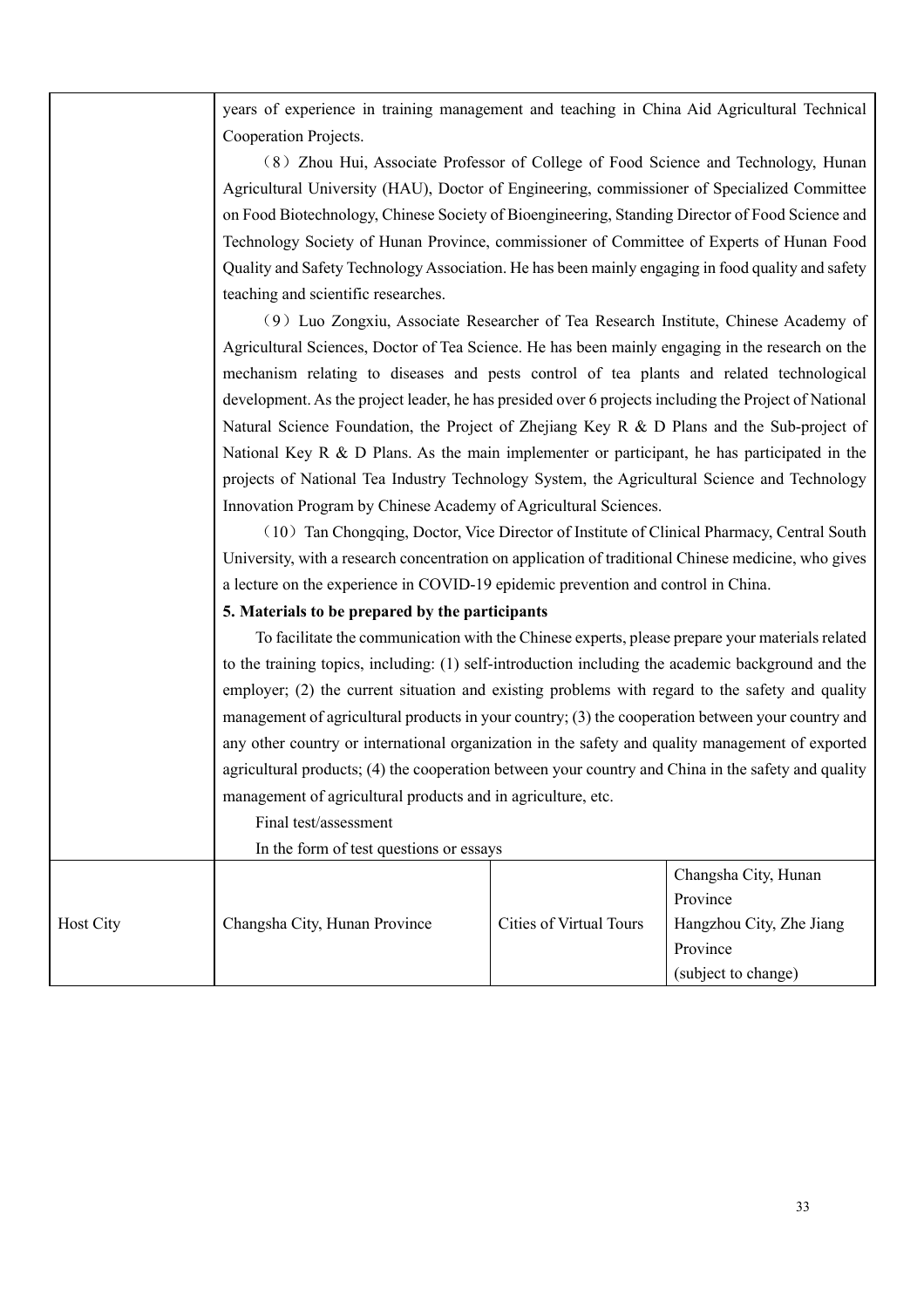| <b>Notes</b>          | 1. The training program will be held online, which requires participants to prepare necessary<br>equipment and devices such as internet connection, computer, microphone, camera, etc.<br>2. Participants should be punctual and well-disciplined. The Certificate of Completion will be<br>issued to those who meet all the requirements including good attendance records.<br>3. Participants should enter the virtual classroom in advance with the screen name "NAME +<br>COUNTRY" identical to the passport information.<br>4. Participants should respect and maintain the confidentiality and security of the information and<br>data concerning the Seminar. Course materials will be shared to participants after class, which<br>shall not be made public or posted via social media.<br>5. Participants should prepare report for discussion session(s) as scheduled.                                                                                                                                                                                                                                                                                                                                                                                                                                                                                                                                                                                                                                                                                                                                                                                                                                                                                                                                                                                                                                                                                                                                                                                                                                                                                                                                                                            |
|-----------------------|-------------------------------------------------------------------------------------------------------------------------------------------------------------------------------------------------------------------------------------------------------------------------------------------------------------------------------------------------------------------------------------------------------------------------------------------------------------------------------------------------------------------------------------------------------------------------------------------------------------------------------------------------------------------------------------------------------------------------------------------------------------------------------------------------------------------------------------------------------------------------------------------------------------------------------------------------------------------------------------------------------------------------------------------------------------------------------------------------------------------------------------------------------------------------------------------------------------------------------------------------------------------------------------------------------------------------------------------------------------------------------------------------------------------------------------------------------------------------------------------------------------------------------------------------------------------------------------------------------------------------------------------------------------------------------------------------------------------------------------------------------------------------------------------------------------------------------------------------------------------------------------------------------------------------------------------------------------------------------------------------------------------------------------------------------------------------------------------------------------------------------------------------------------------------------------------------------------------------------------------------------------|
| About the Organizer   | Yuan Longping High-tech Agriculture Co., Ltd. (hereafter Longping High-tech) is an<br>international seed company named after the Academician Yuan Longping, the "Father of Hybrid<br>Rice" and the honorary chairman of the Longping High-tech. CITIC Group is the controlling<br>shareholder. Established in 1999 and listed in 2000, Longping High-tech ranks the 8 <sup>th</sup> of seed<br>industry around the world in terms of comprehensive strength. Longping High-tech was awarded<br>as "China-aid Hybrid Rice Technology Training Center" by the Ministry of Commerce of China.<br>Longping High-tech is mainly engaged in the seed business of hybrid rice, maize, vegetable,<br>millet, edible sunflower, wheat, cotton and rape, and provides agricultural services such as new-<br>type professional farmers training, precision planting, quality grain trading, field restoration and<br>development, brand agriculture, agricultural finance, etc The company built a globalized<br>commercial breeding system. With more than 10% of its operating income in R&D investment,<br>Longping High-tech has established R&D centers in China, the Philippines, Pakistan, India, Brazil<br>and USA, etc Its R&D and innovation capabilities of main crop seeds rank at the top level in the<br>world.<br>Seizing the opportunity provided by the Belt and Road Initiative, Longping High-tech makes<br>full use of its leading position in rice and maize seed industries and promotes its international<br>operations around the world with subsidiaries established in the Philippines, India and Timor-Leste<br>and trade ties with more than 40 countries and regions. At the same time, Longping High-tech<br>actively carries out international training programs and agricultural cooperation, and has trained<br>nearly 10,000 agricultural talents from more than 100 countries in Asia, Africa and Latin<br>America, the South Pacific Region. Besides, it has undertaken more than ten China-aid projects on<br>technical cooperation, helping developing countries develop agriculture and solve food security<br>with China's advanced agricultural technology, and making a significant contribution to global food<br>security. |
| Contact the Organizer | Contact Person(s): Ms. Zeng Yan, Ms. Dai Ya<br>Telephone: 0086-731-84505287<br>Mobile phone: 0086-13508489743 (Zeng), 18508418712 (Dai)<br>WeChat: 13508489743<br>QQ: 63666306<br>E-mail: <u>zy@lpht.com.cn</u> (Zeng), daiya@lpht.com.cn (Dai)                                                                                                                                                                                                                                                                                                                                                                                                                                                                                                                                                                                                                                                                                                                                                                                                                                                                                                                                                                                                                                                                                                                                                                                                                                                                                                                                                                                                                                                                                                                                                                                                                                                                                                                                                                                                                                                                                                                                                                                                             |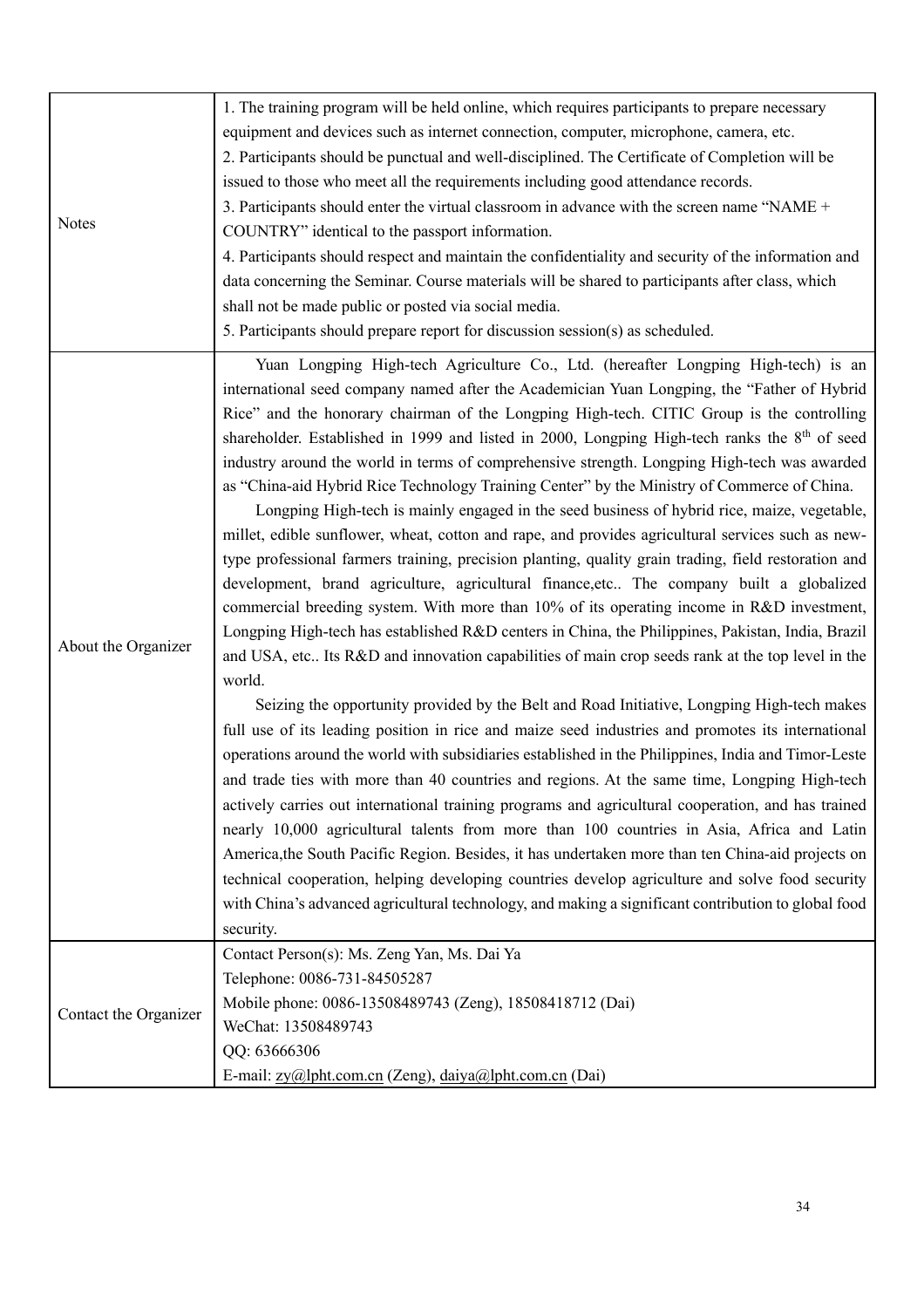# **Seminar on Cold Chain Equipment for Belt and Road Countries Project Description**

| Full Name            | Seminar on Cold Chain Equipment for Belt and Road Countries                                                                                                                                                                                                                                                                                                                                                                                                                                                                                                                                                                                                                                                                  |                                                                                                                                                                                                                                                                                                                                                                                                                                                                                                                                     |          |         |  |
|----------------------|------------------------------------------------------------------------------------------------------------------------------------------------------------------------------------------------------------------------------------------------------------------------------------------------------------------------------------------------------------------------------------------------------------------------------------------------------------------------------------------------------------------------------------------------------------------------------------------------------------------------------------------------------------------------------------------------------------------------------|-------------------------------------------------------------------------------------------------------------------------------------------------------------------------------------------------------------------------------------------------------------------------------------------------------------------------------------------------------------------------------------------------------------------------------------------------------------------------------------------------------------------------------------|----------|---------|--|
| Organizer            |                                                                                                                                                                                                                                                                                                                                                                                                                                                                                                                                                                                                                                                                                                                              | Shandong Foreign Trade Vocational College                                                                                                                                                                                                                                                                                                                                                                                                                                                                                           |          |         |  |
| Holding Time         | September 3 to September 16, 2021                                                                                                                                                                                                                                                                                                                                                                                                                                                                                                                                                                                                                                                                                            |                                                                                                                                                                                                                                                                                                                                                                                                                                                                                                                                     | Language | English |  |
| Invited<br>Country   | Planed Number of<br>Countries along "The Belt and Road"<br>25<br>Participants                                                                                                                                                                                                                                                                                                                                                                                                                                                                                                                                                                                                                                                |                                                                                                                                                                                                                                                                                                                                                                                                                                                                                                                                     |          |         |  |
| Target               | This project enables trainees to understand the development status of the world and China's cold<br>chain equipment, and to understand the application and future development trends of China's<br>cold chain equipment in the logistics and commercial circulation industries. It aims to enable<br>participants to master cold chain equipment and technology, and master the application of cold<br>chain equipment and technology in cold chain logistics, pharmaceutical industry, commodity<br>circulation and other fields. Upon graduation, participants can put forward corresponding<br>suggestions based on what they have learned and combined with the development of cold chain<br>equipment in their country. |                                                                                                                                                                                                                                                                                                                                                                                                                                                                                                                                     |          |         |  |
| Requirements         | Academic Background                                                                                                                                                                                                                                                                                                                                                                                                                                                                                                                                                                                                                                                                                                          | -Field or specialty: Officials of relevant departments of cold chain<br>equipment field<br>-Position: personnel engaged in cold chain equipment fields such as<br>national governments, colleges and universities, enterprises etc.<br>-Level,<br>academic<br>degree<br>other relevant<br><sub>or</sub><br>qualification<br>requirements: government officials at the departmental level,<br>researchers in the field of cold chain equipment, senior management<br>and technical personnel of cold chain equipment companies, etc. |          |         |  |
| of Participation     | Age                                                                                                                                                                                                                                                                                                                                                                                                                                                                                                                                                                                                                                                                                                                          | Not higher than the statutory retirement age of the recipient country                                                                                                                                                                                                                                                                                                                                                                                                                                                               |          |         |  |
|                      | Physical Health                                                                                                                                                                                                                                                                                                                                                                                                                                                                                                                                                                                                                                                                                                              | Be able to attend online training courses on time.                                                                                                                                                                                                                                                                                                                                                                                                                                                                                  |          |         |  |
|                      | Language Ability                                                                                                                                                                                                                                                                                                                                                                                                                                                                                                                                                                                                                                                                                                             | English listening, speaking, reading and writing skills meet the<br>teaching requirements                                                                                                                                                                                                                                                                                                                                                                                                                                           |          |         |  |
|                      | Others                                                                                                                                                                                                                                                                                                                                                                                                                                                                                                                                                                                                                                                                                                                       | None                                                                                                                                                                                                                                                                                                                                                                                                                                                                                                                                |          |         |  |
| Training<br>Contents | 1. Introduction to main training courses<br>(1) China's national conditions: mainly introduces China's political, economic, social, and<br>cultural development status;<br>(2) China's COVID-19 infectious disease prevention and control: shares China's infectious<br>disease prevention and control experience<br>(3) International economic situation and cold chain technology development report, introduces<br>the international economic situation, the history, current situation and trend of the development                                                                                                                                                                                                      |                                                                                                                                                                                                                                                                                                                                                                                                                                                                                                                                     |          |         |  |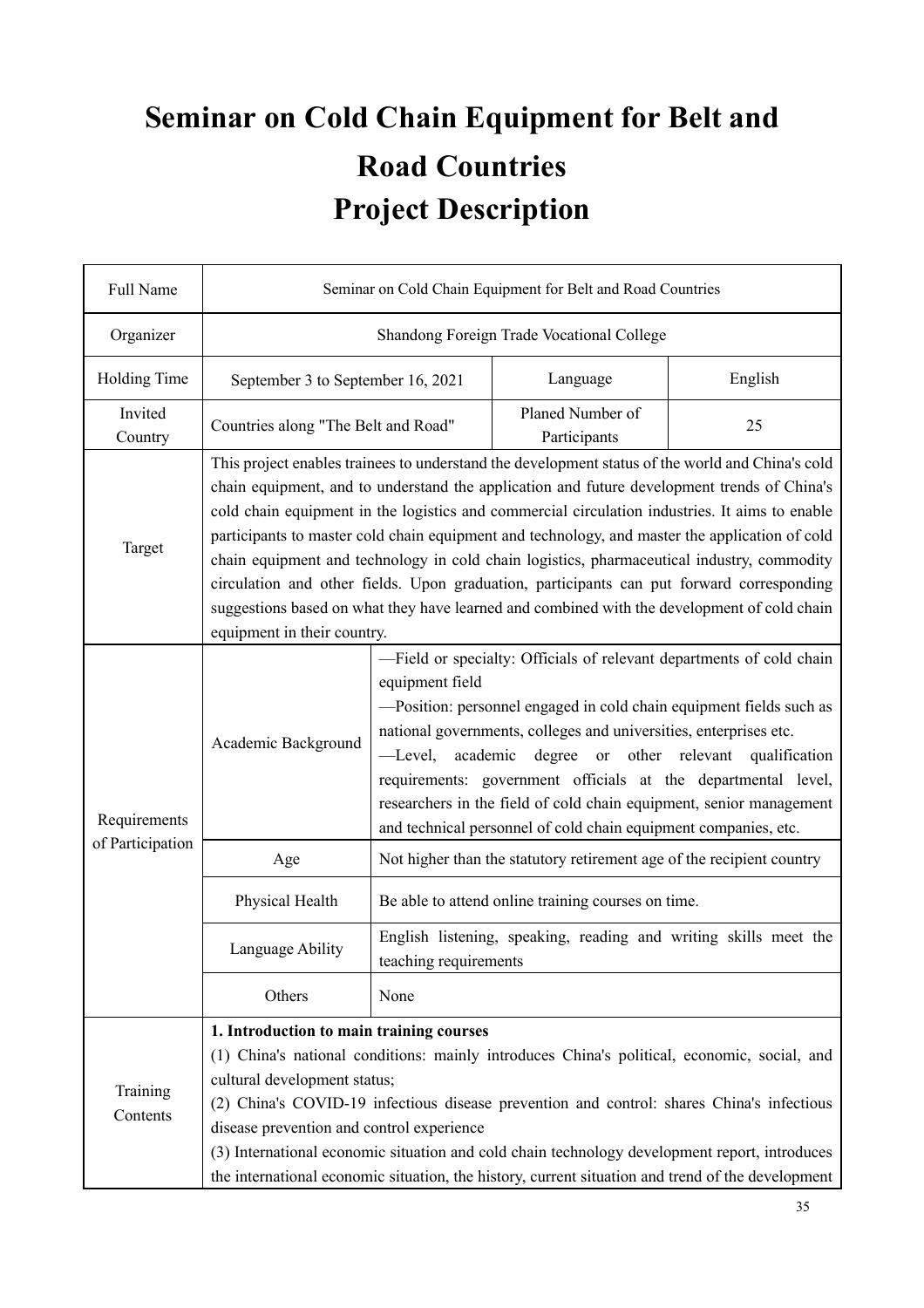of the international cold chain technology industry;

(4) The development status of China's cold chain equipment and technology, the history, status and trends of the development of China's cold chain technology industry, and analysis of the production capacity, market environment, relevant policies and recommendations of China's cold chain technology industry;

(5) Application of smart cold chain logistics equipment and technology in the symbiosis era, introduces the status quo of smart cold chain equipment and technology in the symbiosis era, as well as application cases and development trends in the cold chain logistics industry;

(6) Overview of China's cold chain equipment companies, introduces the types of cold chain equipment companies in China, and the current business status, customers, and development trends of different types of cold chain equipment representative companies;

(7) The application of cold chain technology in e-commerce companies, introduces the current status of China's e-commerce development, as well as the application and development trend of cold chain technology in China's e-commerce industry;

(8) Application of electric field preservation equipment and technology in the food cold chain, introduces electric field preservation equipment and technology, and its application in the food cold chain;

(9) Medical logistics equipment and technology, introduces medical logistics equipment and technology, including low-temperature freezer, vaccine transportation related equipment and technology;

(10) Biomedical equipment and technology, introduces the types of biomedical equipment, as well as production and processing technology;

(11) Mobile cold storage equipment and technology, introduces the design, manufacturing and processing technology of mobile cold storage;

(12) Supermarket equipment and technology, introduces the design, manufacturing and processing technology of supermarket equipment and facilities;

(13) The status and development of Qingdao Port's refrigeration business, introducing the status and development trend of refrigerated containers, refrigerated transportation, and cold storage in Qingdao Port;

(14) Integrated application of waterless live transportation technology for aquatic products, integrated application of Mengyin peach cross-border logistics technology, introduce waterless transportation technology for aquatic products, and cross-border logistics transportation technology for fruits.

#### **2. Introduction to the overall situation of the presenter**

(1) Guohua Yan, former vice president and PhD of Beijing Foreign Studies University, lectures on China's national conditions, Western politics, etc.

(2) Feng Xu, director of the International Exchange and Cooperation Office of Xiyuan Hospital, Ph.D., associate researcher, is mainly good at heart failure, pneumonia and other circulatory diseases, respiratory diseases, severe infections and combined Chinese and Western treatment, and lectures the experience and practices of fighting the covid-19 epidemic.

(3) Guoli Wang, researcher, professor, full-time deputy director of the National Agricultural Products Modern Logistics Engineering Technology Research Center, he is a famous expert in the field of domestic cold chain logistics, evaluation expert of warehousing projects from the Ministry of Science and Technology, and vice chairman of the National Food Cold Chain Logistics Industry Technology Innovation Alliance.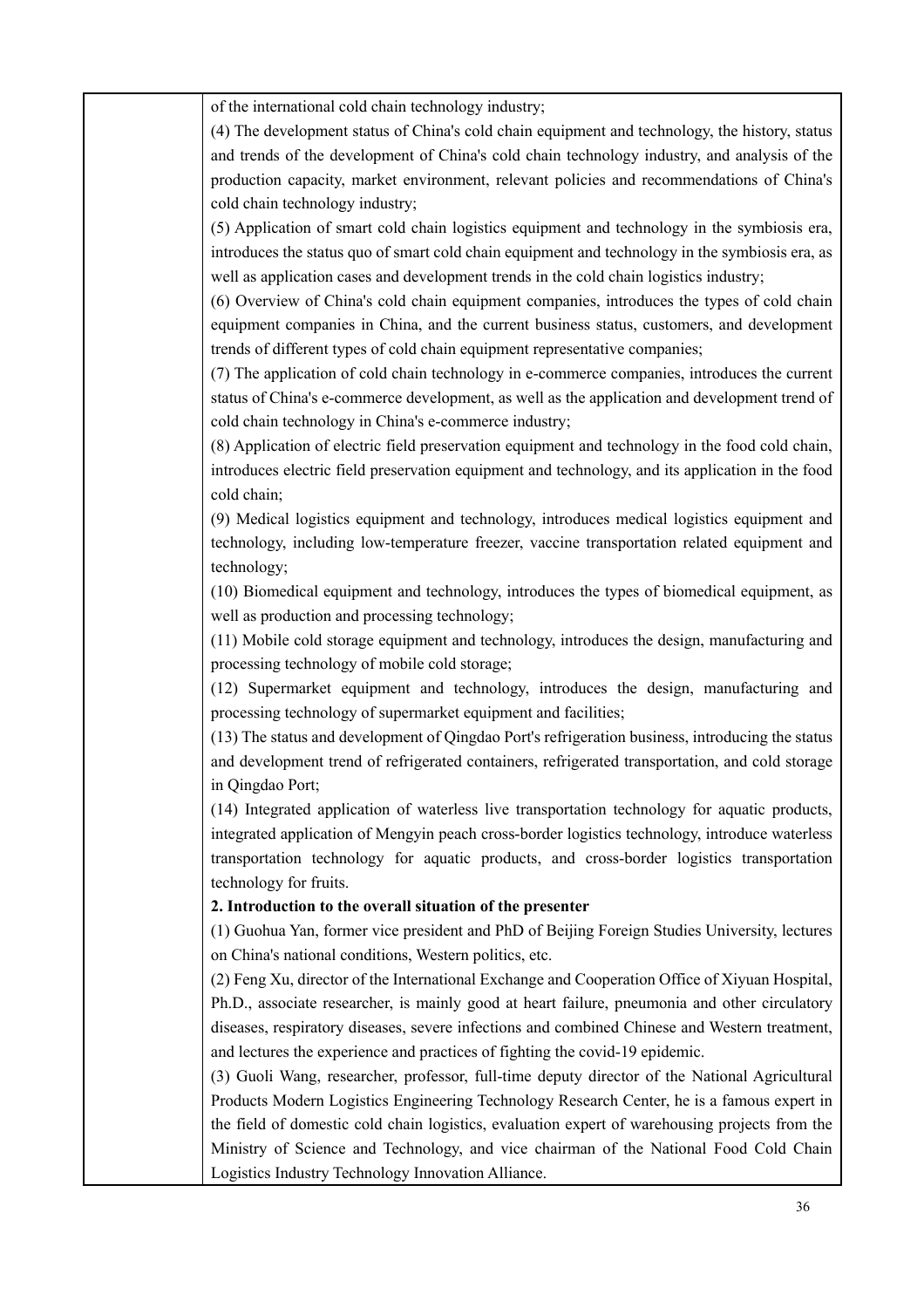(4) Changfeng Zhang, professor, doctor of Chinese Academy of Sciences, has made a series of pioneering work in the fields of integrated application of waterless live transportation technology for aquatic products, and integrated application of Mengyin peach cross-border logistics technology.

(5) Guangsheng Wang, PhD in refrigeration and cryogenic engineering from University of Shanghai for Science and Technology, presided over the National Development and Reform Commission's high-tech industrialization special "High-tech industrialization of ultra-low temperature refrigerator series products", "Key technology and industrialization of lowtemperature refrigerator series products", the first national aerospace medical refrigerator and other projects, and was selected into Selected into the "National Hundreds and Thousands of Talents Project", "Innovative Talents Promotion Program Young Technological Innovation Leaders" of the Ministry of Science and Technology, Shandong Province "Taishan Scholars Climbing Program Expert", Shandong Province "Middle-aged and Young Experts with Outstanding Contributions".

(6) Zhenlin Peng, general manager of Jointown Pharmaceutical Logistics Group Co., Ltd., has many years of experience in integrating pharmaceutical logistics planning and design, project implementation and construction, operation process diagnosis, logistics information system research and development, automation equipment integration, etc., and has the world's largest single pharmaceutical logistics center management experience and modern pharmaceutical logistics technology application experience.

(7) Shukun Zheng, general manager of Qingdao Branch of Shandong Sanhui Logistics Co., Ltd, expert of Guangxi Cold Chain Logistics Expert Committee, special consultant of Better Best Cold Chain Consulting Planning and Operation Company, 2019 top ten entrepreneurs of logistics data technology; secretary general of Cold Chain Industry Branch of Qingdao Logistics Association, deputy secretary general of China-Japan Logistics Cooperation Alliance, schoolenterprise special lecturer of Shandong Logistics and Purchasing Association. He participated in the editing work of Shandong Provincial Department of Commerce "Cold Chain Logistics System Construction and Classic Case Collection" in 2018; and participated in the editing work of "Cold Chain Logistics Knowledge System and Operation" (Science Press) in 2019.

(8) Gongbing Su, deputy general manager of the Smart Cold Chain Division of Aucma Co., Ltd., has 20 years of experience in design and research and development in the refrigeration facility industry. He was the manager of the development department of Qingdao Haier Carrier Refrigeration Equipment Co., Ltd., and has 5 technical patents.

(9) Bo Li, Secretary General of Qingdao Logistics Association, A-level logistics enterprise assessment expert and senior logistics engineer of China Federation of Logistics and Purchasing, mainly researches in directions: logistics and supply chain, cold chain logistics.

(10) Zhaochang Zhang, R&D manager of Carrier Refrigeration Equipment Co., Ltd., graduated from Xi'an Jiaotong University with a major in refrigeration, as the manager of the development department of Carrier Refrigeration Equipment Co., Ltd., with 17 years of experience in design and development of refrigeration equipment industry.

(11) Xiquan Liu, director and professor of the Department of International Transportation and Logistics, Shandong Foreign Trade Vocational College. International trade expert, "China Internet of Things" logistics enterprise rating expert, mainly researches in areas : international trade, cross-border e-commerce, international logistics, cold chain logistics; has rich foreign trade theory and practical experience, key teacher of the college's foreign economic and trade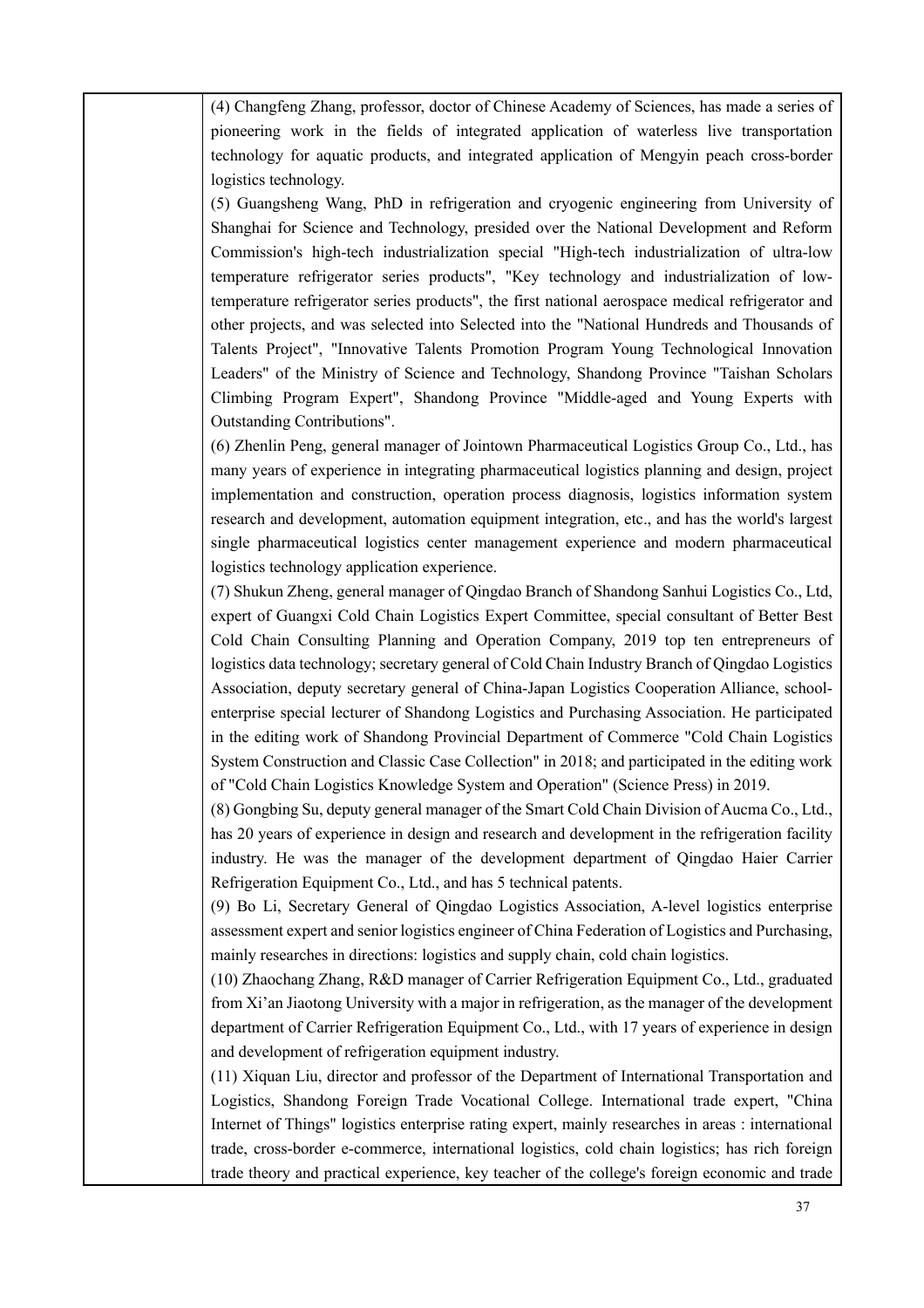enterprise training.

(12) Qinghui Xue, deputy director and associate professor of the Department of International Transportation and Logistics of Shandong Vocational College of Foreign Trade; international logistics expert, with rich practical experience in international logistics; mainly researches in areas: international logistics management, international freight forwarding, cold chain logistics. (13) Xuguang Cao, is the director and professor of the logistics teaching and research section of the International Transportation and Logistics Department of Shandong Foreign Trade Vocational College; expert of Shandong Provincial Department of Commerce, expert member of Qingdao Logistics Association Expert Committee, A-level logistics enterprise evaluation expert of China Federation of Logistics and Purchasing, senior logistics engineer, with experience in Haier Logistics, Qingdao Logistics Association and other enterprises, mainly researches in areas: logistics and supply chain, cold chain logistics and standardization.

(14) Jia Jia, the logistics management professional leader of the International Transportation and Logistics Department of Shandong Foreign Trade Vocational College, the secretary of the logistics party branch, an associate professor, a macroeconomic expert, a logistics and supply chain management expert, a senior logistics engineer, has rich corporate work experience, corporate training in the college, is a backbone member of the team, mainly researches in areas: economics, logistics and supply chain management, international freight forwarding, cold chain logistics.

(15) Wenjun Ma, associate professor of International Transportation and Logistics Department of Shandong Foreign Trade Vocational College, logistics and supply chain management expert, senior logistics engineer, has rich corporate work experience, and a key member of the college's corporate training team, mainly researches in directions: economics, logistics and supply chain management, international freight forwarding, cold chain logistics.

#### **3. Introduction to seminars and exchanges**

(1) Discussions and exchanges on China's social development and the epidemic prevention and control;

(2) Discussions and exchanges on China's economic system and experience in reform and opening up;

(3) Discussions and exchanges on the development status and development experience of China's cold chain logistics industry;

(4)Discussions and exchanges on the development status of new technologies in China's cold chain equipment industry;

(6) Discussions and exchanges on the effects and suggestions of this training.

#### **4. Introduction to Cloud Platform Visits**

(1) National Agricultural Products Modern Logistics Engineering Technology Research Center (Jinan) of Shandong Vocational College of Commerce, the national backbone cold chain logistics base-Jinan Welcome Cold Chain Logistics Park;

(2) Qingdao Haier Biomedical Refrigerator Factory in Qingdao City;

(3) Qingdao Branch of Shandong Sanhui Logistics Co., Ltd.

#### **5. Introduction to Cloud Culture Experience**

(1) Chinese historical sites appreciation-the Forbidden City, the Great Wall;

(2) Chinese traditional cultural experience-Chinese tea art, calligraphy, Hanfu performance;

(3) Qingdao city style experience-May Fourth Square, Olympic Sailing Center, Shanghai Cooperation Summit Site.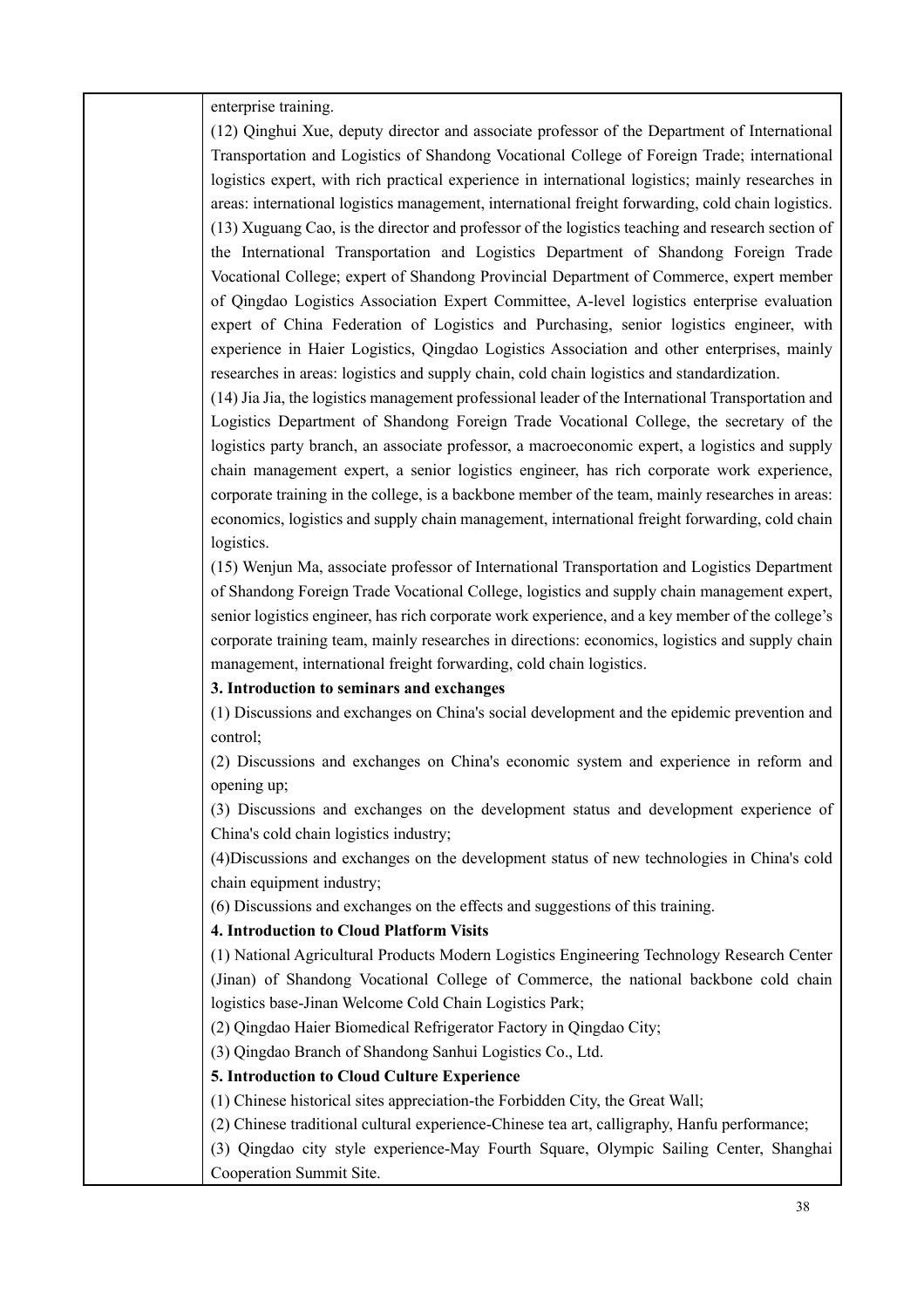|                        | 6. Materials that participants need to prepare                                                                                                                                                                                                                                                                                                                                                                                                                                                                                                                                                                                                                                                                                                                                                                                                                                                                                                                                                                                                                                                                                                                                                                                                                                                                                                                                                                                                                                                                                                                                                                                                                                                                                                                                                                                                                                                                                                                                                                                                                                                                                                                                                                                                                                                                                                      |                     |                 |  |  |
|------------------------|-----------------------------------------------------------------------------------------------------------------------------------------------------------------------------------------------------------------------------------------------------------------------------------------------------------------------------------------------------------------------------------------------------------------------------------------------------------------------------------------------------------------------------------------------------------------------------------------------------------------------------------------------------------------------------------------------------------------------------------------------------------------------------------------------------------------------------------------------------------------------------------------------------------------------------------------------------------------------------------------------------------------------------------------------------------------------------------------------------------------------------------------------------------------------------------------------------------------------------------------------------------------------------------------------------------------------------------------------------------------------------------------------------------------------------------------------------------------------------------------------------------------------------------------------------------------------------------------------------------------------------------------------------------------------------------------------------------------------------------------------------------------------------------------------------------------------------------------------------------------------------------------------------------------------------------------------------------------------------------------------------------------------------------------------------------------------------------------------------------------------------------------------------------------------------------------------------------------------------------------------------------------------------------------------------------------------------------------------------|---------------------|-----------------|--|--|
|                        | In order to facilitate communication with Chinese experts, please prepare communication                                                                                                                                                                                                                                                                                                                                                                                                                                                                                                                                                                                                                                                                                                                                                                                                                                                                                                                                                                                                                                                                                                                                                                                                                                                                                                                                                                                                                                                                                                                                                                                                                                                                                                                                                                                                                                                                                                                                                                                                                                                                                                                                                                                                                                                             |                     |                 |  |  |
|                        | materials related to the subject of the training, such as: ①Introduction of the profession and                                                                                                                                                                                                                                                                                                                                                                                                                                                                                                                                                                                                                                                                                                                                                                                                                                                                                                                                                                                                                                                                                                                                                                                                                                                                                                                                                                                                                                                                                                                                                                                                                                                                                                                                                                                                                                                                                                                                                                                                                                                                                                                                                                                                                                                      |                     |                 |  |  |
|                        | work organization or department; 2Domestic cross-border e-commerce industry development                                                                                                                                                                                                                                                                                                                                                                                                                                                                                                                                                                                                                                                                                                                                                                                                                                                                                                                                                                                                                                                                                                                                                                                                                                                                                                                                                                                                                                                                                                                                                                                                                                                                                                                                                                                                                                                                                                                                                                                                                                                                                                                                                                                                                                                             |                     |                 |  |  |
|                        | status and existing problems; 3 The cooperation basis with China, etc.                                                                                                                                                                                                                                                                                                                                                                                                                                                                                                                                                                                                                                                                                                                                                                                                                                                                                                                                                                                                                                                                                                                                                                                                                                                                                                                                                                                                                                                                                                                                                                                                                                                                                                                                                                                                                                                                                                                                                                                                                                                                                                                                                                                                                                                                              |                     |                 |  |  |
| Host City              | Qingdao, Shandong                                                                                                                                                                                                                                                                                                                                                                                                                                                                                                                                                                                                                                                                                                                                                                                                                                                                                                                                                                                                                                                                                                                                                                                                                                                                                                                                                                                                                                                                                                                                                                                                                                                                                                                                                                                                                                                                                                                                                                                                                                                                                                                                                                                                                                                                                                                                   | City to cloud visit | Jinan, Shandong |  |  |
| <b>Notes</b>           | 1. The online platform of this seminar will use the Tencent Conference International Edition<br>VooV Meeting. The participants will contact the organizer within ten working days before the<br>start of the seminar to debug the software and network environment in advance.<br>2. The participants must abide by the project schedule, strictly abide by the class time and<br>teaching discipline, and the attendance record will be used as the basis for issuing the training<br>completion certificate.<br>3. Participants need to enter the online classroom 15 minutes in advance to prepare for class.<br>Change personal name to English.<br>4. Participants need to prepare relevant materials for special seminars according to the schedule,<br>and submit relevant electronic materials as required.                                                                                                                                                                                                                                                                                                                                                                                                                                                                                                                                                                                                                                                                                                                                                                                                                                                                                                                                                                                                                                                                                                                                                                                                                                                                                                                                                                                                                                                                                                                                 |                     |                 |  |  |
| About the<br>Organizer | Shandong Foreign Trade Vocational College is the university with the longest history in<br>Shandong Province with foreign trade and economic vocational education. It is a national high-<br>quality university, a high-quality university in Shandong Province, a famous school in Shandong<br>Province, and a brand school in Qingdao. In the past 50 years, it has cultivated more than 60,000<br>graduates, and alumni have established over 3,000 enterprises of various scales, making<br>outstanding contributions to regional economic and social development. The college has 11,000<br>full-time students and more than 600 teachers. The college now offers 24 majors including<br>Tourism Management, Exhibition Planning and Management. Software Technology, Logistics<br>Management, Flight Attendant and etc. The college is the directing unit of the Advisory<br>Committee of Foreign Language Teaching in Vocational Education, Ministry of Education,<br>P.R.China. It is the deputy directing unit of the Instructing Committee of National Vocational<br>Education of Foreign Economic Relation & Trade. The college has two large training bases in<br>Tai'an and Qingdao West Coast, and five research centers including the Free Trade Zone<br>Research Center. Shandong Foreign Trade Vocational College is affiliated to Department of<br>Commerce of Shandong Province and has close ties with the provincial and municipal<br>commercial bureaus. It can take advantage of various resources of Shandong province and<br>maintain close contact with thousands of companies, and has established more than 200 off-<br>campus training bases in cooperation with famous companies such as Hisense Group and<br>Alibaba Group.<br>Since 2012, our college has completed 226 sessions of the Ministry of Commerce's foreign<br>aid training program, with 6011 participants from 130 countries and regions. Among them, there<br>are 13 sessions of ministerial programs, 16 sessions of overseas training programs with 23<br>seminars, 3 sessions of online training courses. Through training, our college has signed<br>cooperation agreements with relevant institutions in more than 50 countries including Uganda,<br>Uzbekistan, Dominican Republic and etc. and has established 12 overseas training centers in |                     |                 |  |  |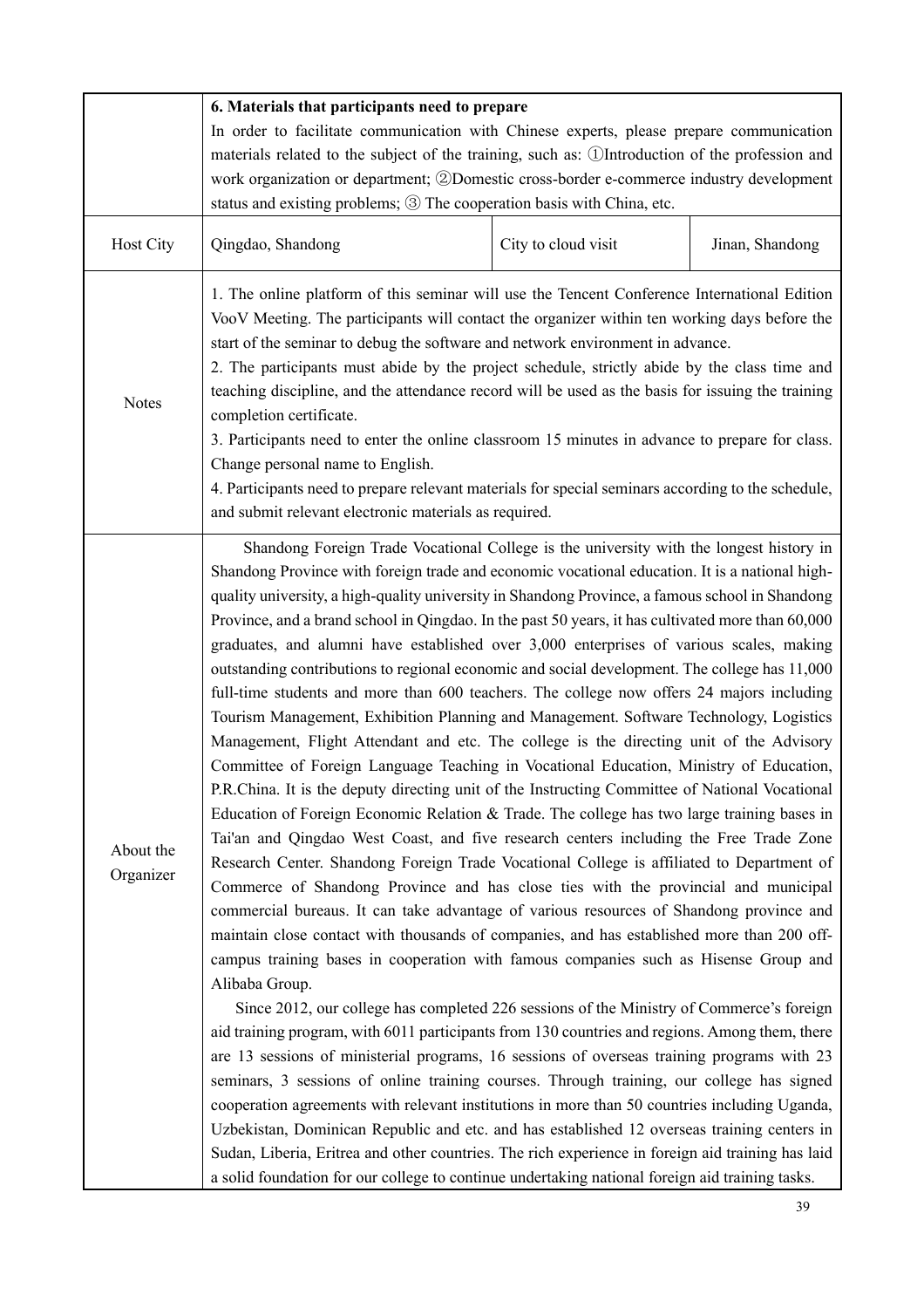From the year of 2016 to 2020, the college successfully held the aquatic products processing trade training courses, fruit and vegetable processing training courses, training courses on agricultural products circulation technology of developing countries, Uganda medical and health training courses, Guinea medical and health seminar, school safety and child injury emergency care seminars in developing countries, Sri Lanka advanced training course for pharmaceutical logistics, assistance to Liberia air-conditioning technical training courses, Samoa refrigeration and air-conditioning system technical course, Grenada cold storage technology overseas training course etc. ten training (seminar) courses related to cold chain technology. The training courses totaled more than 200 days, and more than 250 trainees were trained. It has received many thank-you letters from trainees cause of rich experience in hosting cold chain technology training courses, which has been reported by domestic and foreign media, and has achieved good social benefits and training effects. Our college's experience in cold chain technology can ensure the smooth implementation and training effect of this seminar.

As a unit directly under the Shandong Provincial Department of Commerce, our institute is also a member unit of the Cold Chain Technology Branch of the China Federation of Logistics and Purchasing and a member unit of the Cold Chain Branch of the Qingdao Logistics Association. Our institute has a logistics management major (cold chain technology direction), and cooperates closely with Shandong Vocational College of Commerce (National Agricultural Products Modern Logistics Engineering Technology Research Center) to jointly undertake airconditioning technical training courses for Liberia, and Samoa refrigeration and air-conditioning system technical courses. It has accumulated rich experience for carrying out foreign aid cold chain technology training.

The National Agricultural Products Modern Logistics Engineering Technology Research Center is a national engineering center approved by the Ministry of Science and Technology. It is built by Shandong Commercial Group Corporation. It is the first national engineering technology research center in China's logistics industry to improve and optimize the distribution of fresh agricultural products in supermarkets. Guided by the engineering and technical requirements of the two major distribution modes of distribution and wholesale markets, focusing on the three major categories of fruits and vegetables, livestock and aquatic products, it mainly conducts systematic, supporting and engineering research and development of technical equipment such as cold chain logistics, logistics information and logistics safety, and establishes technical support achievement transformation and technical service platform for the agricultural product logistics industry.

Contact of the Organizer Contract Person(s): Kang Wang(Ms.)/ Baohong Wang(Ms.) Office Number: 0086-0532-55761298 (Qingdao) Telephone:0086-18660610169(Kang Wang)/ 0086-13791994896 (Baohong Wang) Fax: 0086-0532-55761212 (Qingdao) WeChat: WK1917170606 (Kang Wang) / wangbaohong97 (Baohong Wang) QQ:1917170606 (Kang Wang) / 250111753 (Baohong Wang) E-mail: sdpeixun2012@126.com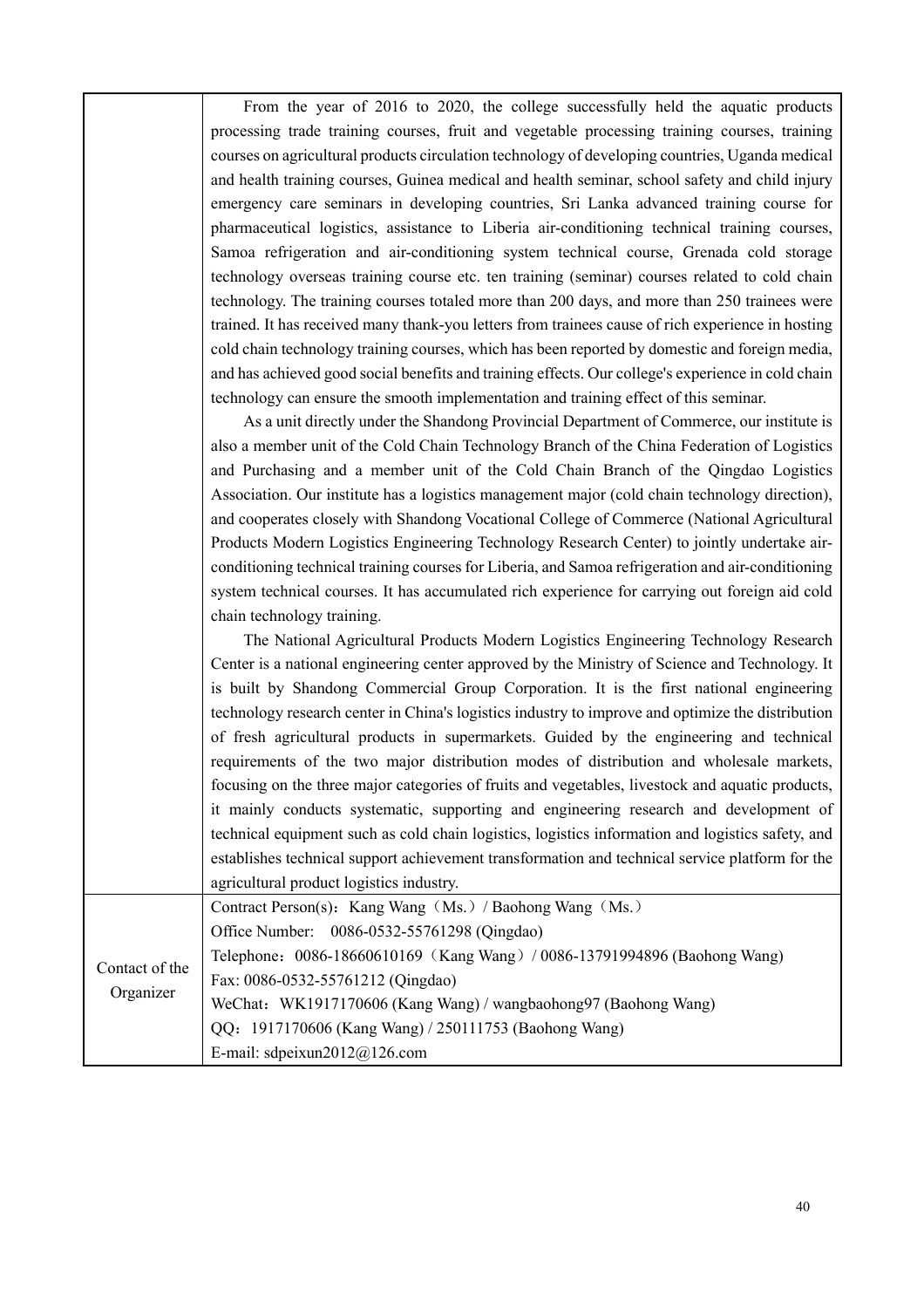# **Ministerial Workshop on Water Resources Management and Socioeconomic Development for Developing Countries Project Description**

| Name                      | Ministerial Workshop on Water Resources Management and Socioeconomic Development for<br>Developing Countries                                                                                                                                                                                                                                                                                                                                                                                                                                                                                                                                                                                                                                                                                                                                                                                                                                                                                                                                                                                                                                                                                                                                                                          |                                                                                                                                                      |                           |         |  |
|---------------------------|---------------------------------------------------------------------------------------------------------------------------------------------------------------------------------------------------------------------------------------------------------------------------------------------------------------------------------------------------------------------------------------------------------------------------------------------------------------------------------------------------------------------------------------------------------------------------------------------------------------------------------------------------------------------------------------------------------------------------------------------------------------------------------------------------------------------------------------------------------------------------------------------------------------------------------------------------------------------------------------------------------------------------------------------------------------------------------------------------------------------------------------------------------------------------------------------------------------------------------------------------------------------------------------|------------------------------------------------------------------------------------------------------------------------------------------------------|---------------------------|---------|--|
| Organizer                 | National Research Institute for Rural Electrification (NRIRE), Ministry of Water<br>Resources/Hangzhou Regional Center (Asia-Pacific) for Small Hydro Power (HRC)                                                                                                                                                                                                                                                                                                                                                                                                                                                                                                                                                                                                                                                                                                                                                                                                                                                                                                                                                                                                                                                                                                                     |                                                                                                                                                      |                           |         |  |
| Time                      | Sept.7-Sept.13, 2021                                                                                                                                                                                                                                                                                                                                                                                                                                                                                                                                                                                                                                                                                                                                                                                                                                                                                                                                                                                                                                                                                                                                                                                                                                                                  |                                                                                                                                                      | Language                  | English |  |
| Invited<br>Countries      | Developing Countries                                                                                                                                                                                                                                                                                                                                                                                                                                                                                                                                                                                                                                                                                                                                                                                                                                                                                                                                                                                                                                                                                                                                                                                                                                                                  |                                                                                                                                                      | Number of<br>Participants | 25      |  |
| Objectives                | The workshop is convened to present to and share with the participants Chinese practices and<br>proven cases in the field of water resources management and socioeconomic development. The<br>workshop also aims to enable the participants to come up with constructive advice on water<br>resources management and socioeconomic development of their own countries after attending<br>the workshop, thus promoting the development in related fields in all respective countries.                                                                                                                                                                                                                                                                                                                                                                                                                                                                                                                                                                                                                                                                                                                                                                                                  |                                                                                                                                                      |                           |         |  |
|                           | Background                                                                                                                                                                                                                                                                                                                                                                                                                                                                                                                                                                                                                                                                                                                                                                                                                                                                                                                                                                                                                                                                                                                                                                                                                                                                            | professional background: water resources management and<br>socioeconomic development<br>Employment background: ministerial-level officials preferred |                           |         |  |
|                           | Age                                                                                                                                                                                                                                                                                                                                                                                                                                                                                                                                                                                                                                                                                                                                                                                                                                                                                                                                                                                                                                                                                                                                                                                                                                                                                   | Under official retirement age of participating countries                                                                                             |                           |         |  |
| About the<br>Participants | Physical Health                                                                                                                                                                                                                                                                                                                                                                                                                                                                                                                                                                                                                                                                                                                                                                                                                                                                                                                                                                                                                                                                                                                                                                                                                                                                       | In good health, able to complete the online workshop                                                                                                 |                           |         |  |
|                           | Language Ability                                                                                                                                                                                                                                                                                                                                                                                                                                                                                                                                                                                                                                                                                                                                                                                                                                                                                                                                                                                                                                                                                                                                                                                                                                                                      | Fluency in listening, speaking, reading and writing in English                                                                                       |                           |         |  |
|                           | Others                                                                                                                                                                                                                                                                                                                                                                                                                                                                                                                                                                                                                                                                                                                                                                                                                                                                                                                                                                                                                                                                                                                                                                                                                                                                                | Able to complete the workshop via ZOOM platform                                                                                                      |                           |         |  |
| Workshop<br>Content       | Main Workshop Online Presentations:<br>1.<br>(1) Introduction to China and China's experience against Covid-19: to introduce China in<br>different social, economic and cultural aspects and to share China's experience in the<br>combat against the coronavirus pandemic;<br>(2) Water Resources of China: Keynote Report, to introduce the status of China's water<br>resources and integrated management of water resources in China;<br>(3) Lancang-Mekong Water Resources Cooperation and Outlook: to introduce the water<br>resources cooperation in the Lancang-Mekong sub-region and its promising future;<br>(4) Integrated Yangtze River Basin Management: to introduce the practices in integrated<br>management of Yangtze river basin guided by China's new development concept;<br>(5) Water Resources Conservation and Green Development: to introduce the green<br>development concept and what China has done regarding water conservation;<br>(6) Sustainable Hydropower Development and Energy Security: to introduce how to achieve<br>the sustainable development of hydropower and energy security;<br>(7) Digital Zhejiang and Smart City: to introduce the development concept and practices in<br>digital and smart city construction in Zhejiang province. |                                                                                                                                                      |                           |         |  |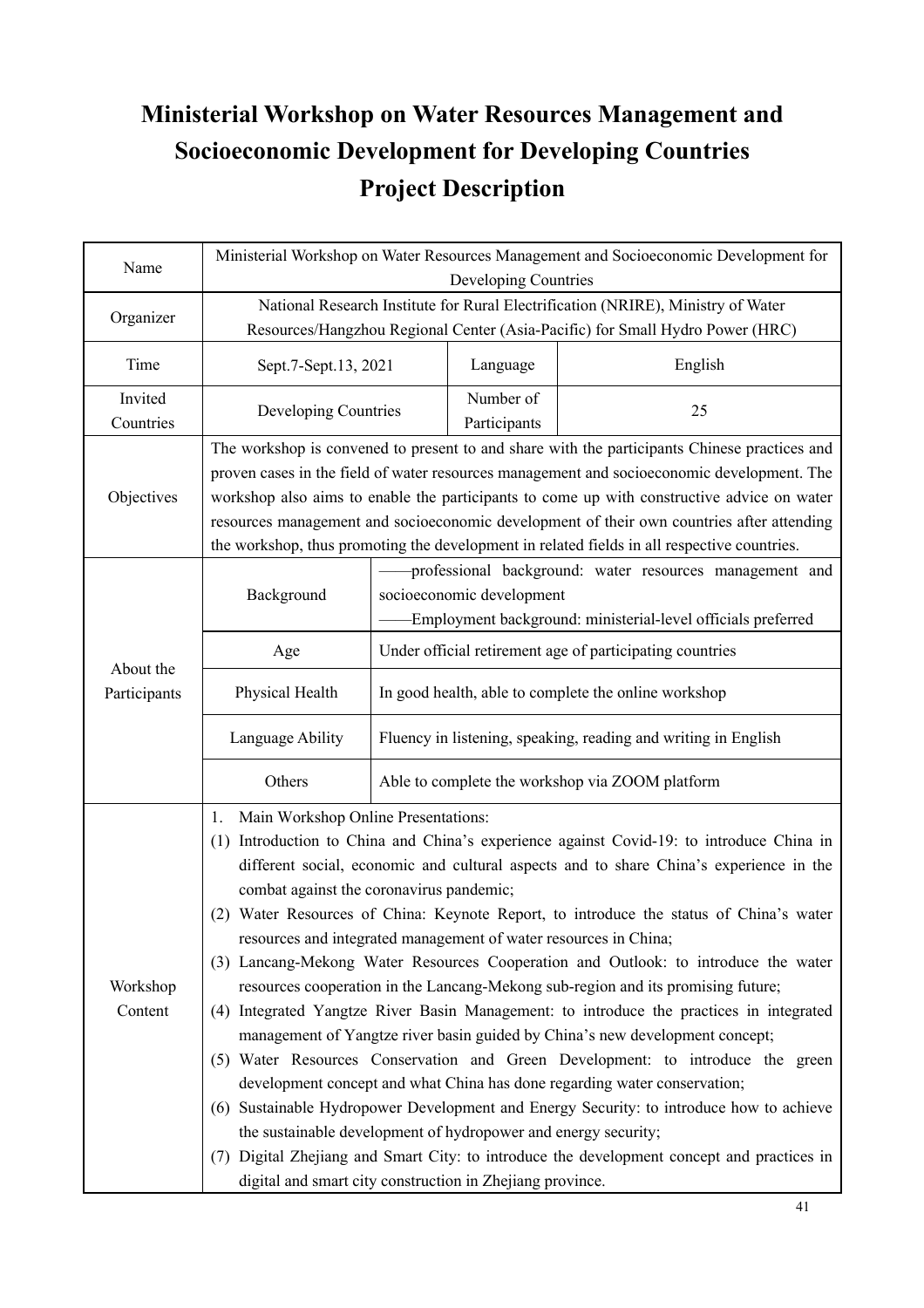|              | <b>Online Technical Visit</b><br>2.                                                            |  |  |  |
|--------------|------------------------------------------------------------------------------------------------|--|--|--|
|              | (1) China National Museum of Water, to learn about the development of water resources in       |  |  |  |
|              | China from the very ancient time to the modern days;                                           |  |  |  |
|              | (2) West Lake and Xixi Wetland, to learn about the water environment protection;               |  |  |  |
|              | (3) Tianhuangping Pumped-Storage Hydro Plant, to learn about hydropower development;           |  |  |  |
|              | (4) Yucun Village in Anji, to learn about how the village transforms from a heavily-polluted   |  |  |  |
|              | place to a green economy booster.                                                              |  |  |  |
|              | Online Cultural Experience<br>3.                                                               |  |  |  |
|              | (1) To experience Chinese traditional culture including Chinese language, paper cutting, etc.  |  |  |  |
|              | Online Seminar<br>4.                                                                           |  |  |  |
|              | (1) To have a seminar on the topic of international cooperation in water resources management  |  |  |  |
|              | and socioeconomic development, Chinese experts and the participants of the workshop            |  |  |  |
|              | could have the chance to exchange views on and discuss about the potential possibility of      |  |  |  |
|              | cooperation in related fields                                                                  |  |  |  |
|              | Introduction to Presenters<br>5.                                                               |  |  |  |
|              | (1) Mr. Li Ge, Deputy Director General, Department of International Cooperation, Science and   |  |  |  |
|              | Technology, Ministry of Water Resources, P.R. China. His research focus mainly includes        |  |  |  |
|              | water resources management, bilateral or multi-lateral water cooperation, trans-boundary       |  |  |  |
|              | river management, etc.;                                                                        |  |  |  |
|              | (2) Mr. Chen Mingming, former ambassador of the PRC to New Zealand and the Cook Islands.       |  |  |  |
|              | He will share with us the basic knowledge of China from a diplomat's perspective;              |  |  |  |
|              | (3) Mr. Miao Qing, Director of the respiratory department at Beijing-based Xiyuan Hospital of  |  |  |  |
|              | China Academy of Chinese Medical Sciences. He will share with us his personal experience       |  |  |  |
|              | in the combat against Covid-19 in different places of China;                                   |  |  |  |
|              | (4) Mr. Zhong Yong, Deputy Director General, Department of International Cooperation,          |  |  |  |
|              | Science and Technology, Ministry of Water Resources, P.R. China. His research focus            |  |  |  |
|              | mainly includes Lancang-Mekong sub-region water management, bilateral & multi-lateral          |  |  |  |
|              | water cooperation, etc.;                                                                       |  |  |  |
|              | (5) Mr. Shen Xiaopeng, Zhejiang University City College, Dean of College of English            |  |  |  |
|              | Literature, member of Institute of City Brain Research, and he is committed to smart city      |  |  |  |
|              | and digital city research.                                                                     |  |  |  |
|              | Materials needed<br>6.                                                                         |  |  |  |
|              | To facilitate communication and exchange, the participants are required to prepare             |  |  |  |
|              | materials relevant to the workshop which include, introduction to participants and their       |  |  |  |
|              | employers, status and challenges of water management and socioeconomic development of          |  |  |  |
|              | participating countries, international cooperation in the related fields of participating      |  |  |  |
|              | countries with China and other developing countries, etc.                                      |  |  |  |
|              | Cities to Visit                                                                                |  |  |  |
| Host City    | Hangzhou, Zhejiang Province<br>Anji, Zhejiang Province<br>Online                               |  |  |  |
|              | 1. The workshop will be held online which requires participants to prepare necessary equipment |  |  |  |
|              | and devices such as internet connection, computer, microphone, camera, etc.                    |  |  |  |
| <b>Notes</b> | 2. Participants should enter the virtual workshop room in advance with the screen name "NAME   |  |  |  |
|              | + COUNTRY" identical to the passport information.                                              |  |  |  |
|              | 3. Participants should keep the confidentiality and security of the information and data       |  |  |  |
|              | concerning the workshop. Workshop materials will be shared to participants afterwards, which   |  |  |  |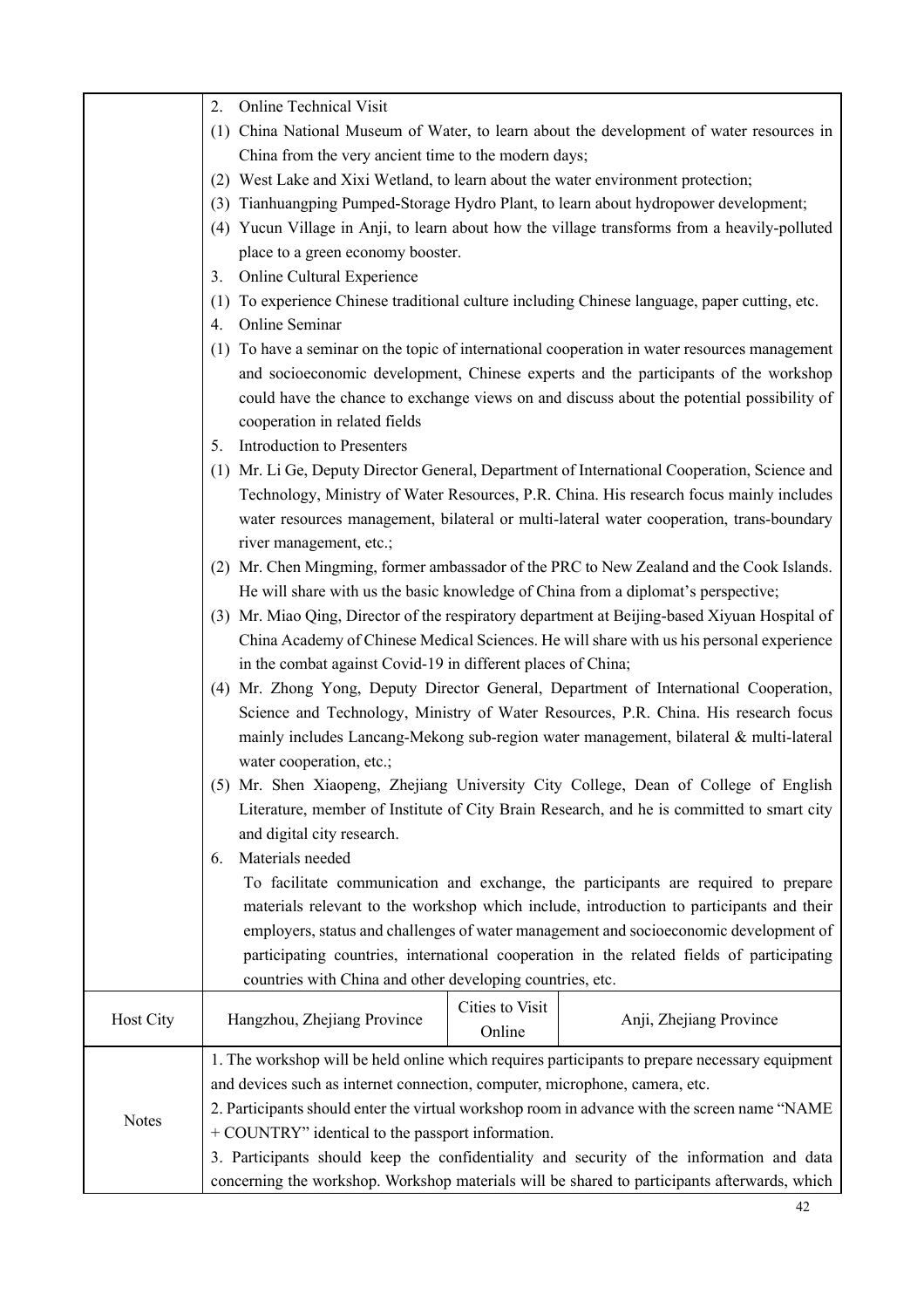|                             | shall not be posted via social media.                                                                                                                                                                                                                                                                                                                                                                                                                                                                                                                                                                                                                                                                                                                                                                                                                                                                                                                                                                                                                                                                                                                                                                                                                                                                                                                                                                                                                                                                                                                                                                                                                                                                                                                                                                                                                                                                                                                                                                     |
|-----------------------------|-----------------------------------------------------------------------------------------------------------------------------------------------------------------------------------------------------------------------------------------------------------------------------------------------------------------------------------------------------------------------------------------------------------------------------------------------------------------------------------------------------------------------------------------------------------------------------------------------------------------------------------------------------------------------------------------------------------------------------------------------------------------------------------------------------------------------------------------------------------------------------------------------------------------------------------------------------------------------------------------------------------------------------------------------------------------------------------------------------------------------------------------------------------------------------------------------------------------------------------------------------------------------------------------------------------------------------------------------------------------------------------------------------------------------------------------------------------------------------------------------------------------------------------------------------------------------------------------------------------------------------------------------------------------------------------------------------------------------------------------------------------------------------------------------------------------------------------------------------------------------------------------------------------------------------------------------------------------------------------------------------------|
| About the<br>Organizer      | HRC, also called NRIRE, was founded with the joint sponsorships of Chinese government and<br>UN organizations such as UNDP/UNIDO in 1981 in Hangzhou, China, specializing in $R+D$ and<br>training etc. in the fields of renewable energy development including SHP and rural<br>electrification. Over 40 years' development, HRC has fostered a team of rich experience, diverse<br>educational background, and different age-groups, and the team members are comprised of<br>professor-level engineers, doctors and masters in different fields. Besides, HRC is equipped with<br>$10000m2$ building which could be used for R+D and organizing trainings, seminars and<br>workshops. HRC is also awarded as "International Cooperation Base for Renewable Energy and<br>Rural Electrification of Zhejiang Province, "Family of SHP in the World" by the international<br>community, "Model of South-South Cooperation" by the Ministry of Commerce.<br>In the past 40 years since HRC's establishment, entrusted by Ministry of Water Resources,<br>Ministry of Commerce, Ministry of Science and Technology, Ministry of Foreign Affairs,<br>UNDP, UNIDO, ILO, FAO, ASEAN Secretariat, etc., HRC has successfully organized both at<br>home and abroad in total 120 seminars, training courses and workshops with the subjects of<br>small hydropower, rural electrification, water management, climate change and green energy,<br>etc. which have embraced more than 2800 participants both at managerial and technical level<br>from some 117 countries. HRC has also accumulated much experience in hosting ministerial-<br>level workshop by having organized 2011 Ministerial Seminar on Water Resources & SHP for<br>Developing Countries, 2015 Workshop on Water Resources Management & Planning for<br>Developing Countries, and 2019 Ministerial Workshop on Water Resources Management and<br>Development Planning.<br>For more details, please visit HRC website: http://www.hrcshp.org. |
| Contact of the<br>Organizer | Contact Person: Zhang Hua (Mr.)/ Shi Jin (Ms.)<br>Tel: 0086-571-56729101/56729281<br>Mobile: 0086-13989482732/13868152962<br>Fax: 0086-571-88062934<br>WeChat: 13989482732/sdrshi<br>QQ: 375855658/267267743<br>E-mail: hzhang@hrcshp.org/jshi@hrcshp.org                                                                                                                                                                                                                                                                                                                                                                                                                                                                                                                                                                                                                                                                                                                                                                                                                                                                                                                                                                                                                                                                                                                                                                                                                                                                                                                                                                                                                                                                                                                                                                                                                                                                                                                                                 |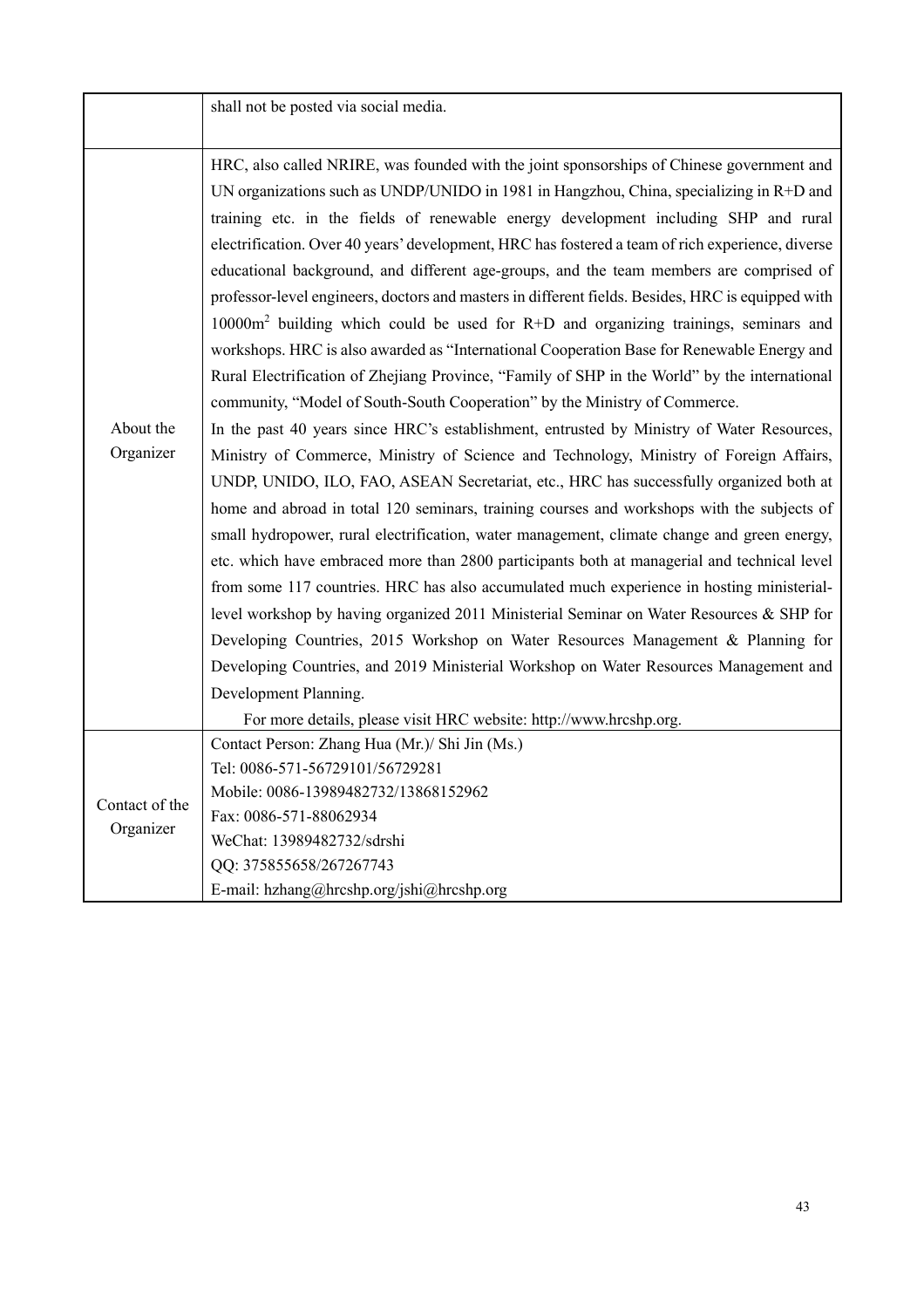# **Project Description**

| Name                    | Seminar on Hospital Management for the "Belt and Road" Countries                                                                                                                                                                                                                                                                                                                                                                                                                                                                                                                                                                                                                                                                                                                                                                                  |                                                                                                                                                                                                                                                                                                                                             |                           |              |
|-------------------------|---------------------------------------------------------------------------------------------------------------------------------------------------------------------------------------------------------------------------------------------------------------------------------------------------------------------------------------------------------------------------------------------------------------------------------------------------------------------------------------------------------------------------------------------------------------------------------------------------------------------------------------------------------------------------------------------------------------------------------------------------------------------------------------------------------------------------------------------------|---------------------------------------------------------------------------------------------------------------------------------------------------------------------------------------------------------------------------------------------------------------------------------------------------------------------------------------------|---------------------------|--------------|
| Organizer               | Southern Medical University                                                                                                                                                                                                                                                                                                                                                                                                                                                                                                                                                                                                                                                                                                                                                                                                                       |                                                                                                                                                                                                                                                                                                                                             |                           |              |
| Time                    | September $8th$ , 2021 to September<br>$28th$ , 2021                                                                                                                                                                                                                                                                                                                                                                                                                                                                                                                                                                                                                                                                                                                                                                                              |                                                                                                                                                                                                                                                                                                                                             | Language                  | English      |
| Organizing<br>method    | Online training                                                                                                                                                                                                                                                                                                                                                                                                                                                                                                                                                                                                                                                                                                                                                                                                                                   |                                                                                                                                                                                                                                                                                                                                             | Platform                  | VooV Meeting |
| Invited<br>Countries    | Related officials of departmental<br>level and higher from BRI<br>countries                                                                                                                                                                                                                                                                                                                                                                                                                                                                                                                                                                                                                                                                                                                                                                       |                                                                                                                                                                                                                                                                                                                                             | Number of<br>Participants | 25           |
| Training<br>Objectives  | Through the seminar, participants can understand the Chinese medical system, policies and<br>reforms, exchange and learn the theories and practical experience of hospital management,<br>further improve the level of hospital management and medical service, and promote the<br>exchange and cooperation with China.                                                                                                                                                                                                                                                                                                                                                                                                                                                                                                                           |                                                                                                                                                                                                                                                                                                                                             |                           |              |
| Requirements            | Professional<br>Background                                                                                                                                                                                                                                                                                                                                                                                                                                                                                                                                                                                                                                                                                                                                                                                                                        | -- Field or specialty: clinical medicine, health service management,<br>public health<br>-- Job posts: officials of health institutions and hospital administrators<br>--Level, academic degree or other relevant qualification requirements:<br>None<br>--Years of working in a relevant field: Experience in a relevant field<br>or major |                           |              |
| for the<br>Participants | Age                                                                                                                                                                                                                                                                                                                                                                                                                                                                                                                                                                                                                                                                                                                                                                                                                                               | Age requirements for online projects: the age of participants should<br>not be higher than the legal retirement age of the recipient country.                                                                                                                                                                                               |                           |              |
|                         | Health                                                                                                                                                                                                                                                                                                                                                                                                                                                                                                                                                                                                                                                                                                                                                                                                                                            | Good health and be able to attend online training on time.                                                                                                                                                                                                                                                                                  |                           |              |
|                         | Language                                                                                                                                                                                                                                                                                                                                                                                                                                                                                                                                                                                                                                                                                                                                                                                                                                          | English listening, speaking, reading and writing skills meet the<br>teaching requirements.                                                                                                                                                                                                                                                  |                           |              |
|                         | Others                                                                                                                                                                                                                                                                                                                                                                                                                                                                                                                                                                                                                                                                                                                                                                                                                                            | Can use a fixed E-mail box for real-time communication. Able to use<br>VooV Meeting to complete the project schedule.                                                                                                                                                                                                                       |                           |              |
| Seminar<br>Content      | Commissioned by the Ministry of Commerce of the P.R. China, "Seminar on Hospital<br>Management for the Belt and Road Countries" will be held by Southern Medical University<br>from September $8^{\text{th}}$ , 2021 to September 2 $8^{\text{th}}$ , 2021. The Main Content of the seminar is as below:<br>1. Main Content of Seminar:<br>(1) Inspiration to Developing Countries from the Development of China's Medical Model;<br>(2) the comparison and integration of Chinese and Western medicine;<br>(3) Interpretation of China's medical and health policies;<br>(4) Hospital medical quality management;<br>(5) The application of "lean management" in the scientific development of hospitals;<br>(6) Hospital information management;<br>(7) Hospital nursing management and development;<br>(8) Hospital organization and strategy; |                                                                                                                                                                                                                                                                                                                                             |                           |              |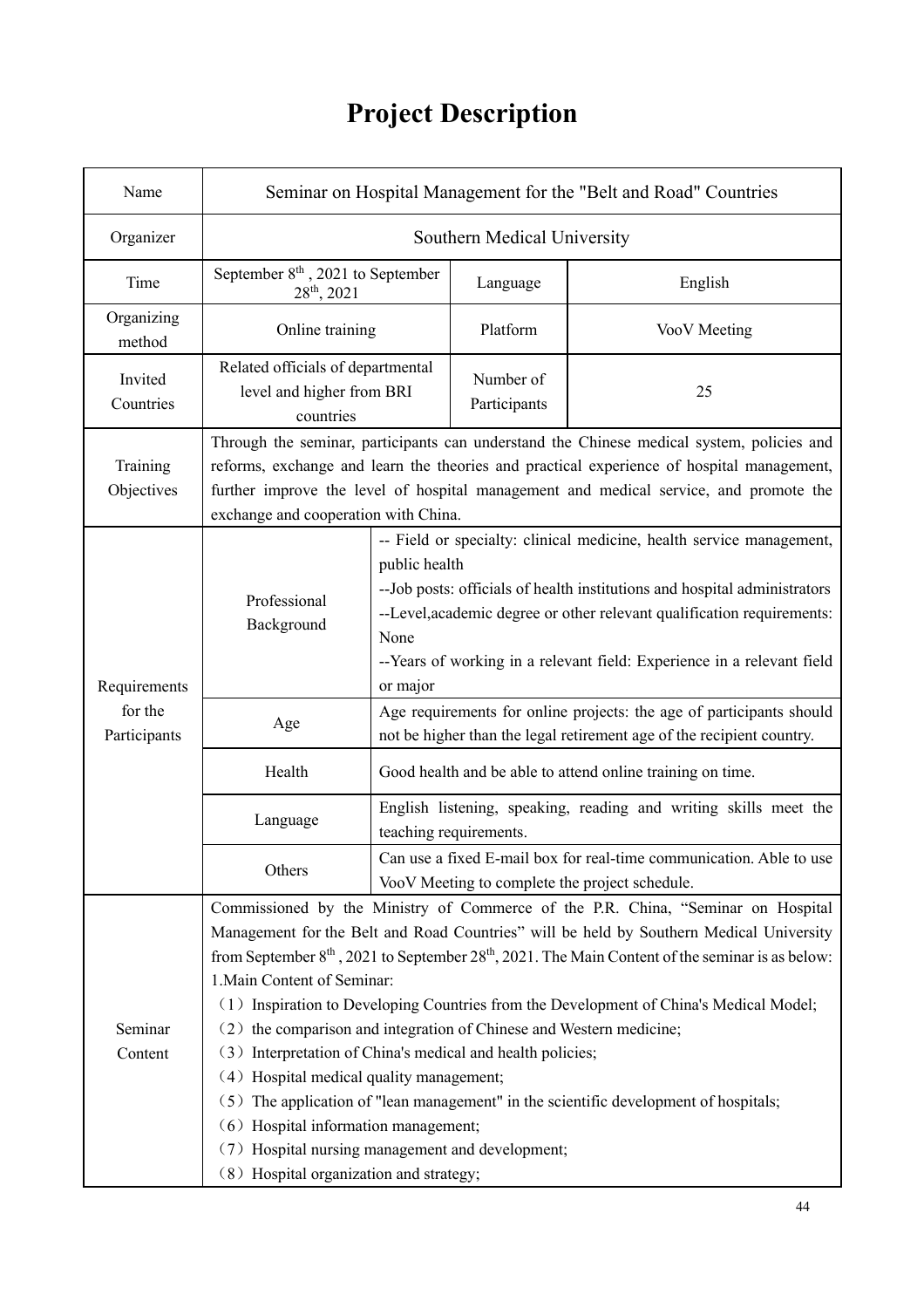|              | (9) Hospital culture construction;                                                                                                                                                                           |                       |                                                                                                                                                                                                                                                                                                  |  |  |  |
|--------------|--------------------------------------------------------------------------------------------------------------------------------------------------------------------------------------------------------------|-----------------------|--------------------------------------------------------------------------------------------------------------------------------------------------------------------------------------------------------------------------------------------------------------------------------------------------|--|--|--|
|              | (10) Medical service marketing.                                                                                                                                                                              |                       |                                                                                                                                                                                                                                                                                                  |  |  |  |
|              | their respective countries.                                                                                                                                                                                  |                       | Through the seminar, participants can learn about the experience and achievements in China's<br>medical field. In addition, we also arranged online communication and Q&A activities, cloud<br>tour and other activities, so that students can also experience the wisdom and beauty of China in |  |  |  |
|              | 2. Introduction of Online Training Platform                                                                                                                                                                  |                       |                                                                                                                                                                                                                                                                                                  |  |  |  |
|              |                                                                                                                                                                                                              |                       | During the seminar, VooV Meeting platform will be adopted. A combination of online lecturing,                                                                                                                                                                                                    |  |  |  |
|              | online discussion and cloud visiting will be adopted in the course program.                                                                                                                                  |                       |                                                                                                                                                                                                                                                                                                  |  |  |  |
|              |                                                                                                                                                                                                              |                       |                                                                                                                                                                                                                                                                                                  |  |  |  |
|              | 3. Introduction of part of lecturers of the seminar<br>Professor Wen Mingang, Vice President of Southern Medical University;                                                                                 |                       |                                                                                                                                                                                                                                                                                                  |  |  |  |
|              |                                                                                                                                                                                                              |                       | Chen Jun, Dean of School of International Education, Southern Medical University;                                                                                                                                                                                                                |  |  |  |
|              |                                                                                                                                                                                                              |                       | Professor Zeng Qiyi, former president of Zhujiang Hospital of Southern Medical University                                                                                                                                                                                                        |  |  |  |
|              |                                                                                                                                                                                                              |                       | Professor Liao Sizhao, President of Shenzhen Hospital, Southern Medical University;                                                                                                                                                                                                              |  |  |  |
|              |                                                                                                                                                                                                              |                       | Professor Wang Dong, Dean of School of Health Management, Southern Medical University;                                                                                                                                                                                                           |  |  |  |
|              |                                                                                                                                                                                                              |                       | Professor Huang Yong, from the School of Chinese Medicine, Southern Medical University;                                                                                                                                                                                                          |  |  |  |
|              | 4. Materials to be prepared by trainees                                                                                                                                                                      |                       |                                                                                                                                                                                                                                                                                                  |  |  |  |
|              |                                                                                                                                                                                                              |                       | (1) Before the start of the seminar, participants need to complete the registration on the learning                                                                                                                                                                                              |  |  |  |
|              | platform;<br>(2) The participant need to prepare a report on the basic situation of medical and health field in<br>their respective countries, and submit it to the organizer before the end of the seminar. |                       |                                                                                                                                                                                                                                                                                                  |  |  |  |
|              |                                                                                                                                                                                                              |                       |                                                                                                                                                                                                                                                                                                  |  |  |  |
|              |                                                                                                                                                                                                              |                       |                                                                                                                                                                                                                                                                                                  |  |  |  |
|              | 5. Final test/assessment                                                                                                                                                                                     |                       |                                                                                                                                                                                                                                                                                                  |  |  |  |
|              |                                                                                                                                                                                                              |                       | The participants' daily log-on data of the platform, the completion of the quiz after each lecture,                                                                                                                                                                                              |  |  |  |
|              |                                                                                                                                                                                                              |                       | and the submission of basic situation report will be used as the basis for the issuance of the                                                                                                                                                                                                   |  |  |  |
|              | training completion certificate.                                                                                                                                                                             |                       |                                                                                                                                                                                                                                                                                                  |  |  |  |
|              |                                                                                                                                                                                                              |                       |                                                                                                                                                                                                                                                                                                  |  |  |  |
| Host City    | Guangzhou City,<br>Guangdong Province                                                                                                                                                                        | Cloud Visit<br>Cities | Guangzhou City, Guangdong Province                                                                                                                                                                                                                                                               |  |  |  |
|              |                                                                                                                                                                                                              |                       | 1. This training adopts VooV Meeting platform for online training, requiring network,                                                                                                                                                                                                            |  |  |  |
|              | computer, microphone, camera and other relevant equipment.                                                                                                                                                   |                       |                                                                                                                                                                                                                                                                                                  |  |  |  |
|              | 2. During the teaching period, participants shall observe the teaching time and discipline.                                                                                                                  |                       |                                                                                                                                                                                                                                                                                                  |  |  |  |
|              |                                                                                                                                                                                                              |                       | Participants' attendance record is a criterion for issuance of certificate. Certificates will be                                                                                                                                                                                                 |  |  |  |
| <b>Notes</b> |                                                                                                                                                                                                              |                       | issued to the participants whose actual training attendance exceed 80% (including 80%) of the                                                                                                                                                                                                    |  |  |  |
|              | total duration of the program.                                                                                                                                                                               |                       |                                                                                                                                                                                                                                                                                                  |  |  |  |
|              |                                                                                                                                                                                                              |                       | 3. Teaching discipline: Please enter VooV Meeting classroom 5 minutes in advance to prepare                                                                                                                                                                                                      |  |  |  |
|              |                                                                                                                                                                                                              |                       | for class, and change your name to English name (consistent with that on passport)-nationality                                                                                                                                                                                                   |  |  |  |
|              |                                                                                                                                                                                                              |                       | abbreviation. During the class, the host will turn off the microphones of participants. When                                                                                                                                                                                                     |  |  |  |
|              | preparing for the class on the platform, each trainee shall turn on the video for recording                                                                                                                  |                       |                                                                                                                                                                                                                                                                                                  |  |  |  |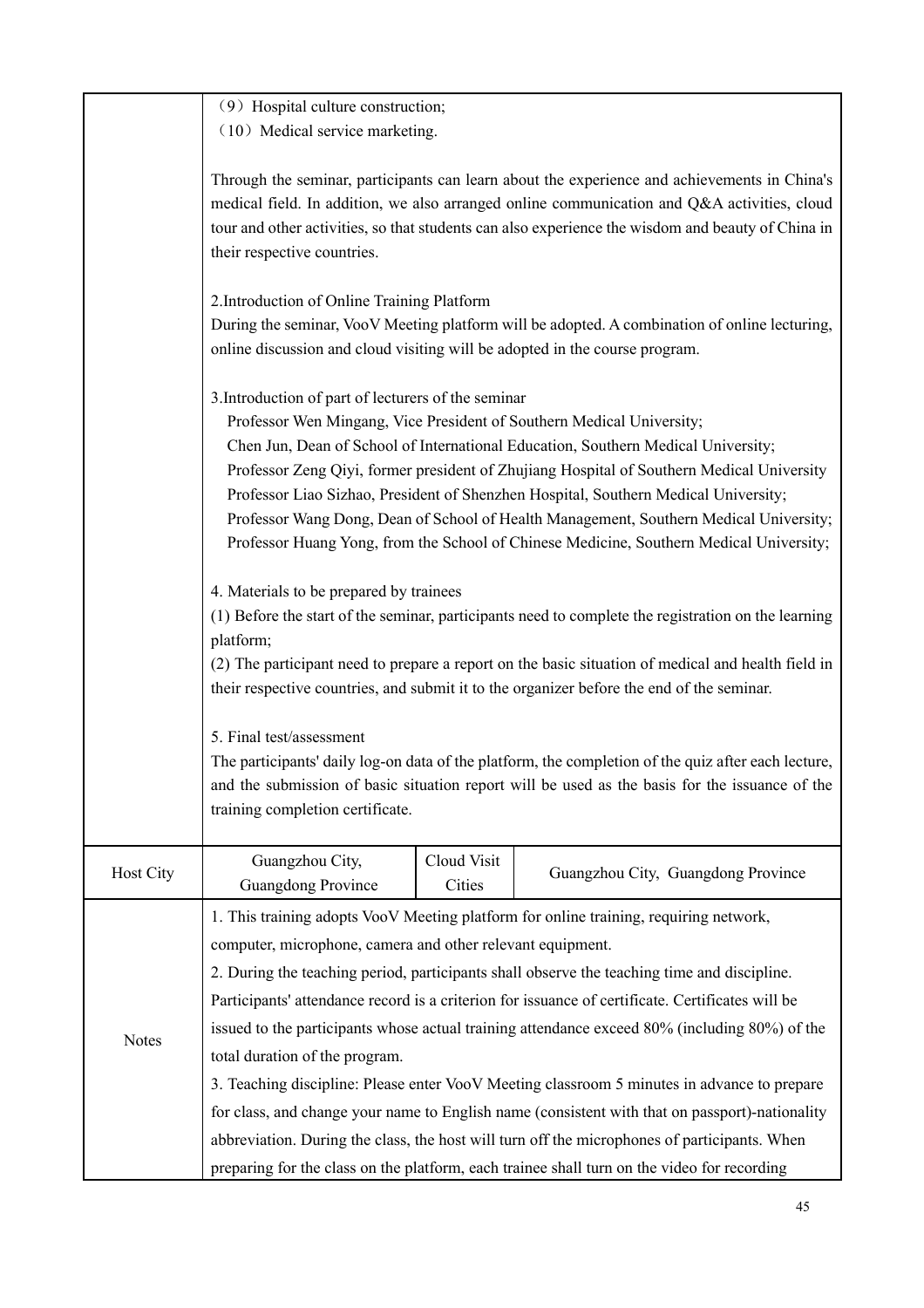|                             | attendance.<br>electronic materials as required. | 4. Information security: In order to maintain information security and protect personal privacy,<br>please do not record, take screen shots or share relevant information to any social media during<br>class. Course materials will be sent to participants after class.<br>5. Participants shall prepare materials for subject seminar as scheduled and submit relevant                                                                                                                                                                                                                                                                                                                                                                                                                                                                                                                                                                                                                                                                                                                                                                                                                                                                                                                                                                                                                                                                                                                                                                                                                                                                                                                                                                                                             |
|-----------------------------|--------------------------------------------------|---------------------------------------------------------------------------------------------------------------------------------------------------------------------------------------------------------------------------------------------------------------------------------------------------------------------------------------------------------------------------------------------------------------------------------------------------------------------------------------------------------------------------------------------------------------------------------------------------------------------------------------------------------------------------------------------------------------------------------------------------------------------------------------------------------------------------------------------------------------------------------------------------------------------------------------------------------------------------------------------------------------------------------------------------------------------------------------------------------------------------------------------------------------------------------------------------------------------------------------------------------------------------------------------------------------------------------------------------------------------------------------------------------------------------------------------------------------------------------------------------------------------------------------------------------------------------------------------------------------------------------------------------------------------------------------------------------------------------------------------------------------------------------------|
| About the<br>Organizer      | countries have been trained here.                | Southern Medical University, formerly the First Military Medical University of Chinese<br>People's Liberation Army, was established in 1951. The University was demobilized in 2004<br>and was renamed as Southern Medical University. It is one of the first batch of national key<br>universities in China. Now it has 19 schools, 13 affiliated hospitals, 10 first-level disciplines for<br>doctoral degree, 8 post-doctoral research stations, 76 doctoral programs and 100 postgraduate<br>programs. It has a faculty of 1168 senior professionals, and 3 of them are academicians. And it<br>enjoys very good cooperative relationships with 54 universities and medical and scientific<br>research institutions in 20 countries and regions in Europe, America and Asia-Pacific.<br>Southern Medical University has been organizing the national foreign aid training programs<br>since 1987. The foreign training center of the University, a detached garden-like compound on<br>campus, is well equipped and has a professional management team. It is one of the 10 National<br>Education Aid Bases of the Ministry of Education. It performs a variety of training programs all<br>the year around, such as seminars on hospital management, public health management, research<br>& development and maintenance of medical equipment, urban health management, and<br>cerebrovascular diseases management, etc., and training courses on clinical medical techniques,<br>prevention and treatment of infectious diseases, nursing, minimally invasive surgical techniques,<br>medical techniques and equipment application, traditional Chinese massage techniques,<br>intensive care techniques, perinatal techniques and etc. 3106 officials and technicians from 121 |
|                             | <b>Contact Persons</b>                           | Ms. Yongxiu Wang                                                                                                                                                                                                                                                                                                                                                                                                                                                                                                                                                                                                                                                                                                                                                                                                                                                                                                                                                                                                                                                                                                                                                                                                                                                                                                                                                                                                                                                                                                                                                                                                                                                                                                                                                                      |
|                             | Telephone                                        | 0086-20-61648390                                                                                                                                                                                                                                                                                                                                                                                                                                                                                                                                                                                                                                                                                                                                                                                                                                                                                                                                                                                                                                                                                                                                                                                                                                                                                                                                                                                                                                                                                                                                                                                                                                                                                                                                                                      |
| Contact of<br>the Organizer | Mobile phone                                     | 0086-13535120001                                                                                                                                                                                                                                                                                                                                                                                                                                                                                                                                                                                                                                                                                                                                                                                                                                                                                                                                                                                                                                                                                                                                                                                                                                                                                                                                                                                                                                                                                                                                                                                                                                                                                                                                                                      |
|                             | Fax                                              | 0086-20-61648390                                                                                                                                                                                                                                                                                                                                                                                                                                                                                                                                                                                                                                                                                                                                                                                                                                                                                                                                                                                                                                                                                                                                                                                                                                                                                                                                                                                                                                                                                                                                                                                                                                                                                                                                                                      |
|                             | E-mail                                           | smuywpx@163.com                                                                                                                                                                                                                                                                                                                                                                                                                                                                                                                                                                                                                                                                                                                                                                                                                                                                                                                                                                                                                                                                                                                                                                                                                                                                                                                                                                                                                                                                                                                                                                                                                                                                                                                                                                       |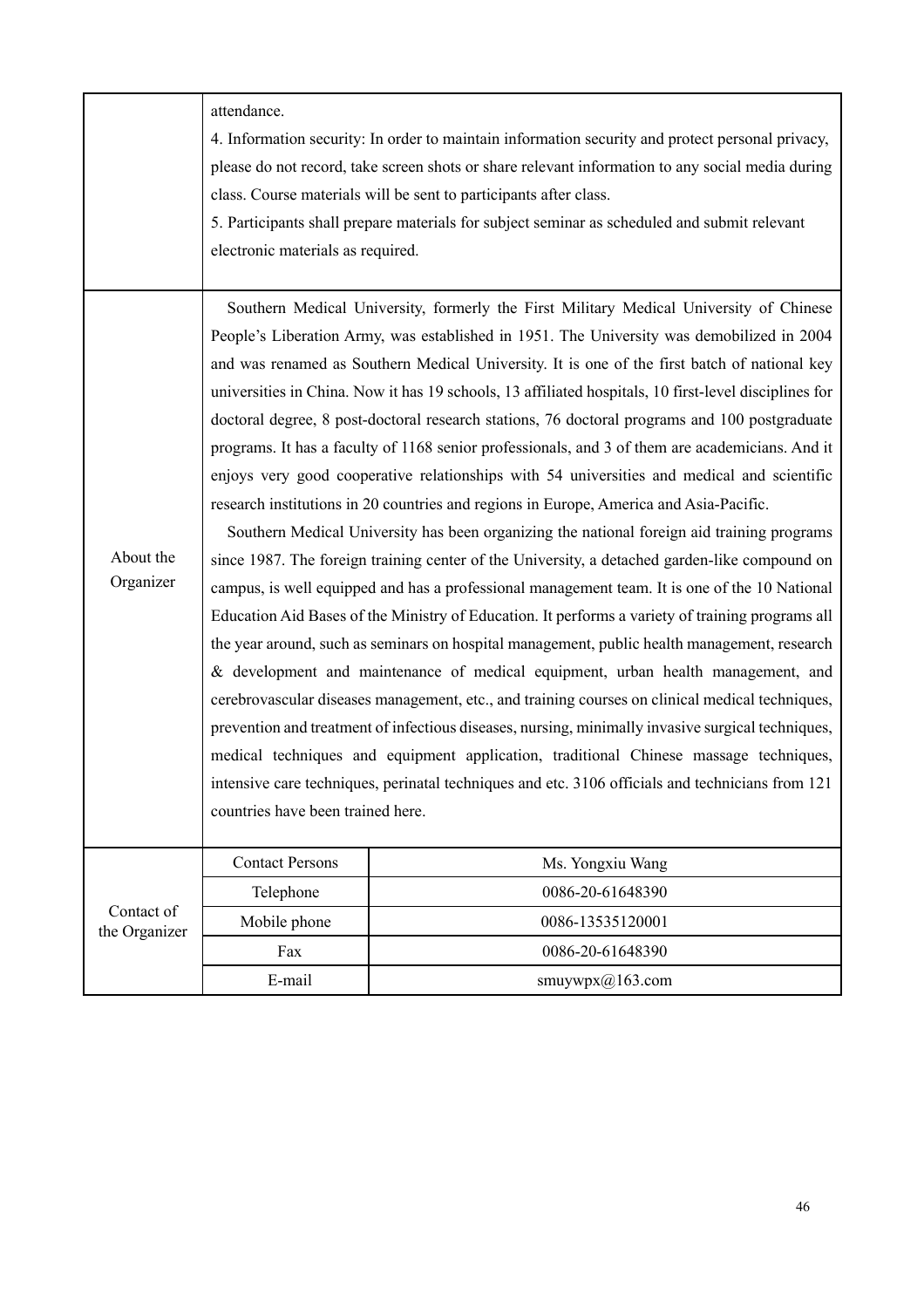### **Training Course on Production and Processing Technologies of Tropical Fruits for Developing countries**

| Name                     | Training Course on Production and Processing Technologies of Tropical Fruits for Developing countries                                                                                                                                                                                                                                                                                 |  |                                       |                                                                                                                                                                                                                                                                                                                                                                                                                                                                                                                                                                                                                                                                                                                                                                                                                                                                                                                                                                                                                                                                                                                                                                                                                                                                                                                                                                                                                                                                                                                                                                                                                                                                                                                                                                                                     |
|--------------------------|---------------------------------------------------------------------------------------------------------------------------------------------------------------------------------------------------------------------------------------------------------------------------------------------------------------------------------------------------------------------------------------|--|---------------------------------------|-----------------------------------------------------------------------------------------------------------------------------------------------------------------------------------------------------------------------------------------------------------------------------------------------------------------------------------------------------------------------------------------------------------------------------------------------------------------------------------------------------------------------------------------------------------------------------------------------------------------------------------------------------------------------------------------------------------------------------------------------------------------------------------------------------------------------------------------------------------------------------------------------------------------------------------------------------------------------------------------------------------------------------------------------------------------------------------------------------------------------------------------------------------------------------------------------------------------------------------------------------------------------------------------------------------------------------------------------------------------------------------------------------------------------------------------------------------------------------------------------------------------------------------------------------------------------------------------------------------------------------------------------------------------------------------------------------------------------------------------------------------------------------------------------------|
| Organizer                | Chinese Academy of Tropical Agricultural Sciences                                                                                                                                                                                                                                                                                                                                     |  |                                       |                                                                                                                                                                                                                                                                                                                                                                                                                                                                                                                                                                                                                                                                                                                                                                                                                                                                                                                                                                                                                                                                                                                                                                                                                                                                                                                                                                                                                                                                                                                                                                                                                                                                                                                                                                                                     |
| Time                     | 9 <sup>th</sup> September-29 <sup>th</sup> September, 2021                                                                                                                                                                                                                                                                                                                            |  | Language                              | English                                                                                                                                                                                                                                                                                                                                                                                                                                                                                                                                                                                                                                                                                                                                                                                                                                                                                                                                                                                                                                                                                                                                                                                                                                                                                                                                                                                                                                                                                                                                                                                                                                                                                                                                                                                             |
| <b>Invited Countries</b> | Developing Countries                                                                                                                                                                                                                                                                                                                                                                  |  | Number of<br>Participants             | 25                                                                                                                                                                                                                                                                                                                                                                                                                                                                                                                                                                                                                                                                                                                                                                                                                                                                                                                                                                                                                                                                                                                                                                                                                                                                                                                                                                                                                                                                                                                                                                                                                                                                                                                                                                                                  |
| Purpose                  | To share the development situations and important technologies of tropical fruit production and<br>processing industry in China, to help developing countries to facilitate the capacity of facing the<br>challenges in tropical agricultural industry development; to promote mutual communication and<br>understanding, deepen the wide cooperation in agriculture and other areas. |  |                                       |                                                                                                                                                                                                                                                                                                                                                                                                                                                                                                                                                                                                                                                                                                                                                                                                                                                                                                                                                                                                                                                                                                                                                                                                                                                                                                                                                                                                                                                                                                                                                                                                                                                                                                                                                                                                     |
|                          | Professional<br>Background                                                                                                                                                                                                                                                                                                                                                            |  | and so on in developing countries     | Officials, scientists, technicians and other persons working in cassava industry<br>from the government, university, research institute, agricultural company, farm                                                                                                                                                                                                                                                                                                                                                                                                                                                                                                                                                                                                                                                                                                                                                                                                                                                                                                                                                                                                                                                                                                                                                                                                                                                                                                                                                                                                                                                                                                                                                                                                                                 |
| Requirements for         | Age                                                                                                                                                                                                                                                                                                                                                                                   |  |                                       | Not exceed the statutory retirement age in participant's own country                                                                                                                                                                                                                                                                                                                                                                                                                                                                                                                                                                                                                                                                                                                                                                                                                                                                                                                                                                                                                                                                                                                                                                                                                                                                                                                                                                                                                                                                                                                                                                                                                                                                                                                                |
| Participants             | <b>Health Condition</b>                                                                                                                                                                                                                                                                                                                                                               |  |                                       | Be in good health and capable of attending online training as scheduled                                                                                                                                                                                                                                                                                                                                                                                                                                                                                                                                                                                                                                                                                                                                                                                                                                                                                                                                                                                                                                                                                                                                                                                                                                                                                                                                                                                                                                                                                                                                                                                                                                                                                                                             |
|                          | Language Proficiency                                                                                                                                                                                                                                                                                                                                                                  |  |                                       | Fluent in English (listening, speaking, reading and writing)                                                                                                                                                                                                                                                                                                                                                                                                                                                                                                                                                                                                                                                                                                                                                                                                                                                                                                                                                                                                                                                                                                                                                                                                                                                                                                                                                                                                                                                                                                                                                                                                                                                                                                                                        |
|                          | Others                                                                                                                                                                                                                                                                                                                                                                                |  | Capable of using the platform of ZOOM |                                                                                                                                                                                                                                                                                                                                                                                                                                                                                                                                                                                                                                                                                                                                                                                                                                                                                                                                                                                                                                                                                                                                                                                                                                                                                                                                                                                                                                                                                                                                                                                                                                                                                                                                                                                                     |
| Seminar Content          | China.<br>1. The seminar covers a broad spectrum of lectures:<br>tropical fruit area in China;<br>of building a free trade port in Hainan;<br>control techniques of major pests in tropical fruits;<br>control techniques of major diseases of tropical fruits;<br>tropical fruits;                                                                                                   |  |                                       | The seminar will discuss the current situations and prospects of tropical fruits production and<br>processing in China and developing countries with the form of online lectures, discussions, virtual tours<br>and cultural experience, etc. The participants engaged in tropical fruits research, promotion, production,<br>processing and trade in developing countries can obtain China's advanced tropical fruits production and<br>processing technologies, establish one clear information channel and a wide range of cooperation with<br>(1) Introduction to experience of pandemic prevention and control in China: introduce the<br>circumstances of disease treatment, nucleic acid test and vaccine inoculation in China;<br>(2) Overview of the basic national conditions of China: introduce the background of reform and<br>opening up in China, the tremendous changes it has made and the development of tropical agriculture;<br>(3) Tropical fruit industry and agricultural development of China: introduce the present situation of<br>(4) Introduction to Hainan Free Trade Port: Introduce the advantages, prospects and opportunities<br>(5) Agronomy research of tropical fruits in China: introduce the daily cultivation management of<br>mango, passion fruit, dragon fruit, avocado, litchi, pineapple, banana, citrus and coconut, etc;<br>(6) Identification and prevention of major pests in tropical fruits: introduce the prevention and<br>(7) Identification and prevention of major diseases of tropical fruits: introduce the prevention and<br>(8) Postpartum preservation of tropical fruits: introduce the technology of high-quality storage of<br>(9) Quality and safety of tropical agricultural products: introduce the technology to detect, improve |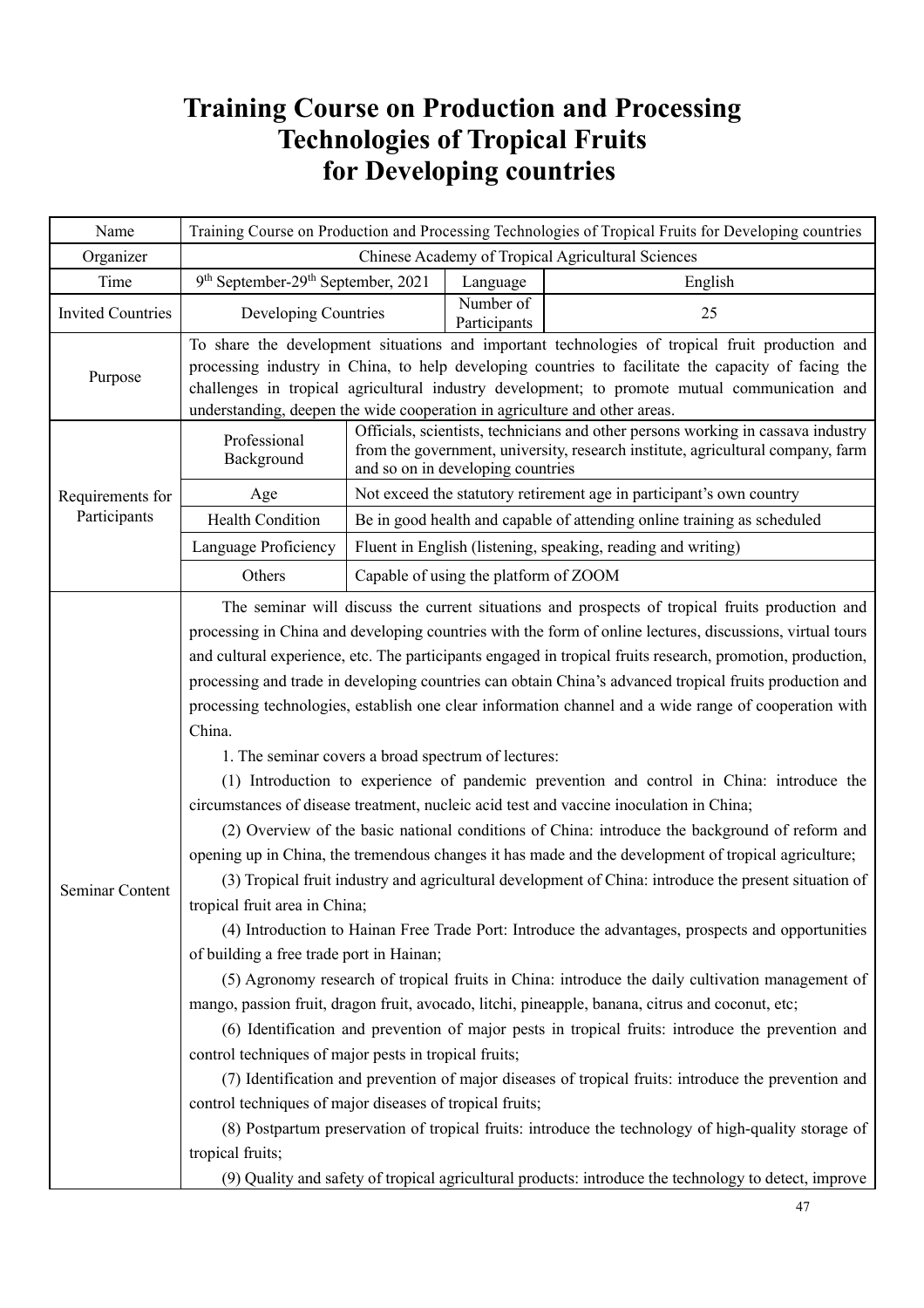and guarantee the quality and safety of tropical agricultural products;

(10) International trade of tropical fruits: introduce the current situation of import and export trade of tropical fruits in China;

(11) Advanced processing technology of tropical fruits: Introduce the main methods of primary processing and deep processing of tropical fruits.

2. General introduction to experts of lectures:

(1) Ms. ZENG Xiangjie: associate senior technologist of Hainan Center for Disease Control and Prevention (CDC), undertaken prevention and treatment of infectious diseases for a long term;

(2) Mr. GAO Aiping: researcher of Tropical Crops Genetic Resources Institute (TCGRI) of CATAS, is proficient in mango production and processing technology;

(3) Mr. SONG Shun: assistant researcher of Haikou Experimental Station (Institute of Tropical Fruit Tree Research) of CATAS, study the planting and processing of passion fruit;

(4) Ms. MA Weihong: researcher of Haikou Experimental Station (Institute of Tropical Fruit Tree Research) of CATAS, has been engaged in the production of avocado at the grass-roots level for a long time;

(5) Ms. LEI Zhang: associate researcher of Institute of Tropical Crops Genetic Resources Institute (TCGRI) of CATAS, has researched in litchi production and processing technology for many years;

(6) Mr. CHANG Shenghe: associate researcher of Haikou Experimental Station (Institute of Tropical Fruit Tree Research) of CATAS, proficient in pineapple production and processing technology;

(7) Mr. LI Jingyang: associate researcher of Haikou Experimental Station (Institute of Tropical Fruit Tree Research) of CATAS, engage in research on banana production and processing technology for a long time;

(8) Mr. YANG Yi: associate researcher of Institute of Tropical Bioscience and Biotechnology (ITBB) of CATAS, has made great achievements in citrus planting and cultivation;

(9) Mr. TANG Qinghua: associate researcher of Coconut Research Institute (CRI) of CATAS, engage in coconut production and processing;

(10) Mr. LI Xinguo: professor of Hainan University, doctor, expert in fruit tree, studying tropical fruits for many years;

(11) Ms. ZHANG Shuzhen: researcher of Institute of Tropical Bioscience and Biotechnology (ITBB) of CATAS, has made great achievements in sugarcane variety cultivation and planting;

(12) Mr. DANG Xuanmin: researcher of Tropical Crops Genetic Resources Institute (TCGRI) of CATAS, has long been engaged in research on watermelon production and processing technology;

(13) Ms. HU Meijiao: researcher of Environment and Plant Protection Institute (EPPI) of CATAS, delves deeply into the professional technology in the field of tropical fruits;

(14) Mr. WANG Fei: associate researcher of Agricultural Product Processing Research Institute (APPRI) of CATAS, has taught foreign aid training courses for a long time;

(15) Mr. GUO Gang: associate researcher of Haikou Experimental Station (Institute of Tropical Fruit Tree Research) of CATAS, specialize in pineapple planting and cultivation;

(16) Mr. HAN Bingjun: associate researcher of Analysis and Test Center (ATC) of CATAS, has participated in international exchanges and cooperation for many years;

(17) Ms. HUANG Yuanyuan: assistant researcher of Institute of Scientific and Technical Information (ISTI) of CATAS, has deep experience in international trade of tropical fruits.

| . After lectures, participants need to join the online discussion and prepare the country report. |  |  |  |
|---------------------------------------------------------------------------------------------------|--|--|--|
|                                                                                                   |  |  |  |

| Host City | Haikou City, Hainan |  | Cities of Danzhou City, Chengmai County, Wenchang City, Hainan |
|-----------|---------------------|--|----------------------------------------------------------------|
|-----------|---------------------|--|----------------------------------------------------------------|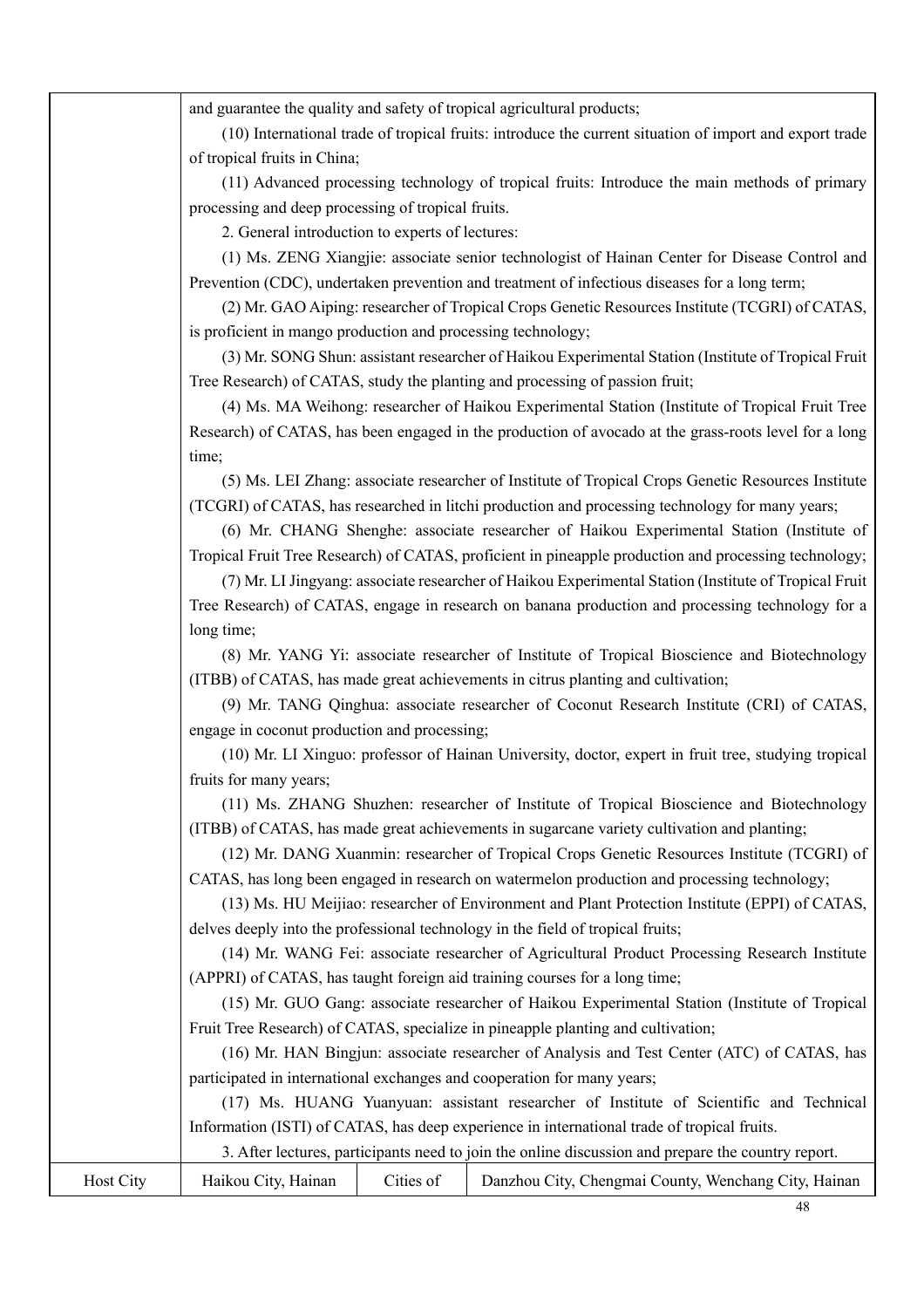|              | Province                                                                                                                                                                                                       | Virtual Tours | Province; Panzhihua City, Sichuan Province; Yulin City,                                                   |  |  |  |
|--------------|----------------------------------------------------------------------------------------------------------------------------------------------------------------------------------------------------------------|---------------|-----------------------------------------------------------------------------------------------------------|--|--|--|
|              |                                                                                                                                                                                                                |               | Nanning City, Guangxi Zhuang Autonomous Region;                                                           |  |  |  |
|              |                                                                                                                                                                                                                |               | Zhanjiang City, Guangdong Province                                                                        |  |  |  |
|              |                                                                                                                                                                                                                |               | 1. The seminar will be held online through ZOOM which requires participants to prepare necessary          |  |  |  |
|              |                                                                                                                                                                                                                |               | equipment, such as: internet connection, computer, microphone, camera, etc.                               |  |  |  |
|              |                                                                                                                                                                                                                |               | 2. Participants should enter the virtual classroom in advance 15 minutes with the screen name             |  |  |  |
|              |                                                                                                                                                                                                                |               | "NAME+COUNTRY", which is identical to the passport information.                                           |  |  |  |
|              |                                                                                                                                                                                                                |               | 3. Participants should be punctual and well-disciplined. The Certificate of Completion will be issued to  |  |  |  |
| <b>Notes</b> |                                                                                                                                                                                                                |               | those who meet all the requirements including good attendance records.                                    |  |  |  |
|              |                                                                                                                                                                                                                |               | 4. Participants should protect security of information and personal confidentiality concerning the        |  |  |  |
|              |                                                                                                                                                                                                                |               | seminar. Course materials will be given to participants after class, which shall not be shared via social |  |  |  |
|              | media.                                                                                                                                                                                                         |               |                                                                                                           |  |  |  |
|              |                                                                                                                                                                                                                |               | 5. The courses are accompanied by English consecutive interpretation.                                     |  |  |  |
|              |                                                                                                                                                                                                                |               | 6. Contact the organizer prior to 5 days for testing Internet, software and hardware; the organizer will  |  |  |  |
|              | provide remote technical guidance and assistance.                                                                                                                                                              |               |                                                                                                           |  |  |  |
|              |                                                                                                                                                                                                                |               | As the national tropical agricultural scientific and research institute under the administration of       |  |  |  |
|              | Ministry of Agriculture and Rural Affairs of the People's Republic of China, Chinese Academy of                                                                                                                |               |                                                                                                           |  |  |  |
|              | Tropical Agricultural Sciences (abbreviated as: CATAS) was founded in 1954 and its goals are focused                                                                                                           |               |                                                                                                           |  |  |  |
|              | on the collection, identification and analysis of germplasm resources in tropical crops, new variety                                                                                                           |               |                                                                                                           |  |  |  |
|              | breeding, cultivation technology improvement, integrated pest management, agricultural mechanization                                                                                                           |               |                                                                                                           |  |  |  |
|              | and waste materials utilization, farming of tropical livestock, testing for quality and safety of tropical                                                                                                     |               |                                                                                                           |  |  |  |
|              | agricultural products, etc. CATAS has 14 research institutes, such as: Tropical Crops Genetic Resources                                                                                                        |               |                                                                                                           |  |  |  |
| About the    | Institute, Rubber Research Institute, Spice & Beverage Research Institute, Agricultural Product<br>Processing Research Institute, etc., with a number of more than 4000 staffs, including 600 advanced         |               |                                                                                                           |  |  |  |
| Organizer    |                                                                                                                                                                                                                |               |                                                                                                           |  |  |  |
|              | professional researchers and 400 doctors. CATAS has undertaken a host of major national projects                                                                                                               |               |                                                                                                           |  |  |  |
|              | including "863" Project, "973" Project, National Key R & D Plan, National Natural Science Foundation<br>as well as a number of key projects funded by international organizations, such as: FAO and UNDP, etc. |               |                                                                                                           |  |  |  |
|              |                                                                                                                                                                                                                |               |                                                                                                           |  |  |  |
|              | CATAS leads construction of national industrial technology system in natural rubber, cassava and banana.<br>CATAS begins to offer training aid since 1962, and for the last 15 years, CATAS offers more than   |               |                                                                                                           |  |  |  |
|              | 99 international training courses to 4011 participants from 95 countries in the world with the sponsor of                                                                                                      |               |                                                                                                           |  |  |  |
|              | Ministry of Commerce, Ministry of Agriculture and Rural Affairs, Ministry of Foreign Affairs, Ministry                                                                                                         |               |                                                                                                           |  |  |  |
|              |                                                                                                                                                                                                                |               | of Science and Technology, FAO and UNDP etc. CATAS was awarded "FAO Reference Center for                  |  |  |  |
|              | Tropical Agriculture Research and Training" by FAO in 2014.                                                                                                                                                    |               |                                                                                                           |  |  |  |
|              | Contact Persons: Mr. ZHU Jiali                                                                                                                                                                                 |               |                                                                                                           |  |  |  |
|              | Telephone: 0086-898-66895787                                                                                                                                                                                   |               |                                                                                                           |  |  |  |
|              | Mobile Phone: 0086-15120837997                                                                                                                                                                                 |               |                                                                                                           |  |  |  |
| Contact the  | Fax: 0086-898-66895787                                                                                                                                                                                         |               |                                                                                                           |  |  |  |
| Organizer    | WeChat: patrick zhujl                                                                                                                                                                                          |               |                                                                                                           |  |  |  |
|              | QQ: 99220684                                                                                                                                                                                                   |               |                                                                                                           |  |  |  |
|              | E-mail: 99220684@qq.com                                                                                                                                                                                        |               |                                                                                                           |  |  |  |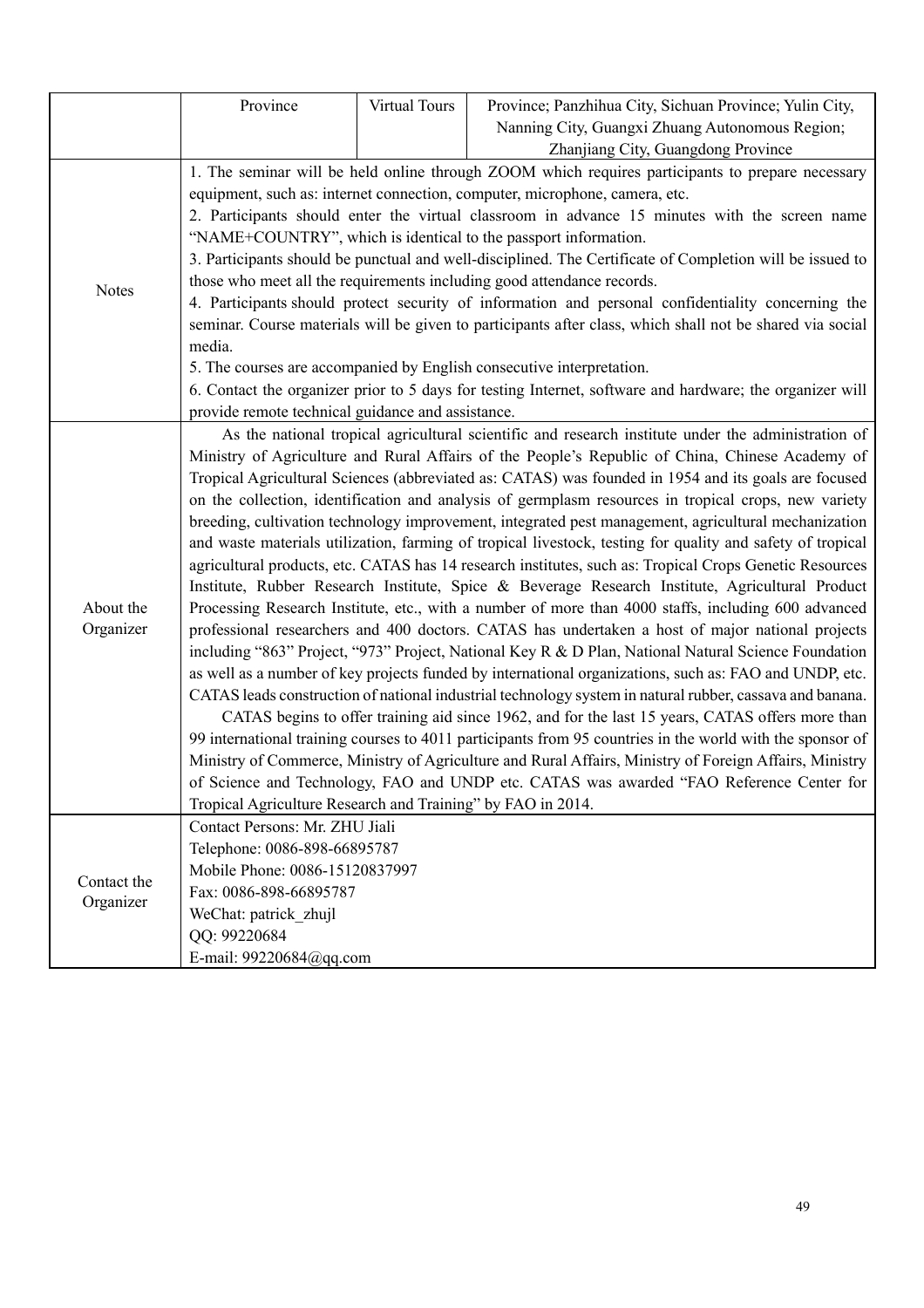# **Project Description**

| Name                    | Seminar on Development and Planning of Next Generation Artificial Intelligence                                                                                                                                                                                                                                                                                                                                                                                                                                                                                                                                                                                                                                                                                                                                                                                                                                   |                                                                                                                                                                                                                                                                                                                                                                                   |                                                                                                         |                                                                                                                                                                                                |  |  |  |
|-------------------------|------------------------------------------------------------------------------------------------------------------------------------------------------------------------------------------------------------------------------------------------------------------------------------------------------------------------------------------------------------------------------------------------------------------------------------------------------------------------------------------------------------------------------------------------------------------------------------------------------------------------------------------------------------------------------------------------------------------------------------------------------------------------------------------------------------------------------------------------------------------------------------------------------------------|-----------------------------------------------------------------------------------------------------------------------------------------------------------------------------------------------------------------------------------------------------------------------------------------------------------------------------------------------------------------------------------|---------------------------------------------------------------------------------------------------------|------------------------------------------------------------------------------------------------------------------------------------------------------------------------------------------------|--|--|--|
| Organizer               |                                                                                                                                                                                                                                                                                                                                                                                                                                                                                                                                                                                                                                                                                                                                                                                                                                                                                                                  | Wuhan Research Institute of Posts and Telecommunications                                                                                                                                                                                                                                                                                                                          |                                                                                                         |                                                                                                                                                                                                |  |  |  |
| Time                    | Sep.9th - Sep.22th, 2021                                                                                                                                                                                                                                                                                                                                                                                                                                                                                                                                                                                                                                                                                                                                                                                                                                                                                         |                                                                                                                                                                                                                                                                                                                                                                                   | Language                                                                                                | English                                                                                                                                                                                        |  |  |  |
| Organizing<br>method    | Online training                                                                                                                                                                                                                                                                                                                                                                                                                                                                                                                                                                                                                                                                                                                                                                                                                                                                                                  |                                                                                                                                                                                                                                                                                                                                                                                   | Platform                                                                                                | Voov Meeting                                                                                                                                                                                   |  |  |  |
| Invited<br>Countries    | Developing countries                                                                                                                                                                                                                                                                                                                                                                                                                                                                                                                                                                                                                                                                                                                                                                                                                                                                                             |                                                                                                                                                                                                                                                                                                                                                                                   | Number of<br>Participants                                                                               | 25                                                                                                                                                                                             |  |  |  |
| Training<br>Objectives  | intelligence industry                                                                                                                                                                                                                                                                                                                                                                                                                                                                                                                                                                                                                                                                                                                                                                                                                                                                                            |                                                                                                                                                                                                                                                                                                                                                                                   |                                                                                                         | Through the seminar, participants will be able to master the key technologies and applications<br>of artificial intelligence and machine learning and the development of the global artificial |  |  |  |
| Requirements            | Professional<br>Background                                                                                                                                                                                                                                                                                                                                                                                                                                                                                                                                                                                                                                                                                                                                                                                                                                                                                       | -- Field or specialty: Information and Communication Industry<br>-- Job posts: government staff, teachers in universities, researchers in<br>scientific research institutions, management and technical staff in ICT<br>companies<br>-- Level, academic degree or other relevant qualification requirements:<br>None<br>--Years of working in a relevant field: 2 years and above |                                                                                                         |                                                                                                                                                                                                |  |  |  |
| for the<br>Participants | Age                                                                                                                                                                                                                                                                                                                                                                                                                                                                                                                                                                                                                                                                                                                                                                                                                                                                                                              |                                                                                                                                                                                                                                                                                                                                                                                   | the age of participants should not be higher than the legal retirement<br>age of the recipient country. |                                                                                                                                                                                                |  |  |  |
|                         | Health                                                                                                                                                                                                                                                                                                                                                                                                                                                                                                                                                                                                                                                                                                                                                                                                                                                                                                           | Good health and be able to attend online training on time                                                                                                                                                                                                                                                                                                                         |                                                                                                         |                                                                                                                                                                                                |  |  |  |
|                         | Language                                                                                                                                                                                                                                                                                                                                                                                                                                                                                                                                                                                                                                                                                                                                                                                                                                                                                                         | Capable of listening, speaking, reading and writing in English for<br>lecturing                                                                                                                                                                                                                                                                                                   |                                                                                                         |                                                                                                                                                                                                |  |  |  |
|                         | Others                                                                                                                                                                                                                                                                                                                                                                                                                                                                                                                                                                                                                                                                                                                                                                                                                                                                                                           |                                                                                                                                                                                                                                                                                                                                                                                   |                                                                                                         |                                                                                                                                                                                                |  |  |  |
| Seminar<br>Content      | The Main Content of the seminar is as below:<br>1. Main Content of Seminar:<br>- Introduction to national conditions and COVID-19 prevention in China<br>- The development of artificial intelligence and the progress of machine learning<br>- Overview of global artificial intelligence industry development<br>- Artificial intelligence technology indicators and application scenarios<br>- Key technologies of artificial intelligence: machine learning, deep learning, neural network,<br>NLP, robotics, etc.<br>- Artificial intelligence application cases, applications of artificial intelligence technology in<br>agriculture, medical care, culture, education, transportation, finance, e-government, intelligent<br>manufacturing, industrial Internet and other fields<br>- Artificial intelligence + Smart City<br>- Artificial intelligence + Big data<br>- Artificial intelligence security |                                                                                                                                                                                                                                                                                                                                                                                   |                                                                                                         |                                                                                                                                                                                                |  |  |  |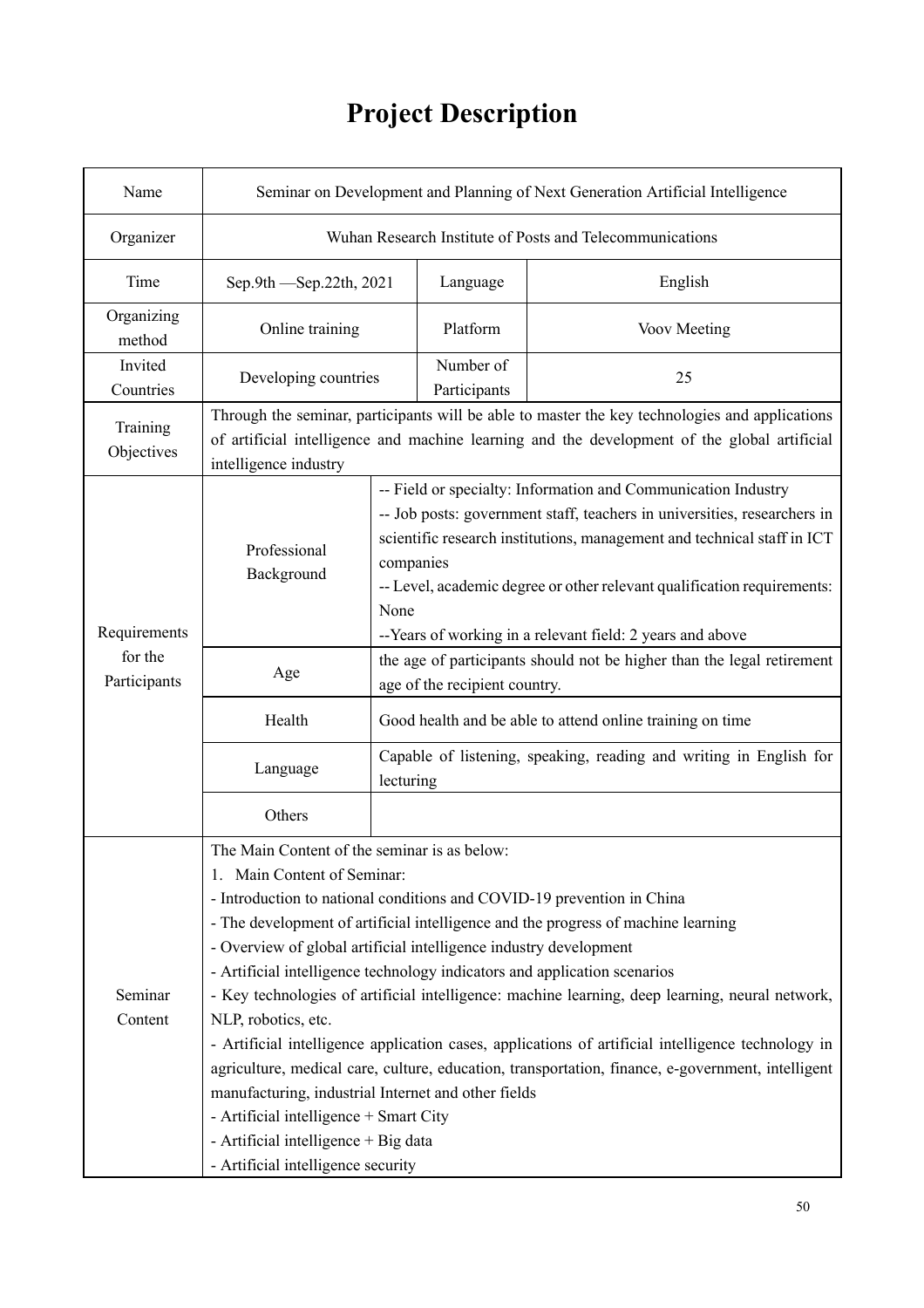|              | - PaddlePaddle introduction                                                                    |             |                                                                                                            |  |  |  |
|--------------|------------------------------------------------------------------------------------------------|-------------|------------------------------------------------------------------------------------------------------------|--|--|--|
|              | - Method of application and case analysis of TensorFlow                                        |             |                                                                                                            |  |  |  |
|              | 2. Cloud visiting (Online virtual visit)                                                       |             |                                                                                                            |  |  |  |
|              | (1) Cloud visiting will be arranged in CICT group company to learn about China's artificial    |             |                                                                                                            |  |  |  |
|              |                                                                                                |             | intelligence development experience and artificial intelligence products and solutions.                    |  |  |  |
|              |                                                                                                |             | (2) Cloud visiting will be arranged in Smart Factory to learn about the application of artificial          |  |  |  |
|              | intelligence in industry.                                                                      |             |                                                                                                            |  |  |  |
|              |                                                                                                |             |                                                                                                            |  |  |  |
|              | 3. Introduction of Online Training Platform                                                    |             |                                                                                                            |  |  |  |
|              |                                                                                                |             | During the seminar, Voov meeting platform will be adopted. A combination of online lecturing,              |  |  |  |
|              | online discussion and cloud visiting will be adopted in the course program.                    |             |                                                                                                            |  |  |  |
|              | 4. Materials to be prepared by trainees                                                        |             |                                                                                                            |  |  |  |
|              |                                                                                                |             | (3) Before the start of the seminar, participants need to contact the person of the organizer in           |  |  |  |
|              |                                                                                                |             | advance to get the guide of platform registration and complete the registration;                           |  |  |  |
|              |                                                                                                |             | (4) The participant needs to prepare a country report (PPT version). The content of the country            |  |  |  |
|              |                                                                                                |             | report shall include: $\Omega$ the basic information of your country $\Omega$ the basic information of the |  |  |  |
|              |                                                                                                |             | information and communication industry of your country, and submit it to the organizer before              |  |  |  |
|              | the end of the seminar.                                                                        |             |                                                                                                            |  |  |  |
|              |                                                                                                |             |                                                                                                            |  |  |  |
|              | 5. Final assessment                                                                            |             |                                                                                                            |  |  |  |
|              |                                                                                                |             | The participants' daily log-on data of the platform and the submission of country report will be           |  |  |  |
|              | used as the basis for the issuance of the training completion certificate.                     |             |                                                                                                            |  |  |  |
| Host City    | Wuhan City,                                                                                    | Cloud Visit | Wuhan City,                                                                                                |  |  |  |
|              | Hubei Province                                                                                 | Cities      | Hubei Province                                                                                             |  |  |  |
|              |                                                                                                |             | 1. The training program will be held online, which requires participants to prepare necessary              |  |  |  |
|              | equipment and devices such as internet connection, computer, microphone, camera, etc.          |             |                                                                                                            |  |  |  |
|              | 2. Participants should be punctual and well-disciplined. The Certificate of Completion will be |             |                                                                                                            |  |  |  |
|              | issued to those who meet all the requirements including good attendance records.               |             |                                                                                                            |  |  |  |
| <b>Notes</b> | 3. Participants should enter the virtual classroom in advance with the screen name "NAME +     |             |                                                                                                            |  |  |  |
|              | COUNTRY" identical to the passport information.                                                |             |                                                                                                            |  |  |  |
|              |                                                                                                |             | 4. Participants should respect and maintain the confidentiality and security of the information            |  |  |  |
|              | and data concerning the Seminar. Course materials will be shared to participants after class,  |             |                                                                                                            |  |  |  |
|              | which shall not be made public or posted via social media.                                     |             |                                                                                                            |  |  |  |
|              | 5. Participants should prepare report for discussion session(s) as scheduled.                  |             |                                                                                                            |  |  |  |
|              |                                                                                                |             | Wuhan Research Institute of Posts and Telecommunications (WRI) is one of the two                           |  |  |  |
|              | research institutes directly under Ministry of Posts and Telecommunications (predecessor of    |             |                                                                                                            |  |  |  |
|              |                                                                                                |             | Ministry of Information Industry). It's one of the two foreign-aid training bases -                        |  |  |  |
|              |                                                                                                |             | communication training bases of Asia-Pacific Telecom Union (APT) — under Ministry of                       |  |  |  |
| About the    |                                                                                                |             | Industry and Information Technology, and the only qualified foreign-aid training base under                |  |  |  |
| Organizer    |                                                                                                |             | Ministry of Commerce in the field of communications. In 2018, WRI (FiberHome Technologies                  |  |  |  |
|              |                                                                                                |             | Group) and Datang Telecom Group restructured and merged into China Information                             |  |  |  |
|              |                                                                                                |             | Communication Technologies Group Corporation (CICT). Now the company is the birthplace                     |  |  |  |
|              |                                                                                                |             | of China's optical communications, one of the main proposers of international standards for                |  |  |  |
|              |                                                                                                |             | mobile communications, and is an internationally renowned provider of information and                      |  |  |  |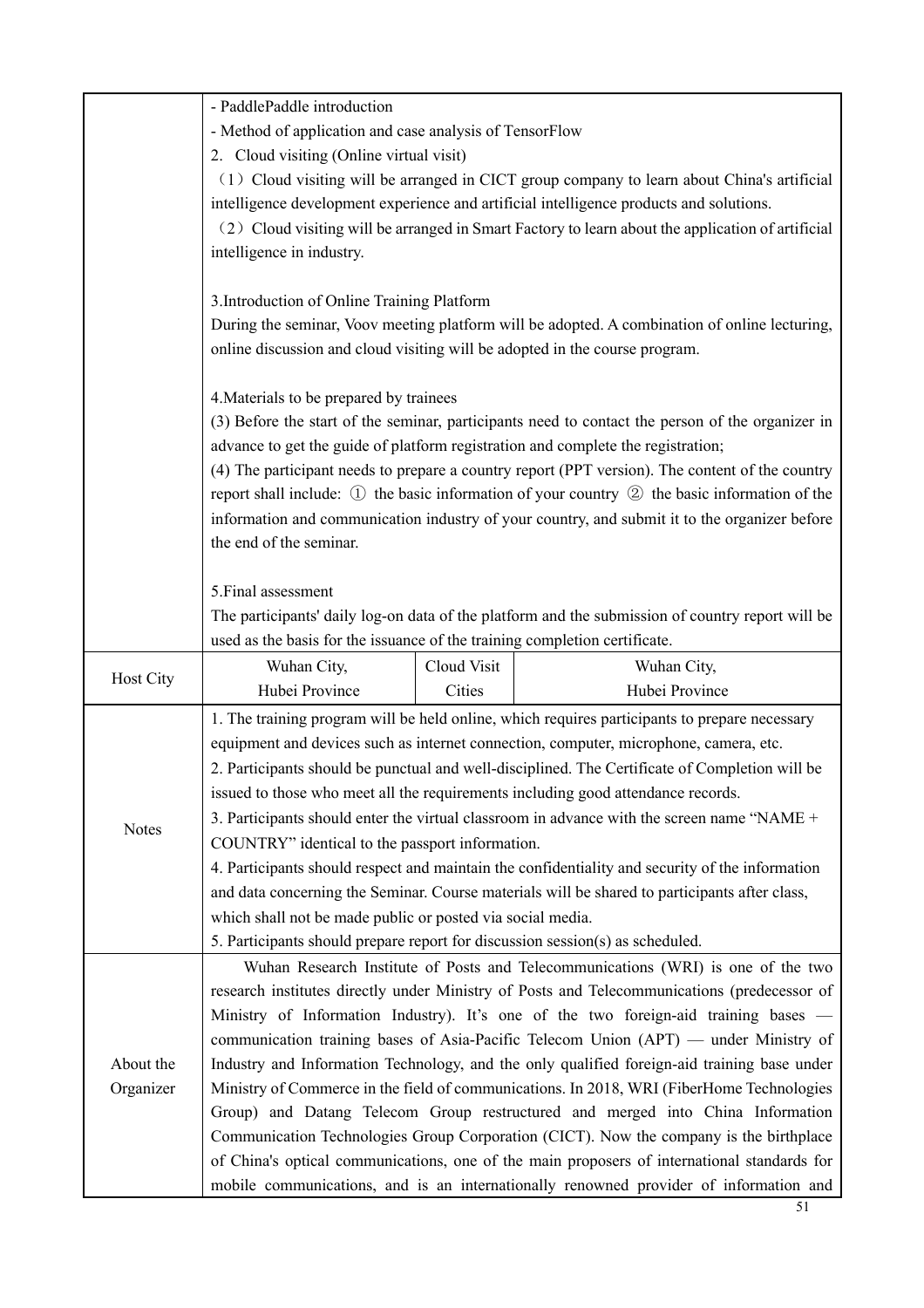|                | communication products and integrated solutions. Its business focuses on the following aspects:                                                                                                                                                                                         |                                                                                                    |  |  |  |
|----------------|-----------------------------------------------------------------------------------------------------------------------------------------------------------------------------------------------------------------------------------------------------------------------------------------|----------------------------------------------------------------------------------------------------|--|--|--|
|                |                                                                                                                                                                                                                                                                                         | Optical Fiber Communication/Mobile Communication/Optoelectronics and Large-Scale                   |  |  |  |
|                |                                                                                                                                                                                                                                                                                         | Integrated Circuits/Data Communication/Network Information Security/Intelligent Application.       |  |  |  |
|                | Since 1994, authorized respectively by Ministry of Commerce, Ministry of Information<br>Industry, Ministry of Foreign Affairs and Ministry of Science and Technology, WRI has                                                                                                           |                                                                                                    |  |  |  |
|                |                                                                                                                                                                                                                                                                                         |                                                                                                    |  |  |  |
|                | organized more than 100 foreign-aid training projects, with about 5000 participants from over<br>100 countries of 5 continents. For more than a decade, WRI has been actively exploring new<br>ways and integrating research into practice. The number of foreign-aid training programs |                                                                                                    |  |  |  |
|                |                                                                                                                                                                                                                                                                                         |                                                                                                    |  |  |  |
|                |                                                                                                                                                                                                                                                                                         |                                                                                                    |  |  |  |
|                | administered by WRI has increased from one to more than 40 per year. WRI has become capable                                                                                                                                                                                             |                                                                                                    |  |  |  |
|                | of organizing seminars for officials at department/division level. The seminars last from 10 days,                                                                                                                                                                                      |                                                                                                    |  |  |  |
|                |                                                                                                                                                                                                                                                                                         | 20 days to 3 months, offered in either English, French, Russian, Arabic, Spanish and Portuguese.   |  |  |  |
|                |                                                                                                                                                                                                                                                                                         | Nevertheless, we will continue to make efforts and fully exploit our strengths and                 |  |  |  |
|                |                                                                                                                                                                                                                                                                                         | experience in terms of communication technologies and foreign-aid training so as to conduct        |  |  |  |
|                |                                                                                                                                                                                                                                                                                         | characteristic, high-level and influential training projects, and make greater contribution to the |  |  |  |
|                |                                                                                                                                                                                                                                                                                         | implementation of national economic trade strategies of all countries.                             |  |  |  |
|                | <b>Contact Persons</b>                                                                                                                                                                                                                                                                  | Ms.Zhang Huijuan/ Ms. Tian Bingxiao/Ms. Wu Shan                                                    |  |  |  |
|                | Telephone                                                                                                                                                                                                                                                                               | 0086-27-87691212, 0086-27-87691215                                                                 |  |  |  |
| Contact of the | Mobile phone                                                                                                                                                                                                                                                                            | 0086-18672960858 (Zhang) /0086-13517102816 (Tian) /0086-                                           |  |  |  |
| Organizer      |                                                                                                                                                                                                                                                                                         | 15871723045 (Wu)                                                                                   |  |  |  |
|                | Fax                                                                                                                                                                                                                                                                                     | 0086-27-87691212                                                                                   |  |  |  |
|                | E-mail                                                                                                                                                                                                                                                                                  | 18672960858@126.com (Zhang) 、83226616@qq.com                                                       |  |  |  |
|                |                                                                                                                                                                                                                                                                                         | (Tian), wushan3333@126.com (Wu)                                                                    |  |  |  |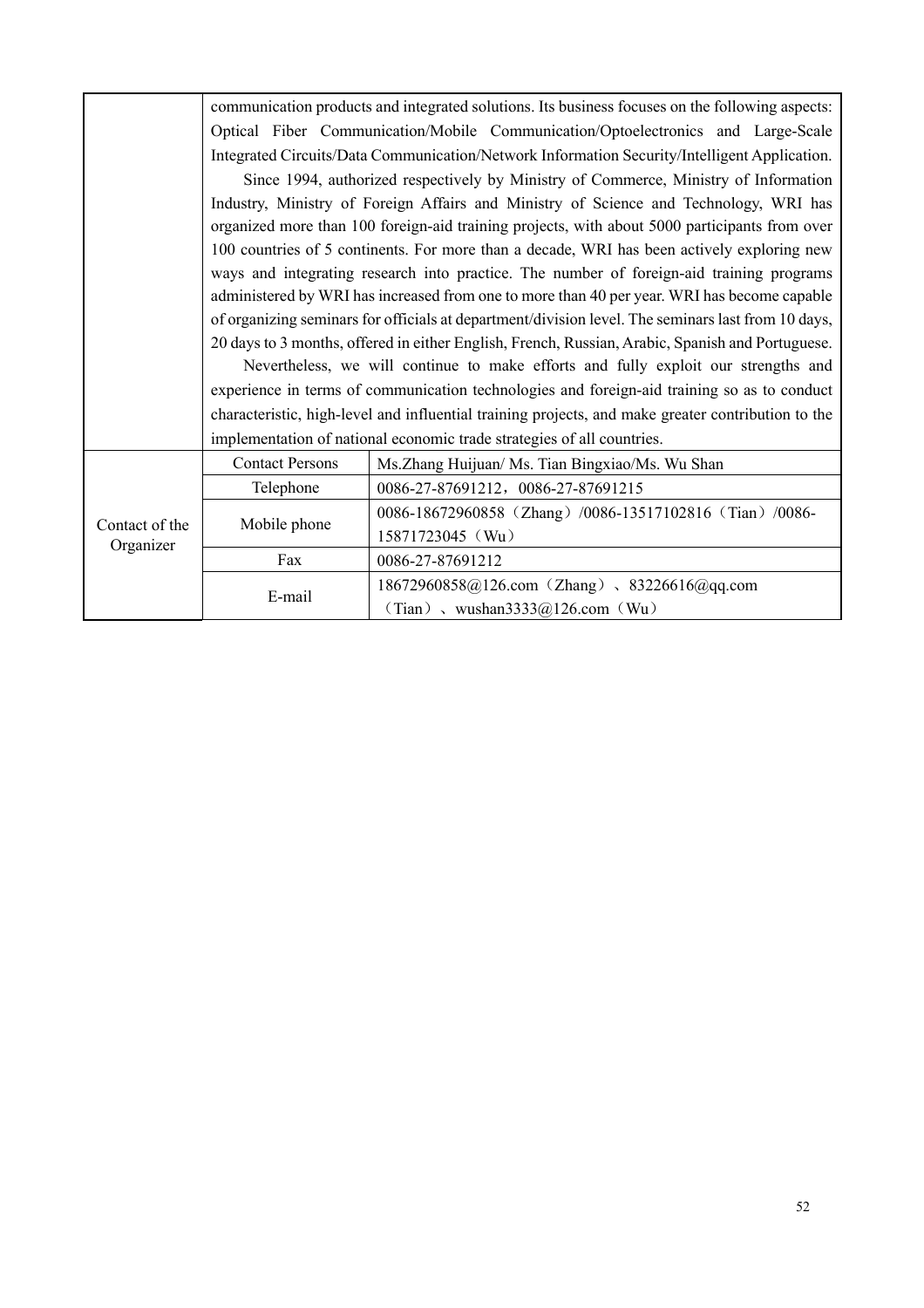## **Training Course on Circular Economy and Sustainable Development Technology for Developing Countries Project Description**

| Name                    | Training Course on Circular Economy and Sustainable Development Technology for<br>Developing Countries                                                                                                                                                                                                                                                                                                                                                                                                                                                                                                                                                                                                                                                                                                                                                                                                                                                                                                                                                                                                                                                                                                                                                                                                              |                                                                                                                                   |                           |                                                                   |  |  |
|-------------------------|---------------------------------------------------------------------------------------------------------------------------------------------------------------------------------------------------------------------------------------------------------------------------------------------------------------------------------------------------------------------------------------------------------------------------------------------------------------------------------------------------------------------------------------------------------------------------------------------------------------------------------------------------------------------------------------------------------------------------------------------------------------------------------------------------------------------------------------------------------------------------------------------------------------------------------------------------------------------------------------------------------------------------------------------------------------------------------------------------------------------------------------------------------------------------------------------------------------------------------------------------------------------------------------------------------------------|-----------------------------------------------------------------------------------------------------------------------------------|---------------------------|-------------------------------------------------------------------|--|--|
| Organizer               |                                                                                                                                                                                                                                                                                                                                                                                                                                                                                                                                                                                                                                                                                                                                                                                                                                                                                                                                                                                                                                                                                                                                                                                                                                                                                                                     |                                                                                                                                   |                           | Suzhou University of Science and Technology                       |  |  |
| Time                    | 2021-9-10~2021-9-30                                                                                                                                                                                                                                                                                                                                                                                                                                                                                                                                                                                                                                                                                                                                                                                                                                                                                                                                                                                                                                                                                                                                                                                                                                                                                                 |                                                                                                                                   | Language                  | English                                                           |  |  |
| Country                 | Developing Countries                                                                                                                                                                                                                                                                                                                                                                                                                                                                                                                                                                                                                                                                                                                                                                                                                                                                                                                                                                                                                                                                                                                                                                                                                                                                                                |                                                                                                                                   | Number of<br>Participants | 25                                                                |  |  |
| <b>Training Goal</b>    | 1. Understand China's national conditions and culture, as well as the concept of ecological<br>construction;<br>2. Introduce China's circular economy and sustainable development technology.<br>3. Share successful cases and experience of China to provide reference for Circular Economy<br>and Sustainable Development Technology for developing countries.<br>4. Promote mutual exchanges, improve the international vision and skill level of participants in<br>Circular Economy and Sustainable Development Technology, and strengthen friendship and<br>cooperation with other developing countries.                                                                                                                                                                                                                                                                                                                                                                                                                                                                                                                                                                                                                                                                                                      |                                                                                                                                   |                           |                                                                   |  |  |
|                         | Background                                                                                                                                                                                                                                                                                                                                                                                                                                                                                                                                                                                                                                                                                                                                                                                                                                                                                                                                                                                                                                                                                                                                                                                                                                                                                                          | officials, technicians in the fields of water resources, environment<br>and disaster management , energy and economic development |                           |                                                                   |  |  |
| Requirements            | Age                                                                                                                                                                                                                                                                                                                                                                                                                                                                                                                                                                                                                                                                                                                                                                                                                                                                                                                                                                                                                                                                                                                                                                                                                                                                                                                 |                                                                                                                                   |                           | Not higher than the legal retirement age of the recipient country |  |  |
| for the                 | Health                                                                                                                                                                                                                                                                                                                                                                                                                                                                                                                                                                                                                                                                                                                                                                                                                                                                                                                                                                                                                                                                                                                                                                                                                                                                                                              | In good health and be able to attend online training as required                                                                  |                           |                                                                   |  |  |
| Participants            | Language                                                                                                                                                                                                                                                                                                                                                                                                                                                                                                                                                                                                                                                                                                                                                                                                                                                                                                                                                                                                                                                                                                                                                                                                                                                                                                            | Capable of listening, speaking, reading and writing in English as<br>required                                                     |                           |                                                                   |  |  |
|                         | Others                                                                                                                                                                                                                                                                                                                                                                                                                                                                                                                                                                                                                                                                                                                                                                                                                                                                                                                                                                                                                                                                                                                                                                                                                                                                                                              |                                                                                                                                   |                           | Be able to complete the project by using Voov Meeting platform    |  |  |
| Content<br>Indroduction | Entrusted by the Ministry of Commerce of the People's Republic of China, Suzhou University<br>of Science and Technology (SUST) will hold Training Course on Circular Economy and<br>Sustainable Development Technology for Developing Countries from September 10, 2021 to<br>September 30, 2021 in Suzhou. The training will be conducted in English. The training will<br>use the methods of online lectures, discussion and cloud visit, and will invite well-known<br>domestic professors and researchers to give lectures to participants. In addition, cloud visit of<br>circular economy and sustainable development technology in Suzhou will be arranged during<br>the training. Through vivid cases, participants can truly experience the key points and<br>difficulties of circular economy and sustainable development technology. At the same time, it<br>will publicize China's achievements in social, economic and ecological civilization<br>construction since the reform and opening up, and expand exchanges and cooperation with<br>other developing countries.<br>1. Main Courses and Introduction<br>(1) Current Situation of China/Introduction of Epidemic Prevention Experience in China:<br>Introduce the current situation of China and the epidemic prevention experience of COVID-19 |                                                                                                                                   |                           |                                                                   |  |  |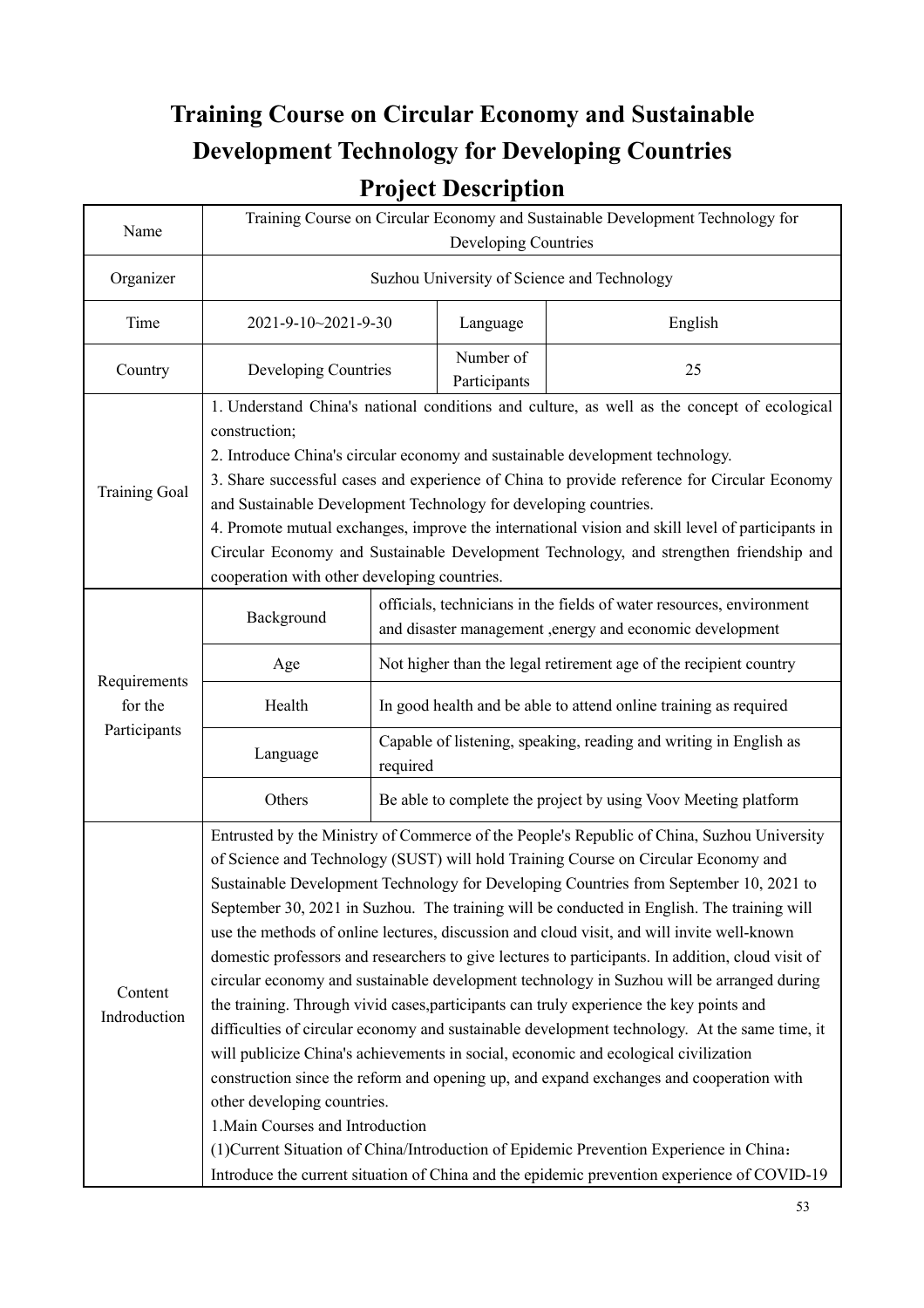in China.

(2) Regional open economy development and Southern Jiangsu mode: the relationship between regional open economy development and Southern Jiangsu mode is discussed (3) Circular economy and practice in Suzhou: Introduce the policies, measures and results of circular economy and practice in Suzhou in recent years.

(4) Recycling economy and practice: It focuses on the analysis of the preliminary results achieved in the development of circular economy, and actively explores the development direction and development model of circular economy, so as to realize the recycling of resources and energy at all levels.

(5) Energy consumption control of water supply system: the comparative study on energy consumption of water supply system speed regulation control reform is introduced. (6) Urban sustainable development: the concept, current situation and prospect of urban

sustainable development are systematically discussed.

(7) Biological denitrification technology in tropical climate areas: The principle, application and prospect of biological denitrification technology in tropical climate areas are introduced. (8) Analysis of China's CO2 emission reduction: This paper introduces the international pressure on CO2 emission reduction and the analysis of China's emission reduction potential (9) Resource development and energy utilization: it analyzes how to do resource development and energy utilization more effectively under the mode of circular economy.

2.Cloud Visit

(1)Suzhou District Planning Exhibition Hall

(2)Suzhou Huangshu Village

(3)Suzhou Revitalization School

(4)Everbright Environment Group

(5)Taihu Wetland Park

3.Introduction of lecturer

(1)Shen Yaoliang: Vice President of Suzhou University of Science and Technology, Professor, Doctor/Post-doctorate, PhD Supervisor. He has been engaged in the theoretical teaching and scientific research of water and wastewater treatment for a long time, and is in charge of the construction of national characteristic specialty and provincial key specialty of environmental engineering. In the new anaerobic biological wastewater treatment process - ABR reactor research is in the leading position in China.

(2) Wu Huifang: Director of International Cooperation and Exchange Office, Dean of School of International Education, Associate Professor, responsible for the management of overseas students and Chinese students studying abroad.

(3)Li Dapeng:Professor, Vice Dean of School of Environmental Science and Engineering, mainly engaged in water treatment teaching and research activities, and has long served as a teacher for international students.

(4)Chen Dechao: Associate Professor, Vice dean of School of Geography Science and Geomatics Engineering,member of suzhou environmental science society. His research interests include environmental planning and management, urbanization and water environment evolution, remote sensing and GIS applications.

(5)Wei Baoren: Professor.He has been engaged in the teaching and research of environmental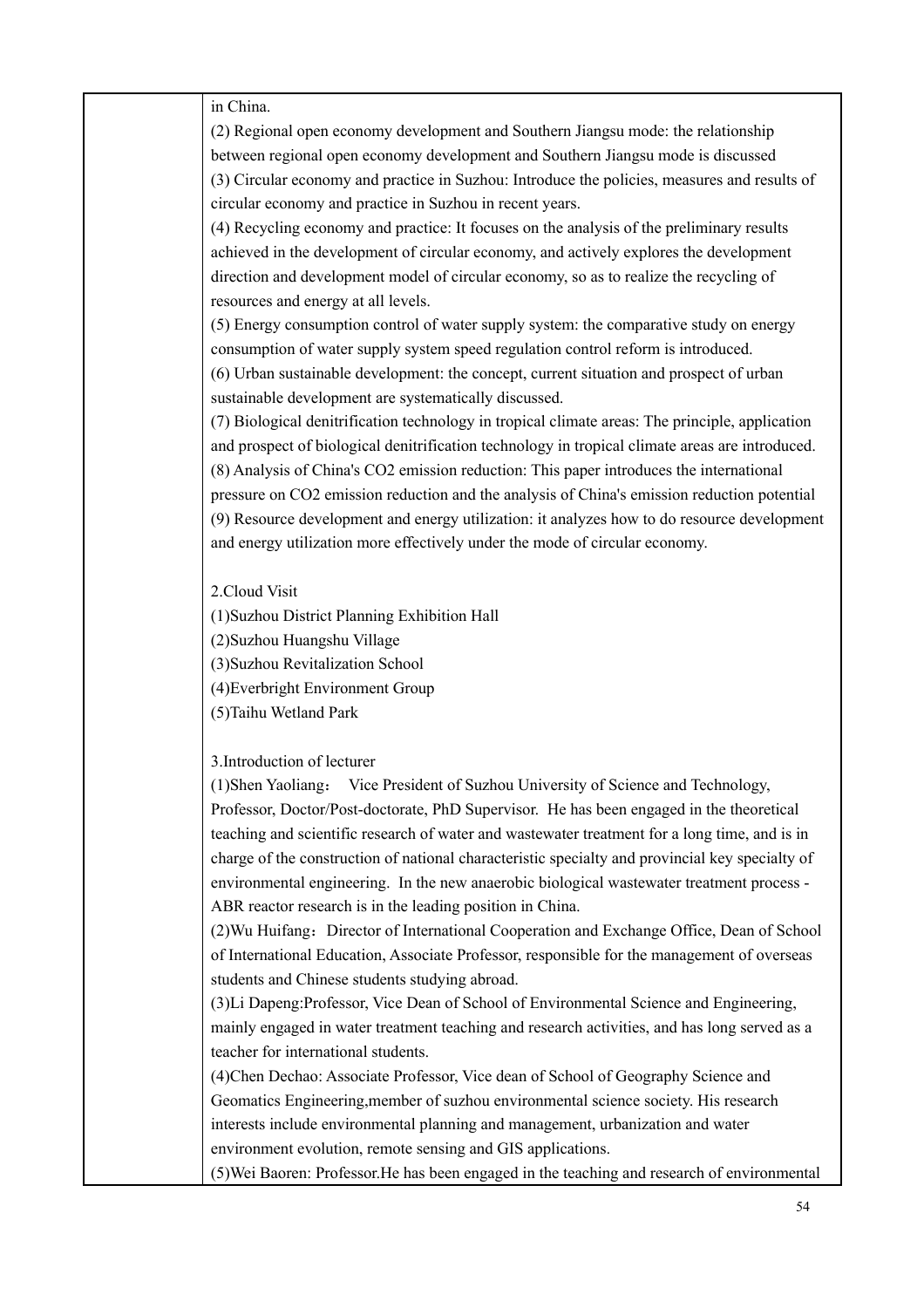|              | science. In the past two years, he has participated in some domestic recycling economy                                                                                             |                                                                                                |                                                                                                |  |  |  |  |
|--------------|------------------------------------------------------------------------------------------------------------------------------------------------------------------------------------|------------------------------------------------------------------------------------------------|------------------------------------------------------------------------------------------------|--|--|--|--|
|              | projects, and presided over the sub-project of "Life Cycle Assessment of Waste Plastic                                                                                             |                                                                                                |                                                                                                |  |  |  |  |
|              | Recycling" undertaken by the Japanese National Environmental Protection Agency, and                                                                                                |                                                                                                |                                                                                                |  |  |  |  |
|              | presided over the promotion of Swedish DFE in China and other projects.                                                                                                            |                                                                                                |                                                                                                |  |  |  |  |
|              | (6) Ke Ying: Professor, engaged in regional open economic development research for years.                                                                                          |                                                                                                |                                                                                                |  |  |  |  |
|              |                                                                                                                                                                                    |                                                                                                | (7) Song Yinling: Associate Professor, Suzhou University of Science and Technology. She has    |  |  |  |  |
|              | been engaged in water pollution control research, foreign aid training, teaching and                                                                                               |                                                                                                |                                                                                                |  |  |  |  |
|              | management work for nearly 30 years                                                                                                                                                |                                                                                                |                                                                                                |  |  |  |  |
| Host City    | Suzhou, Jiangsu                                                                                                                                                                    | Cities to Visit                                                                                | Suzhou, Jiangsu                                                                                |  |  |  |  |
|              |                                                                                                                                                                                    |                                                                                                |                                                                                                |  |  |  |  |
|              | 1. This seminar uses cloud platform to conduct online training. Participants need to prepare                                                                                       |                                                                                                |                                                                                                |  |  |  |  |
|              | relevant equipment such as network, computer, microphone, camera and so on.                                                                                                        |                                                                                                |                                                                                                |  |  |  |  |
|              | 2. During the teaching period, participants are required to observe the teaching time and                                                                                          |                                                                                                |                                                                                                |  |  |  |  |
|              | teaching discipline. The attendance record will be used as the basis for issuing the training                                                                                      |                                                                                                |                                                                                                |  |  |  |  |
|              | completion certificate.                                                                                                                                                            |                                                                                                |                                                                                                |  |  |  |  |
| <b>Notes</b> | 3. Teaching discipline: Please enter the online platform in advance to prepare for                                                                                                 |                                                                                                |                                                                                                |  |  |  |  |
|              | class. Change the name of the individual to English (consistent with the passport) Name -                                                                                          |                                                                                                |                                                                                                |  |  |  |  |
|              | Country Abbreviation.                                                                                                                                                              |                                                                                                |                                                                                                |  |  |  |  |
|              |                                                                                                                                                                                    | 4. Information Security: In order to protect information security and personal privacy, please |                                                                                                |  |  |  |  |
|              | do not share the course content on any social media. Course materials will be distributed to                                                                                       |                                                                                                |                                                                                                |  |  |  |  |
|              | participants after class.                                                                                                                                                          |                                                                                                |                                                                                                |  |  |  |  |
|              |                                                                                                                                                                                    |                                                                                                |                                                                                                |  |  |  |  |
|              |                                                                                                                                                                                    | Suzhou university of science and technology has undertaken 58 environmental protection         |                                                                                                |  |  |  |  |
|              | technical trainings, has trained nearly 2000 government management personnel and technical                                                                                         |                                                                                                |                                                                                                |  |  |  |  |
|              |                                                                                                                                                                                    |                                                                                                | personnel from more than 100 countries since 1993. It has helped a lot of students in terms of |  |  |  |  |
|              |                                                                                                                                                                                    |                                                                                                | environmental protection. After returning, many participants have expressed that they want to  |  |  |  |  |
|              | further their studies in China.                                                                                                                                                    |                                                                                                |                                                                                                |  |  |  |  |
|              |                                                                                                                                                                                    |                                                                                                | In the past three years, the School of Environmental Science and Engineering of Suzhou         |  |  |  |  |
|              | University of Science and Technology has undertaken a total of 20 training courses on                                                                                              |                                                                                                |                                                                                                |  |  |  |  |
|              | environmental protection technology, with the themes of environmental protection, energy                                                                                           |                                                                                                |                                                                                                |  |  |  |  |
|              | conservation and emission reduction, circular economy, etc. The course included analysis of                                                                                        |                                                                                                |                                                                                                |  |  |  |  |
|              | China's CO2 emission reduction, analysis of China's air pollution and treatment technology,                                                                                        |                                                                                                |                                                                                                |  |  |  |  |
|              | etc., and visit the air pollution control equipment manufacturers such as Colin Group. It has                                                                                      |                                                                                                |                                                                                                |  |  |  |  |
| About the    | rich experience in environmental protection technology training.                                                                                                                   |                                                                                                |                                                                                                |  |  |  |  |
| organizor    | Entrusted by the Ministry of Commerce, the University has been undertaking the Master                                                                                              |                                                                                                |                                                                                                |  |  |  |  |
|              | Program of Environmental Engineering (2-year) since 2015. So far, there have been 4-                                                                                               |                                                                                                |                                                                                                |  |  |  |  |
|              | year graduates, a total of 91. There are 25 students (22 male students and 3 female students)                                                                                      |                                                                                                |                                                                                                |  |  |  |  |
|              | studying for Master of Environmental Engineering in Grade 2019. The number of students in                                                                                          |                                                                                                |                                                                                                |  |  |  |  |
|              | need of training is increasing year by year, and we have gained rich experience. In addition,                                                                                      |                                                                                                |                                                                                                |  |  |  |  |
|              |                                                                                                                                                                                    |                                                                                                | the university was approved for the first time by Jiangsu Jasmine Talent Program in 2018, and  |  |  |  |  |
|              | enrolled 20 self-funded international students. In 2019, the university continued to enroll 12                                                                                     |                                                                                                |                                                                                                |  |  |  |  |
|              | self-funded master's students major in environmental engineering.                                                                                                                  |                                                                                                |                                                                                                |  |  |  |  |
|              |                                                                                                                                                                                    |                                                                                                |                                                                                                |  |  |  |  |
|              |                                                                                                                                                                                    | School of Environmental Science and Engineering has several national and provincial            |                                                                                                |  |  |  |  |
|              | scientific research platforms, such as the National and Local Joint Laboratory of Urban<br>Sewage Resource Utilization Technology, Jiangsu Key Laboratory of Environmental Science |                                                                                                |                                                                                                |  |  |  |  |
|              |                                                                                                                                                                                    |                                                                                                |                                                                                                |  |  |  |  |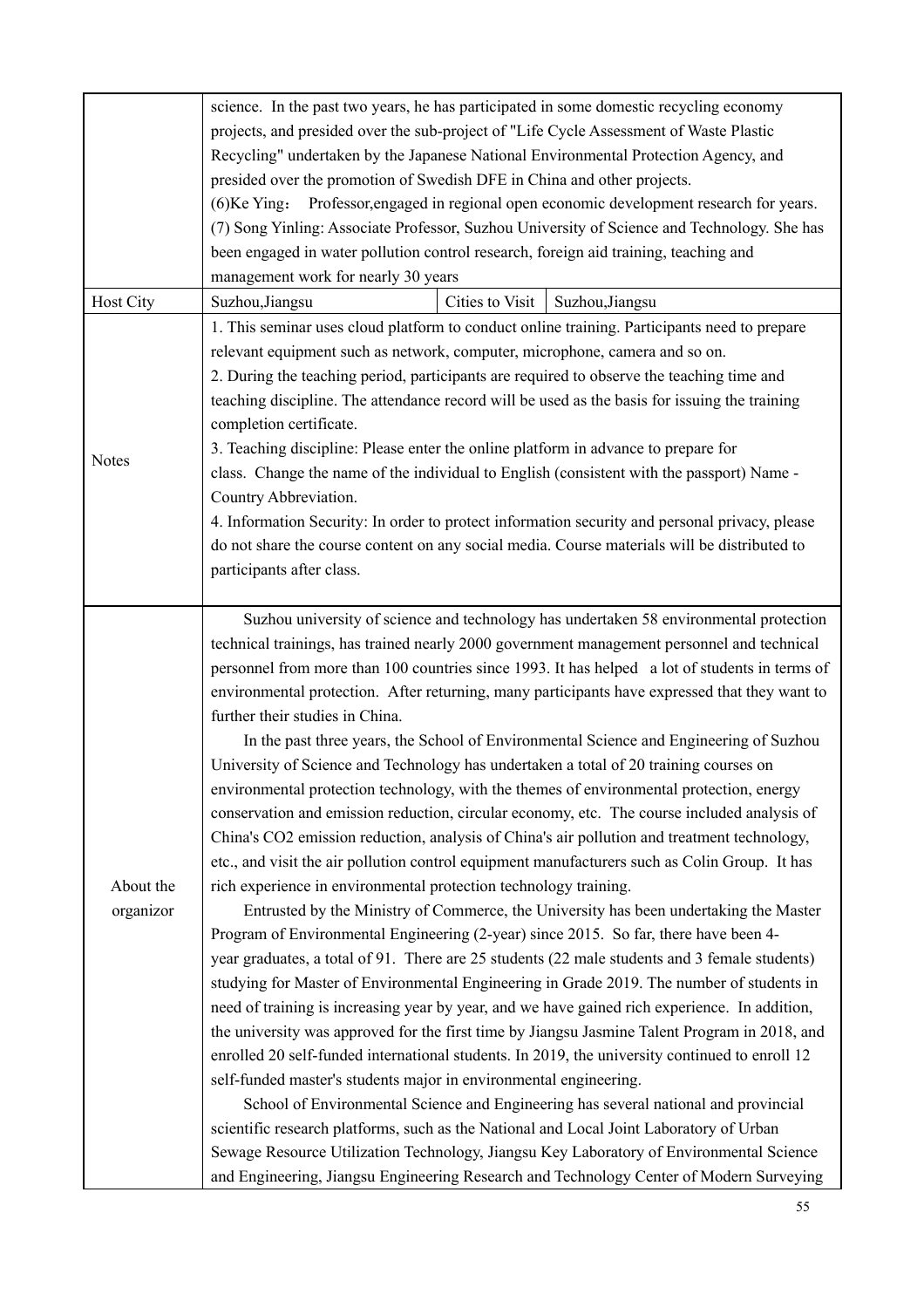|            | and Mapping Instrument, and Jiangsu Collaborative Innovation Center of Water Treatment      |  |  |  |  |
|------------|---------------------------------------------------------------------------------------------|--|--|--|--|
|            | Technology and Materials. In addition, facing the hot and difficult issues of current       |  |  |  |  |
|            | environmental protection, the school has built the Sponge City Joint Laboratory with Pritz  |  |  |  |  |
|            | Environmental Technology Co., Ltd., and the VOC Treatment Joint Laboratory with Simet       |  |  |  |  |
|            | Surface Materials Co., Ltd.                                                                 |  |  |  |  |
|            | Bilingual teachers are the basis for holding the training courses. Suzhou University of     |  |  |  |  |
|            | Science and Technology has an innovative teaching and research team in environmental        |  |  |  |  |
|            | engineering and science. 100% of the team members have at least one year of overseas study  |  |  |  |  |
|            | experience; They have an international perspective, they are familiar with the world's      |  |  |  |  |
|            | advanced environmental protection concepts, familiar with Suzhou, the Yangtze River Delta   |  |  |  |  |
|            | and China's urban pollution control experience and technology; Teachers are knowledgeable   |  |  |  |  |
|            | and passionate about their work. Professors are of high level, have a deep understanding of |  |  |  |  |
|            | their research field, and have rich teaching and practical experience. They can teach and   |  |  |  |  |
|            | interact with the courses in a concise and understandable way in fluent English.            |  |  |  |  |
|            | Contact: Zhao Jin(MS)                                                                       |  |  |  |  |
|            | Office Number: 86-512-68083225                                                              |  |  |  |  |
| Contact of | Cellphone: 86-18962121568                                                                   |  |  |  |  |
| Organizor  | Fax: 86-512-69379176                                                                        |  |  |  |  |
|            | Wechat account: 18962121568                                                                 |  |  |  |  |
|            | QQ Number: 396555533                                                                        |  |  |  |  |
|            | Email: 396555533@qq.com                                                                     |  |  |  |  |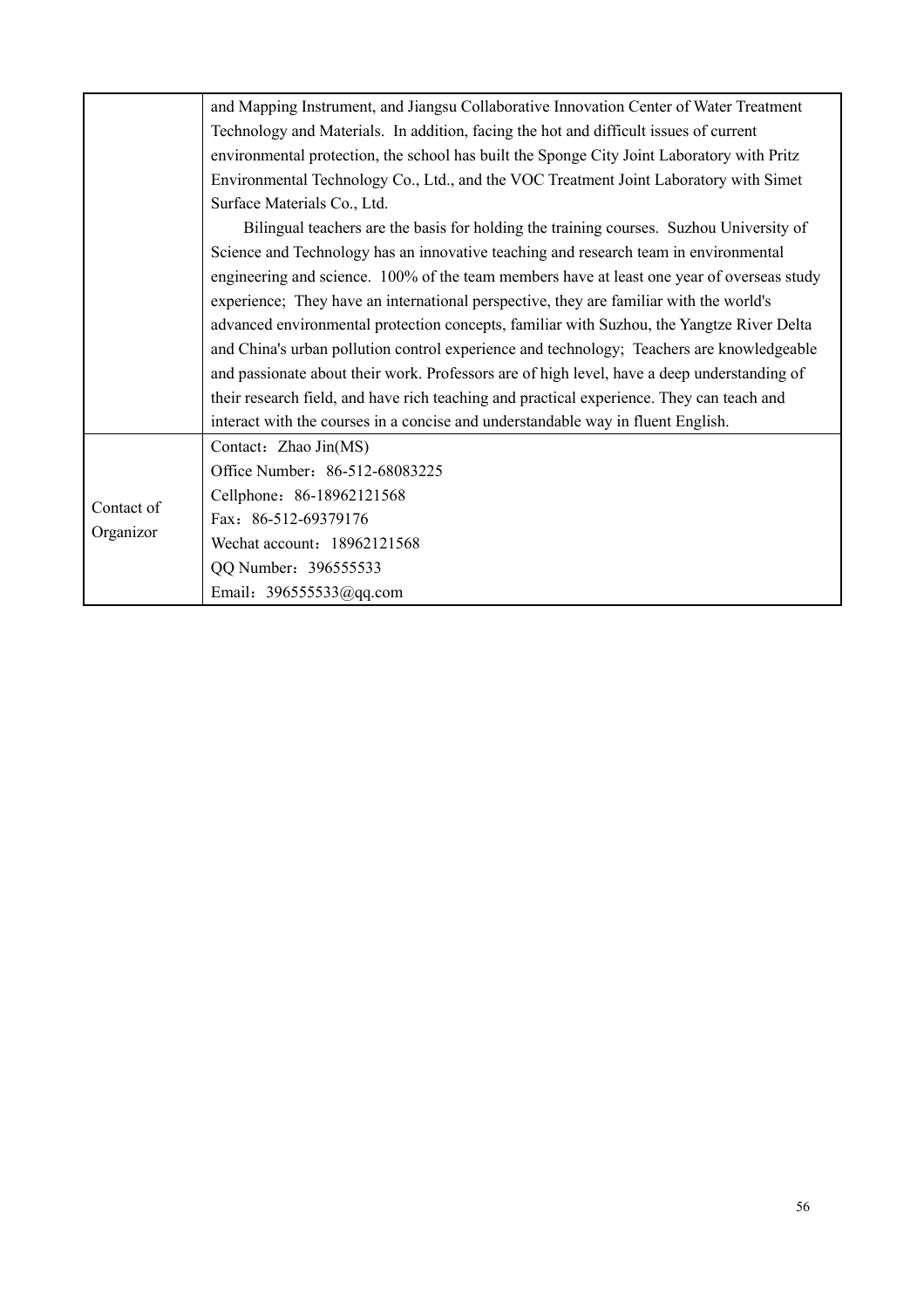## **Seminar on Trade, Investment and Industrial Cooperation for Developing Countries Project Description**

| Full Name                   | Seminar on Trade, Investment and Industrial Cooperation for<br>Developing Countries                                                                                                                                                                                                                                                                                                                                                                                                                                                                                                    |                                                                                                                                                                                                                                                                                |                                                                                                                                                                                                                     |                                                                                            |  |
|-----------------------------|----------------------------------------------------------------------------------------------------------------------------------------------------------------------------------------------------------------------------------------------------------------------------------------------------------------------------------------------------------------------------------------------------------------------------------------------------------------------------------------------------------------------------------------------------------------------------------------|--------------------------------------------------------------------------------------------------------------------------------------------------------------------------------------------------------------------------------------------------------------------------------|---------------------------------------------------------------------------------------------------------------------------------------------------------------------------------------------------------------------|--------------------------------------------------------------------------------------------|--|
| Organizer                   | University of International Business and Economics                                                                                                                                                                                                                                                                                                                                                                                                                                                                                                                                     |                                                                                                                                                                                                                                                                                |                                                                                                                                                                                                                     |                                                                                            |  |
| Holding Time                | Sept. 15 to Sept. 28, 2021                                                                                                                                                                                                                                                                                                                                                                                                                                                                                                                                                             |                                                                                                                                                                                                                                                                                | Language                                                                                                                                                                                                            | English                                                                                    |  |
| Organizing<br>method        | Online training                                                                                                                                                                                                                                                                                                                                                                                                                                                                                                                                                                        |                                                                                                                                                                                                                                                                                | Platform                                                                                                                                                                                                            | VooV Meeting                                                                               |  |
| Invited<br>countries        | Developing Countries                                                                                                                                                                                                                                                                                                                                                                                                                                                                                                                                                                   |                                                                                                                                                                                                                                                                                | <b>Planned Number</b><br>of Participants                                                                                                                                                                            | 25                                                                                         |  |
| Training<br>objectives      |                                                                                                                                                                                                                                                                                                                                                                                                                                                                                                                                                                                        | Through the seminar, participants will understand China's basic national conditions and the<br>social and economic development, familiarize with China's trade and investment policies,<br>understand the status quo and trends of China's industrial development, and explore |                                                                                                                                                                                                                     |                                                                                            |  |
|                             | opportunities for multilateral and bilateral industrial cooperation.                                                                                                                                                                                                                                                                                                                                                                                                                                                                                                                   |                                                                                                                                                                                                                                                                                |                                                                                                                                                                                                                     |                                                                                            |  |
|                             | Professional background                                                                                                                                                                                                                                                                                                                                                                                                                                                                                                                                                                | cooperation<br>-Others: None                                                                                                                                                                                                                                                   | - Field or major: Economy, trade, investment and industrial<br>- Position: Officials from government departments/ experts,<br>scholars in related fields.<br>-Working years in related fields: no less than 3 years |                                                                                            |  |
| Requirements<br>for trainee | Age                                                                                                                                                                                                                                                                                                                                                                                                                                                                                                                                                                                    | country                                                                                                                                                                                                                                                                        |                                                                                                                                                                                                                     | Not exceed the statutory retirement age in participant's own                               |  |
|                             | <b>Health Condition</b>                                                                                                                                                                                                                                                                                                                                                                                                                                                                                                                                                                | Ability to attend online training courses on time                                                                                                                                                                                                                              |                                                                                                                                                                                                                     |                                                                                            |  |
|                             | Language Ability                                                                                                                                                                                                                                                                                                                                                                                                                                                                                                                                                                       | Fluent in English (listening, reading, speaking and writing)                                                                                                                                                                                                                   |                                                                                                                                                                                                                     |                                                                                            |  |
|                             | Others                                                                                                                                                                                                                                                                                                                                                                                                                                                                                                                                                                                 | Able to use the online platform VooV Meeting to complete the<br>project schedule. The organizer will provide necessary guidance<br>and technical assistance remotely.                                                                                                          |                                                                                                                                                                                                                     |                                                                                            |  |
|                             |                                                                                                                                                                                                                                                                                                                                                                                                                                                                                                                                                                                        |                                                                                                                                                                                                                                                                                |                                                                                                                                                                                                                     | This seminar is dedicated to helping participants understand Chinese culture, economic and |  |
|                             | social development, focusing on the status quo of China's trade investment and industrial<br>development, as well as the specific measures and experience of the Chinese government to<br>promote trade and investment facilitation. To share China's development model and experience<br>for the developing countries, to promote multilateral and bilateral cooperation and achieve a                                                                                                                                                                                                |                                                                                                                                                                                                                                                                                |                                                                                                                                                                                                                     |                                                                                            |  |
| Training<br>Course Content  | win-win situation.                                                                                                                                                                                                                                                                                                                                                                                                                                                                                                                                                                     |                                                                                                                                                                                                                                                                                |                                                                                                                                                                                                                     |                                                                                            |  |
|                             | The seminar adopts a combination of online classroom, online discussion and online visit. Public<br>courses mainly introduce China's national conditions, development status, development<br>concepts, development initiatives, and share China's development experience with participants.<br>Special courses focus on trade investment and industrial cooperation, introduce China's<br>development policies and strategies in related fields, and introduce the global value chain<br>perspective to discuss future trends in China's trade, investment and industrial development. |                                                                                                                                                                                                                                                                                |                                                                                                                                                                                                                     |                                                                                            |  |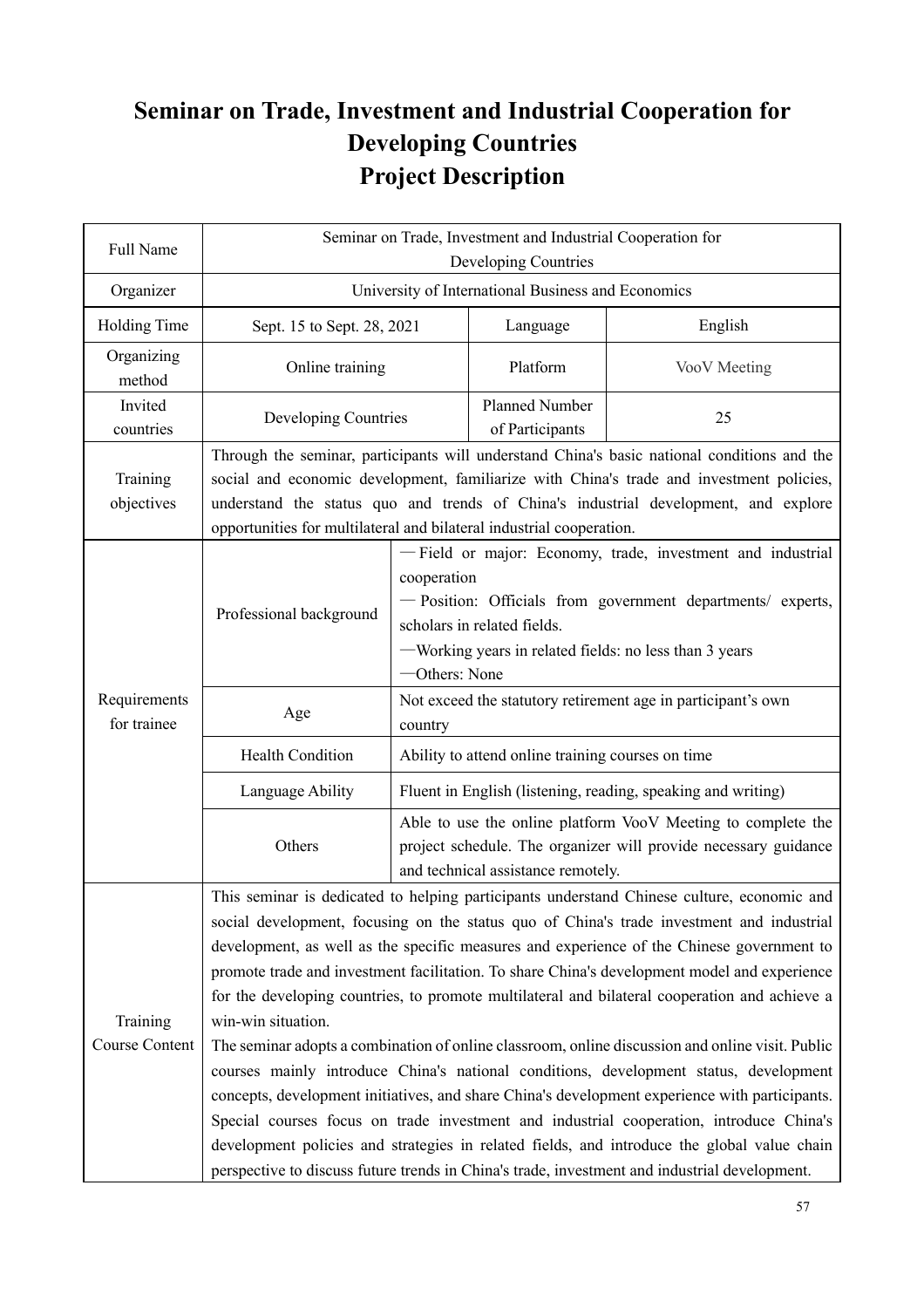The seminar will invite experts, scholars, and government officials in the field of China's trade, investment and industrial cooperation to give lectures to participants. All lecturers have associate senior or senior titles, and have rich research and practical experience in trade and investment policies and industrial cooperation and development.

These sessions are mainly arranged:

1. Main training courses and content introduction

(1)Overview of China's national conditions: Introduce the current development status of China's politics, economy, society, culture, and achievements in the 70 years since the founding of P.R. China and 40 years of economic reform and open up.

(2)Overview of China's Trade and Investment: Introduce China's trade and investment policies and development status.

(3)China's Experience In Fighting the Pandemic & Social and Economic Development In The Post-Pandemic Era: Share with participants China's experience in fighting the pandemic and how China can solve the problem of balancing pandemic prevention and economic and social development in the post-pandemic era.

( 4 ) Digital transformation of the economy and society in the post-pandemic eraopportunities and challenges: Share with participants the status quo and trend of China's digital economy industrial structure transformation in the context of the normalization of the pandemic.

 $(5)$  Industrial transformation and upgrading in the context of global value chains: A comprehensive introduction to the domestic and foreign experience of relying on the global value chain to achieve industrial transformation and upgrading.

 $(6)$  China's experience in poverty alleviation: Share with participants the valuable experience that China has accumulated in the fight against poverty, and provide reference for poverty reduction in developing countries.

 $(7)$  Opportunities for trade, investment and industrial cooperation in the context of the Belt and Road Initiative: Interpret China's trade and investment policies from the perspective of the Belt and Road Initiative, and explore the possibility of industrial cooperation on this basis.

(8)Trade and investment facilitation measures and trends in the context of the Belt and Road Initiative: Interpretation of China's trade and investment facilitation policies and measures and their effectiveness in the context of the Belt and Road Initiative.

#### 2. Online Discussion & Culture Experience

The seminar will arrange online discussions between participants and experts, discuss topics such as trade, investment and industrial cooperation, and promote cooperation through mutual understanding and exchanges;

The seminar will also organize traditional Chinese music online experience activities for participants, so that participants can experience traditional Chinese culture through online platforms and deepen their understanding of China.

#### 3Materials to be prepared

To faciliate the exchanges in class, please prepare in advance exchange materials related to seminar topics, such as:(1) Introduction to your work  $\&$  the organization you work for. (2) An overview of the general Trade and FDI situation in your country (3)Cooperation between your country with China in economy, trade, investment and industry (4) The latest COVID-19 situation and measures taken in your country (5) The current situation of poverty reduction and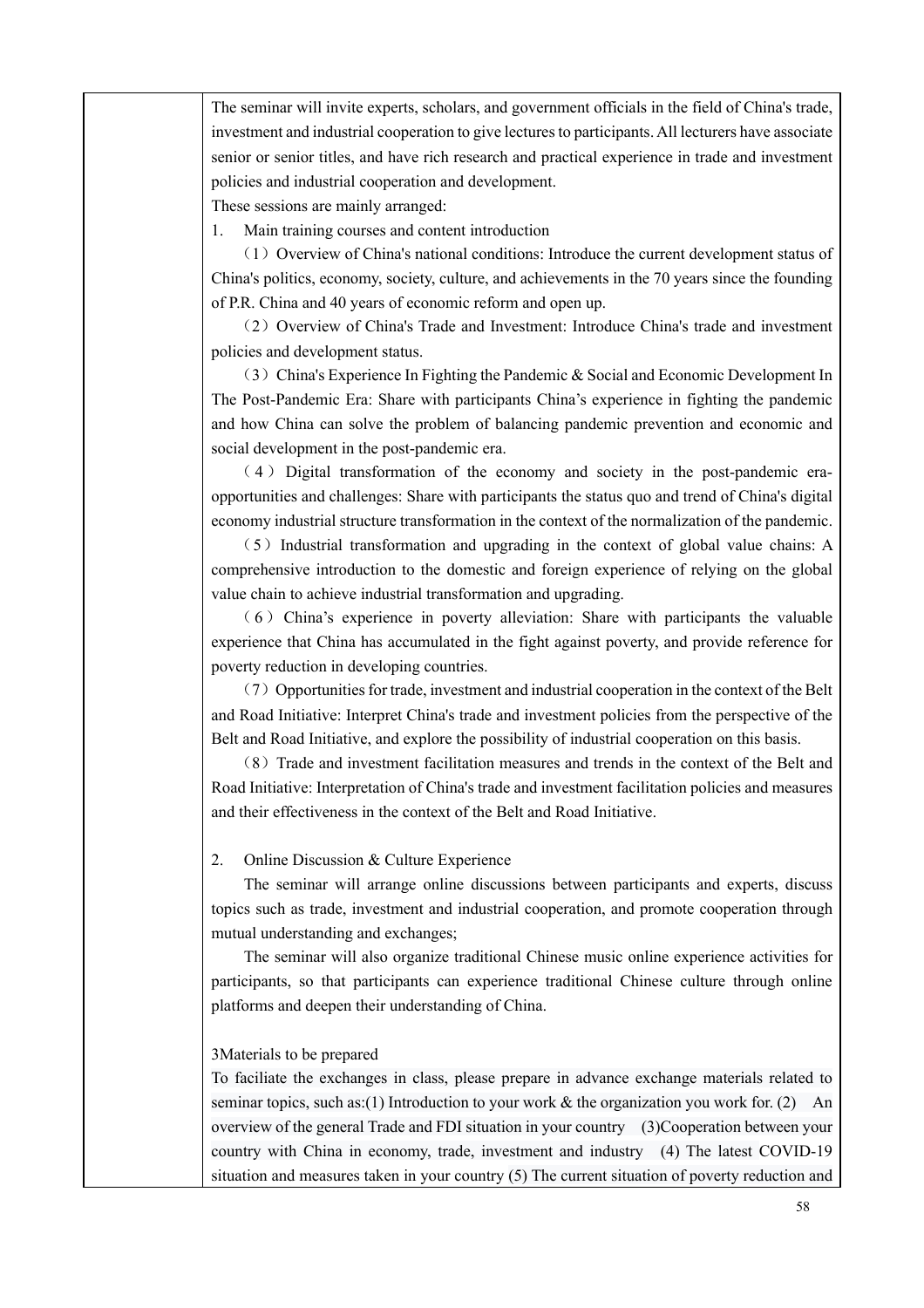|                        | the difficulties and challenges faced at present                                                                                                                                                                                                                                                                                                                                                                                                                                                                                                                                                                                                                                                                                                                                                                                                                                                                                                                                                                                                                                                                                                                                                                                                                                                                                                                        |                                                              |                                                                                                                                                                                                                                                                                                                                                                                                                                                                                                                                                                                                                                                                                                                                                                                                                                                                                                                                                                                                                                                                                                                                                                                                                                                                                                                                                                                                                                                                                                                                                                                                                                                                                                                                                                                                                                                  |  |  |
|------------------------|-------------------------------------------------------------------------------------------------------------------------------------------------------------------------------------------------------------------------------------------------------------------------------------------------------------------------------------------------------------------------------------------------------------------------------------------------------------------------------------------------------------------------------------------------------------------------------------------------------------------------------------------------------------------------------------------------------------------------------------------------------------------------------------------------------------------------------------------------------------------------------------------------------------------------------------------------------------------------------------------------------------------------------------------------------------------------------------------------------------------------------------------------------------------------------------------------------------------------------------------------------------------------------------------------------------------------------------------------------------------------|--------------------------------------------------------------|--------------------------------------------------------------------------------------------------------------------------------------------------------------------------------------------------------------------------------------------------------------------------------------------------------------------------------------------------------------------------------------------------------------------------------------------------------------------------------------------------------------------------------------------------------------------------------------------------------------------------------------------------------------------------------------------------------------------------------------------------------------------------------------------------------------------------------------------------------------------------------------------------------------------------------------------------------------------------------------------------------------------------------------------------------------------------------------------------------------------------------------------------------------------------------------------------------------------------------------------------------------------------------------------------------------------------------------------------------------------------------------------------------------------------------------------------------------------------------------------------------------------------------------------------------------------------------------------------------------------------------------------------------------------------------------------------------------------------------------------------------------------------------------------------------------------------------------------------|--|--|
| Host City              | Beijing                                                                                                                                                                                                                                                                                                                                                                                                                                                                                                                                                                                                                                                                                                                                                                                                                                                                                                                                                                                                                                                                                                                                                                                                                                                                                                                                                                 | Cities of Virtual Tours                                      | Pending                                                                                                                                                                                                                                                                                                                                                                                                                                                                                                                                                                                                                                                                                                                                                                                                                                                                                                                                                                                                                                                                                                                                                                                                                                                                                                                                                                                                                                                                                                                                                                                                                                                                                                                                                                                                                                          |  |  |
| <b>Notes</b>           | 1. Responsibilities and Obligations: The participants shall be the representatives of your<br>government, country and people, be responsible for your own behavior and performance, abide<br>by the relevant provisions of the seminar, and fulfill the corresponding obligations.<br>2. Discipline requirements: during the implementation of the project, please strictly abide by the<br>project schedule, and do not arrange any activities unrelated to the training without authorization<br>or withdraw from the training without any reason. Participants should strictly implement the<br>sign-in and sign-out system, and the attendance record will be used as the basis for issuing the<br>completion certificate.<br>3. Software requirements: The training will be live broadcast or recorded online, and participants<br>need to prepare the network, computer, microphone, camera and other related equipment. Install<br>VooV Meeting (Tencent Conference International Edition) in advance. When entering the online<br>meeting room, keep the camera on and the microphone silent to ensure that the network is stable<br>and the environment is quiet and undisturbed during the training.<br>4. Information Security: In order to protect information security and personal privacy, please do<br>not share the class content on any social media. |                                                              |                                                                                                                                                                                                                                                                                                                                                                                                                                                                                                                                                                                                                                                                                                                                                                                                                                                                                                                                                                                                                                                                                                                                                                                                                                                                                                                                                                                                                                                                                                                                                                                                                                                                                                                                                                                                                                                  |  |  |
| About the<br>Organizer | experts.                                                                                                                                                                                                                                                                                                                                                                                                                                                                                                                                                                                                                                                                                                                                                                                                                                                                                                                                                                                                                                                                                                                                                                                                                                                                                                                                                                | is one of the 15 national key foreign language universities. | The University of International Business and Economics (UIBE), founded in 1951, is a<br>national key university under the leadership of the Ministry of Education. UIBE was among<br>the first batch of higher education institutions to be listed in "Project 211" and was among the<br>first group of China's universities to be included in the " Double First-Class" policy, and one<br>of the most sought after academic institutions in China and has become an important base of<br>cultivating professional intellectuals in economy and trade and conducting scientific<br>researches. UIBE is composed of over 20 teaching and research institutions including Institute<br>of WTO, Institute of International Business, School of International Trade and Economics,<br>School of Business, etc. And over 10 administrative organs including Department of<br>International Relations, etc. UIBE has over 1600 faculty and staffs, including over 1000<br>teaching and research faculty with 110 professors, 290 associate professors and 30 foreign<br>Currently UIBE has exchange programs with over 200 universities and institutes from<br>more than 40 countries and regions around the world. UIBE has been undertaking the China-<br>Aid Foreign Official Training Programs for many years. Since 2000, under the authorizing of<br>the Ministry of Commerce, UIBE have undertaken more than 80 bilateral and multilateral<br>official training programs, with 1988 participants. The training fields mainly include economy<br>and trade, finance, investment, taxation, customs, corporate management, law, diplomacy, etc.<br>The training languages are English, French, Russian, Spanish, Portuguese, etc. All the seminars<br>have achieved good results. UIBE has significant advantages in foreign language majors and |  |  |

 $\mathsf{l}$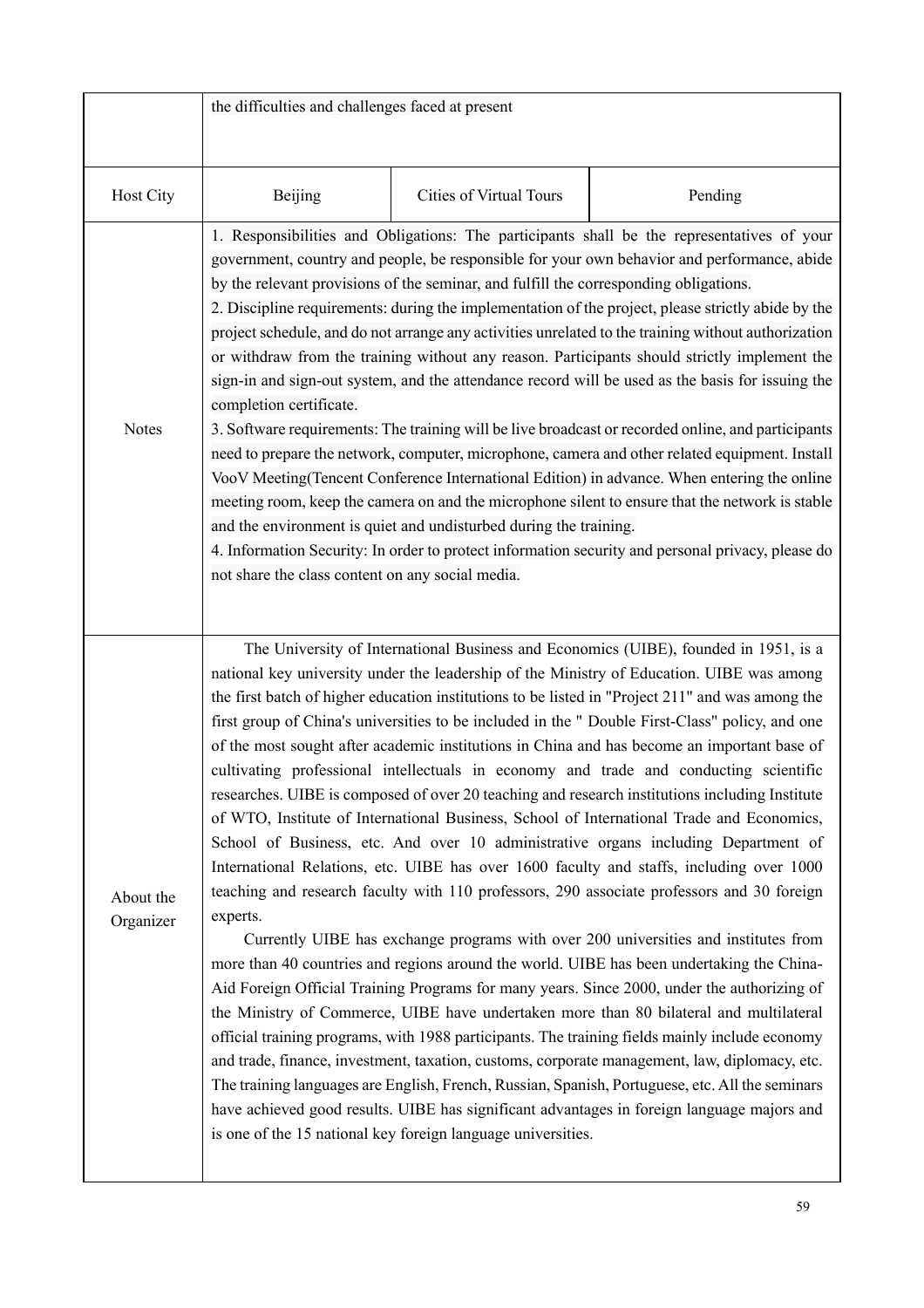| Contact of the<br>Organizer | Contact person: Hao Yunda (Mr.)          |
|-----------------------------|------------------------------------------|
|                             | Office Phone: 0086-10-64494248/64492214  |
|                             | Cell phone: +0086-13501347600            |
|                             | Email address: uibe training $@163$ .com |
|                             | We Chat: maxzy110                        |
|                             | WhatsApp: +0086-13501347600              |
|                             | Fax: 0086-10-64494248                    |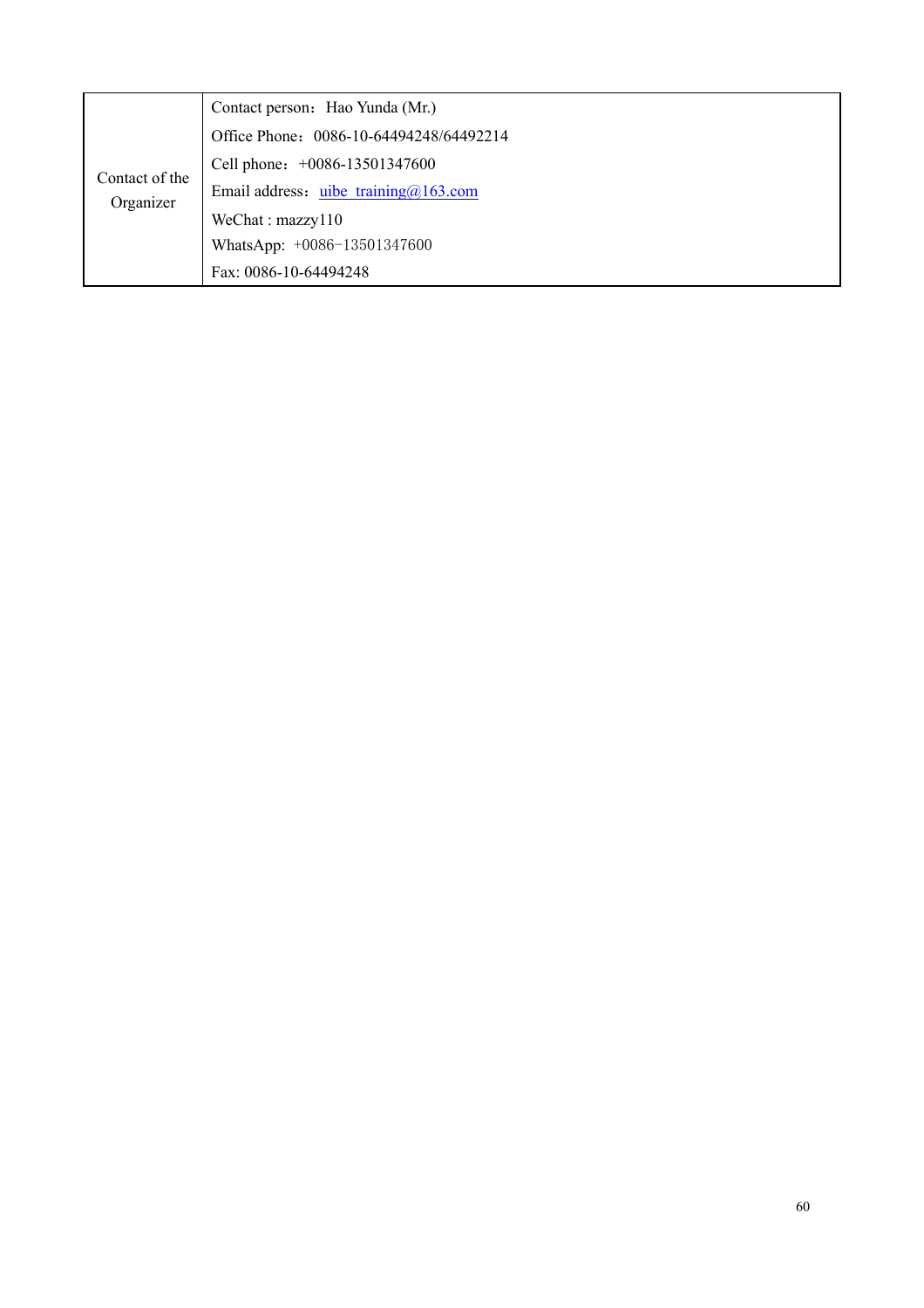# **Seminar on International Cooperation under the**"**Belt and Road**"**Initiative for Developing Countries Project Introduction**

| Name                 | Seminar on International Cooperation under the "Belt and Road" Initiative<br>for Developing Countries                                                                                                                                                                                                                                                                                                                                                                                                                                                                                                                                                                                                                                                                                                            |                                                                                                                                                                                                                                                                                                                                             |          |         |  |
|----------------------|------------------------------------------------------------------------------------------------------------------------------------------------------------------------------------------------------------------------------------------------------------------------------------------------------------------------------------------------------------------------------------------------------------------------------------------------------------------------------------------------------------------------------------------------------------------------------------------------------------------------------------------------------------------------------------------------------------------------------------------------------------------------------------------------------------------|---------------------------------------------------------------------------------------------------------------------------------------------------------------------------------------------------------------------------------------------------------------------------------------------------------------------------------------------|----------|---------|--|
| Organizer            | International Cooperation Center, National Development and Reform Commission                                                                                                                                                                                                                                                                                                                                                                                                                                                                                                                                                                                                                                                                                                                                     |                                                                                                                                                                                                                                                                                                                                             |          |         |  |
| Date                 | September $16th$ to September<br>29th 2021                                                                                                                                                                                                                                                                                                                                                                                                                                                                                                                                                                                                                                                                                                                                                                       |                                                                                                                                                                                                                                                                                                                                             | Language | English |  |
| Invited<br>Countries |                                                                                                                                                                                                                                                                                                                                                                                                                                                                                                                                                                                                                                                                                                                                                                                                                  | Developing Countries                                                                                                                                                                                                                                                                                                                        |          | 25      |  |
| Target               | Let participants learn from China's experience in developing international capacity<br>cooperation under the "Belt and Road" initiative, and promote capacity cooperation among<br>developing countries for common development and common prosperity.                                                                                                                                                                                                                                                                                                                                                                                                                                                                                                                                                            |                                                                                                                                                                                                                                                                                                                                             |          |         |  |
| Participants         | Professional<br>Experiences                                                                                                                                                                                                                                                                                                                                                                                                                                                                                                                                                                                                                                                                                                                                                                                      | -Majors: practitioners related to international cooperation<br>- Working field: International cooperation related positions<br>- Level, academic degree or other relevant qualification<br>requirements: government officials, experts and scholars, business<br>managers in related fields<br>- Working years in related fields: unlimited |          |         |  |
| admissibles          | Age                                                                                                                                                                                                                                                                                                                                                                                                                                                                                                                                                                                                                                                                                                                                                                                                              | Not exceed the legal retirement age in their own country.                                                                                                                                                                                                                                                                                   |          |         |  |
|                      | Physical health<br>conditions                                                                                                                                                                                                                                                                                                                                                                                                                                                                                                                                                                                                                                                                                                                                                                                    | In good health and able to participate in online training on time                                                                                                                                                                                                                                                                           |          |         |  |
|                      | Language capability                                                                                                                                                                                                                                                                                                                                                                                                                                                                                                                                                                                                                                                                                                                                                                                              | English listening, speaking, reading and writing skills meet the<br>teaching requirements                                                                                                                                                                                                                                                   |          |         |  |
|                      | I. Training content: Through this seminar, we will share the experience and difficulties<br>encountered in the field of international cooperation with developing countries, and provide a<br>reference for developing countries to draw a new blueprint. ICC is willing to use our resources<br>and experience to help developing countries to improve their ability, and promote the<br>economic sustainable development in developing countries.<br>$\blacktriangleright$<br>Common courses<br>1. Introduction of the National Conditions of China<br>2. Explanation of the "14th Five-Year Plan"<br>3. The history and experience of China's reform and opening up<br>Professional courses<br>⋗<br>1. The " Belt and Road" strategy and development<br>2. The " Belt and Road" and international cooperation |                                                                                                                                                                                                                                                                                                                                             |          |         |  |
|                      |                                                                                                                                                                                                                                                                                                                                                                                                                                                                                                                                                                                                                                                                                                                                                                                                                  |                                                                                                                                                                                                                                                                                                                                             |          |         |  |
|                      |                                                                                                                                                                                                                                                                                                                                                                                                                                                                                                                                                                                                                                                                                                                                                                                                                  |                                                                                                                                                                                                                                                                                                                                             |          |         |  |
|                      |                                                                                                                                                                                                                                                                                                                                                                                                                                                                                                                                                                                                                                                                                                                                                                                                                  |                                                                                                                                                                                                                                                                                                                                             |          |         |  |
|                      |                                                                                                                                                                                                                                                                                                                                                                                                                                                                                                                                                                                                                                                                                                                                                                                                                  |                                                                                                                                                                                                                                                                                                                                             |          |         |  |
|                      |                                                                                                                                                                                                                                                                                                                                                                                                                                                                                                                                                                                                                                                                                                                                                                                                                  |                                                                                                                                                                                                                                                                                                                                             |          |         |  |
|                      | 3. Development prospects under the background of "Belt and Road" interconnection                                                                                                                                                                                                                                                                                                                                                                                                                                                                                                                                                                                                                                                                                                                                 |                                                                                                                                                                                                                                                                                                                                             |          |         |  |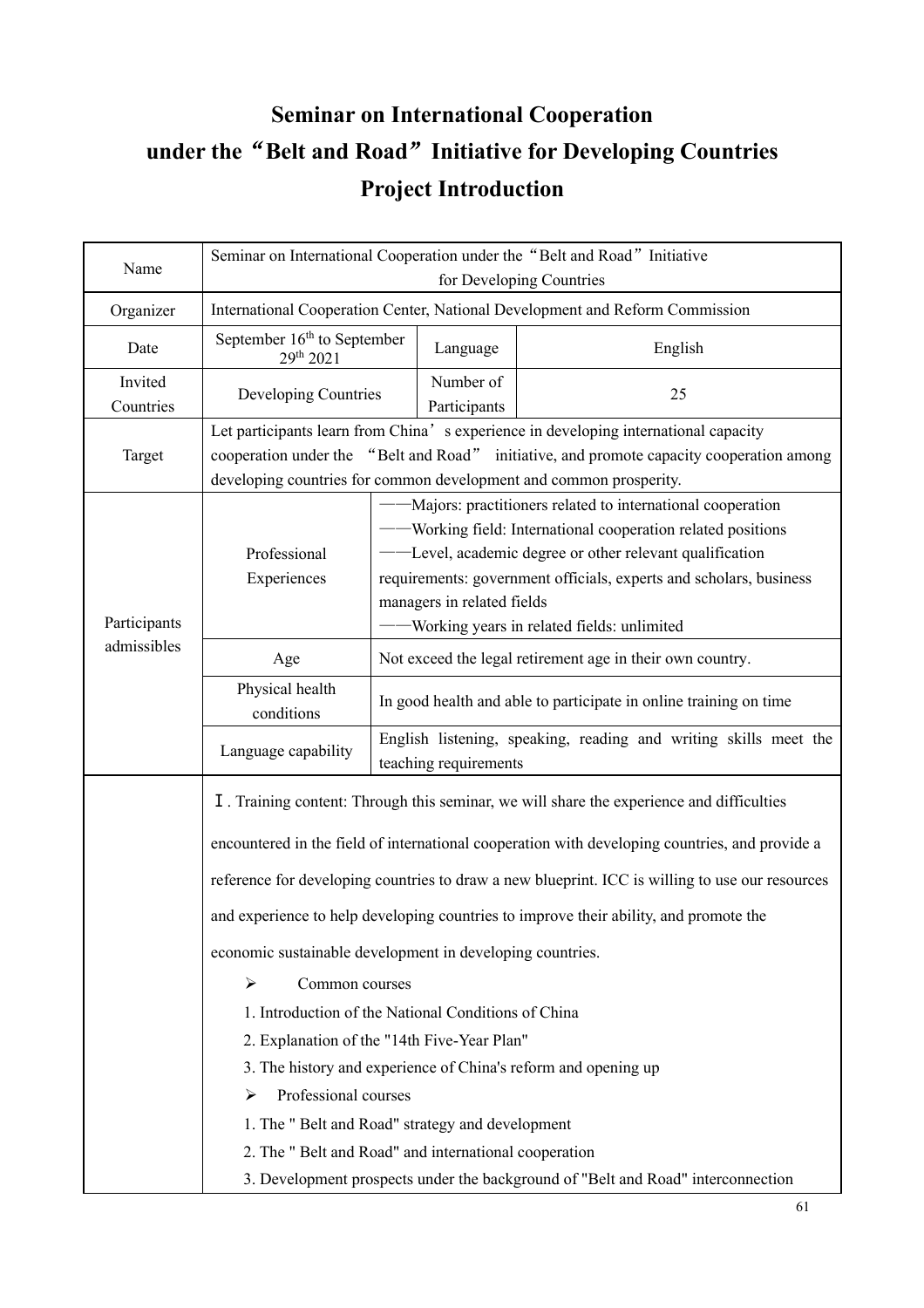|                  | 4. The " Belt and Road" five links of financing                                                                                                                          |  |  |  |  |  |
|------------------|--------------------------------------------------------------------------------------------------------------------------------------------------------------------------|--|--|--|--|--|
|                  | 5. International trade practices under the "Belt and Road Initiative"                                                                                                    |  |  |  |  |  |
| Introduction of  | 6. The " Belt and Road" sustainable development analysis                                                                                                                 |  |  |  |  |  |
| the Project      | 7. The " Belt and Road" local cooperation mechanism construction                                                                                                         |  |  |  |  |  |
| Content          | 8. Social environmental risk management of the investment environment of the "Belt and                                                                                   |  |  |  |  |  |
|                  | Road"                                                                                                                                                                    |  |  |  |  |  |
|                  | 9. The " Belt and Road" Initiative and China's foreign investment cooperation                                                                                            |  |  |  |  |  |
|                  | Discussion:<br>⋗                                                                                                                                                         |  |  |  |  |  |
|                  | 1. Q&A Section*2                                                                                                                                                         |  |  |  |  |  |
|                  | 2. International cooperation under the "Belt and Road"<br>initiative*1                                                                                                   |  |  |  |  |  |
|                  | 3. Course summary*1                                                                                                                                                      |  |  |  |  |  |
|                  | Country Report:<br>⋗                                                                                                                                                     |  |  |  |  |  |
|                  | Participants can introduce the basic national conditions of their country, which can include                                                                             |  |  |  |  |  |
|                  | area, population, geographical distribution, economic development status, history and culture,                                                                           |  |  |  |  |  |
|                  | etc.                                                                                                                                                                     |  |  |  |  |  |
|                  | II. Introduction to the video conference platform                                                                                                                        |  |  |  |  |  |
|                  | According to the actual situation of the trainees, this seminar will choose VOOV Meeting                                                                                 |  |  |  |  |  |
|                  | as the online live training platform for training, and will adopt the method of online live                                                                              |  |  |  |  |  |
|                  | training.                                                                                                                                                                |  |  |  |  |  |
|                  |                                                                                                                                                                          |  |  |  |  |  |
|                  | III. Materials to be prepared by the participants                                                                                                                        |  |  |  |  |  |
|                  | Before the start of the class, trainees need to contact the coordinators of the organizer in<br>≻                                                                        |  |  |  |  |  |
|                  | advance, join the Whatsapp group, and get the meeting link;<br>Participants need to prepare necessary equipment such as network, computer, microphone<br>➤<br>and so on. |  |  |  |  |  |
|                  |                                                                                                                                                                          |  |  |  |  |  |
|                  |                                                                                                                                                                          |  |  |  |  |  |
|                  | Participants are required to prepare discussion materials in accordance with the schedule<br>≻                                                                           |  |  |  |  |  |
|                  | and submit relevant materials as required.                                                                                                                               |  |  |  |  |  |
| <b>Host City</b> | Cities to<br>Beijing<br>Beijing<br>visit                                                                                                                                 |  |  |  |  |  |
|                  | This training adopts VOOV MEETING platform for online training, requiring network,<br>1.                                                                                 |  |  |  |  |  |
|                  | computer, microphone, camera and other relevant equipment.                                                                                                               |  |  |  |  |  |
|                  |                                                                                                                                                                          |  |  |  |  |  |
| Requirement      | During the teaching period, participants shall observe the teaching time and discipline.<br>2.                                                                           |  |  |  |  |  |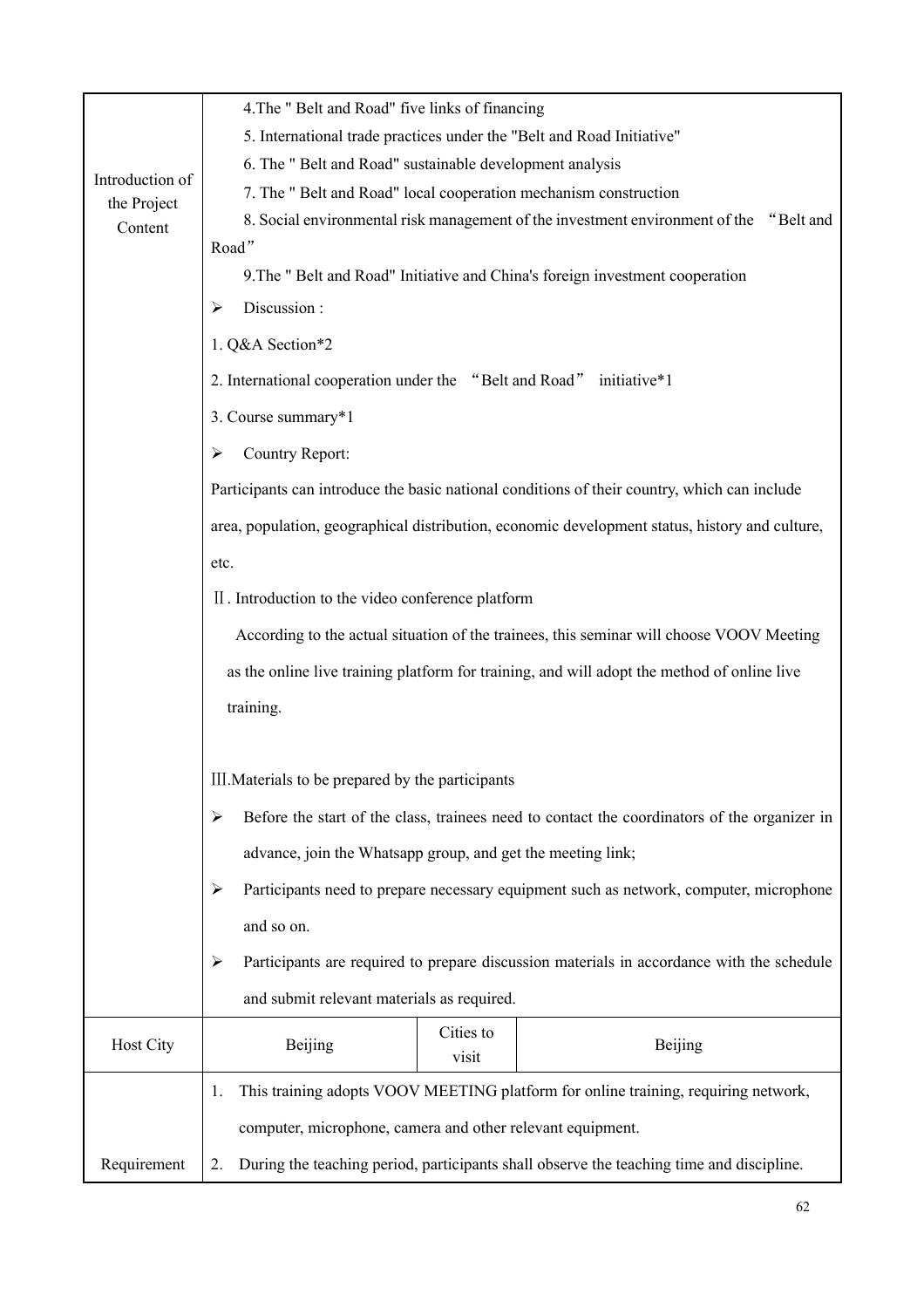|                        | The training completion certificate will be issued with the attendance record taken into         |  |  |  |  |
|------------------------|--------------------------------------------------------------------------------------------------|--|--|--|--|
|                        | consideration.                                                                                   |  |  |  |  |
|                        | Teaching discipline: Please enter VOOV MEETING classroom 5 minutes in advance to<br>3.           |  |  |  |  |
|                        | prepare for class, and change your name to English name (consistent with that on                 |  |  |  |  |
|                        | passport)-nationality abbreviation. During the class, the host will turn off the microphones     |  |  |  |  |
|                        | of participants. When preparing for the class on the platform, each trainee shall turn on the    |  |  |  |  |
|                        | video for recording attendance.                                                                  |  |  |  |  |
|                        | Information security: In order to maintain information security and protect personal<br>4.       |  |  |  |  |
|                        | privacy, please do not record, take screen shots or share relevant information to any social     |  |  |  |  |
|                        | media during class. Course materials will be sent to participants after class.                   |  |  |  |  |
|                        | Participants shall prepare materials for subject seminar as scheduled and submit relevant<br>5.  |  |  |  |  |
|                        | electronic materials as required.                                                                |  |  |  |  |
|                        | Established in 1993, the International Cooperation Center (ICC) of the National                  |  |  |  |  |
|                        | Development and Reform Commission (NDRC) is a government institution directly subordinate        |  |  |  |  |
|                        | to NDRC. Under the guidance of the thought on Socialism with Chinese Characteristics for a       |  |  |  |  |
|                        | New Era and the correct leadership of the party committee of NDRC, ICC is willing to make        |  |  |  |  |
|                        | efforts to implement the 2030 Agenda for Sustainable Development proposed by the United          |  |  |  |  |
|                        | Nations and to contribute to build the community of shared future for mankind so that the        |  |  |  |  |
|                        | platform of bilateral and multilateral cooperation and sharing China's development               |  |  |  |  |
|                        | achievements can be set up. Based on the function of international cooperation and committed     |  |  |  |  |
| About the<br>Organizer | to the high-quality development, we will always adhere to the overall work of the party and the  |  |  |  |  |
|                        | country as well as the key work of NDRC. Presently, ICC, working in with NDRC, has become        |  |  |  |  |
|                        | the major institution which supports a series of international cooperation mechanisms in the     |  |  |  |  |
|                        | construction of Belt and Road Initiative and international capacity cooperation and the new-type |  |  |  |  |
|                        | comprehensive think tank involving different fields such as policy research, international       |  |  |  |  |
|                        | cooperation, planning consultation, high-end training, foreign affairs services, etc. ICC is a   |  |  |  |  |
|                        | member of the joint conference on international cooperation of NDRC as well as a member of       |  |  |  |  |
|                        | the leader group office of promoting the construction of Belt and Road Initiative.               |  |  |  |  |
|                        | 1、Main functions of ICC:                                                                         |  |  |  |  |
|                        | -- Consultation. ICC deeply participates in the major theoretical research and top-level         |  |  |  |  |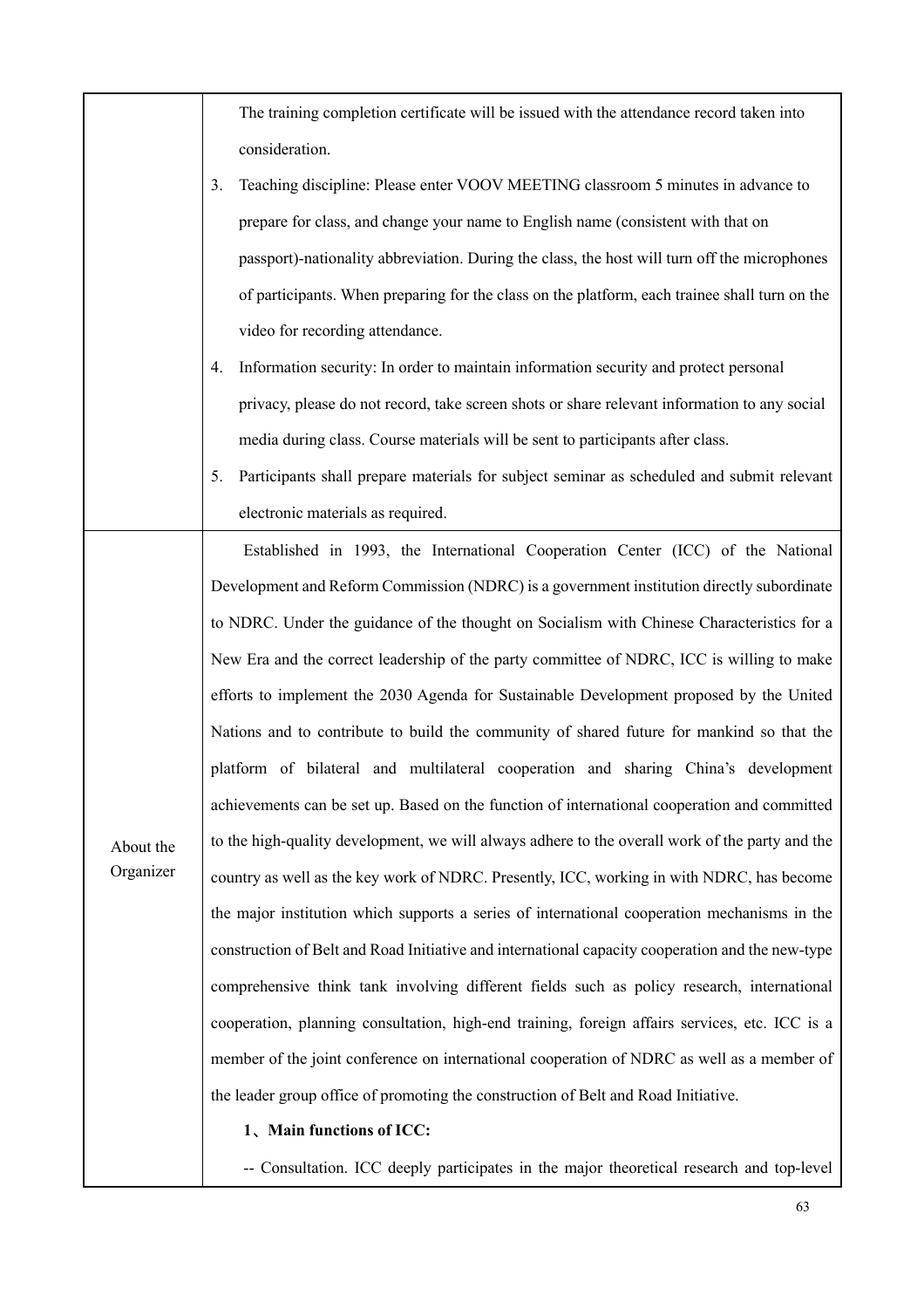design for the national development and reform work and provides intellectual support for the work of the Party Central Committee, the State Council and NDRC.

-- Mechanism implementation. ICC is in charge of implementing the multilateral or bilateral negotiation and cooperation mechanism established by NDRC and foreign governments. Also, ICC is making efforts to promote the construction of Belt & Road Initiative and the connectivity of strategy and planning, mechanism, platform and project in international capacity cooperation.

-- Public diplomacy. ICC undertakes the work of organizing international exchanges between governments, institutions and enterprises, formulating cooperation plans, providing policy consulting services, conducting international training and promoting international cooperation.

-- Assisting local governments. ICC provides policy guidance, prepares developing plan and builds cooperation platform for local governments in order to help them develop higherlevel open economy in the new-round reform and opening up.

-- Guiding the orientation of public opinion. On the basis of the advantages of theoretical innovation and international cooperation, ICC properly guides the orientation of public opinion and contributes to the national development and reform as well as opening up by propagating high-quality thoughts with objectivity, scientificity and predictability.

-- Providing foreign affairs services. ICC undertakes the foreign affairs work from institutions of NDRC and organizes various types of international conferences to guarantee the key work of NDRC.

#### **2. Brief introduction of foreign aid work:**

ICC makes full use of the advantages of relevant departments and bureaus of the National Development and Reform Commission and the Academy of Macroeconomic Research. Over the years, a large number of experts have been gathered to make great contributions to recipient countries in terms of economic policy interpretation, planning formulation, and international cooperation. As of the end of 2020, ICC has implemented nearly 400 foreign aid training programs. It has invited more than 17,000 officials from more than 130 countries and regions. There are more than 20 themes, mainly covering the "Belt and Road" Initiative, macroeconomics, infrastructure, urbanization, China's experience sharing, public management, capacity cooperation, climate change, medium and long-term planning. Over the years, ICC has